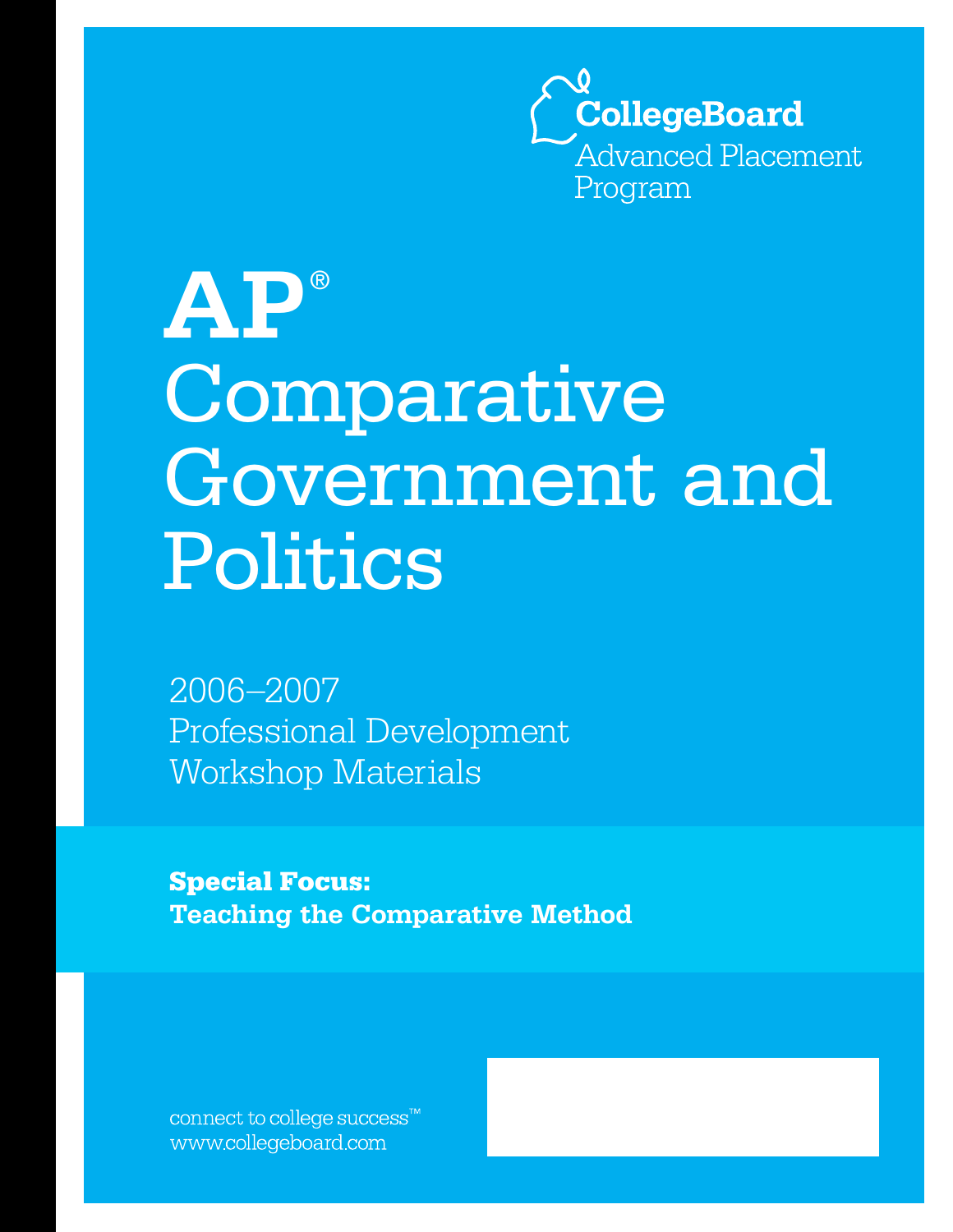

# AP® Comparative Government and Politics

2006–2007 Professional Development Workshop Materials

**Special Focus: Teaching the Comparative Method**

connect to college success<sup>TM</sup> www.collegeboard.com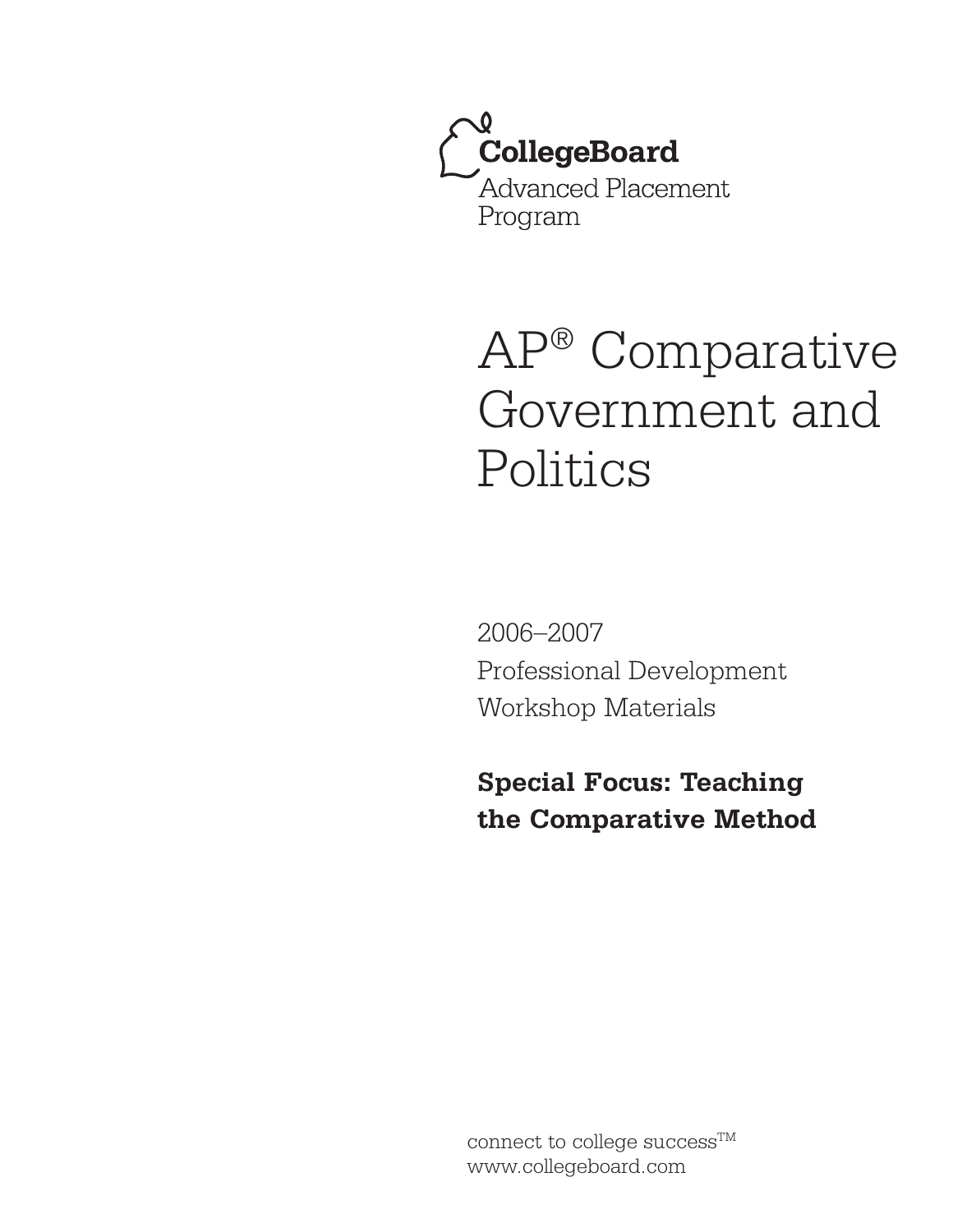### **The College Board: Connecting Students to College Success**

The College Board is a not-for-profit membership association whose mission is to connect students to college success and opportunity. Founded in 1900, the association is composed of more than 5,000 schools, colleges, universities, and other educational organizations. Each year, the College Board serves seven million students and their parents, 23,000 high schools, and 3,500 colleges through major programs and services in college admissions, guidance, assessment, financial aid, enrollment, and teaching and learning. Among its best-known programs are the SAT®, the PSAT/NMSQT®, and the Advanced Placement Program® (AP®). The College Board is committed to the principles of excellence and equity, and that commitment is embodied in all of its programs, services, activities, and concerns.

# **Equity Policy Statement**

The College Board and the Advanced Placement Program encourage teachers, AP Coordinators, and school administrators to make equitable access a guiding principle for their AP programs. The College Board is committed to the principle that all students deserve an opportunity to participate in rigorous and academically challenging courses and programs. All students who are willing to accept the challenge of a rigorous academic curriculum should be considered for admission to AP courses. The Board encourages the elimination of barriers that restrict access to AP courses for students from ethnic, racial, and socioeconomic groups that have been traditionally underrepresented in the AP Program. Schools should make every effort to ensure that their AP classes reflect the diversity of their student population. For more information about equity and access in principle and practice, contact the National Office in New York.

© 2006 The College Board. All rights reserved. College Board, AP Central, APCD, Advanced Placement Program, AP, AP Vertical Teams, CollegeEd, Pre-AP, SAT, and the acorn logo are registered trademarks of the College Board. Admitted Class evaluation Service, connect to college success, MyRoad, SAT Professional Development, SAT Readiness Program, Setting the Cornerstones, and The Official SAT Teacher's Guide are trademarks owned by the College Board. PSAT/NMSQT is a registered trademark of the College Board and National Merit Scholarship Corporation. All other products and services may be trademarks of their respective owners. Permission to use copyrighted College Board materials may be requested online at: www.collegeboard.com/inquiry/cbpermit.html.

**Visit the College Board on the Web: www.collegeboard.com. AP Central is the official online home for the AP Program and Pre-AP: apcentral.collegeboard.com.**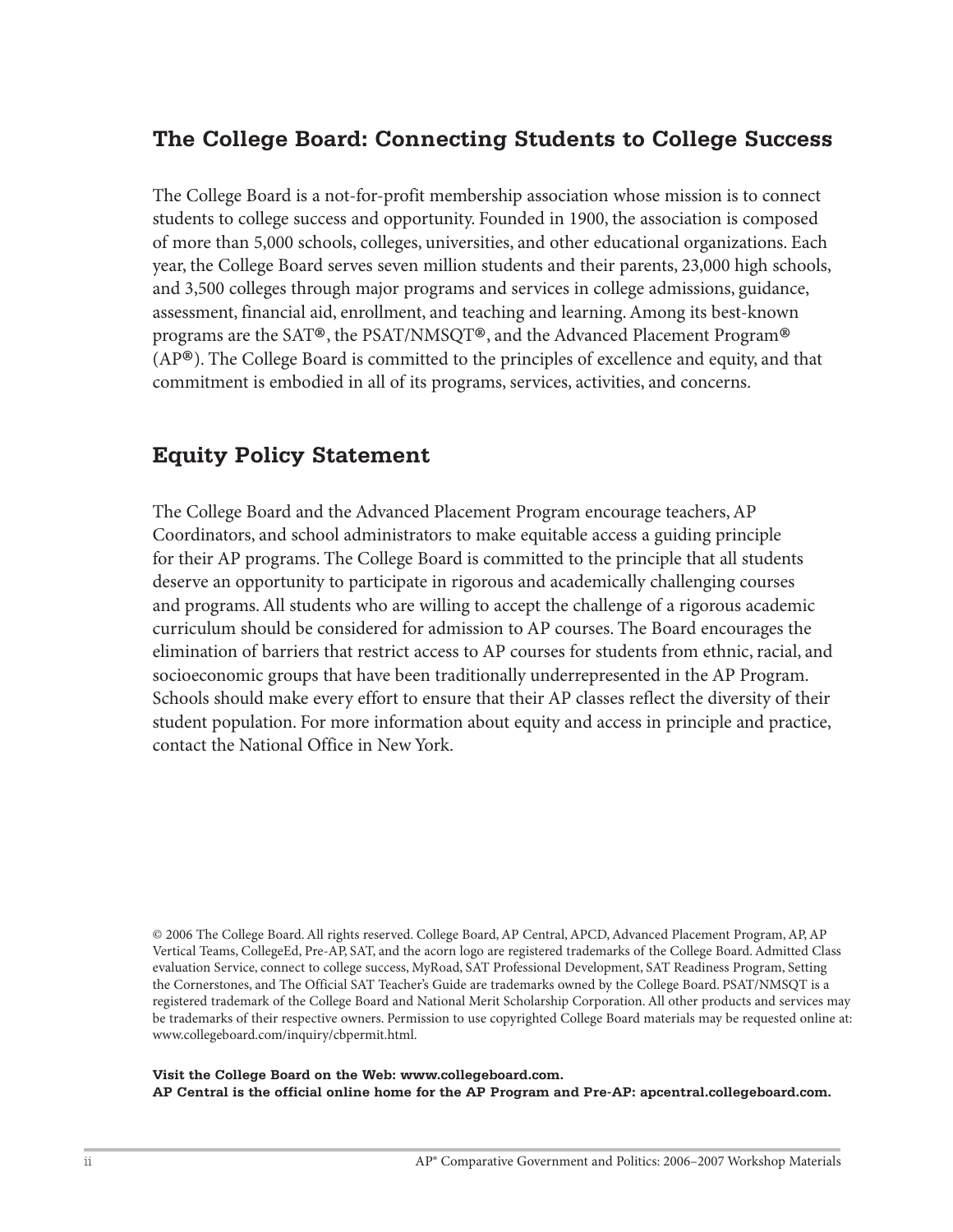# **Special Focus: Teaching the Comparative Method**

| Introduction                                                                                                                                                                                                                   |  |
|--------------------------------------------------------------------------------------------------------------------------------------------------------------------------------------------------------------------------------|--|
|                                                                                                                                                                                                                                |  |
| <b>Comparative Tools</b>                                                                                                                                                                                                       |  |
| Using the Internet to Teach AP Comparative Government and Politics                                                                                                                                                             |  |
| Using and Understanding Tables, Charts and Graphs                                                                                                                                                                              |  |
|                                                                                                                                                                                                                                |  |
| <b>Comparative Concepts</b>                                                                                                                                                                                                    |  |
| Why and What Do We Compare?                                                                                                                                                                                                    |  |
| The Story of Revolution and Democratization                                                                                                                                                                                    |  |
|                                                                                                                                                                                                                                |  |
| Ideology, Religion and Politics: The History of a Changing Concept                                                                                                                                                             |  |
| Gender, Comparison, and Political Equality                                                                                                                                                                                     |  |
|                                                                                                                                                                                                                                |  |
| <b>Political Culture</b>                                                                                                                                                                                                       |  |
|                                                                                                                                                                                                                                |  |
| Understanding Civil Society and Social Capital                                                                                                                                                                                 |  |
|                                                                                                                                                                                                                                |  |
| Conceptualizing Globalization in Comparative Politics                                                                                                                                                                          |  |
|                                                                                                                                                                                                                                |  |
| Example to the summary service of the service of the service of the service of the service of the service of the service of the service of the service of the service of the service of the service of the service of the serv |  |
|                                                                                                                                                                                                                                |  |
|                                                                                                                                                                                                                                |  |

**Important Note:** The following set of materials is organized around a particular theme, or "special focus," that reflects important topics in the AP Comparative Government and Politics course. The materials are intended to provide teachers with resources and classroom ideas relating to these topics. The special focus, as well as the specific content of the materials, cannot and should not be taken as an indication that a particular topic will appear on the AP Exam.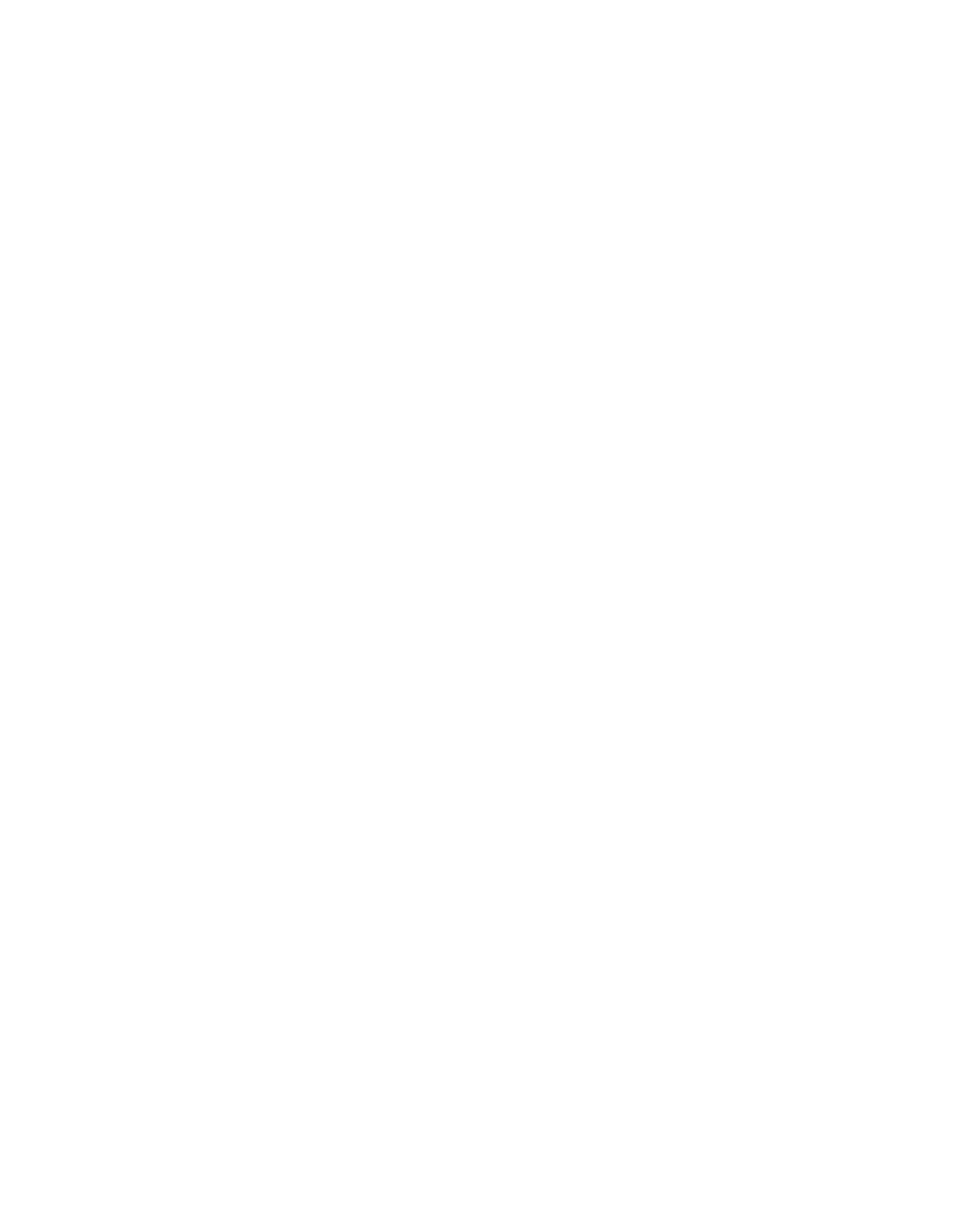# **Introduction**

Jean C. Robinson Indiana University Bloomington, Indiana

> A tremendous excitement about the new AP Comparative Government and Politics course is shared by all of us who have been working on its development, from the College Board administration to the AP teachers and college faculty who created the topic outline and examination. The curriculum it covers is much closer to that offered in college and university introductory comparative politics courses, and many of the topics speak to contemporary global political issues that are vital to us both as students and as citizens. These materials have been designed to assist you in developing your course materials for the new AP Comparative Government and Politics topic outline and examination. The first examination for this latest version will be in May 2006; the new topic outline replaces the existing course starting in the 2005–2006 academic year.

> The decision to revise the existing course was made after conducting surveys of college and university courses and consulting with major political scientists involved in the teaching of introductory comparative politics. The move away from a country-by-country study to one that links country studies through applying concepts and themes is the current trend in colleges and universities. Furthermore, as in the discipline of political science as a whole, the AP Comparative Government and Politics course follows trends that are catalyzed by actual political events. Current and recent political changes and systemic evolutions are part of what our students should study.

But the study of comparative politics is more than current events; it is also about learning scholarly social science skills. The disciplinary subfield of comparative politics has been engaged in vigorous debates about methodology and analysis: How, in other words, should we study the incredible political events of the last decade? What kinds of methods should we use? What kinds of skills do our students need to better understand political evolution and difference? If we have no method, as Patrick O'Neil argues in *Essentials of Comparative Politics*, all we are left with is "a collection of random details." Certainly the introductory class is no place to begin teaching statistical analysis or the case-study method, but it is the place to begin thinking about what we are comparing, why we are comparing it, and what kinds of generalizations we might be able to draw from the details.

The new course offers you an opportunity to provoke exciting conversations with your students about the compelling political and economic issues facing our world. It provides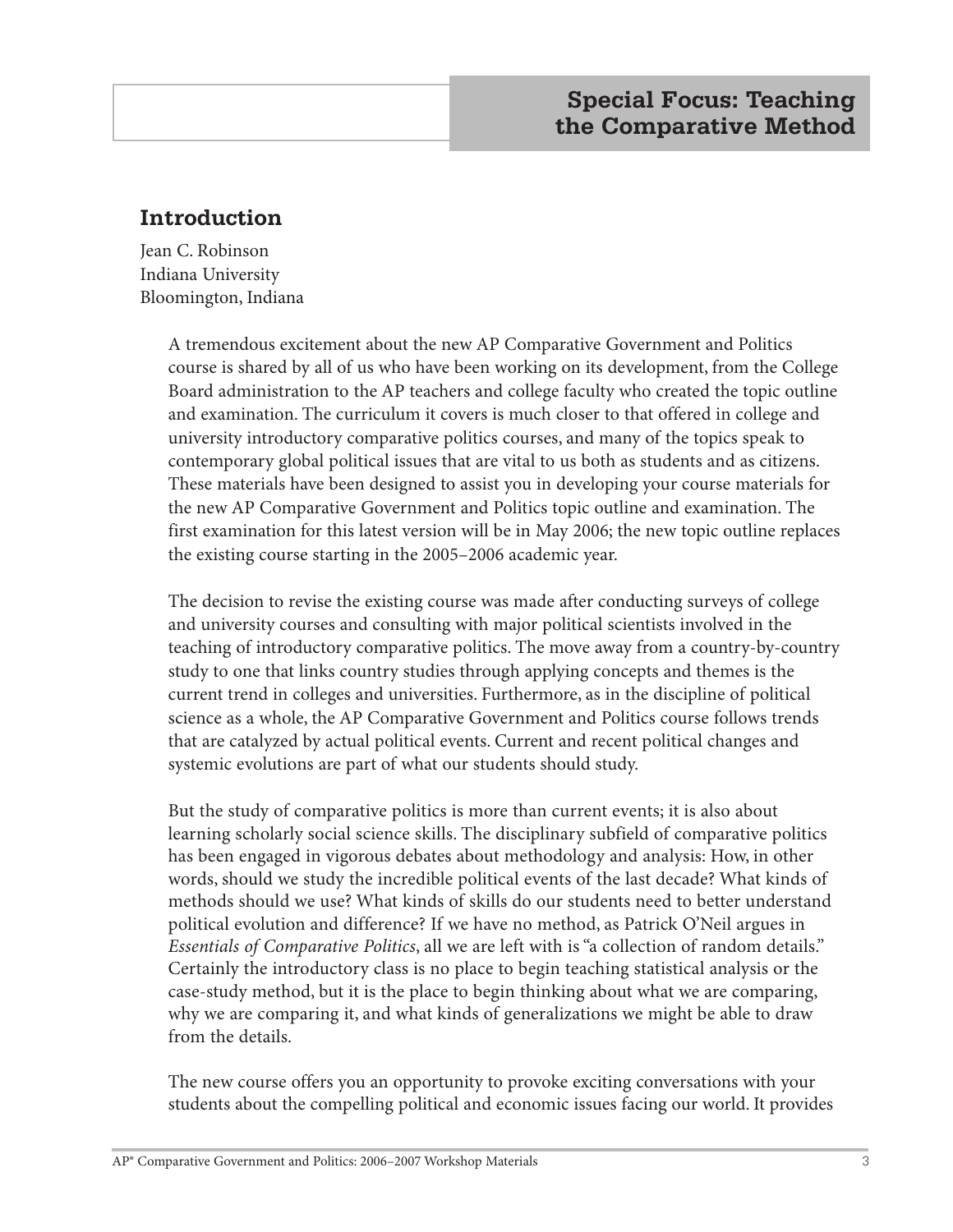the opportunity to challenge students to be more conceptual and more analytical precisely the skills that are most highly valued in postsecondary education.

The major changes you will see in the AP Comparative Government and Politics course are greater emphasis on conceptual and thematic analysis; a change in the country focus; coverage of six countries, albeit in slightly less factual depth (Britain, China, Iran, Mexico, Nigeria, and Russia); and a new emphasis on themes such as political change, globalization, public policy, and citizen-state relations. The topic outline and examination include renewed attention to beginning mastery of analytical skills, from graph and chart reading to application of concepts and cross-national comparisons.

The focus of these materials, then, is to help you prepare to teach students the following:

- **•** How and what to compare
- **•** How to make reasonable use of abstract concepts in explaining data and historical materials
- **•** How to employ both comparative and conceptual approaches when analyzing politics

Knowing that no set of materials can provide you with everything you need, we want to remind you that AP Central has a great deal of information and reviews on resources, briefing papers on countries and themes, and current articles on political events. We have made a concerted effort to review the most up-to-date resources on AP Central, which we hope you will use as a complement to these materials as well as the new *Teacher's Guide: AP® Comparative Government and Politics*. In addition, because some of the concepts and countries to be covered in the course are not in all textbooks, the College Board has prepared a series of briefing papers, which contain full analyses of Iran, Mexico, and Nigeria and lengthy discussions of concepts such as political institutions, legal systems, and civil society.

In the following pages, we have included information and examples from many of the countries you will be teaching in your class. We have included sample classroom exercises, reading lists, and discussion questions. While we have not been able to provide chapters on every major concept and country, we have endeavored to provide you with ideas about how to teach some important central concepts and approaches. You will find here substantive discussions about:

- **•** Comparative revolutions and political change, with extensive discussions about Iran, China, and Russia
- **•** Teaching about religion, ideology, and politics, with a special emphasis on Islam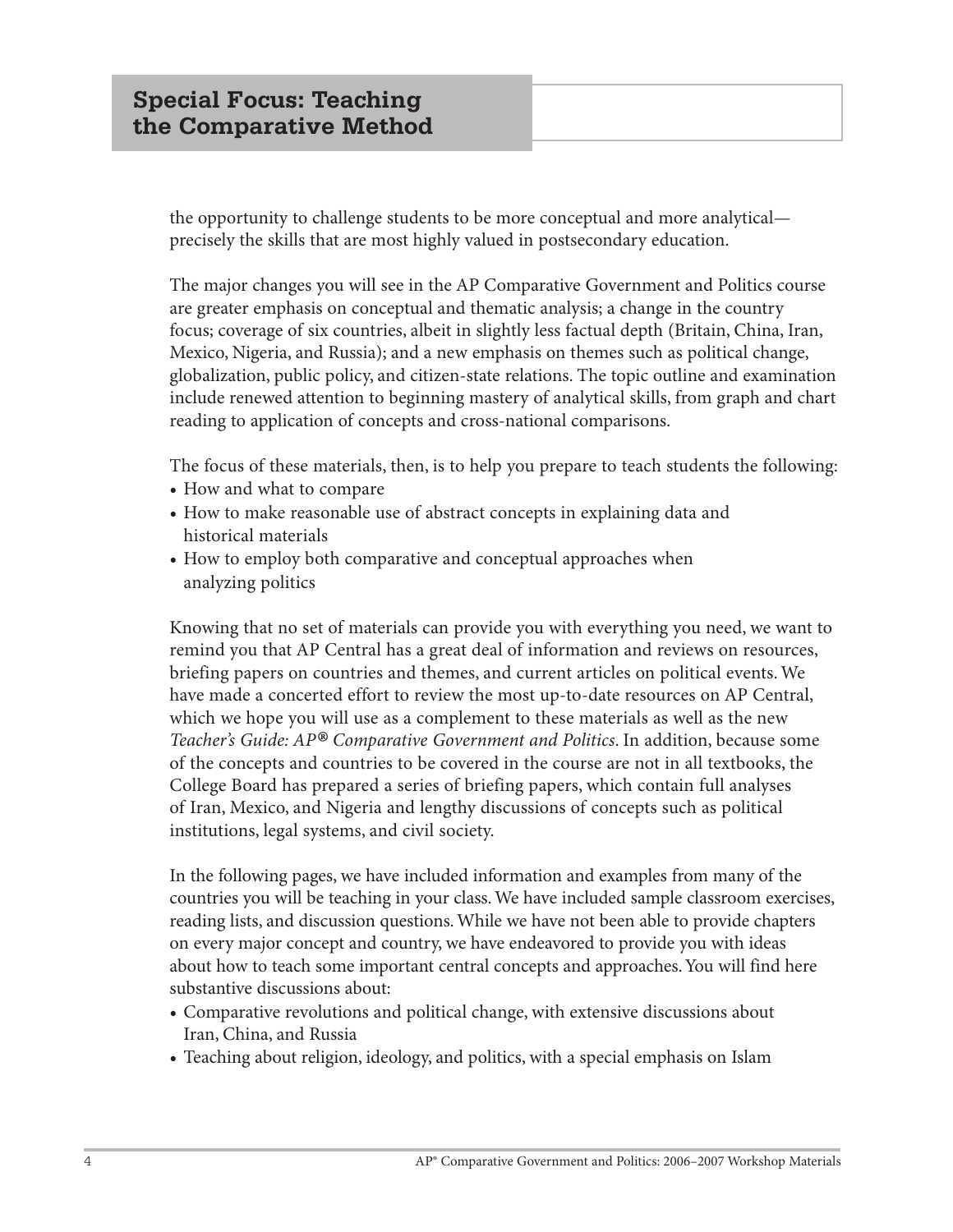- **•** Civil society and social capital and applications to nondemocratic as well as democratic countries
- **•** Gender, comparison, and political equality

We have included two pedagogical chapters on using the Internet and using tables, graphs, and charts. To complement articles found on AP Central as well as in the briefing papers, we have also included two shorter chapters that provide overviews of the concepts of globalization and political culture. The authors, all of whom are experienced teachers of comparative politics, have prepared discussion questions, ideas for in-class activities, reading lists, glossaries, and the like for you to apply in your class. Everything that follows in these materials has been designed for you to use in the classroom or to use as a basis for developing your own lectures and activities for students.

Teaching the new AP Comparative Government and Politics course will require that you find ways to move back and forth between studying factual information about countries and understanding and applying concepts as a way to compare individual countries. This kind of movement between concept and country is modeled in the essays in the special focus section. In addition, following the topic outline will be an effective approach to developing a successful course for your students.

The topic outline, as in the previous versions, covers quite a bit of territory. Recognizing that textbooks generally do a good job in covering political institutions, these materials focus on presenting topics that are less well covered in the textbooks. We have been guided by the topic outline, which is divided into six sections:

- 1. Introduction to Comparative Politics
- 2. Sovereignty, Authority, and Power
- 3. Political Institutions
- 4. Citizens, Society, and the State
- 5. Political and Economic Change
- 6. Public Policy

The essays in the special focus section fit into the topic outline at different points. For instance, you may find Ken Wedding's "Using the Internet to Teach AP Comparative Government and Politics" and my "Using and Understanding Tables, Charts, and Graphs" useful at the beginning of the course when you are introducing the idea of comparison, or you may want to introduce them later after you have spent a bit of time working with data from individual countries. Certainly both Mehrzad Boroujerdi's "Why and What Do We Compare? The Story of Revolution and Democratization" and Jeffrey Key's "Ideology, Religion, and Politics: The History of a Changing Concept" will be extremely relevant in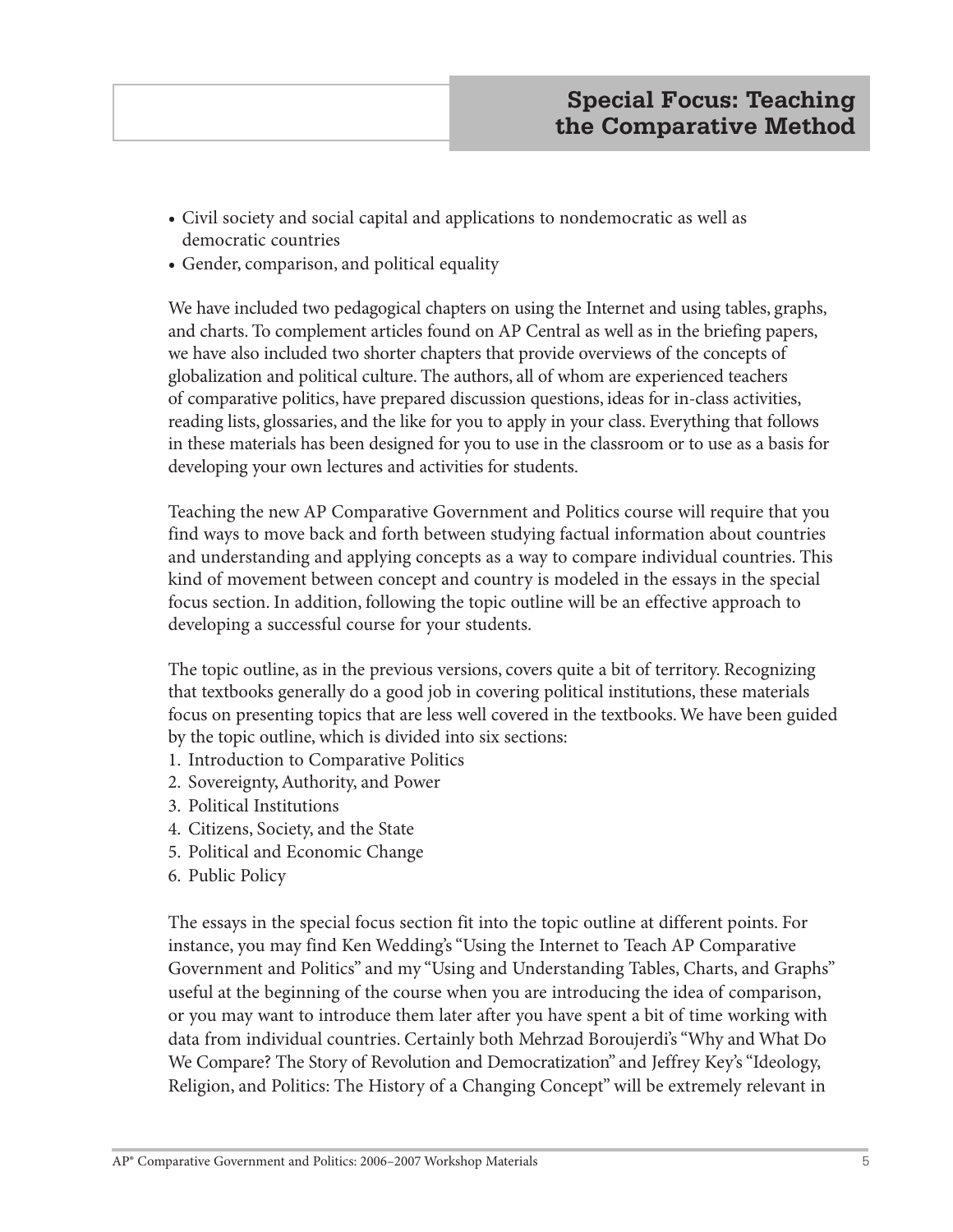section 2, "Sovereignty, Authority, and Power." But both are also useful ways to introduce the idea of comparison at the beginning of the course.

The Boroujerdi essay will also be quite useful for preparing your class lessons for studying revolutions in section 5, "Political and Economic Change"; the Key article will come in handy when you discuss cleavages in section 4 and factors that inhibit or promote democratization in section 5. Lisa Laverty's discussion, "Conceptualizing Globalization in Comparative Politics," will be helpful when you discuss supranational levels of government in section 3, "Political Institutions"; it will also obviously be a major source as you develop your lessons on globalization for section 5. Ethel Wood's overview of political culture fits perfectly into the section on political culture, communications, and socialization in section 4, "Citizens, Society, and the State," as does Kristen Parris' contribution, "Understanding Civil Society and Social Capital." Parris' essay, however, might be brought into the discussions about democratization in China and can be used to help foster discussion about the components and consequences of democratization. "Gender, Comparison, and Political Equality" starts to fill a large gap in most comparative government textbooks and should be useful when you address the issues of cleavages and politics and political participation in section 4. In addition, it will be helpful as your students consider issues related to citizenship and social representation (section 4), processes of democratization (section 5), and policy issues (section 6).

We hope you will find the essays that follow to be useful. We believe that if you use these in combination with the variety of other materials provided by the College Board, you will find the experience of teaching the new AP Comparative Government and Politics course a rewarding and enriching experience.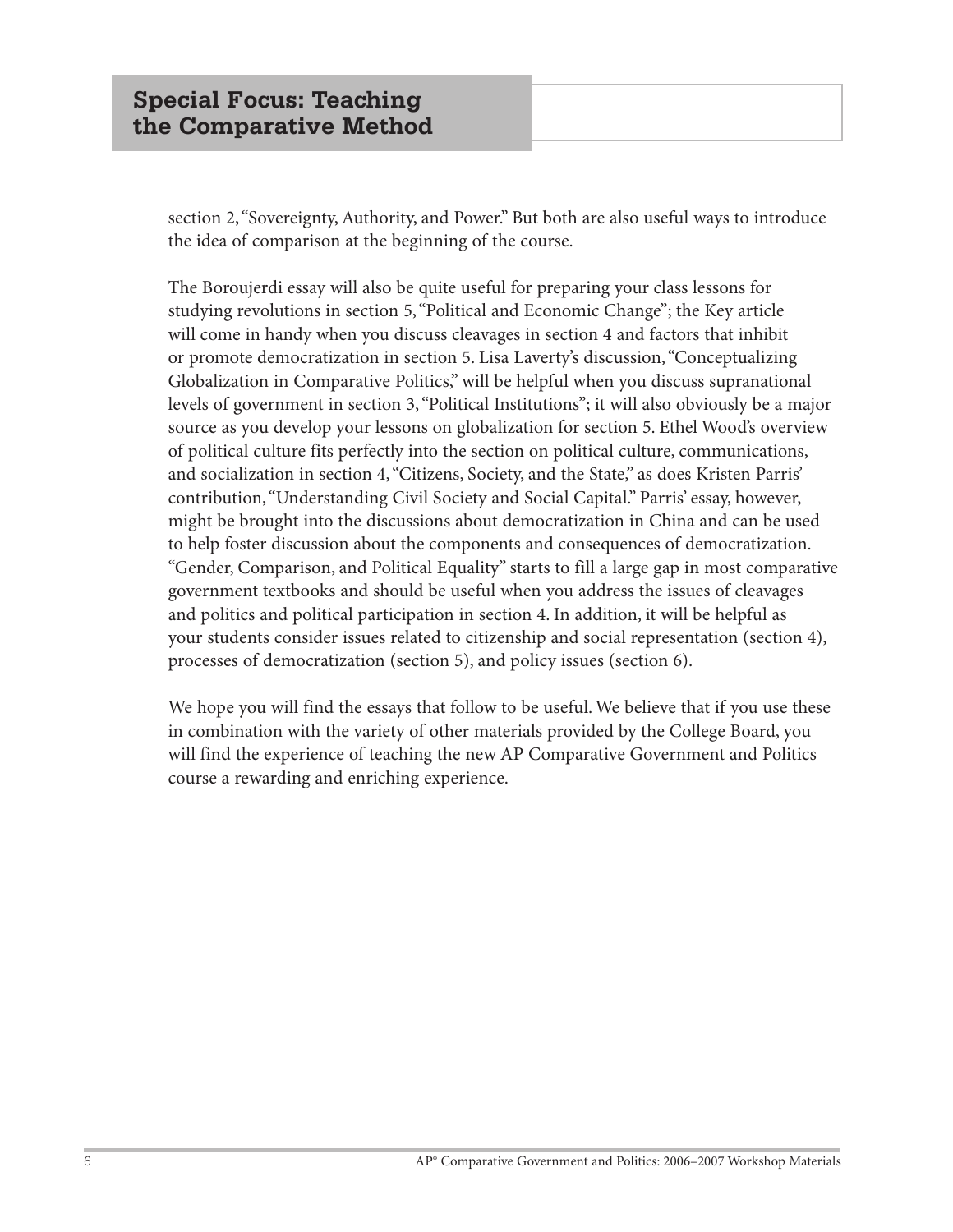# **Using the Internet to Teach AP Comparative Government and Politics**

Ken Wedding Northfield, Minnesota

> We've all used the Internet. We've all directed students to use the Internet. The results have been mixed. Sometimes the Web seems miraculous. Other times using it is just a waste of time—like some of the filmstrips (or films or videos) I showed back in those BI (before the Internet) times. There have been times when I figured I would never take a class to the computer lab again. There have been other times I've celebrated.

> There's more than you ever wanted to know on the Internet. More, yes. Useful? Helpful? Accurate? Misleading? Wrong? Nasty? Unexpected? Yes.

> It's your job to help your students *find* good information that will help them learn the concepts, the examples, and the generalizations that are part of comparative government and politics. And it's your job to help your students learn to *distinguish* between the truthful and the disingenuous, between reliable and suspicious sources and information.

#### **Finding Information**

Some things online are reliable and relatively static. Project Bartleby (named after the scribe in the Melville story)—www.bartleby.com—is one of several projects that aim to put digital pages on the Internet. These publications have passed out of copyright and are free to anyone. Most of the content tends to be scans of old books and magazines. If you want to direct your students to the work of John Stuart Mill, for instance, you'll find it online—www.bartleby.com/people/Mill-JS.html.

You can also find constitutions online. Look at one of the following sites:

- **•** www.constitution.org/cons/natlcons.htm
- **•** http://confinder.richmond.edu
- **•** www.findlaw.com/01topics/06constitutional/03forconst
- **•** http://kclibrary.nhmccd.edu/constitutions-subject.html

It is often a good exercise to have students read at least parts of constitutions. For instance, you could have them compare the legislative sections of the Russian and Chinese constitutions.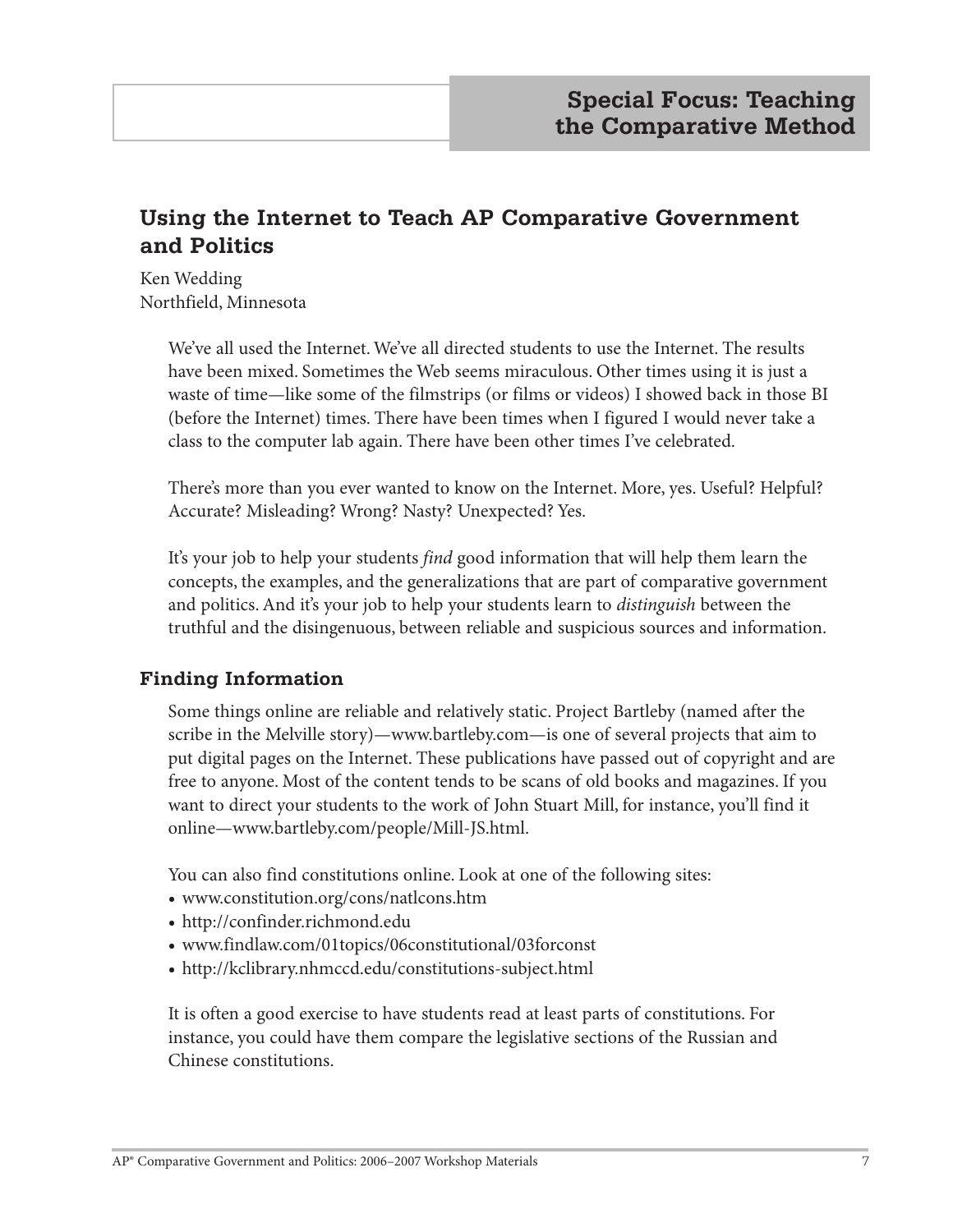The CIA World Factbook—www.cia.gov/cia/publications/factbook—is online and full of valuable political and economic data for over 200 countries. You can use it to test comparative hypotheses. Pick out a number of countries, perhaps the six countries in the AP curriculum. Read the descriptions of governments in the Factbook and rank the countries from least to most democratic. Then collect statistics on those countries that you or your students hypothesize are related to the presence of democracy. Do you think that higher GDP per capita might be likely to be positively correlated with democracy? Do your students suspect that there's an inverse correlation between the state of democracy and the percentage of the population engaged in farming? Gather the data and compare your lists.

Official information from governments is also available. AdmiNet, a French Web site begun at Ecole des Mines de Paris with the support of the French Ministry of Industry, maintains (in cooperation with NGOs (nongovernmental organizations) advocating political transparency in many countries) a large collection of links to governments, including a variety of links to the six countries included in the AP Comparative Government curriculum—www.adminet.com/world/gov. Similarly, the University of Keele in the United Kingdom maintains links to more than 175 governments' Web sites (and many other valuable resources)—www.psr.keele.ac.uk/official.htm.

Electionworld—www.electionworld.org—has been online for a long time and has an encyclopedic calendar of elections and an equally huge collection of elections results. Direct your students to the site to gather information about when elections were held, who won, and by what margin. Similar, but more limited, information about election results can be found at CNN's Election Watch—www.cnn.com/WORLD/election.watch.

If you want your students to compare British political parties, the major parties maintain permanent Web sites:

- **•** Labour Party—www.labour.org.uk
- **•** Conservative Party—www.conservatives.com
- **•** Liberal Democratic Party—www.libdems.org.uk

You won't always be able to do that with Russian parties. They only maintain Web sites in the months before elections. (Of course, many Russian parties only exist in the months before elections.) You can be sure that the British government Web sites will have upto-date information on policies and legislation. Sometimes, you will find some of those things on Nigerian government Web sites. You can also be pretty sure that nothing like that is available on Iranian government Web sites. What is available can often be found at C-SPAN—www.c-span.org/international/links.asp?Cat=Issue&Code=l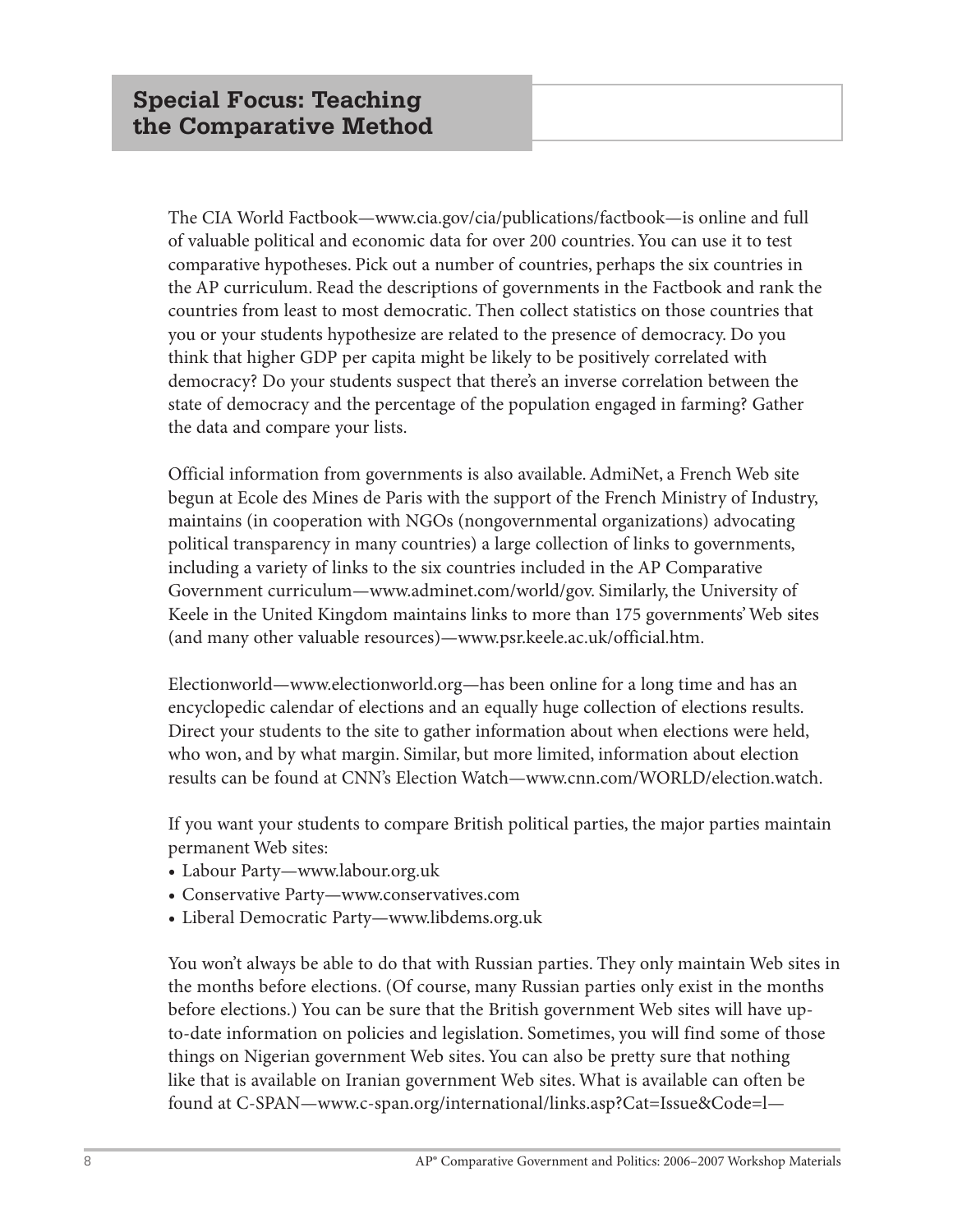which hosts links to legislatures from around the world, as does Electionworld www.electionworld.org/parliaments.htm.

The availability of information online from the countries in the AP curriculum varies widely. Here are links that might prove helpful. Remember that these are all subject to change at an election's notice.

- **•** United Kingdom government—www.number-10.gov.uk/output/Page1.asp
- **•** Russian Federation government (in Russian)—www.gov.ru/index.html
- **•** The U.S. Embassy of the Russian Federation—www.russianembassy.org
- **•** China government (in Chinese)—www.govonline.cn
- **•** The U.S. Embassy of the PRC—www.china-embassy.org/eng
- **•** Mexico president—http://envivo.presidencia.gob.mx/?NLang=en
- **•** Mexico, Cámara de Diputados (in Spanish)—www.camaradediputados.gob.mx
- **•** Nigeria president—www.nopa.net
- **•** Iran president—www.president.ir/eng

While some things are relatively stable and predictable, change is more the rule on the Internet. A change in administration in the United States brings about changes in U.S. government Web sites. A change in faculty at a department in a British university may bring to an end the updating of a valuable Web site for comparative politics. And for Web sites that want to attract lots of "eyes," the content must change frequently to keep people coming back.

#### **Searching Tools**

If you and your students want to find useful, helpful, accurate, and unexpected information, you'll have to learn to be good searchers. Contemporary search engines are wonderful. New ones that claim to be better in one way or another are coming online. Google—www.google.com—is the top of the heap right now, searching more than 8 billion Web sites. But I remember a few years ago that a search engine called Northern Light was the bright and shining star among search engines. So pay attention to improvements in Yahoo!—www.yahoo.com—and MSN—www.msn.com. Don't even neglect Amazon.com's search engine—http://A9.com—as it develops searching techniques to find references *inside* the books it sells as well as sites online.

In addition, new search engines are competing for pieces of Google's success. CompletePlanet—http://aip.completeplanet.com—is a directory of databases on the Web. You and your students can also check out the clustering of results offered by:

- **•** Vivísimo—www.Vivisimo.com
- **•** Kanoodle—www.kanoodle.com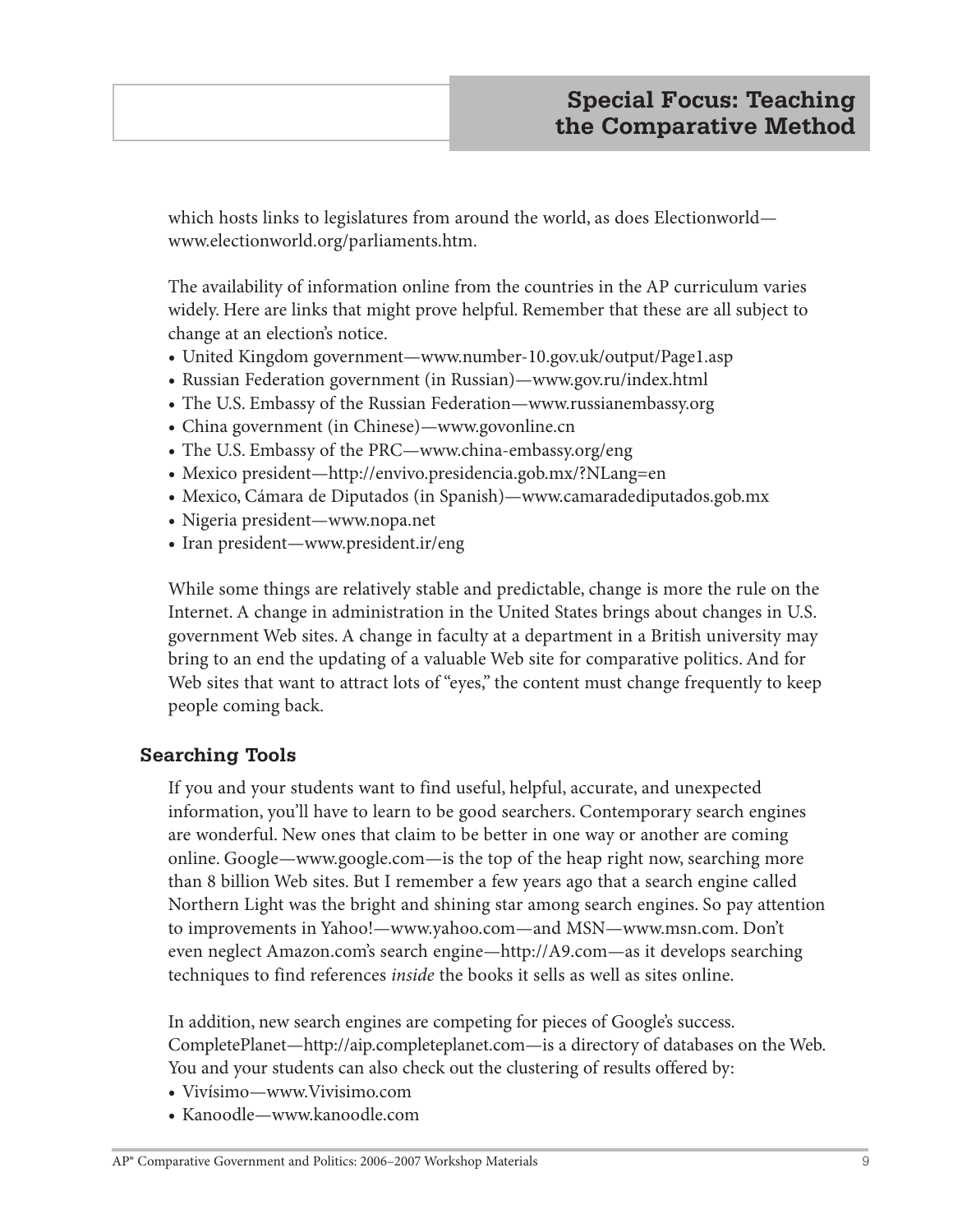- **•** Mooter—www.mooter.com
- **•** KartOO—www.kartoo.com

The people at Google are not resting on their laurels. There are new services there as well. The new Google service relevant to comparative government is Google Scholar www.scholar.google.com. (See Exercise 6 below for an example of the type of article cataloged by Google Scholar.) A search for "civil society" at Google Scholar resulted in links to 173,000 books and articles about that topic. Items are ranked by the number of citations found on the Web to the book or article. You can do further Web searches based on the key words in each item found there.

#### **Searching Techniques**

Don't neglect some simple searching techniques. Do you and your students realize that searching for United Kingdom will bring you different results than searching for "United Kingdom" as a phrase within quotation marks? If you use the first term, most search engines will search for every occurrence of *united* and *kingdom*. Using the second term, most search engines will look only for the word *united* followed immediately by the word *kingdom*. If you or your students are looking for information on the UK, guess which set of results will be more useful? The first search will not only find Web pages mentioning the UK, but also any page describing things like Nepal as a kingdom united by Buddhism. Try this yourself with this example or another like Iranian Republic and "Iranian Republic." Why not do this exercise in class, so students can learn how to come up with useful search phrases and styles? (By the way, this is also useful for teaching students the terms they might use in searches when they are trying to find out about, for instance, civil society. Encourage them to come up with synonyms or similar political concepts to use as search phrases. So for "civil society," students might also try concepts such as political participation or public sphere. (This is, of course, a great way to learn how to define, paraphrase, or describe analytical concepts.)

Similarly, most search engines will respond to the commands "near," "and," "or," and "not" when used with other terms. In the past it was necessary to do this kind of advanced searching manually. These days, Google, Yahoo, and Vivísimo offer a dozen options on their advanced search pages. The Google page is typical. It offers you the opportunity to specify that you want a search done "with all of the words" you specify or "with the exact phrase" you type into the form (the equivalent of putting quotation marks around a phrase). You can also indicate that you want a search for "at least one of the words" you type in or "without the words" you insert. Searching for "intelligence"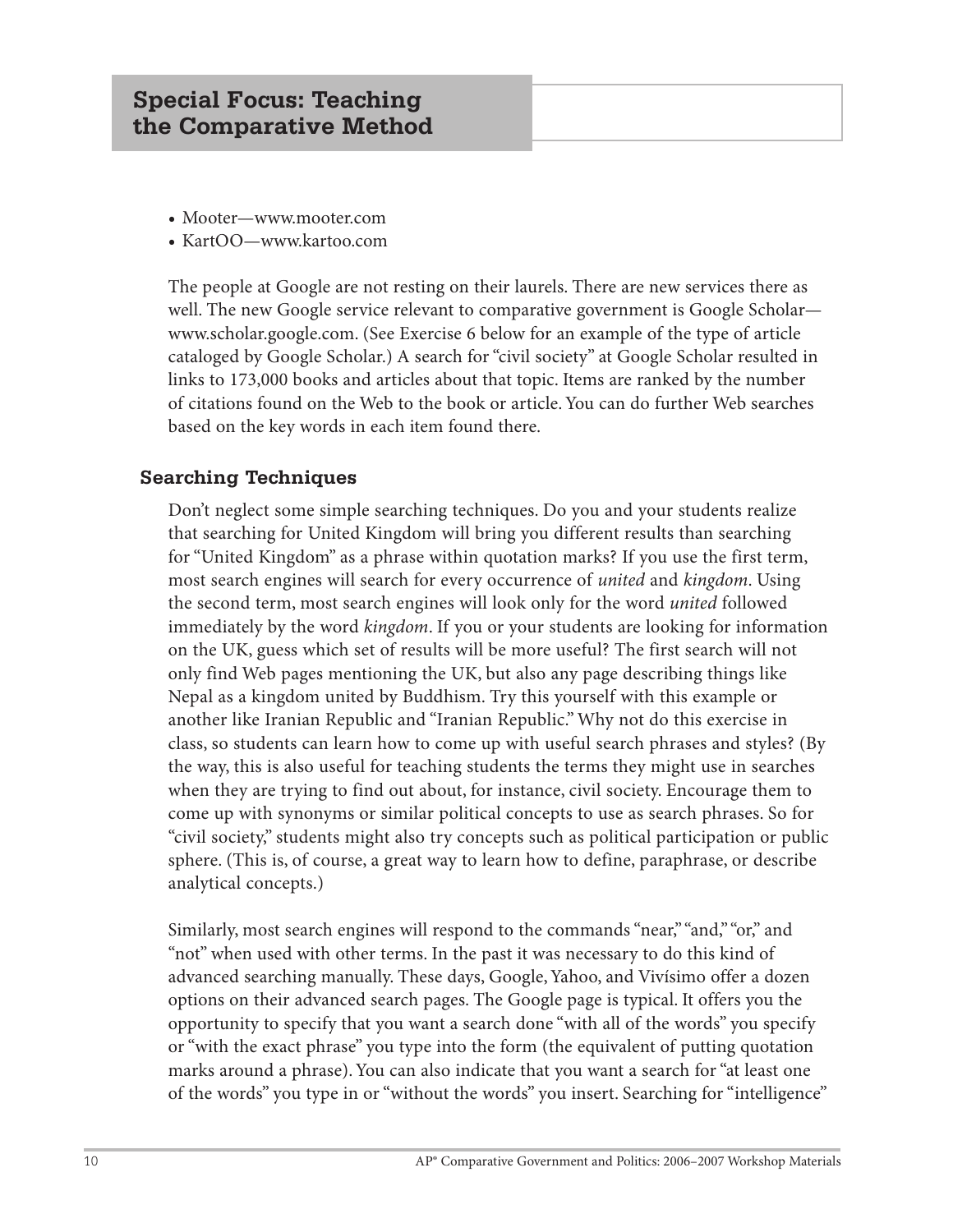without the word "quotient," for example, will facilitate a search engine's work if you're looking for information about the kind of work the CIA does. The search engine will ignore Web pages about IQ research and Marilyn vos Savant.

And, if you're still not finding what you want to find, try a different search engine. Do searches for something like "identity politics" at Google, Yahoo!, Vivísimo, and Amazon. Compare the results so you can make recommendations to your students.

#### **Evaluating Information**

When I was taking my social studies methods course in BI times, one of the things that Daniel Powell emphasized in that Northwestern University classroom was critically evaluating sources of information. Of course, we were evaluating sources of printed information—nothing digital, nothing online.

The critical thinking skills we learned to teach are probably more valuable today. Books and magazines have publishers, editors, and reputations. And if you find a book or a magazine in the library, there is a librarian's evaluation endorsing its presence.

There's not much mediation between us and the content providers on the Internet. Sure, it was fairly easy in BI times to use a mimeograph machine to publish independently, but it only took a glance to distinguish that product from *Time* or *Newsweek*. It's often much more difficult today to recognize the differences between the Web sites of the *Economist*, The Drudge Report, *The Onion*, and a high school student in Akron, Ohio.

It only requires rudimentary skills and a free Internet account to post messages or Web pages online. And, according to the famous *New Yorker* cartoon showing two dogs talking to one another in front of a computer, "Online, no one knows you're a dog."

Those critical evaluations of editors, publishers, and librarians are rarely present online. The ability to critically evaluate the information on the computer screen is probably more important than the ability to evaluate the information in a book.

Back in that grad school classroom, Powell pointed me toward the same kinds of skills my high school social studies teachers had described to me: differentiate between fact and opinion; examine assumptions and biases of sources; be aware of fallacious arguments, ambiguity, and manipulative reasoning; stay focused on the whole picture,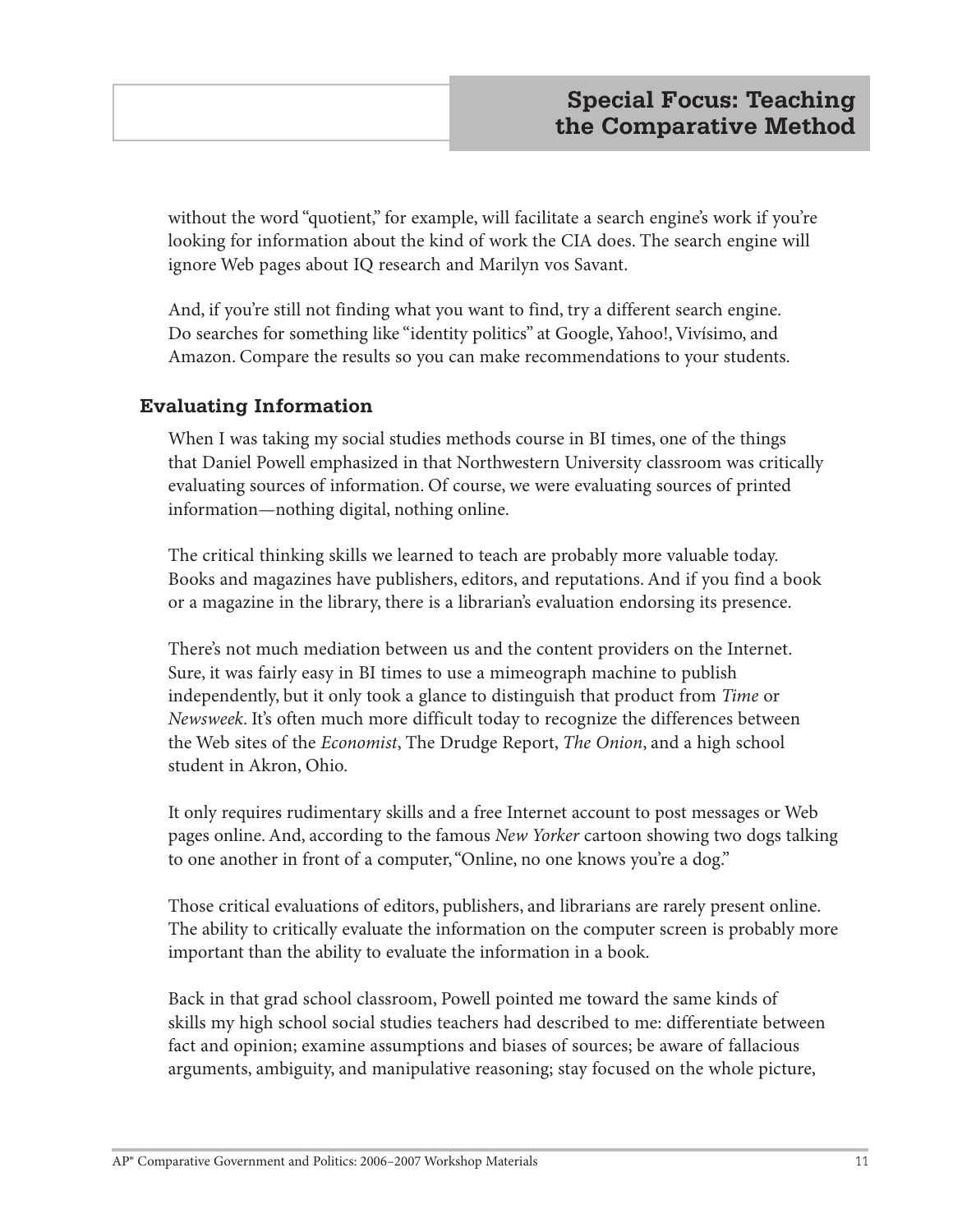while examining the specifics; and look for reputable sources.<sup>1</sup> Those are exactly the kinds of skills necessary for evaluating information on Web sites.

#### **Evaluating Sources**

As the World Wide Web came into general use, many people (often librarians) created Web sites to help students apply those critical thinking skills to online information. Many of those sites are still online (do a search for "critical thinking" or "evaluating Web sites") but haven't been updated recently. The assumption seems to be that we are all aware of the need to carefully evaluate online information and don't need help as much now. That assumption may not be warranted.

Jana Sackman Eaton, a teacher of AP Comparative Government at Unionville High School in Kennett Square, Pennsylvania, developed a general form for evaluating Web sites<sup>2</sup> (online at www.ucf.k12.pa.us/~jeaton/evaluation.html). It's a good model to follow as you create a form for your specific assignment. You might find useful information and lesson plans at Kathy Schrock's Guide for Educators on the Discovery Channel's School page—http://school.discovery.com/schrockguide/evalhigh.html or the National Council for Excellence in Critical Thinking's Web page www.criticalthinking.org. You can also search the Social Studies School Service online catalog—http://catalog.socialstudies.com—for more teaching ideas.

#### **Web Domains**

Some of the suggestions from the early days of the Web still make sense. There are contextual clues that can be useful, like URLs. Universal Resource Locators (URLs) are the online addresses of Web sites. They appear in the address or location line in a Web browser window. While there are ways of forging these addresses or redirecting traffic from one site to another, URLs can be helpful clues in evaluating Web sites.

Nearly all URLs ending in .edu belong to institutions of higher education, a useful bit of evaluative information. However, it is also common for students to be able to post Web pages on college and university sites. These may be related to research or academic work, they may be entirely personal, they may be satire, or they may be propaganda.

<sup>&</sup>lt;sup>1</sup> Debra Jones, "Critical Thinking in an Online World" (Cabrillo College, Aptos, California, 1996), www.library.ucsb.edu/untangle/jones.html.

<sup>2</sup> Jana Sackman Eaton, "Teaching About Election 2004 Through the International Media," Social Education 68, no. 6 (October 2004): 395–400.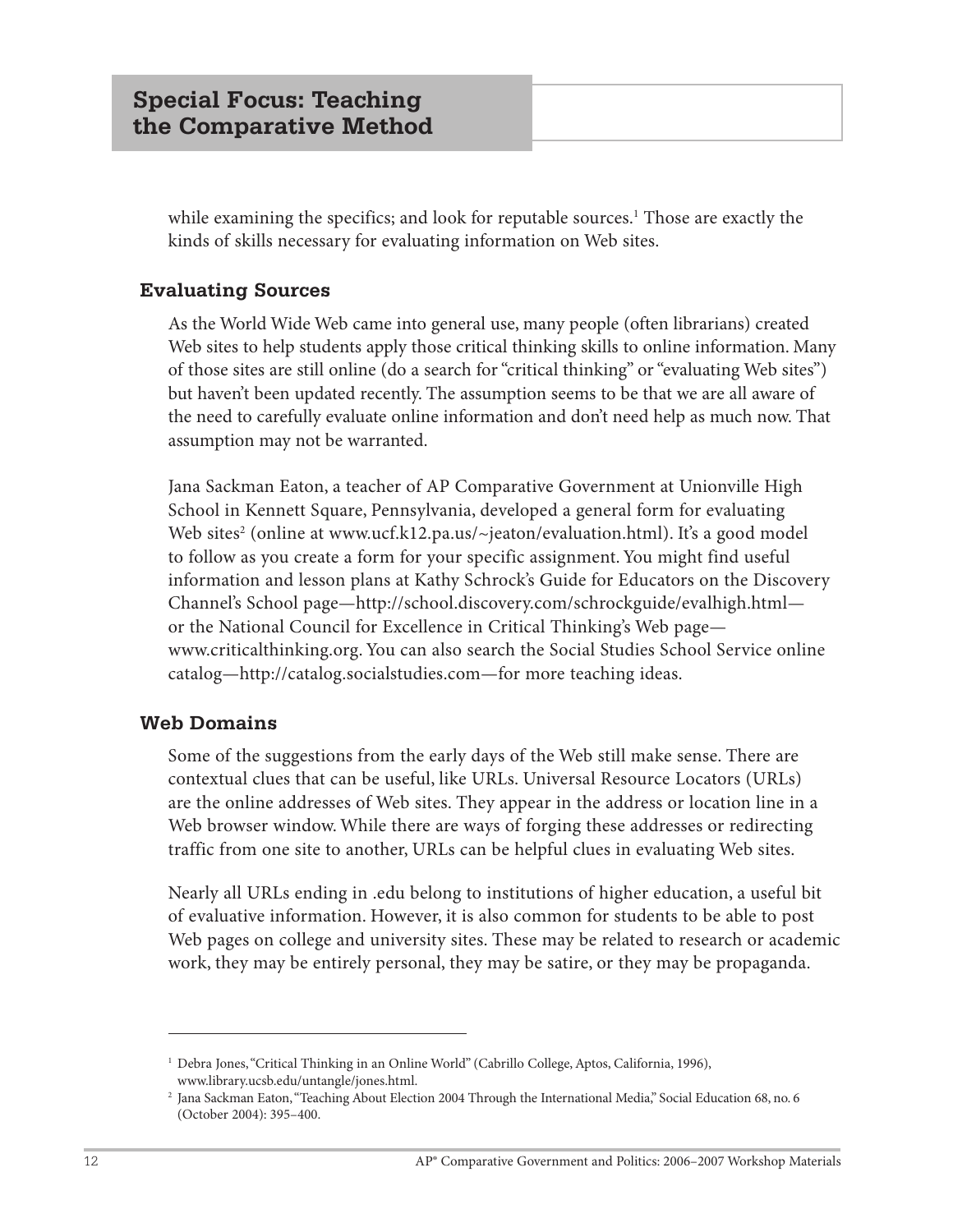You can often (but not always) distinguish student Web pages on college or university Web sites because of the use of a tilde  $(\sim)$  after "edu/" in the URL that identifies the owner of the Web page(s). (An example might be www.student.college.edu/~jdoe/.) That sign of a personal Web page doesn't label that page as good or bad, it merely tells you the page is presented to you by an individual. At universities, researchcenters and academic departments might also have their own pages on their university's URL, so if students see www.college.edu/~pols/, they might have stumbled onto a political science department page. Those URLs are something to consider as you evaluate the information.

Similarly, nearly all the URLs ending in .com and .biz belong to companies. Those suffixes by themselves are neither guarantees of reliability nor warning signs of bias. Together with other information, they can be helpful in evaluating the contents of Web pages. The URLs ending in .org, .net, and .info are intended respectively for nonprofit groups, Internet organizations and companies, and sources of information. That doesn't mean they are always used that way, but they are indicators of part of the context within which you and your students must evaluate the information available.

The .org domain is especially varied. This is the domain where many special interest groups and think tanks are registered. They range from the purely public interest groups (like Doctors Without Borders—www.doctorswithoutborders.org) to the wildly partisan (The Cutting Edge—www.cuttingedge.org—which published an article titled "NATO Launches First-Ever Attack on a Sovereign Nation—Serbia. Today, Serbia; Tomorrow, the United States . . ."). See Exercise 2 below for help making this point with students.

Another URL clue that can be helpful is recognizing the Web addresses of free or nearly free Web-hosting services. Angelfire.com, Tripod.com, Geocities.com, Yahoo.com, AOL.com, and other sites offer free or very inexpensive Web site hosting. The information you find on these sites (like college and university students' sites) might be valuable and accurate. But you probably will want to evaluate it carefully and look for verification.

Evaluating Web sites also involves what the providers of information have to say about themselves. Nearly all providers offer a link to a Web page about themselves. It's often labeled "About . . ." If you don't see an "About" link, try finding the front page of the Web site. That is most often found by using only that part of the URL preceding any slashes. (All URL elements are separated by slashes.)

In other words, if you are reading a *Washington Post* article about presidential election campaigns in Mexico, you might be looking at a Web page whose address is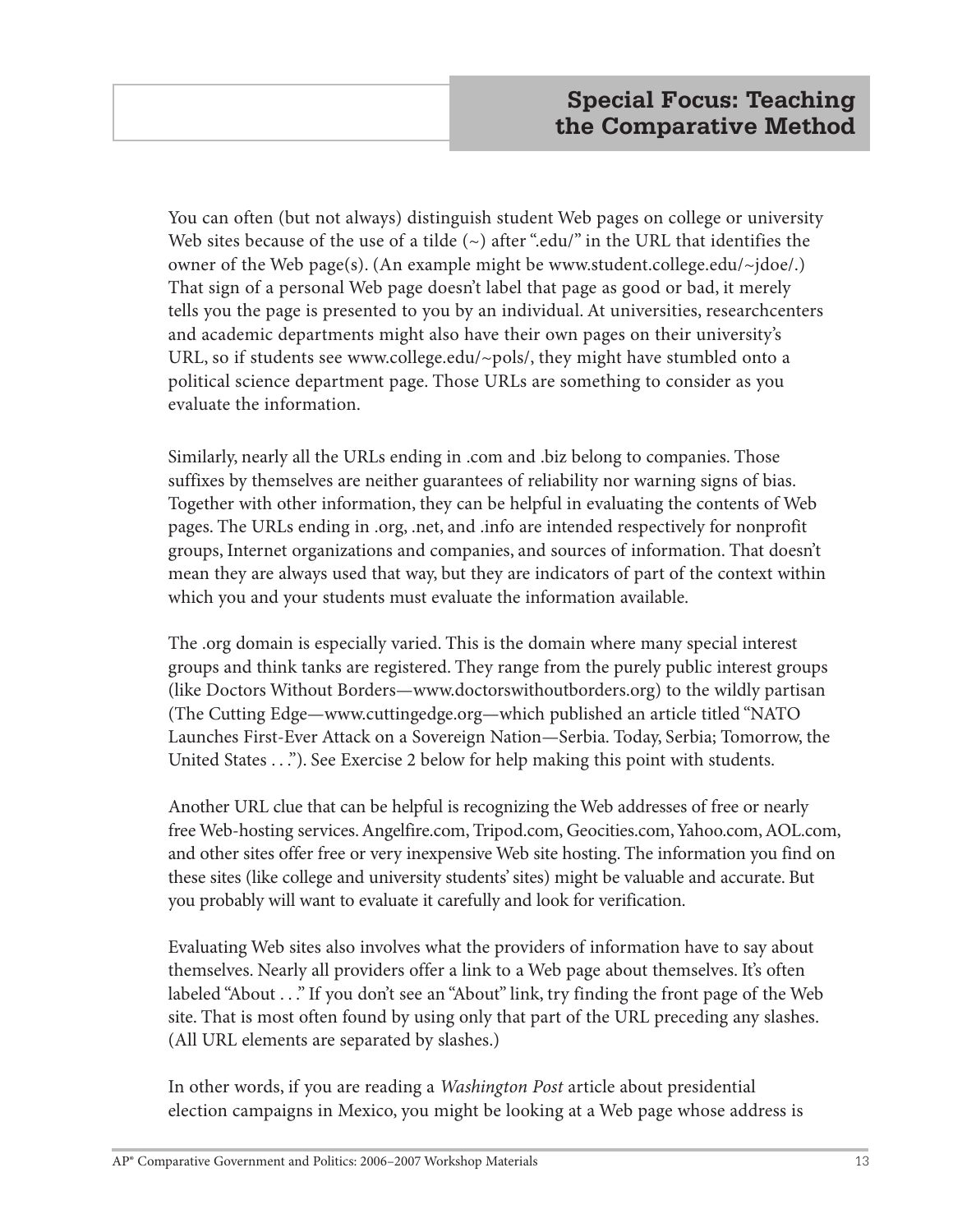www.washingtonpost.com/wp-dyn/articles/A21516-2004Sep14.html. The last element of that URL ("A21516-2004Sep14.html") is the specific page you're reading. The two elements that precede the article address ("wp-dyn/articles/") are the sections of the Web site where the page is located. The beginning of the URL ("www.washingtonpost.com/") is the location of the newspaper's front Web page. (The prefix "http://" is the code that tells your Web browser to look for a site.) If you use only the basic section of the URL, you can usually find the front page and the "About" link.

#### **Exercises**

#### **Exercise 1: Comparing URLs**

This can be important if you have similar sites that offer contradictory information on a topic. Suppose you present your students with the following Web pages:<sup>3</sup>

- **•** Structural Adjustment—A Major Cause of Poverty at www.globalissues.org/TradeRelated/SAP.asp
- **•** PovertyNet at http://web.worldbank.org/WBSITE/EXTERNAL/TOPICS/ EXTPOVERTY/0,,menuPK%3A336998~pagePK%3A149018~piPK%3A149093~ theSitePK%3A336992,00.html
- **•** Bretton Woods Project atwww.brettonwoodsproject.org/topic/adjustment/index.shtml
- **•** Structural Adjustment Programs at www.fpif.org/briefs/vol3/v3n3sap.html
- **•** Structural Adjustment Program at www.whirledbank.org/development/sap.html

What would you ask, direct, or expect your students to do in order to evaluate the information they find at these sites about structural adjustment? What would they find when they compared "www.globalissues.org" with "web.worldbank.org"? And how would the sponsoring organizations compare with the one that sponsors the Web site at "www.whirledbank.org"? And what is "www.fpif.org" anyway? Using URLs can be a very useful first step in evaluating information and sources.

#### **Exercise 2: Sorting Out the .org Domain**

As noted above, the .org domain is home to a wild variety of organizations that present themselves online. Here's a quick idea that should help your students realize the importance of not placing too much importance on the domain name of a site when evaluating sources.

<sup>&</sup>lt;sup>3</sup> Remember, change on the Internet is the rule. Check the viability of these Web sites before you use them with your students.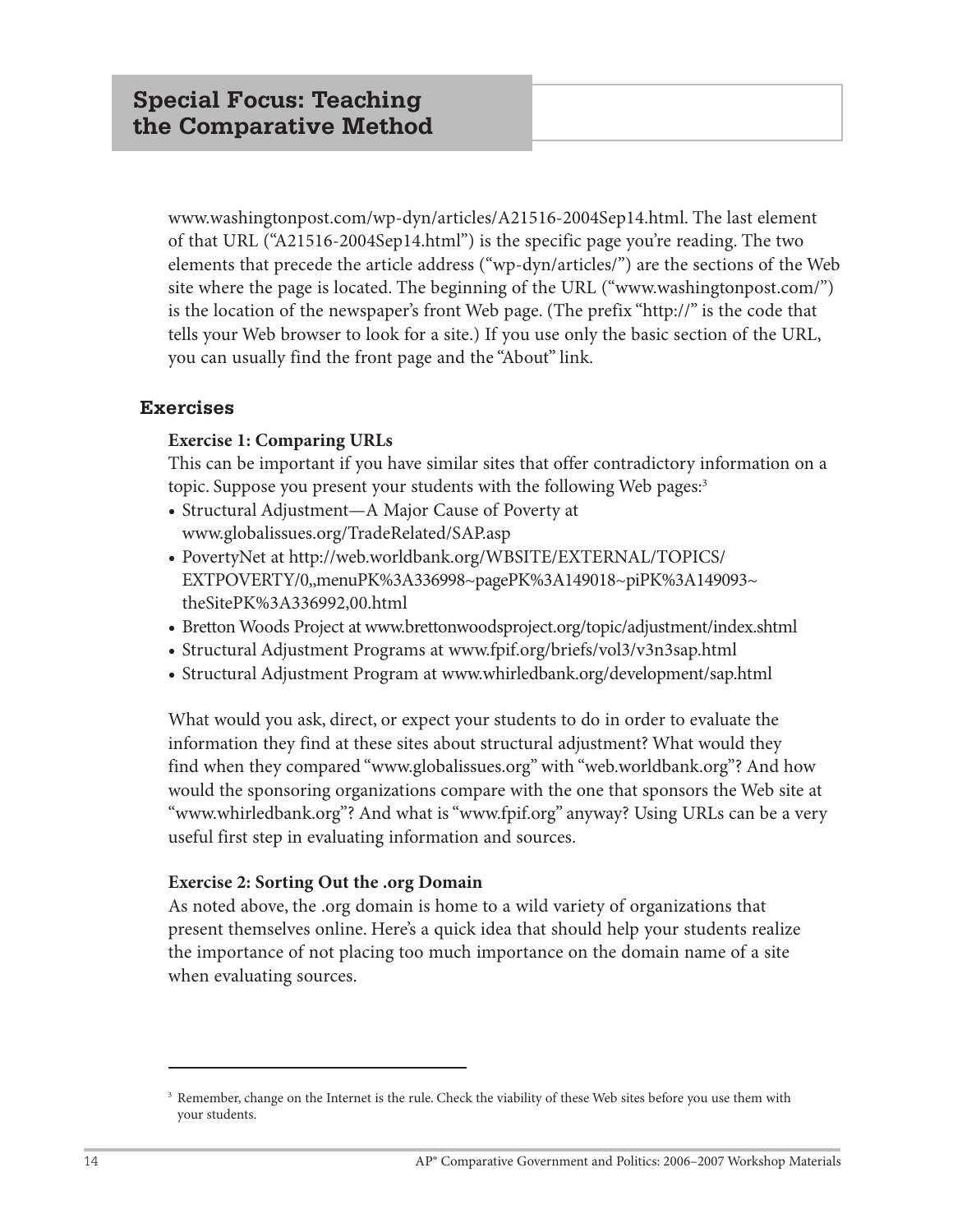In the computer lab, have different groups of students (one to two students each) look up the following .org Web sites. They're all about human rights in China. Students should study enough of the content to determine what point of view the authors of the site have about human rights in China. Students should make note of the clues they use to determine the site's point of view. You should also ask them to make note of any methods used on the site to mislead readers or to disguise the authors' identities. (Is it a government site masquerading as a citizens' group, for instance?) When they've done their research, have them report to the class about what they've found. Try to reach some conclusions about the variety of material available on .org Web sites.

#### Sites:

- **•** China's Human Rights—www.humanrights-china.org
- **•** Human Rights in China—www.hrichina.org/public/index
- **•** Derechos HR—www.derechos.org/human-rights/nasia/china
- **•** Human Rights Watch—http://hrw.org/doc/?t=asia&c=china
- **•** The Chinese Human Rights Web—www.chinesehumanrightsreader.org
- **•** Christus Rex—www.christusrex.org/www1/sdc/hr\_facts.html
- **•** The Cato Institute—www.cato.org/dailys/11-15-96.html
- **•** Human Rights First—www.humanrightsfirst.org/workers\_rights/wr\_china/ wr\_china.htm
- **•** PRC Embassy to the USA—www.china-embassy.org/eng/zt/zgrq/default.htm
- **•** Olympic Watch—www.olympicwatch.org
- **•** Global Exchange—www.globalexchange.org/campaigns/sweatshops/china
- **•** Human Rights for All—www.globalissues.org/HumanRights/Abuses/China.asp
- **•** Food First—www.foodfirst.org/progs/global/trade/china.html
- **•** Amnesty International USA—www.amnestyusa.org/countries/china/index.do
- **•** Catholic Family and Human Rights Institute—www.c-fam.org
- **•** Overseas Young Chinese Forum—www.oycf.org/Perspectives/5\_043000/chinese\_ cultural\_tradition\_and\_m.htm

#### **Exercise 3: Test Your Students' Critical Thinking Skills**

We all know that a lesson teaching critical thinking works best when it's directly integrated into the curriculum. Nevertheless, sometimes a short exercise that's only about teaching a specific skill can do great things.

Here's one that has nothing to do with comparative government and politics, but it has everything to do with critical thinking. If you find an example that uses a topic from the AP Comparative Government curriculum, use it. Then send the idea to the rest of us on the AP Government and Politics Electronic Discussion Group (see details below).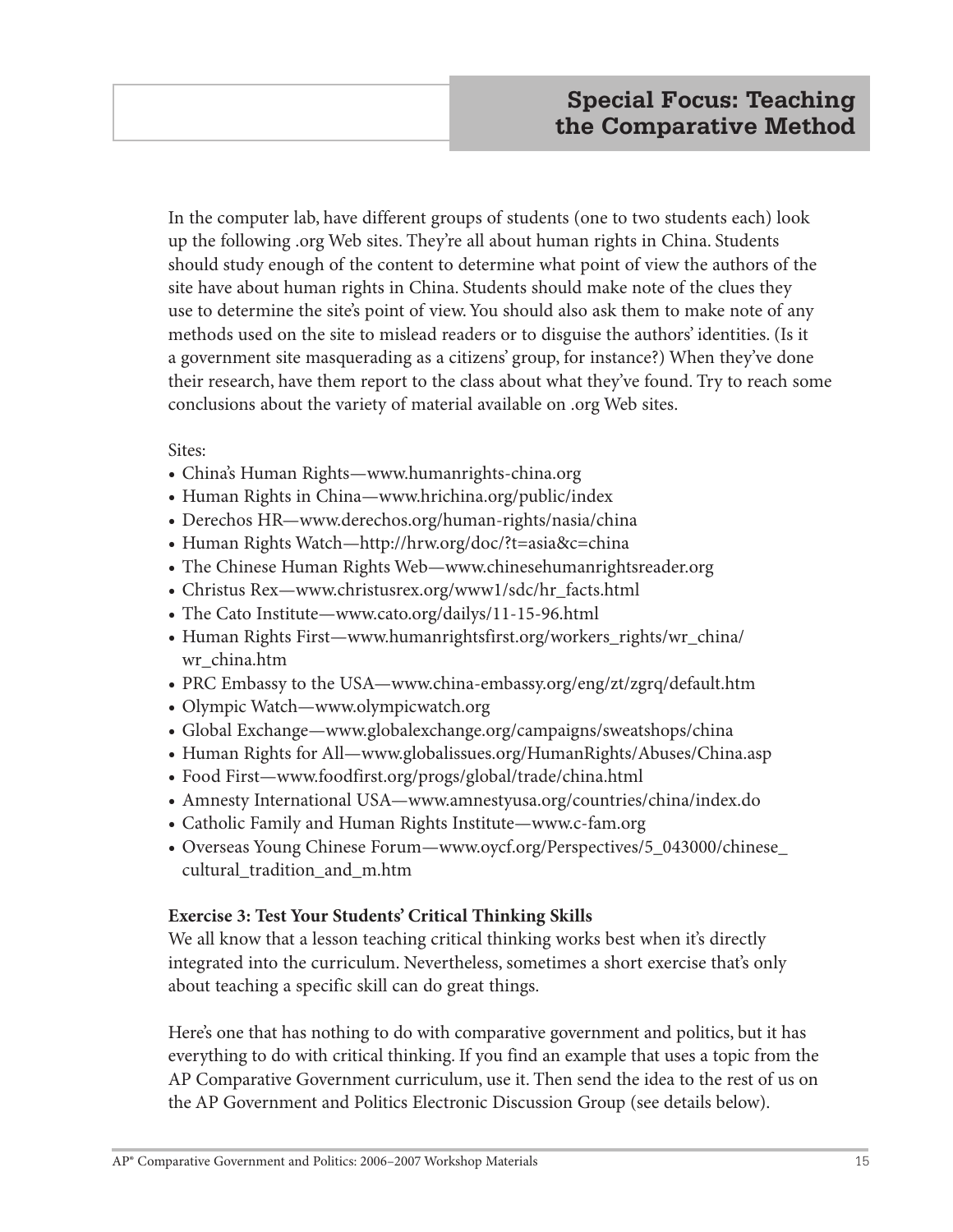"Send" your students to the Web site for New Hartford, Minnesota http://descy.50megs.com/NewHartford/newhtfd.html. Ask them to evaluate the accuracy and value of the information about this Minnesota town. Ask them what critical thinking principles they used to do the evaluation.

What's the catch? Don't tell your thinking students, but this town is entirely fictitious, just like Lake Wobegon. If they don't figure that out, send them to the Web site for New Richland, Minnesota—www.cityofnewrichlandmn.com (this is a real town)—or an actual town of about 3,000 people in your state. Compare it to the site for New Hartford. Can your students distinguish between fact and fiction? How do they do it? It's worth a discussion to ensure that no one is left in the dark about evaluating online information.

#### **Exercise 4: Liberal Media?**

The political arguments about whether mainstream media is liberal are prominent in some circles. Accuracy in Media—www.aim.org—and Fairness and Accuracy in Reporting—www.fair.org—present very different opinions on the issue.

Choose an issue or event involving government and/or politics in one of the countries in the AP curriculum. (Reports of disasters or human interest stories probably won't work for this exercise.)

- 1. Send students to the Web sites of the *Washington Post*—www.washingtonpost.com and the *Washington Times*—www.washingtontimes.com. Have them compare the reporting. These two newspapers have quite different political reputations. Have students look specifically for things like loaded words, unnamed sources, unstated assumptions, and the selective use of evidence. What kinds of adjectives are used? Do the nouns, verbs, and adjectives used in the reports have implications of approval or disapproval?
- 2. Then send your students to the Web sites for Fox News—www.foxnews.com—and CNN—www.cnn.com. Ask them to do a similar comparison of the reporting on the same issue or event. These two news networks have different political reputations. Does the reporting support or contradict those reputations? In what ways? How does the reporting compare to the print media? How do your students evaluate the accuracy and value of the reporting?
- 3. Finally (this will work best with the UK, Russia, China, or Nigeria), send your students to the BBC News Web site—http://news.bbc.co.uk—and to a news site from within the country in question. You can find Web addresses for newspapers all over the world at the Internet Public Library—www.ipl.org/div/news. Compare the British reporting with the reporting done within the country in question. Compare these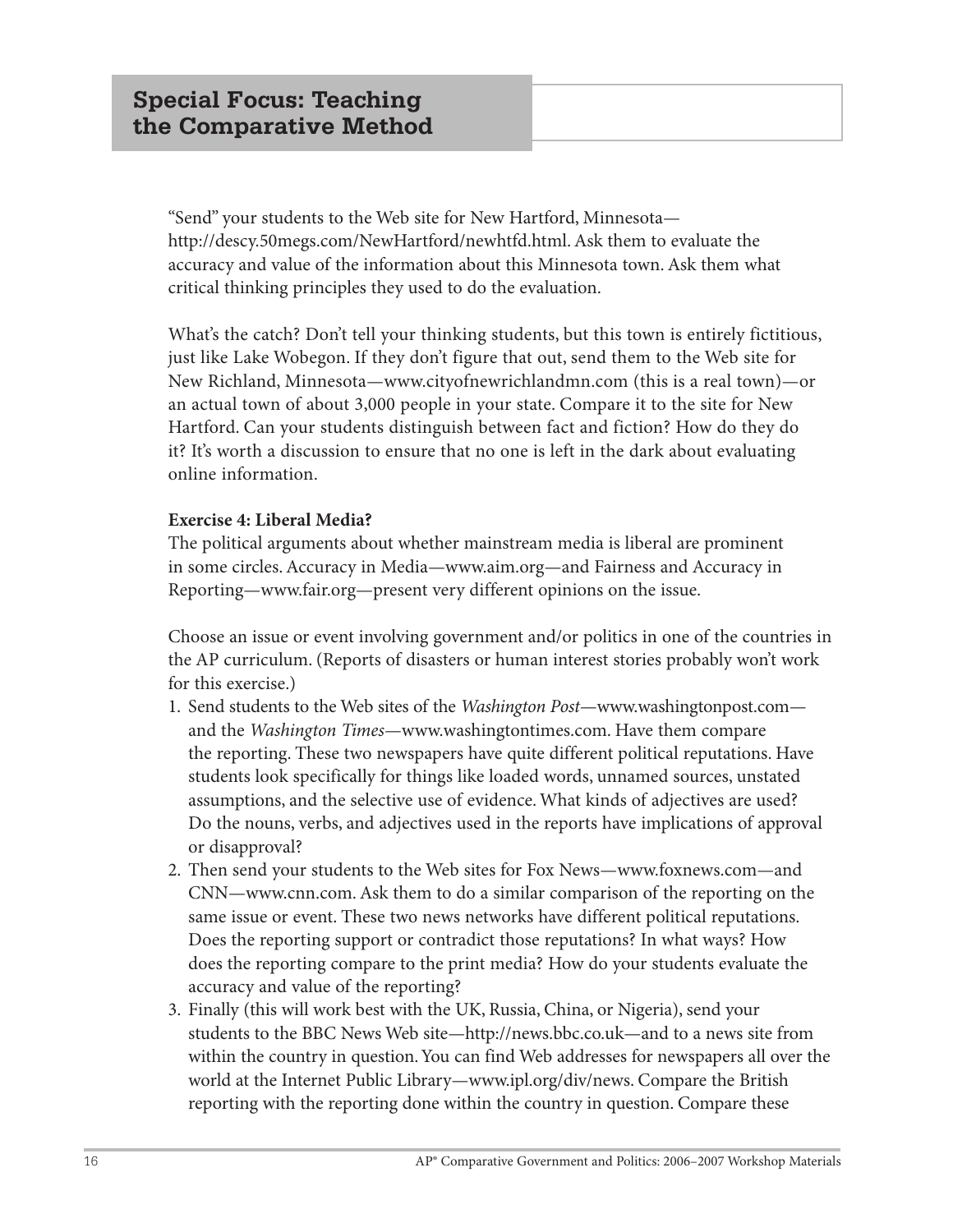reports with those of the Washington, D.C., newspapers and the U.S. news networks. Use the evaluation techniques of critical thinking to complete these evaluations.

A good discussion may suffice as a culminating activity, but you may want students to write a summary essay. And while you're discussing the journalistic coverage, ask your students about the politics of the situation reported on.

#### **Exercise 5: Researching the European Union**

The purpose of this exercise is to have students research the Web pages of the EU for information about how the EU is structured and how it operates. The underlying purpose is to illustrate the ways in which an international organization interacts with national governments and how the EU promotes or retards changes in structure and process within national political environments.

The EU Web site—http://europa.eu.int/index\_en.htm—is a wonderful example of an online source of information. It's well organized, easy to use, and very informative.

I wrote the questions with my goals in mind while reading the EU Web site. Each question is based on the information in one section or on one page. In practice, I assigned each question to two or three students in class. After spending time in the computer lab to find answers, the class reassembled and shared information. Sometimes, students found they hadn't done a thorough job of answering a question and had to go back later and do more research.

Here are the questions:

- 1. The EEC, the Common Market, the EC, the EU. What are all these things? What are the differences between them?
- 2. What limits on national sovereignty do the EU-associated treaties impose on member nations?
- 3. a. Who is on the EU Commission, where are they from, and what are their assigned responsibilities?
	- b. How do people get to be members of the Commission?
	- c. Why did everyone on the Commission resign in 1999?
- 4. a. What ministers met most recently as the EU's Council of Ministers? What was the topic of their meeting? What did they decide?
	- b. Why don't the same ministers meet every time the Council meets?
- 5. a. What is the distribution of parties in the current European Parliament?
	- b. When was the last election?
	- c. What kinds of powers does this parliament have?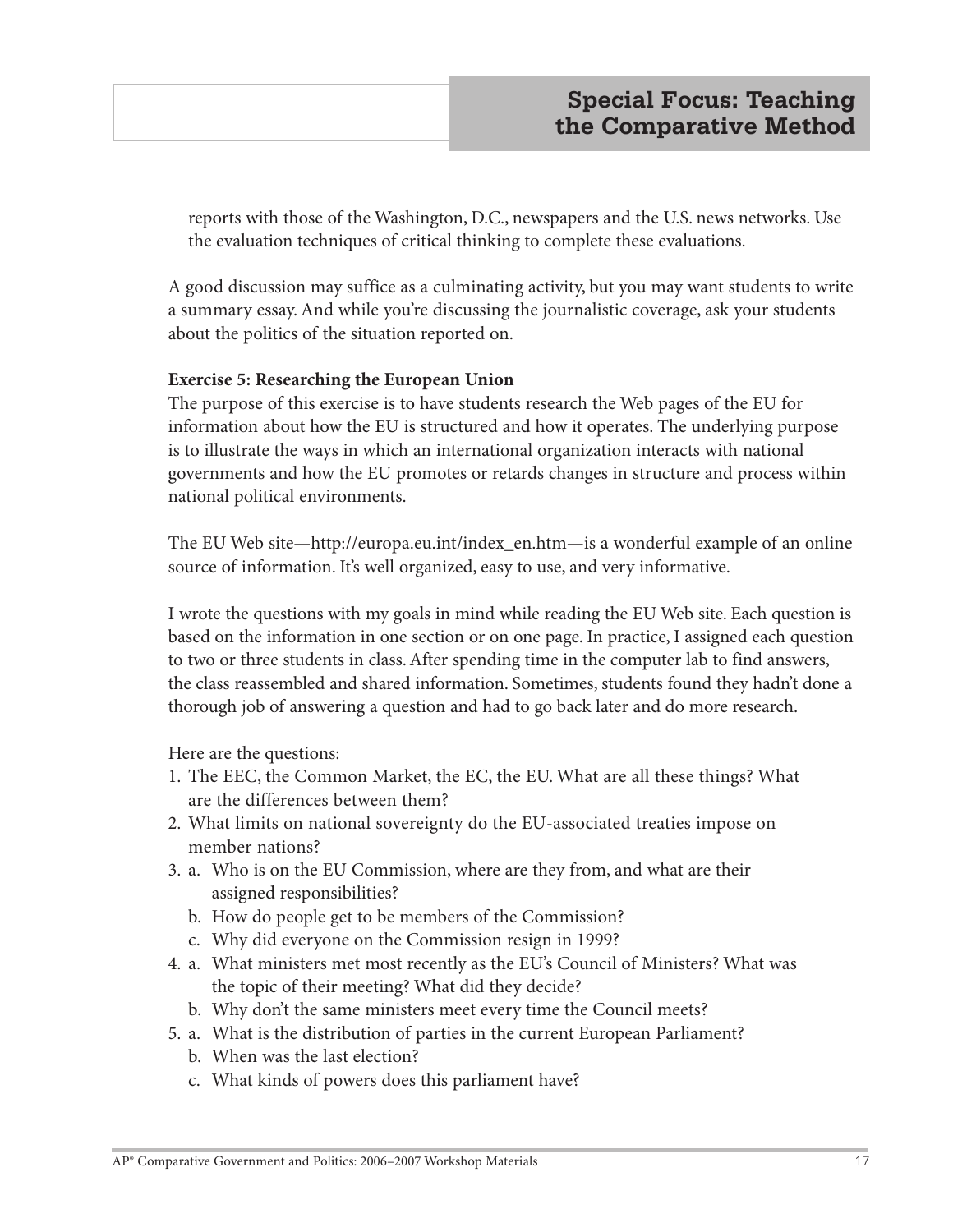- 6. How much power does the European Court of Justice have—compared to national courts, for example?
- 7. a. What nations have most recently been admitted to the EU?
	- b. What nations are asking for admission to the EU? How likely are they to get in?
- 8. What issues have come up in the debate about admitting new members?
- 9. What difficulties have come up in the first years of monetary union?
- 10. How and where in the EU system were decisions made about who could join the European Monetary Union and what the requirements for joining would be?
- 11. What's happening with the EU constitution that was recently approved? What steps are next in the ratification process?

You can create a similar concept-oriented miniresearch project for your class. Do an online search for a concept (like democratization, civil society, or recruitment) or an institution (like foreign ministry or electoral commission). Based on what you find online, write some questions for your students to answer that will help them understand the concept and learn to apply it. Maybe you'll find several Web sites offering different definitions and perspectives. Put the students to work evaluating them. Maybe you'll find a UN, EU, or government policy statement that can provide insight into the application of the concept in the real world of politics. Write good questions. Promote discussion. Ask students to reflect. All those things will help them learn the important stuff of comparative government and politics.

#### **Exercise 6: Analyzing What You Find Online**

Here's an exercise to give your students some practice.<sup>4</sup> Without the Internet, access in high schools to papers like this one would be severely limited. This access is one of the gems we should all take advantage of. Finding papers like this one is easier than it used to be because of Google Scholar—http://scholar.google.com. This new service offers to find academic information more directly than regular searches on Google.

Send your students to the paper "Tipping the Scales? The Influence of the Internet on State-Society Relations in Africa" by Dana Ott and Lane Smith at www.arts.uwa.edu.au/ MotsPluriels/MP1801do.html.

1. According to the Web site, the authors, Dana Ott and Lane Smith, are associated with the U.S. Agency for International Development. Can your students confirm that? Can

<sup>4</sup> Once again, you have to check to see whether this paper is still online before giving your students this exercise. If it's not, do a search for topics you're teaching about. You'll probably find a useful article.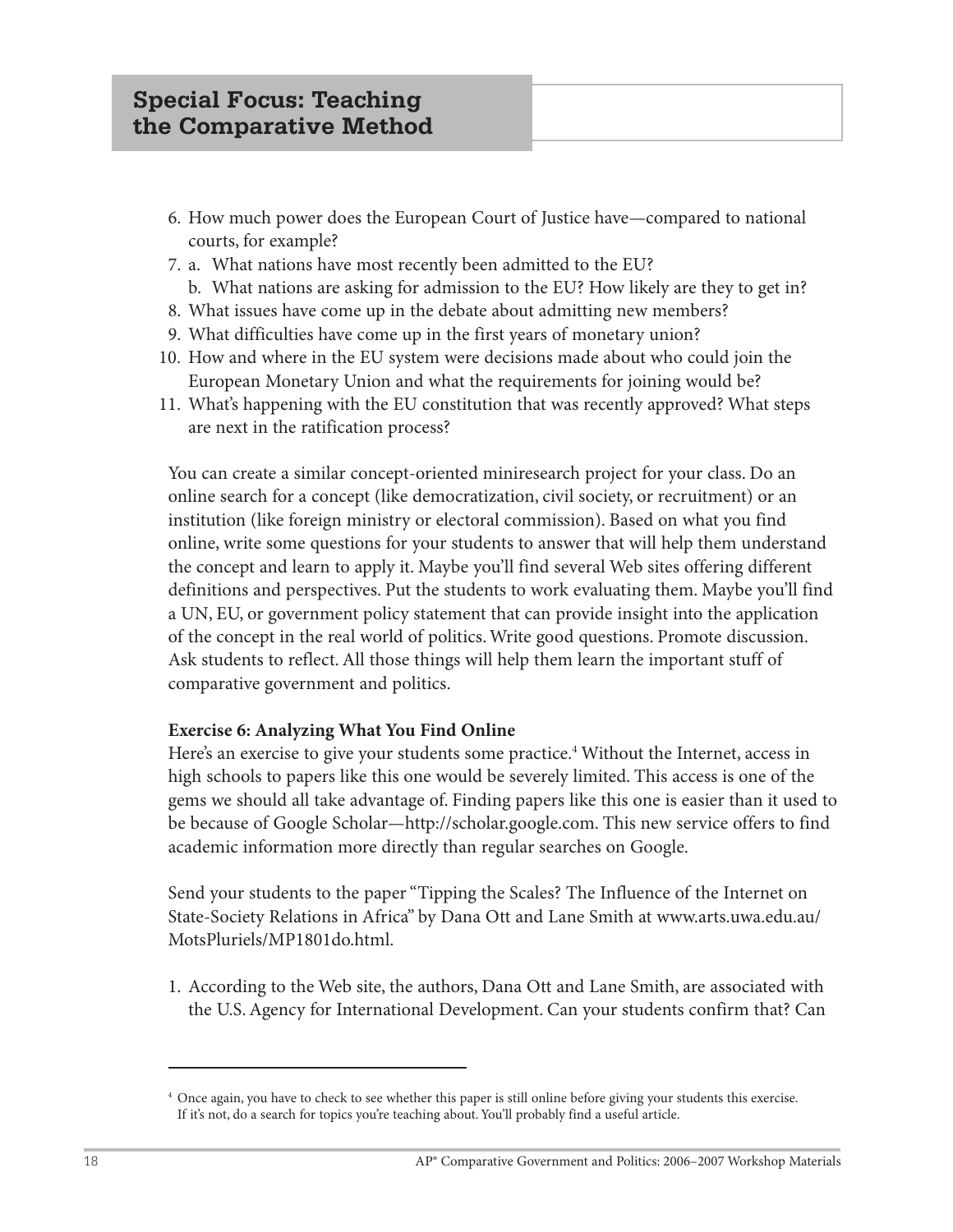they find any information about either of the authors? What do the results of the search for information contribute to the evaluation of the article?

- 2. The site that hosts this paper is at www.arts.uwa.edu.au. The ".edu" part of the address indicates an educational site, but what's with the ".au"? What can your students find out about the "arts.uwa.edu.au" site? What does that information suggest about the credibility of the article?
- 3. Those beginning evaluation steps can all take place before your students read the article. One other bit of thinking also precedes reading. Does the title of the article make sense to them? Do they understand the concepts of citizen, state, and society well enough to get an idea of what the article is about? (A little discussion or lecture may be helpful at this point in the exercise.) Before they read the article, ask them to write a one- or two-sentence prediction of what they think the article says. After they have read the article, ask them to come up with a new title that makes more sense to them. You can evaluate their understanding by evaluating their proposed titles.
- 4. In the fifth paragraph, the authors write, "Ironically, despite the more limited overall access to the Internet in these less developed countries, its impact is disproportionately greater because of the widespread problem of lack of access to information generally." Ask your students to restate that sentence in a way that preserves the meaning of the authors. Ask them whether they think this is really irony or a confusing smokescreen for illogical thinking.
- 5. Later in the article, while supporting the idea mentioned above, the authors write, "Broadly-distributed reports . . . which highlight . . . problem areas (such as governance and corruption), undermine the efforts of even the most repressive governments to prevent their citizens from hearing what others are saying about them. . . . [T]he Internet is available in every country in Africa and while the majority of citizens may not have direct access, there are organizations (such as NGOs) which can retrieve information and distribute it throughout the community, either through print media or increasingly through community radio." Ask your students whether this clarifies the argument. Does it make the argument more plausible? What additional information would your students want to further evaluate Ott and Smith's statements?
- 6. Ask your students to explain to you (in writing for evaluation purposes or in discussion if you want to be sure more students understand the article) why Ott and Smith think some power elites fear the spread of information on the Internet and why others are less concerned about controlling the flow of information.
- 7. Near the end of the article, Ott and Smith write, "There are powerful arguments about both the benefits and the costs of this technology, particularly with regard to the state-society relationship." Can your students list examples of the benefits and costs? Can they evaluate the authors' arguments in light of this conclusion?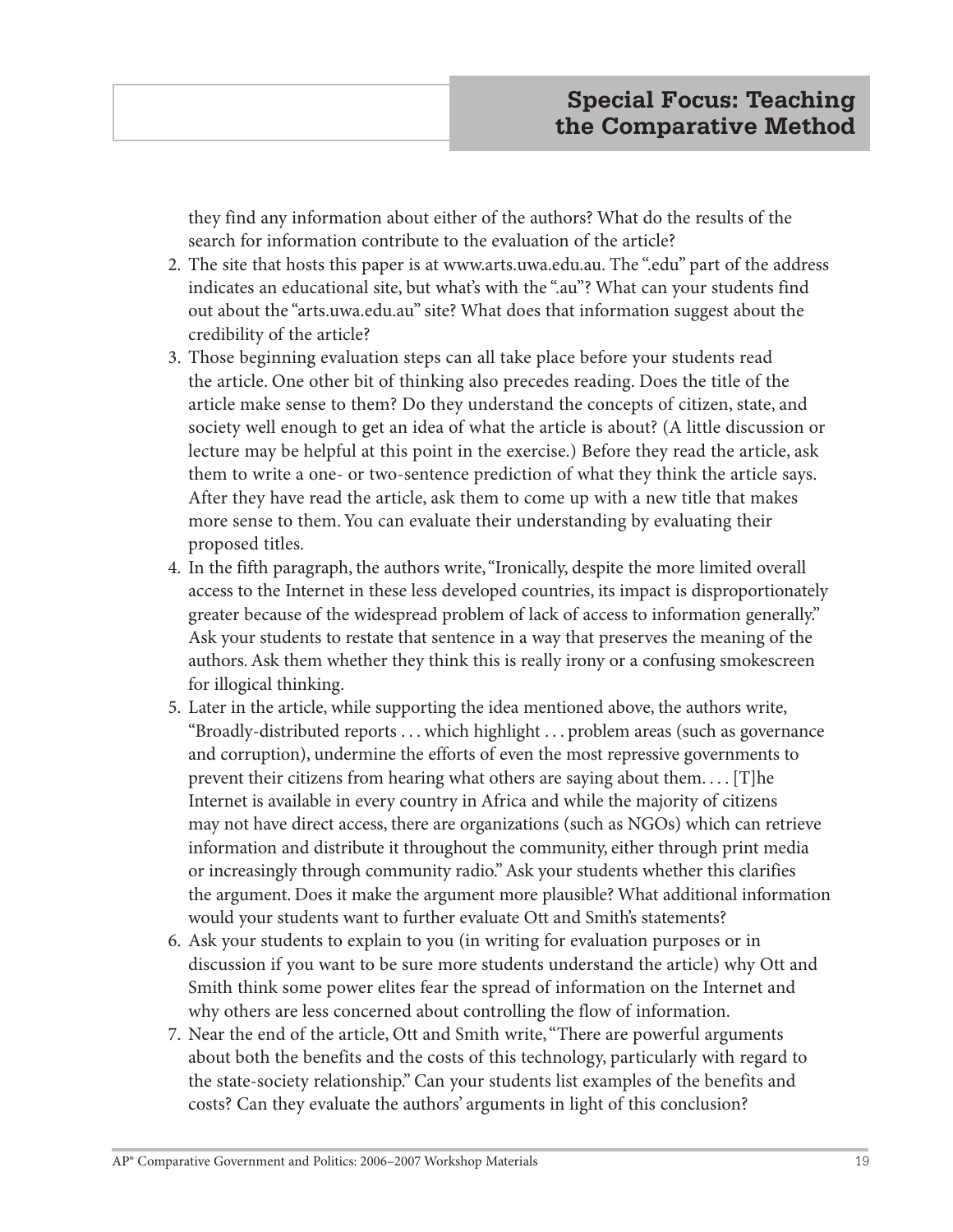- 8. Two of the important sources cited by Ott and Smith were written in 2001 by L. Main and L. R. Sussman (check the footnotes for details). Can your students find out anything that would help them evaluate these sources? If they search the Internet for the authors or the titles, what do they find? Does what they find contribute to their evaluation of the article and the argument made by Ott and Smith?
- 9. Finally, ask your students whether they think this article is a valid source to cite in a research paper. Ask them how this information could be used in writing a paper about the relationships between new technology and democracy.
- 10. When you're done, congratulate your students for working through the processes of evaluating a source, evaluating an argument, and coming closer to understanding some important concepts in comparative government.

#### **Conclusion**

The Internet can be an opening to tremendously valuable learning tools. Finding information and evaluating it are the first steps in the process of "doing" comparative politics. You and your students are likely to find good information, and you're likely to come up with good exercises using that information.

Don't forget to share those good ideas with other AP teachers through the AP Government and Politics Electronic Discussion Group. If you don't know about the EDG, use your Web browser to go to AP Central—apcentral.collegeboard.com. Once you're registered at the site, choose "Courses" from the menu on the left edge and choose to view the course home page for AP Comparative Government and Politics.

Scroll down the course home page a bit and find the link that allows you to register for the electronic discussion group. Once you've joined the group, you can read the good advice members offer, ask questions of the group, respond to questions that others ask, and tell us all about the valuable information you've found and the terrific ideas for teaching you've developed.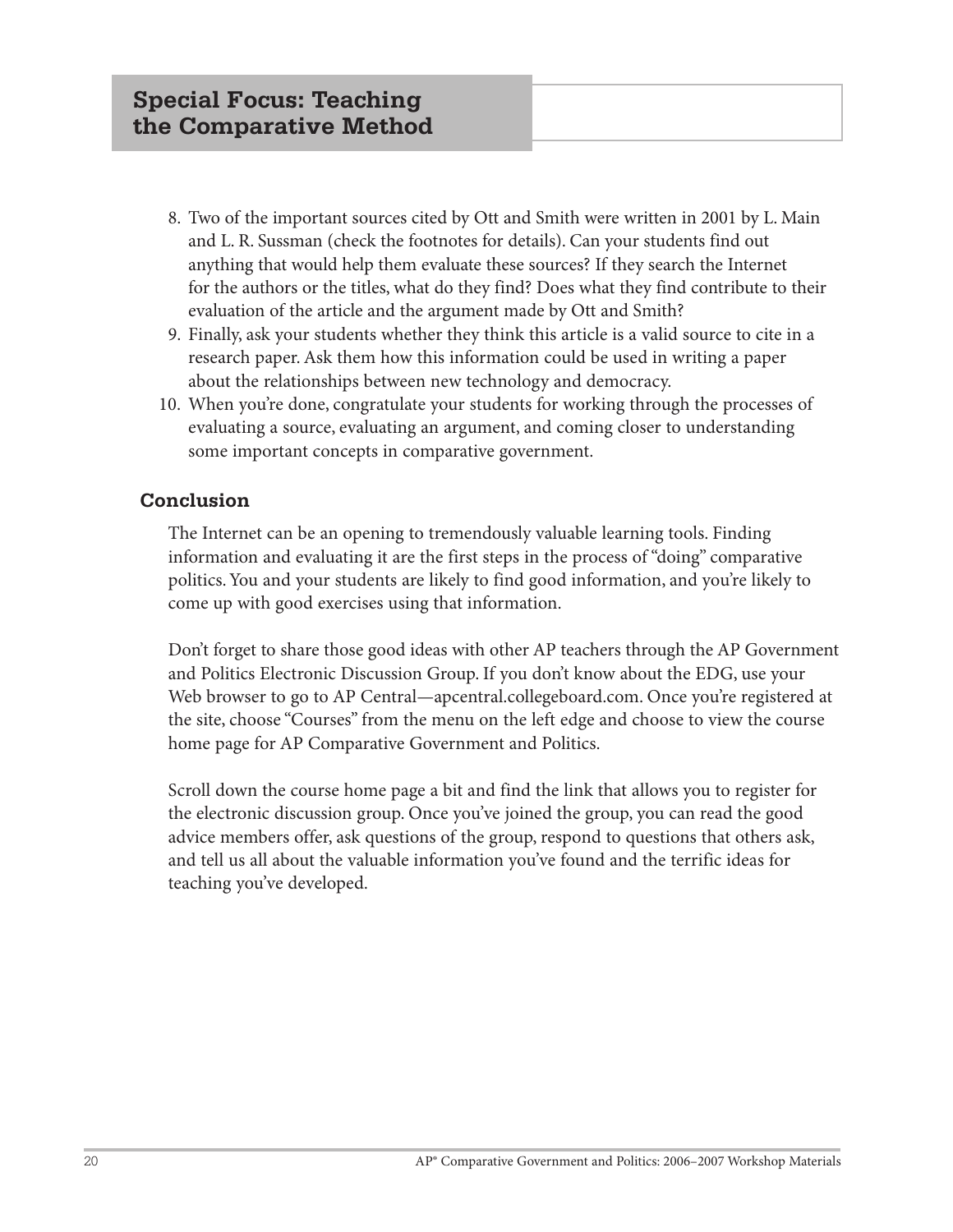# **Using and Understanding Tables, Charts, and Graphs**

Jean C. Robinson Indiana University Bloomington, Indiana (With thanks to Gary Copeland, University of Oklahoma)

The ability to interpret charts, tables, and graphs and to create figures based on quantitative data is an important skill for students to master. Interpretations of charts and tables lead to deeper understanding of comparative politics and also contribute to more effective presentations on many aspects of comparative politics. Finally, it is a necessary skill to being a lifelong effective consumer of political information, that is, an effective citizen. An AP Comparative Government and Politics course, then, should seek to provide students with ample opportunities to read, interpret, and indeed create charts, graphs, and tables. Here is an overview of how to understand these kinds of figures, followed by a few teaching strategies to assist students in developing table-reading skills.

#### **Univariate Tables: Looking at One Variable**

First, a table might be a **univariate** table—meaning that the table summarizes a single variable. A univariate table can represent a **frequency** (or better, **percentage**) distribution. Here you determine how frequently you find various levels of the variable and show that frequency in a table. For example, you might want to know how often left-wing legislators supported Prime Minister A—between 0 and 25 percent of the time, between 26 and 50 percent of the time, between 51 and 75 percent of the time, and over 75 percent of the time. Table 1 (composed of hypothetical data) suggests that no left-wing legislator supported the prime minister less than 26 percent of the time and that 65 percent of the legislators supported the prime minister more than 75 percent of the time.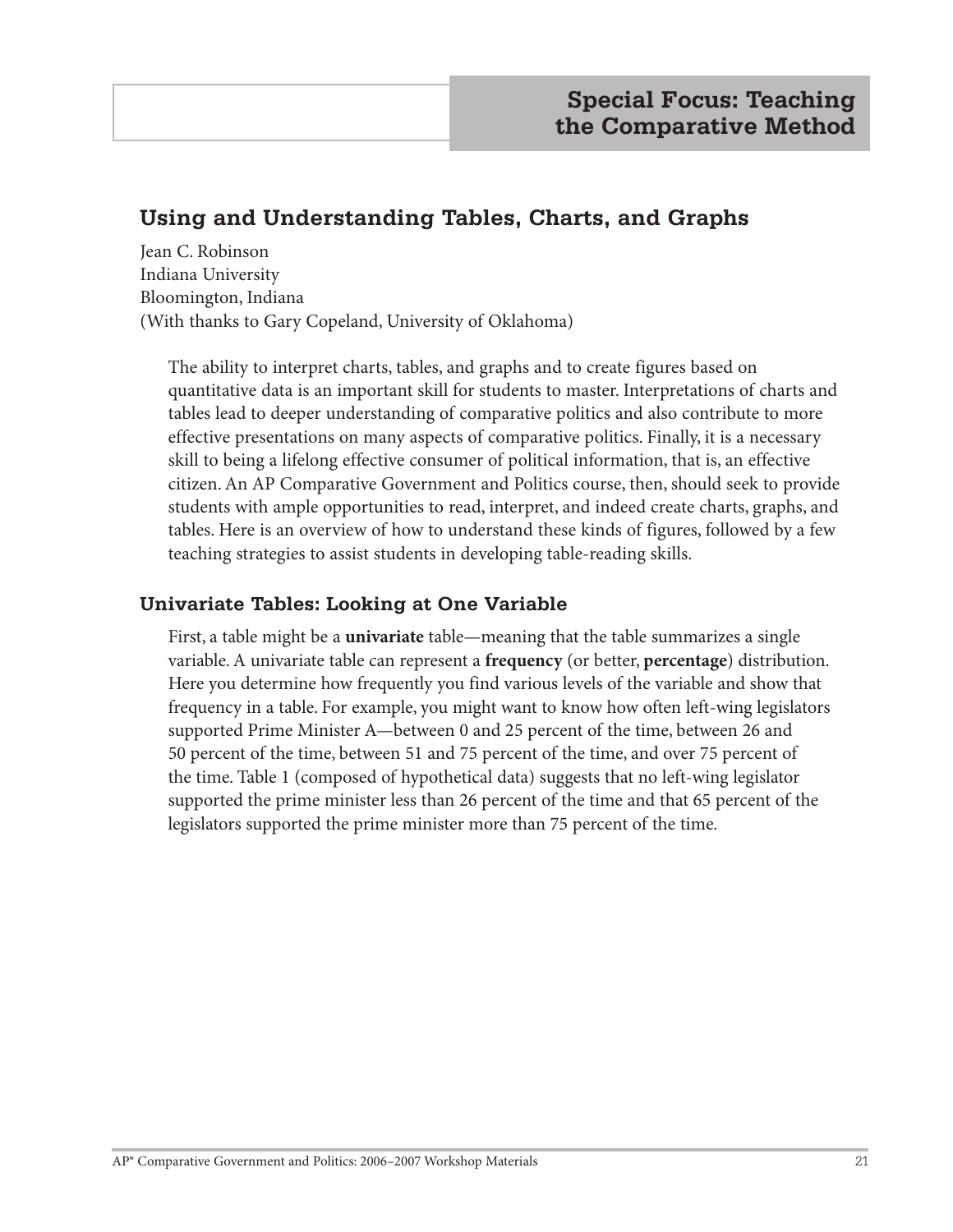| <b>Support for Prime Minister</b> | Percentage of Left-Wing Legislators |
|-----------------------------------|-------------------------------------|
| $0 - 25%$                         | 0%                                  |
| $26 - 50\%$                       | 16%                                 |
| $51 - 75%$                        | 19%                                 |
| Above 75%                         | 65%                                 |
| Total                             | 100%                                |
|                                   | Sample = $225$                      |

**Table 1: Hypothetical Data Reflecting Leftist Party Support for Prime Minister A**

Frequency distributions are often presented as graphs, either as a frequency polygon (line graph) or as a histogram (bar graph). So for instance, Table 1 could be presented as a bar graph in this way:



#### **Left-Wing Legislators' Support for Prime Minister A** Left-WIng Legislators Support for Prime Minister A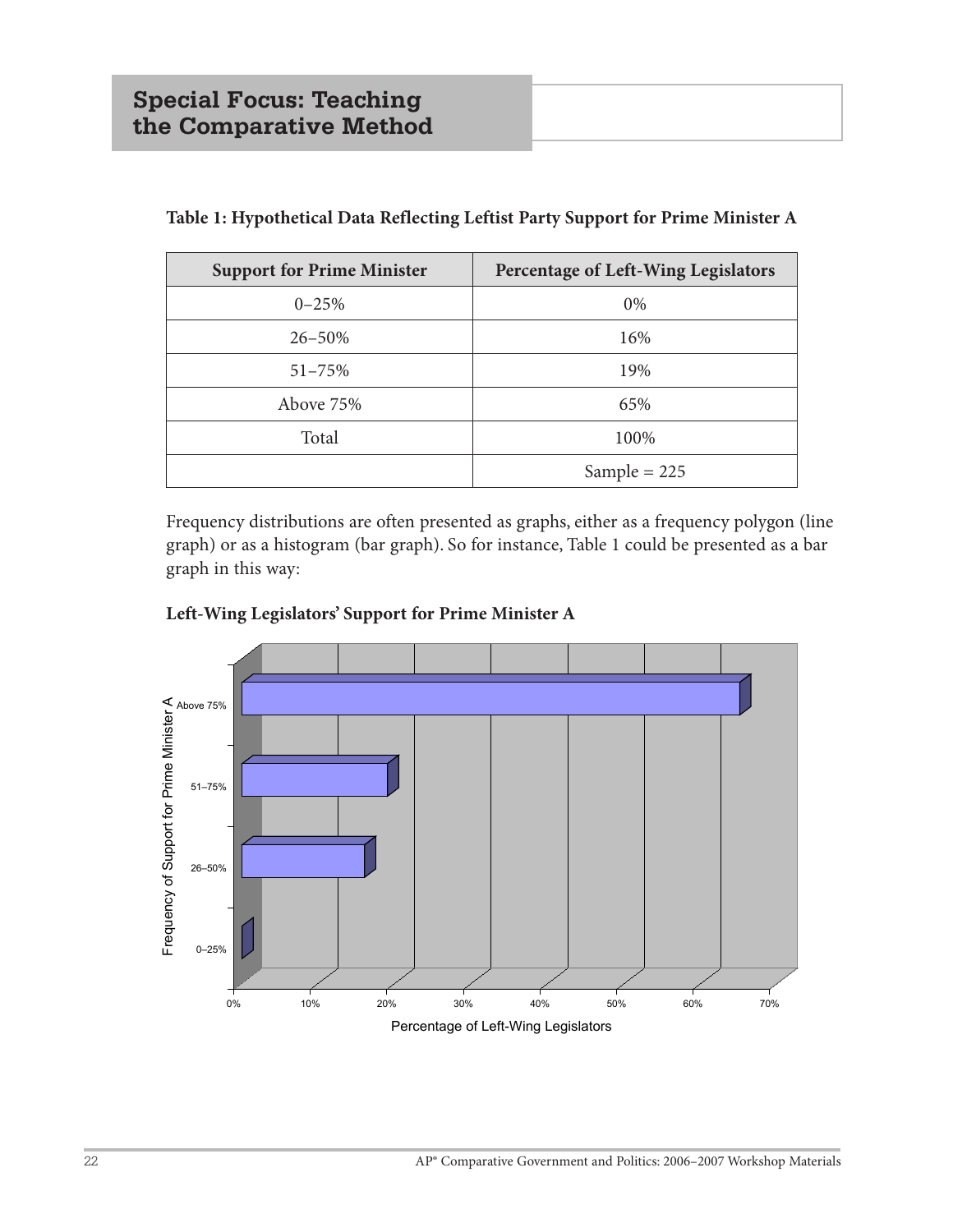#### **Bivariate Tables: Finding Relationships Between Two Variables**

The other type of table to consider is a **bivariate** table. This table considers two variables simultaneously and generally suggests a relationship between the two variables. When doing bivariate analysis, the first thing to consider is which variable is the independent variable and which is the dependent variable. **The dependent variable is the one that we think is influenced by (depends on) the independent variable.** (Loosely speaking, the independent variable *causes* the dependent variable.) The question of which is which is a matter to be determined theoretically or logically. Which variable makes the other one change? Identifying the independent variable allows you to determine how to calculate percentages in a table or set up a graph.

In constructing a table, the key question is how the percentages are calculated. There are not infallible rules, but generally percentages are calculated according to the independent variable. (This is the only way to do so if you are looking for a relationship between the variables.) Calculating this way, for example, allows you to say what percentage of religiously active citizens voted for Candidate A and what percentage voted for Candidate B. Then you can calculate what percentage of nonreligious citizens voted for Candidate A and for Candidate B and see if religiously active voters were more likely to vote for Candidate A than were nonreligious voters.

Table 2 proves an example of what might be found after conducting an analysis of the relationship between religious activity and party vote choice. Here we think that religious identification and involvement may be a partial cause of the party vote choice. Therefore, religious identification is the independent variable, and the vote choice is the dependent variable. Percentages, then, are calculated within the categories of the independent variable. In this hypothetical example, we find that 75 percent of those who identified as being religiously active voted for Party A (375/500) and only 25 percent for Party B (125/500). Among those identifying as not active in religion, we find that 30 percent voted for Party A (150/500) and 70 percent for Party B (350/500). Religiously active citizens were 45 percentage points more likely to vote for Party A than were those not involved in religion. So it seems that religious identification makes a major difference in the vote choice.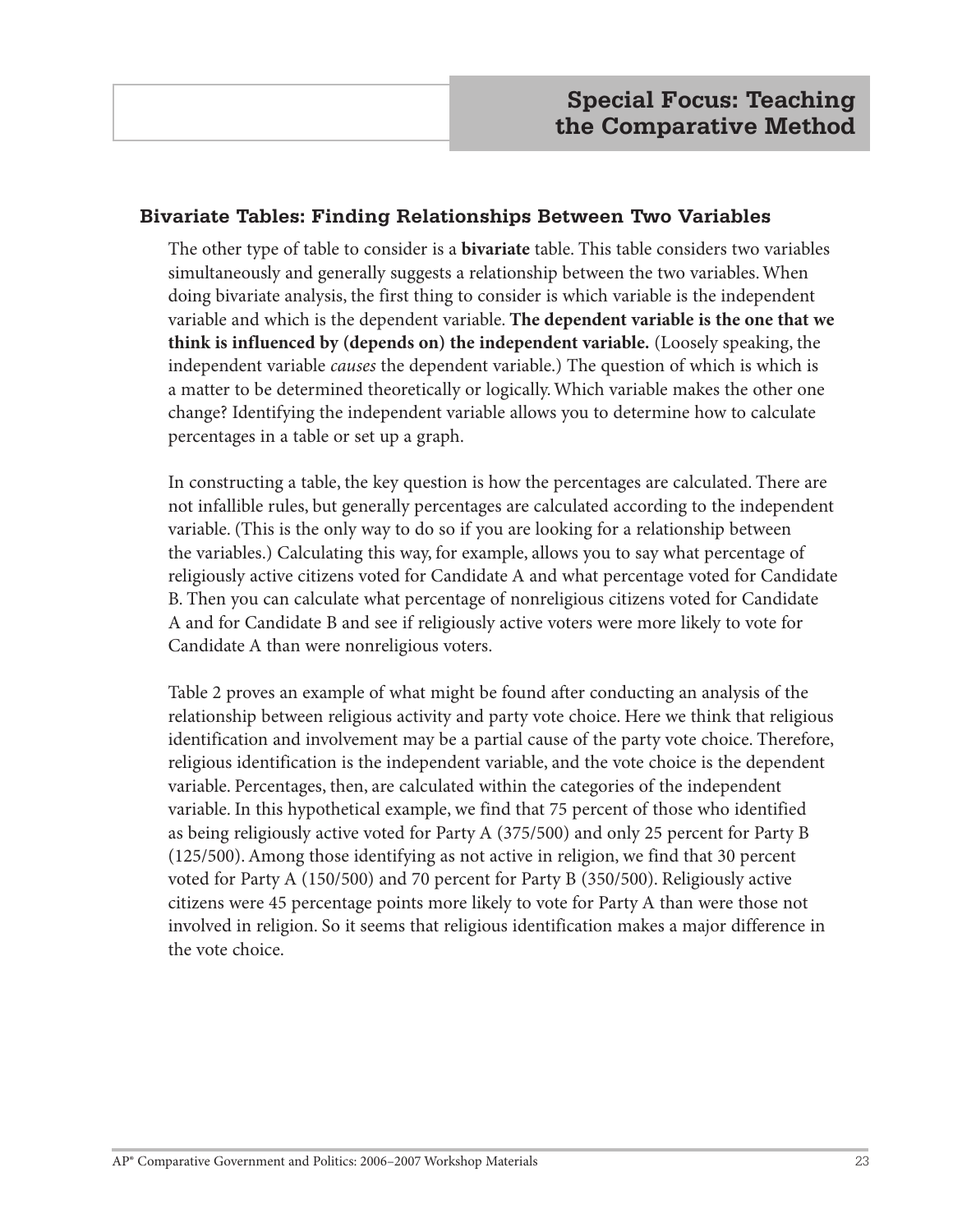|              | <b>Active in Religion</b> |      | Not Active in Religion |      |
|--------------|---------------------------|------|------------------------|------|
| Party A      | 375                       | 75%  | 150                    | 30%  |
| Party B      | 125                       | 25%  | 350                    | 70%  |
| <b>Total</b> | 500                       | 100% | 500                    | 100% |

**Table 2: Hypothetical Data Reflecting the Relationship Between Religious Identification and Party Vote Choice for 1,000 Voters in Country X**

#### **Teaching Students to Read and Understand Tables**

In terms of helping students learn to read tables, there are several exercises you can do. The first exercise is to talk students through reading a table. Tell them to first read the title of the table. It should be descriptive and cue the reader to what the table is about. Often, the title even summarizes the main point of the table. Table 2, for example, might have been entitled "The Importance of Religious Identification for Party Vote Choice." Second, students should identify the variable or variables in the table. If it is a bivariate analysis, students should identify which is the independent variable and which is the dependent variable. The next step is to determine how the percentages are calculated. Then they should interpret what the numbers mean. Students should take each cell in the table, in turn, and ask what the number tells them. For example, the upper-left cell in Table 2 tells us that 375 of the 500 religiously active citizens (75 percent) voted for Party A. After looking at each cell, students can try to draw conclusions about the pattern found in the table.

The next level of understanding for students can be developed by asking them to explain how tables in their textbook or other readings support the arguments of the author. If an author argues that religious identification is an important component of vote choice, then it should be pretty clear how Table 2 supports that contention. But the exercise can also be used to remind students that each bit of statistical analysis is usually pretty narrow in scope. What Table 2 really shows is support for the hypothesized relationship for two parties competing in one election. Interesting discussion could center around whether students expect that pattern to be the same in different years or for different elections and why. Another valuable discussion might center around how students could build a stronger case for the general conclusion (for example, by looking at the table for different years or for different types of elections, or for multiparty as opposed to twoparty systems, or for different kinds of electoral systems—"first pass the post," party lists, proportional representation, and so on).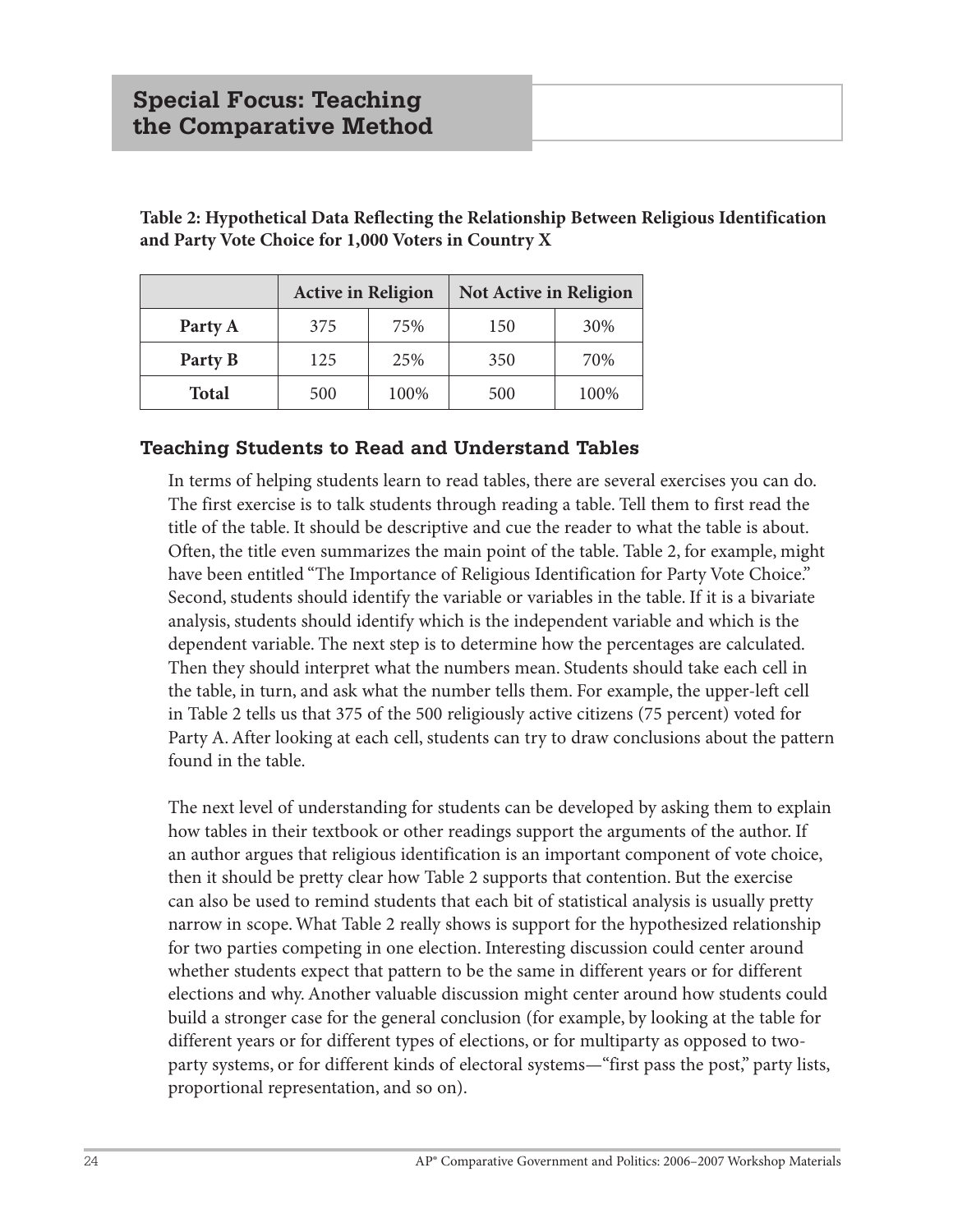Finally, students can further refine their skills by learning how to construct tables themselves. The trick is to not overburden them with data but to find a manageable data set that allows them to ask interesting questions. The CIA World Factbook or the numbers provided by the World Bank provide excellent data for use in comparing and contrasting politics within the individual countries as well as across countries. For example, students could look at the relationship between GDP and number of political parties. Students might find data for each of the six AP countries on GDP and the number of parties participating in the last election and turn the data into a bivariate analysis by comparing the level of support for democratic contestation (as measured by the number of effective political parties) among wealthy and poor nations. If students have access to Microsoft Excel, for instance, they can easily turn their bivariate analysis into a graph. This process will teach them a lot about how to read graphs and charts as well as how to create them.

Constructing a classic 2x2 table is probably the most straightforward introduction to tables and their utility. One possible construction, for example, might be this:

|                                           | Low GDP | <b>High GDP</b> |
|-------------------------------------------|---------|-----------------|
| <b>Strong Dem.</b><br><b>Institutions</b> |         |                 |
| Weak Dem.<br><b>Institutions</b>          |         |                 |

#### **Relation Between GDP and Democratic Institutions**

In this case, students would need to define democratic institutions, perhaps by listing them and determining some measure for weakness or strength; they might then use UN measures to develop criteria for low or high GDP. In this example of a 2x2 table, students are forced to combine country cases into generalizable groups. From this they can then practice generating some hypotheses.

Students, of course, can also be asked to interpret their findings after constructing their tables. Doing these exercises in interpreting tables and creating graphs, students should also be alert to overinterpreting. For instance, a trend is something that occurs over a period of time. So the bar graph presentation of the data in Table 1 does not in fact present a trend. But students can develop graphs that show trends. Have students collect data (such as the gender gap in voting for the Labour Party in the UK over the last 20 years, or the number of military coups in Nigeria associated with drops in oil prices) and determine whether there is a trend in the data. Here too, the usefulness of a line graph is made apparent.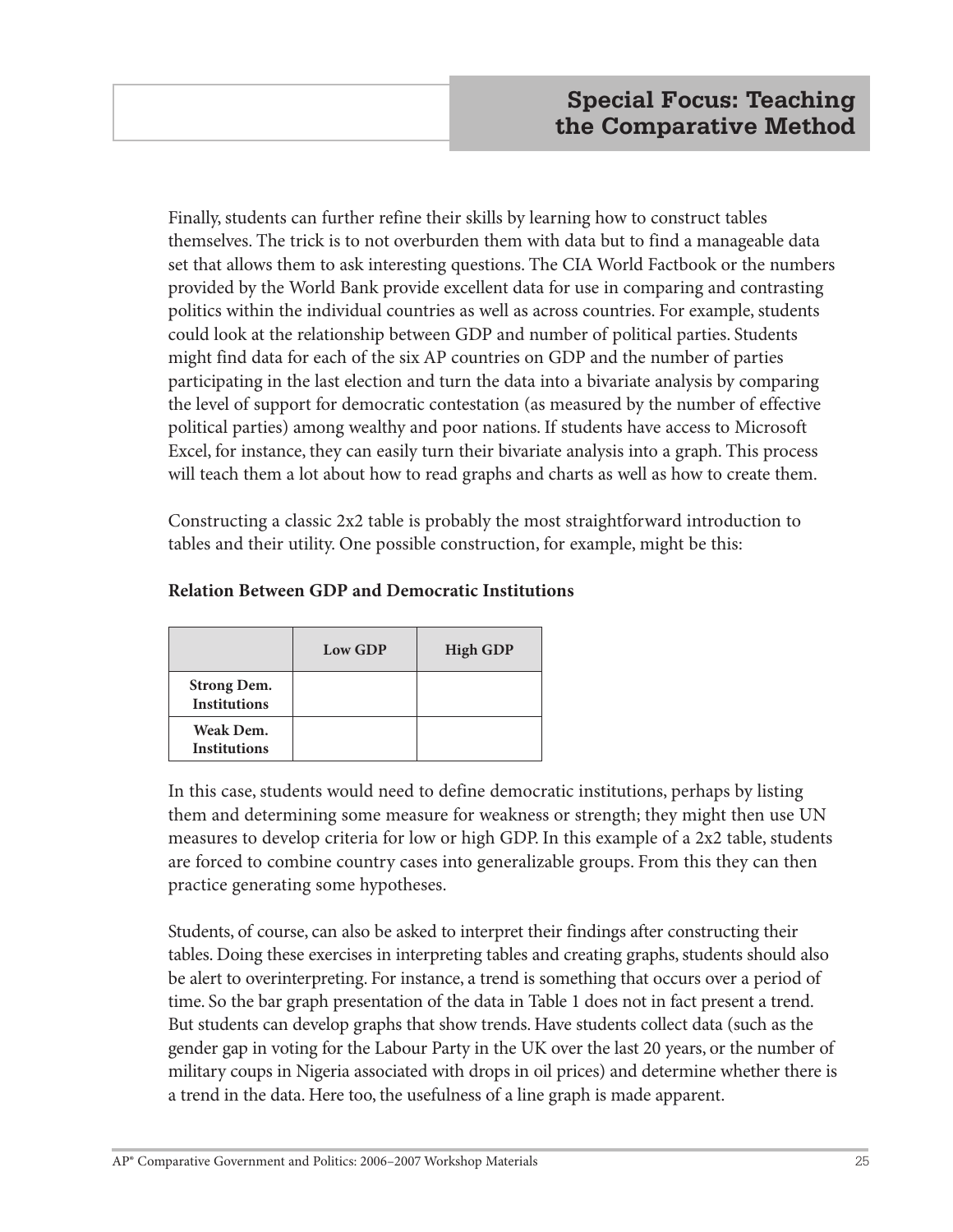Almost anything can be presented as a table or chart. Give your students plenty of opportunities to read charts and graphs, using whatever is in your textbook as well as what you can scrounge up elsewhere. For instance, here is bar graph on changes in GDP in China between 1952 and 2002. Have student find trends and ask them to relate trends to changes in political leadership in China. They might even chart these changes and posit some interpretations.





#### **Conclusion**

Comparative politics teachers should take seriously the task of teaching and testing table reading. As students become more accomplished, they will be more comfortable analyzing new situations and new information and develop the skills to judge the quality of evidence offered by an author. These skills are not only critical to understanding key political arguments but also to becoming lifelong effective citizens.

Data for tables can be found on a number of Web sites, including many of those listed in "Using the Internet to Teach AP Comparative Government and Politics."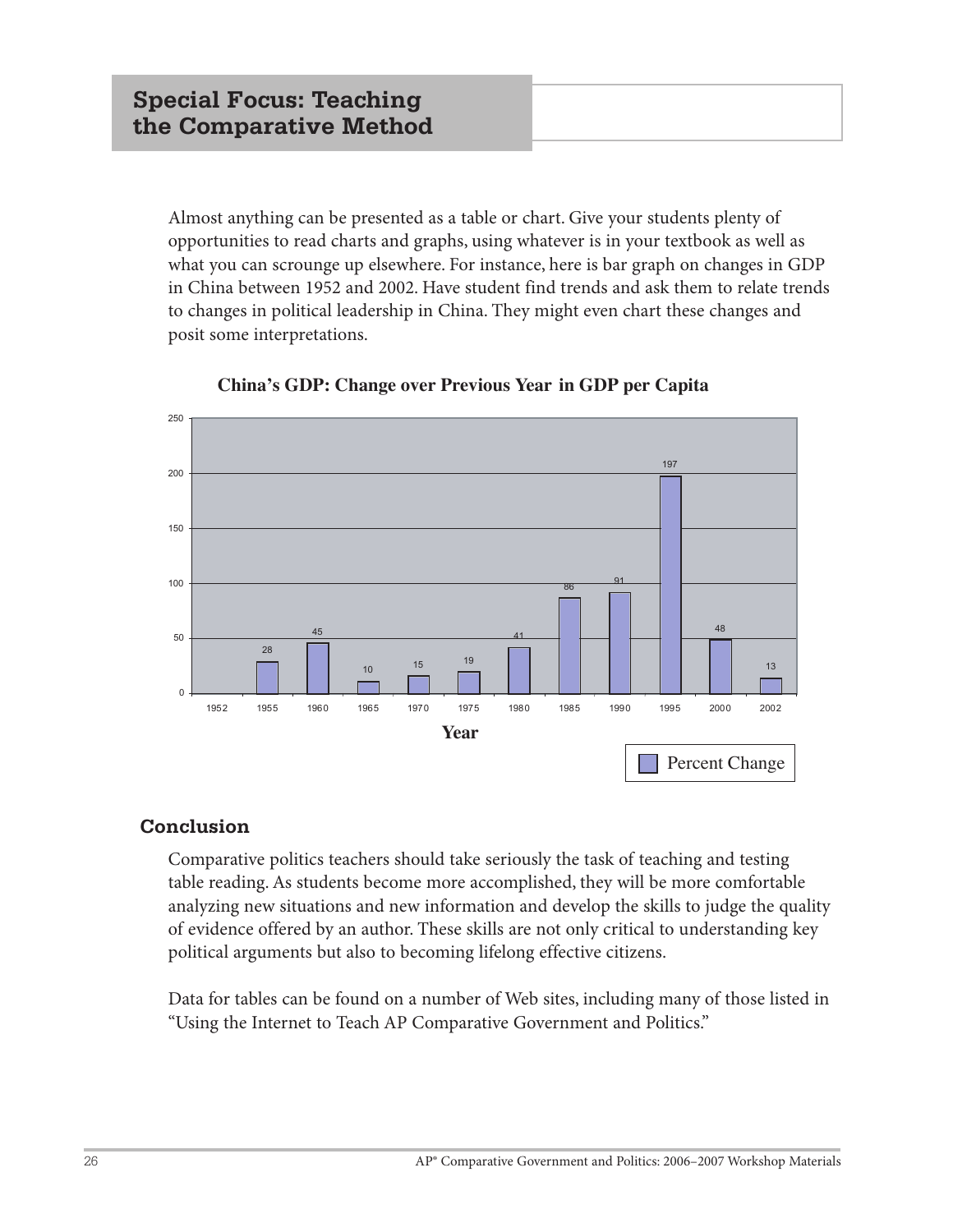# **Why and What Do We Compare? The Story of Revolution and Democratization**

Mehrzad Boroujerdi Syracuse University Syracuse, New York

#### **Introduction**

The field of comparative politics starts with the assumption that knowledge in the social sciences must proceed by way of the search for comparisons, or what has been called "suggestive contrasts." Scholars of comparative politics compare in order to discover similarities and explain differences. As infrequent and highly complex events, revolutions have attracted a great deal of attention from comparativists.

In this article, we will address the following topics:

- **•** The concept of revolution
- Why do revolutions happen?
- **•** Can revolutions be predicted?
- **•** What do revolutions accomplish?
- **•** What are some of the failures of revolutions?
- **•** Comparing characteristics and outcomes of some revolutions
- **•** Questions to ask students
- **•** Internet sources

#### **The Concept of Revolution**

How do we define a revolution? How are revolutions distinct from other forms of political change such as coup d'état, rebellion, mutiny, insurrection, or uprising? All of the above nouns may denote acts of violence aimed at changing or overthrowing an existing order or authority. However, there are important legal and political differences among them as well.

**Coup d'état** is a sudden seizure of state power by a small faction that does not necessarily change the social system. These so-called "palace revolutions" are often violent events that lead to a change of state personnel or modifications of the constitution but do not amount to a revolutionary change of the polity.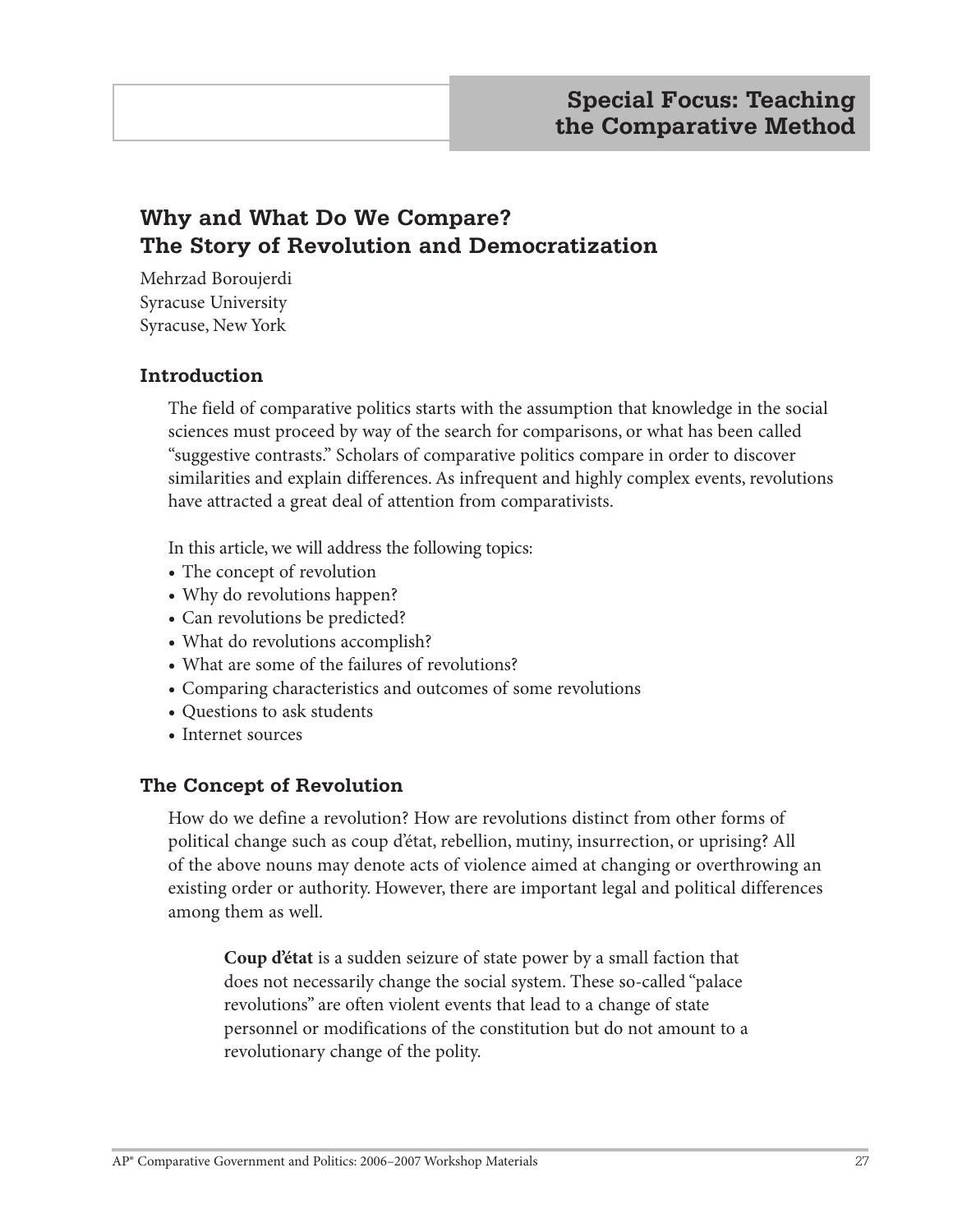**Insurrection** (or **uprising**) refers to popular revolts that are limited or can be viewed as a dress rehearsal for a more extensive rebellion.

**Mutiny** is revolt against constituted authority. For example, we can speak of a mutiny by sailors over low pay.

**Rebellion** (or **revolt**) is an armed, open, and organized resistance to a system of political authority that often fails to achieve its purpose. It can be considered as a violent expression of grievances, such as when we speak of a rebellion by an officer corps.

**Revolution** (which originates from the Latin *revolvere*, meaning to turn again) is an all-encompassing and often violent change of the social structure and the political order of a given society leading to the overthrow of one government and its replacement with another. Revolutionary change entails a fundamental alteration in the distribution of power in a nation and the modification of social values, social structures, and political institutions. Revolutionaries insist that changes be instituted at once and in full so that the society can develop rapidly. As such, revolutions often involve utopian dreams, hybrid ideologies, and jagged constituencies.

#### **Why Do Revolutions Happen?**

Revolutions can take place for a variety of factors: poverty, socioeconomic paralysis, uneven economic development, lack of opportunities for social mobility, restriction of political rights, failure to fulfill electoral commitments, success or failure of reform initiatives from the top, illegitimacy of the chief executive (king, president, prime minister), and so on. A number of theoretical frameworks have been proposed by scholars to explain why revolutions occur.

Aristotle argued in *Politics* that "inferiors revolt in order that they may be equal, and equals that they may be superior. Such is the state of mind which creates revolutions.<sup>"1</sup>

Karl Marx presented a class analysis approach that stresses the inevitability of revolution as a consequence of contradictions in economic base. He considered a revolution as

<sup>1</sup> *Politics*, book 5, chapter 2.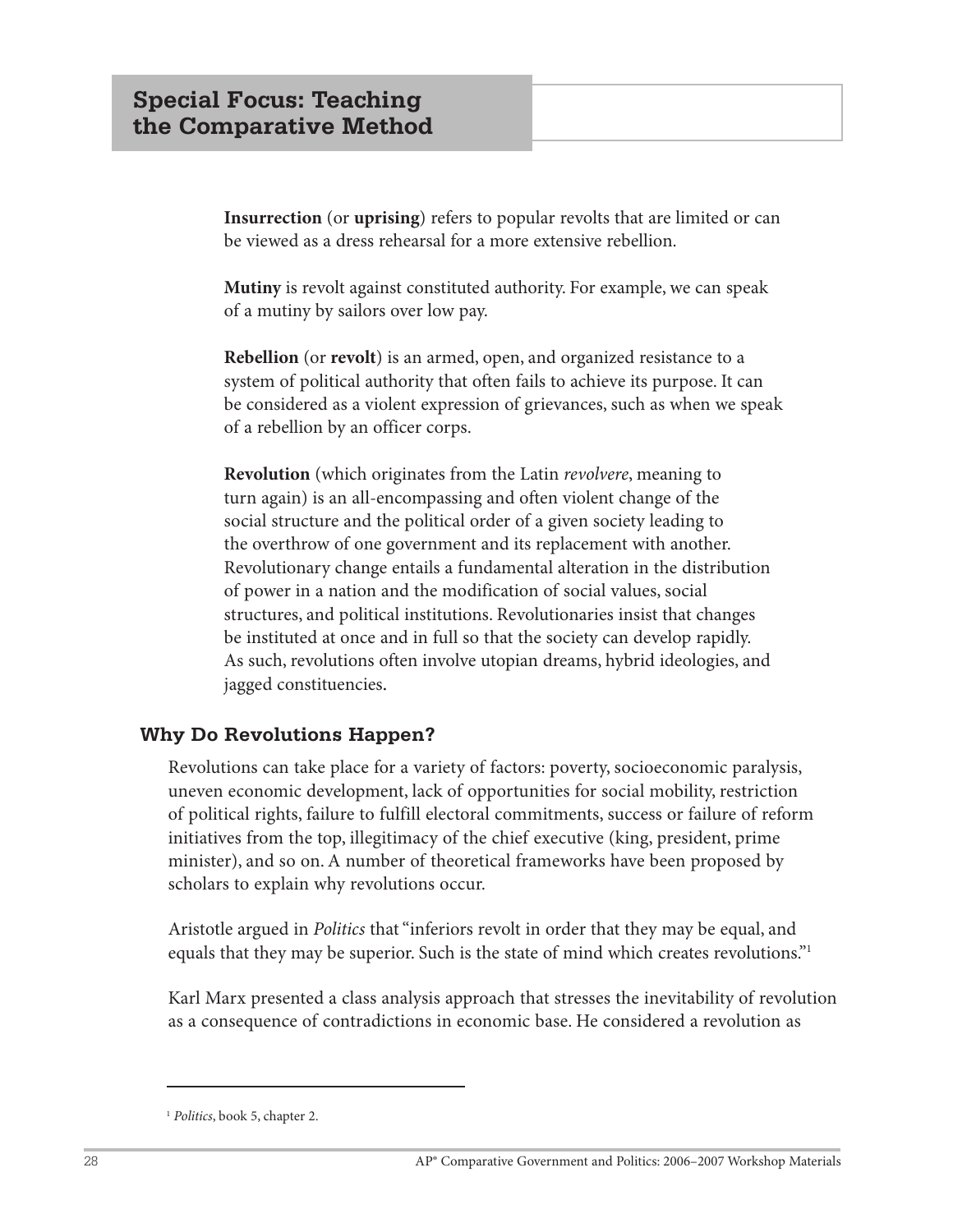the replacement of one mode of production by another (for example, feudalism by capitalism) and maintained that all the principal sources of human unhappiness can be removed by the revolutionary overthrow of capitalism. Marx viewed the English, French, and American revolutions as "bourgeois revolutions" led by middle classes who were responding to the expansion need of new capitalist forces of production.

James Davies's "J-curve" theory of revolution maintains that a revolutionary crisis occurs when a period of rising economic prosperity suddenly gives way to disappointment.<sup>2</sup> The J-curve theory challenges the commonly held view that "misery breeds revolt" by arguing that not all oppression stirs revolt. Instead he posits that revolutions are caused not by absolute but by relative deprivation.3

Samuel Huntington's *Political Order in Changing Societies* (1968) maintains that autocratic modernization in developing societies breeds revolution. This happens due to the fact that modernization expands educational and economic growth, which in turn gives rise to a revolution of rising expectations. However, the gap between desire for change (for example, greater political participation) and accomplished change causes popular frustration that leads to revolution.

Ted Robert Gurr's *Why Men Rebel* (1970) presents a social-psychological approach that views revolution as an individual act. Gurr argues that popular frustration caused by unmet aspirations is the motive force of revolutions. Disoriented individuals faced with tension, marginality, and disorder can become the foot soldiers of a revolution.

Charles Tilly's *From Mobilization to Revolution* (1978) suggests that revolutions are a form of collective action whereby groups act collectively to pursue a common goal. Tilly argues that political discontent is not in and of itself sufficient for a revolution to occur. For this to happen, the aggrieved parties must have the resources and the organization to take collective action. So according to Tilly, revolutions must be studied in terms of the structure of power, the mobilization process (gaining control over resources), and the correlation between the two.

<sup>2</sup> J. C. Davies, "Toward a Theory of Revolution."

<sup>&</sup>lt;sup>3</sup> The American Democratic politician Hubert H. Humphrey articulated a version of this theory when he once said: "History teaches us that the great revolutions aren't started by people who are utterly down and out, without hope and vision. They take place when people begin to live a little better—and when they see how much yet remains to be achieved."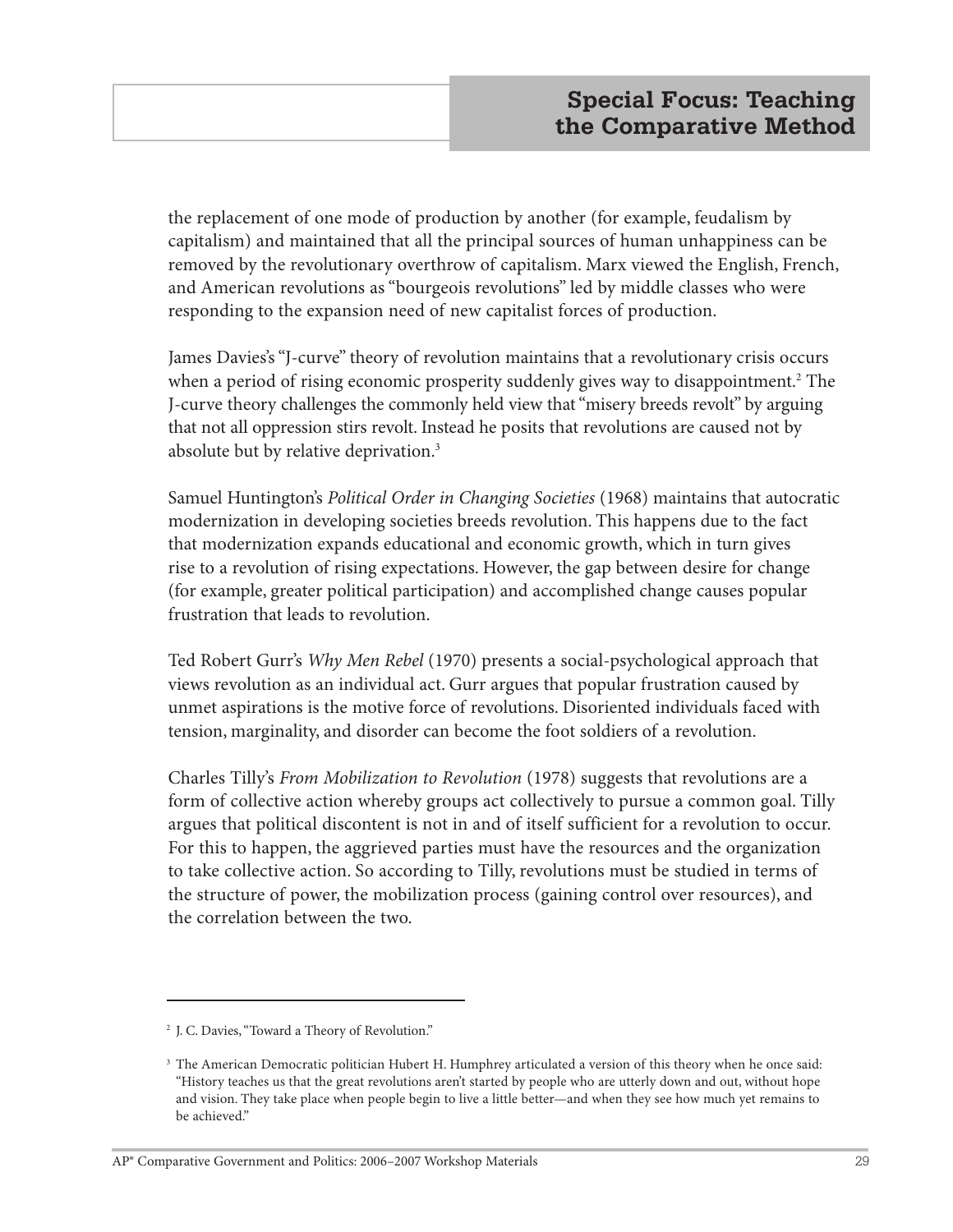Theda Skocpol's *States and Social Revolutions* (1979) presents a "social-structural" approach that argues social revolutions are caused by the breakdown of the state and of the political system. She maintains that three sets of conflicts (dominant and dominated classes, state and dominant classes, and the state in the international context) are central to when and why a revolution takes place. Combining organization theory with class analysis, Skocpol argues that international pressures (particularly military competition or incursion) often reveal the weaknesses in the old regime (bankruptcy, military collapse).

As state leaders attempt to remedy these weaknesses, they come into conflict with vested political, economic, and social elites. Such conflicts further weaken or paralyze the government, thereby creating the opportunity for popular groups to mobilize and express their grievances. This state of affairs leads to revolutionary change. Therefore, contrary to Lenin's main thesis in *What Is to Be Done?,* which maintained that a highly centralized vanguard party of professional revolutionaries is a prerequisite for a successful revolution, consolidation of power, and eventual construction of communism, Skocpol contends that "revolutions are not made, they come." According to her theory, the difference between successful revolutions and the failed ones has to do with the power of the state. Her distinctive criterion for a "social revolution" is mass participation in a project that alters both polity and society (i.e., economy, state, elites, and political culture).

Jack A. Goldstone's *Revolution and Rebellion in the Early Modern World* (1993) posits that early modern revolutions (in England, France, China, Ottoman Empire, Japan) were ultimately caused by demographic growth, since demographic explosion can give rise to a series of economic and social crises such as growing unemployment, state financial distress, food shortages, and increasing prices. This spiral of crisis can encourage revolutions.

#### **Can Revolutions Be Predicted?**

It is said that revolutions are better understood than predicted since not every revolutionary situation ultimately leads to revolution. The likelihood, timing, and ferocity of revolutions are difficult to predict since such factors as chance, cultural uniqueness of a country, and interactions of circumstances can impact the outcome. Jack Goldstone has compared the study of revolution to the study of earthquakes. He writes: "When one [revolution] occurs, scholars try to make sense of the data they have collected and to build theories to account for the next one. Gradually, we gain a fuller understanding of revolution and of the conditions behind them. And yet the next one still surprises us. Our knowledge of revolutions, like that of earthquakes, is still limited. We can detail the patterns in those that have occurred, and we can list some of the conditions conducive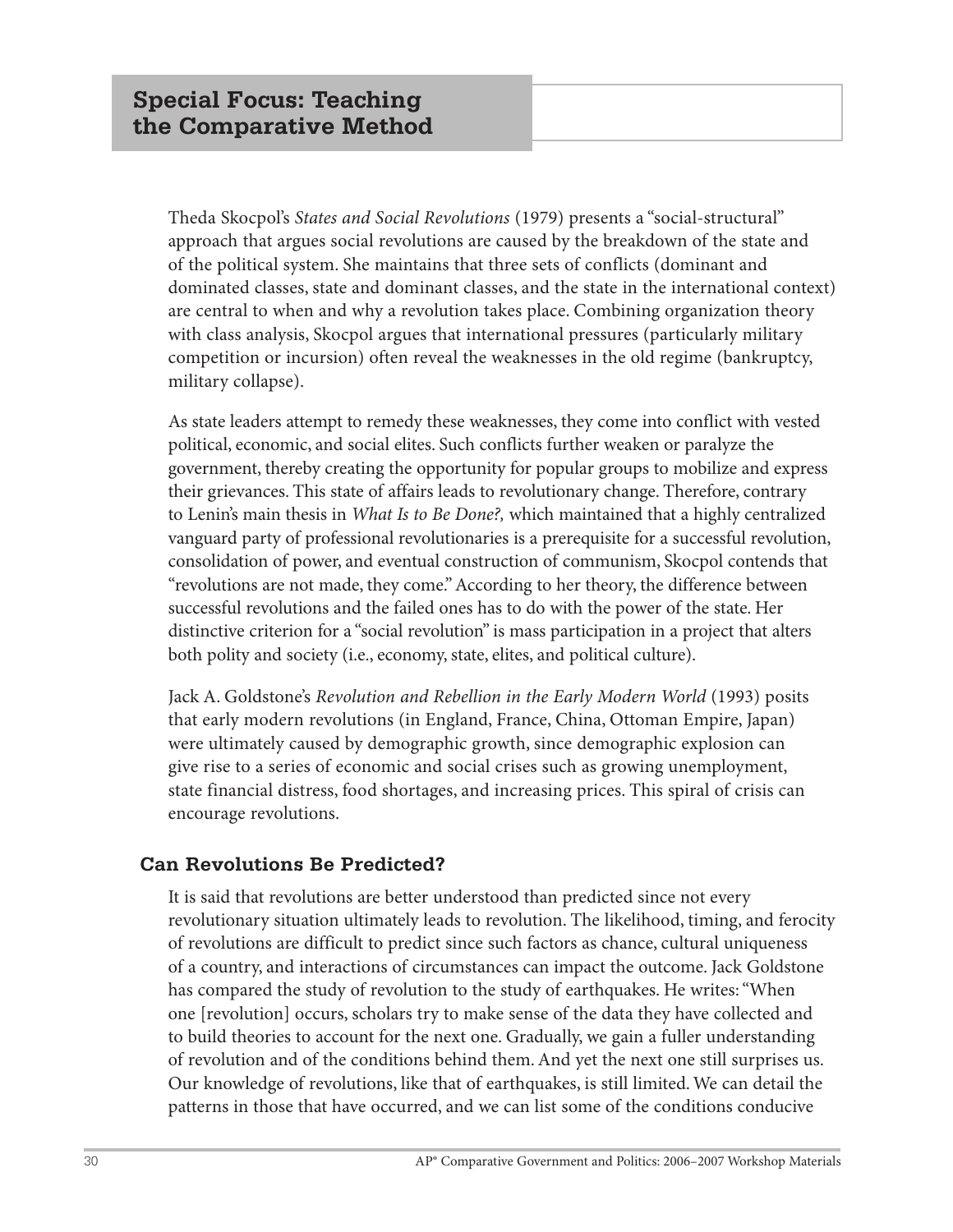to them; but a better and more exact understanding of precisely when they are likely to occur still lies in the future."4

The difficulty of predicting a revolution was manifested in the case of the 1979 revolution in Iran, which almost no scholar had predicted. The Iranian Revolution took place in the same year in which Skocpol's *States and Social Revolutions* was published.

However, many of the factors that scholars such as Skocpol had identified as essential prerequisites for a revolution were clearly absent. There was no defeat in a war for the Iranian state, the army was intact, there were no serious financial crises facing the shah's government, and finally the peasants played virtually no role in the success of the revolution.5 Furthermore, with the exception of financial crisis and competition from stronger states, the anticommunist revolutions of 1989–1991 in the USSR and Eastern Europe also defied Skocpol's hypothesis. East Germany under Erich Honecker seemed like a powerful and well-disciplined state that was not facing any mass mobilization or challenge from autonomous elites with leverage against the state. Yet this powerful state collapsed as swiftly as many other communist states of Eastern Europe.

Despite the above problems, it is still possible to advance a few general propositions:

- 1. Revolution is the most extreme political option of a dissenting group and is a course taken generally when more moderate attempts to achieve reform have failed.
- 2. Revolutions occur after long bouts with dictatorship, and one of the earliest signs is the mass desertion of intellectuals when they condemn the ruling regime and demand reforms (for example, England, France, Russia, and Iran). The regime tries to respond to criticisms by undertaking major reforms that are often too little, too late.<sup>6</sup>
- 3. The fact that during the course of the twentieth century there was a dearth of revolutions in advanced democratic industrial states while revolutions took place in numerous undemocratically ruled developing countries (Mexico, China, Cuba, Nicaragua, Iran, Philippines) has given rise to the argument that democracy seems to preclude revolution.

<sup>4</sup> Jack A. Goldstone, *Revolutions: Theoretical, Comparative, and Historical Studies*, 17.

<sup>&</sup>lt;sup>5</sup> Theda Skocpol, "Rentier State and Shi`a Islam in the Iranian Revolution."

<sup>6</sup> For a discussion of this trend see Crane Brinton's classic book entitled *Anatomy of a Revolution*.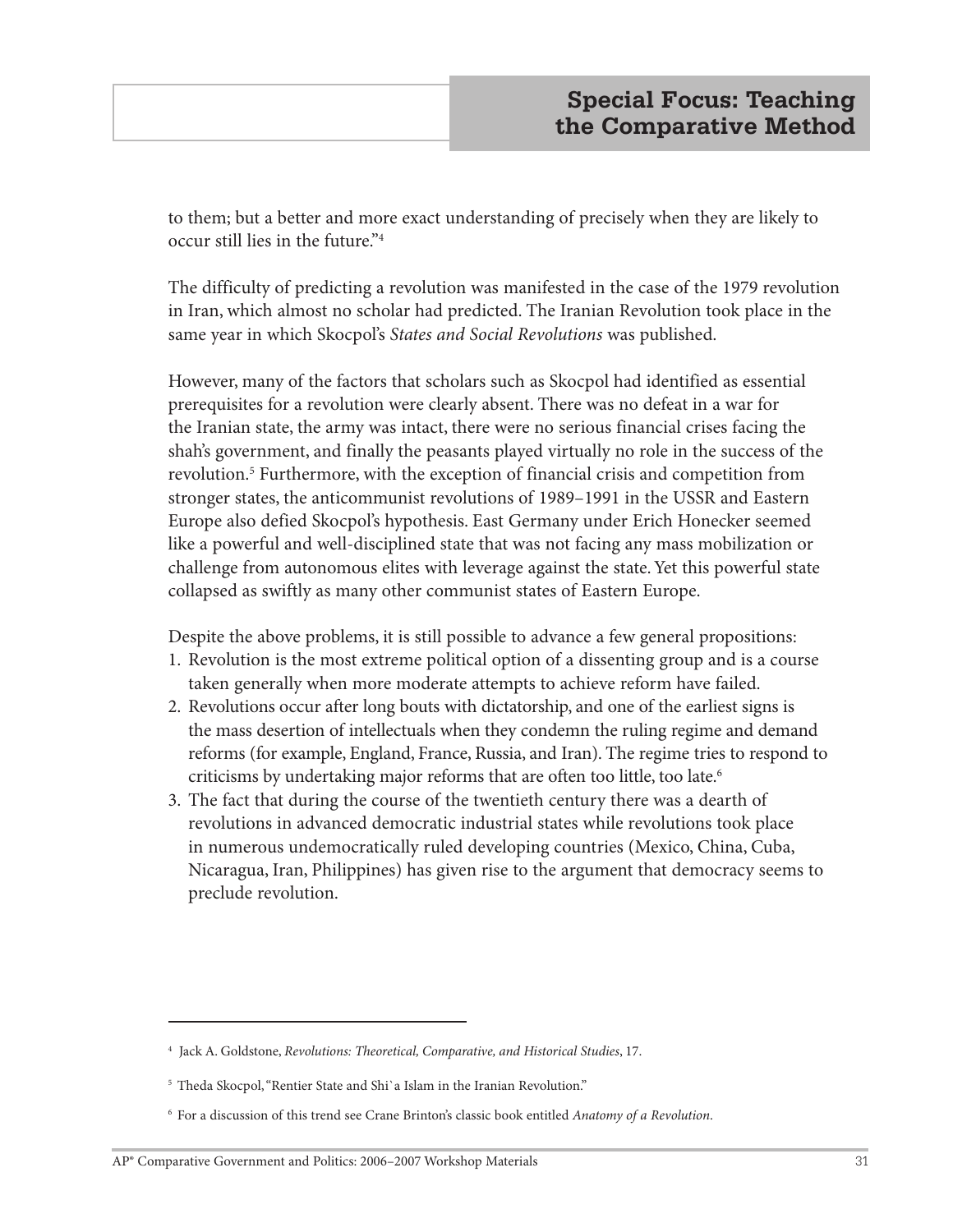#### **What Do Revolutions Accomplish?**

Besides being hard to predict, revolutions are also hard to judge! Should we understand and judge a revolution by its original goals (development, freedom, liberty, republicanism), its causes (cultural alienation, rising and unmet expectations), or its tangible results (land distribution, health acre improvement, greater role of citizens in governance)? The Russian revolutionary Leon Trotsky (1879–1940) reminded us that (a) "revolutions are always verbose"7 and (b) "it is difficult to judge a revolution by its original goals since revolutions hardly ever fully correspond with the intentions of their makers." Furthermore, if we consider a revolution not as "an event in time" but as an "evolutionary process," then how can we account for all the intervening variables that can and often do change the eventual outcome?

Proponents of revolution can correctly argue that modern societies owe much to past uprisings against repressive governments. After all, great social revolutions—such as the ones that took place in France, Russia, Mexico, and Iran—have been important turning points in domestic, regional, and international politics. They brought forth social and ideological transformations, established new touchstones of legitimacy (i.e., a new constitution), fundamentally altered the developmental routes of the respective states, and managed to embody new ideas in the structure of national governments and political institutions. The English Revolution forced the king to give royal assent to the Declaration of Rights, thereby guaranteeing constitutional government. It also promoted religious toleration and commercial activity. The French Revolution (1789) ended aristocratic rule, brought along nationalism and democracy, and famously declared that the state is a possession of the people rather than of the king since political authority resides and emanates from people.<sup>8</sup> The American Revolution introduced the Bill of Rights, which enshrined libertarian principles as the foundation of modern democracy in the United States. The series of violent uprisings in Europe, known as the Revolutions of 1848, undermined the concept of absolute monarchy and established an impetus for liberalism and socialism. The Russian Revolution (1917) provided an important alternative to liberal capitalism both economically and morally and thereby helped create two ideological camps in the world. The Iranian Revolution (1979) led to the establishment of a state based on political Islam and set in global motion the political phenomenon of "Islamic fundamentalism."

<sup>7</sup> Leon Trotsky, *The History of the Russian Revolution*, vol. 2, chap. 12.

<sup>8</sup> For more on this, see Theda Skocpol, "Reconsidering the French Revolution in World-Historical Perspective."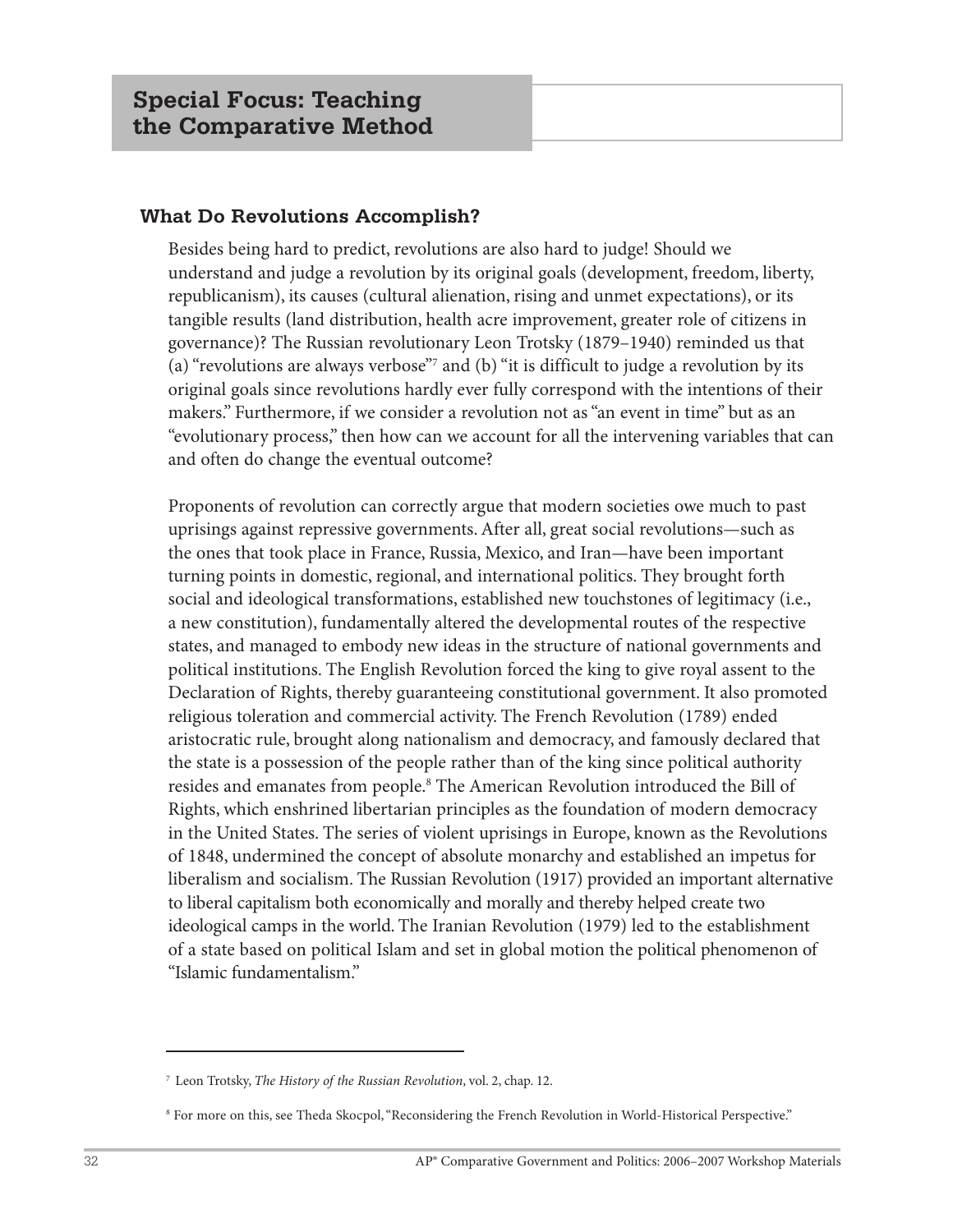The above positive view of revolution was championed by Barrington Moore Jr. in his important book, *Social Origins of Dictatorship and Democracy* (1966). Focusing on the cases of "bourgeois revolutions" in Britain, France, and the United States, Moore argues that liberal democracy requires a radical break with past political experience and social structure. He summed up the contributions of these revolutions by saying that the Puritan Revolution permanently changed the role of the monarchy in Britain, the French Revolution eradicated royal absolutism and launched the political rights of modern citizenship, and the American Civil War smashed the landed upper classes and prepared the way for the continued growth of industrial capitalism. According to Moore, all three of these historical revolutions were set in motion by economic development, and their victorious outcome eventually laid the foundation for the emergence of liberal democracies. The implication of Moore's theoretical model was that efforts at a "negotiated" transition to democratic rule were not likely to result in a liberal democracy.

Other scholars have questioned Moore's proposition that democracy is dependent on a revolutionary break with the past, by reminding us that (a) not all radical breaks contribute to the breakthrough of liberal democracy since throughout history we have witnessed ample cases of radical social revolutions, which, instead of paving the way for the formation of a liberal democracy, have resulted in the coming to power of more authoritarian regimes; (b) in many small European countries (for example, Belgium, Denmark, Norway, and Sweden), working-class mobilization was the true source of democratic drive and not a revolution;<sup>9</sup> and (c) since the 1980s, we have seen a series of cases of negotiated transitions to democracy in such places as Asia, Africa, Eastern Europe, and South America. Brazil, Chile, Hungary, Poland, South Africa, and South Korea also represent some examples of negotiated transitions.

#### **What Are Some of the Failures of Revolutions?**

Revolutions may be festivals of the oppressed (or festivals of hope), but they often leave us with a set of ominous lessons as well. First and foremost among these is the eruption and pervasiveness of violence. Marx used to regard force as "the midwife of every old society pregnant with a new one."<sup>10</sup> Vladimir Lenin, the leader of the Russian Revolution, famously said that "you cannot make a revolution in white gloves,"<sup>11</sup> and Lenin's Chinese

<sup>9</sup> See Dietrich Rueschemeyer, Evelyne H. Stephens, and John D. Stephens, *Capitalist Democracy and Development.*

<sup>10</sup>Quoted in Karl Marx, *Capital*, vol. I, chap. 31.

<sup>11</sup>Quoted in Tamara Deutscher, ed., *Not By Politics Alone . . . the Other Lenin*, chap. 2, p. 79.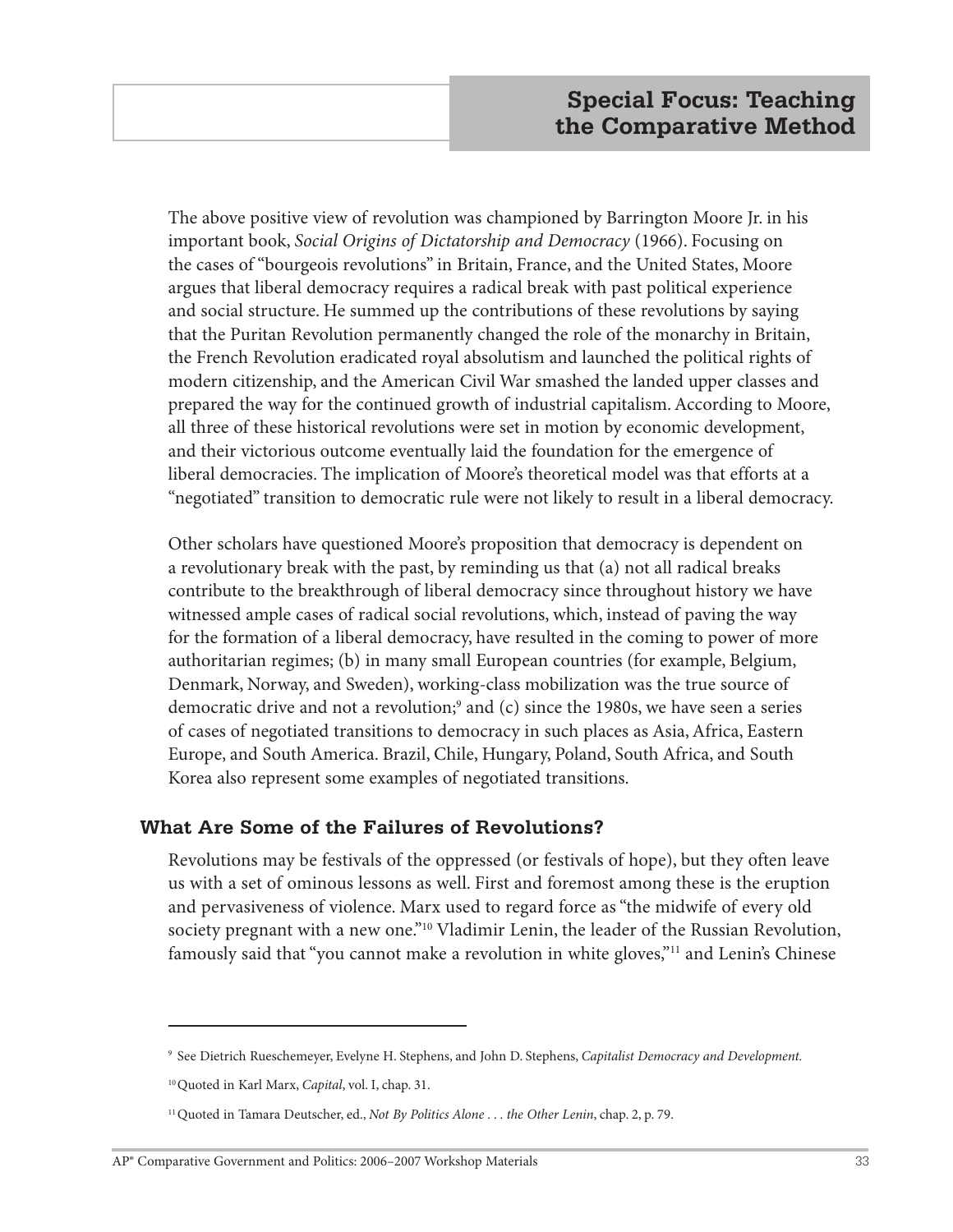counterpart, Mao Zedong, further elaborated on the same logic by writing: "A revolution is not a dinner party, or writing an essay, or painting a picture, or doing embroidery; it cannot be so refined, so leisurely and gentle, so temperate, kind, courteous, restrained and magnanimous. A revolution is an insurrection, an act of violence by which one class overthrows another."12

There is a lot of truth to Macaulay's argument that "the violence of revolutions is generally proportioned to the degree of the maladministration which has produced them."13 The problem, however, is that violence does not end with the overthrow of the *ancien régime*. Born and bred by violence, revolutionary regimes more often than not are consumed by it as well, since violence has a propensity to escalate. During the daunting transition process from revolution making to state building, former revolutionary colleagues find themselves engulfed in various power struggles, policy differences, or ideological disagreements. In this ambiance, violence establishes itself as a corollary of dissent as revolutionary governments ratify a sweeping set of laws dealing with "state security," which treats dissidents as "counterrevolutionaries" and takes away many of their political rights (for example, France, Russia, and Iran). Hence, it has become a common development in revolutions that the initial supporters of the revolution end up being persecuted as one revolutionary faction turns against another. As the French-Algerian philosopher and author, Albert Camus, put it, "every revolutionary ends by becoming either an oppressor or a heretic."<sup>14</sup>

Another problem pointed out by the critics of revolutionary change is that revolutions often replace one evil with another, sometimes leading to opposing counterrevolutions. In his major work, *Reflections on the Revolution in France* (1790), the eighteenth-century political thinker Edmund Burke argued against French revolutionaries by maintaining that liberty pursued by revolutionary methods not only would not result in limited politics but, on the contrary, would destroy the very conditions that are indispensable for its preservation. It is an oft-touted fact that revolutions lead to more centralized and muscular governments than had existed under the prerevolutionary regime.

<sup>12</sup> Mao's *Selected Works,* vol. 1.

<sup>13</sup> See Dietrich Rueschemeyer, Evelyne H. Stephens, and John D. Stephens, *Capitalist Democracy and Development.*

<sup>&</sup>lt;sup>14</sup> Albert Camus, *The Rebel: An Essay on Man in Revolt*. See "Rebellion and Revolution" in part 3.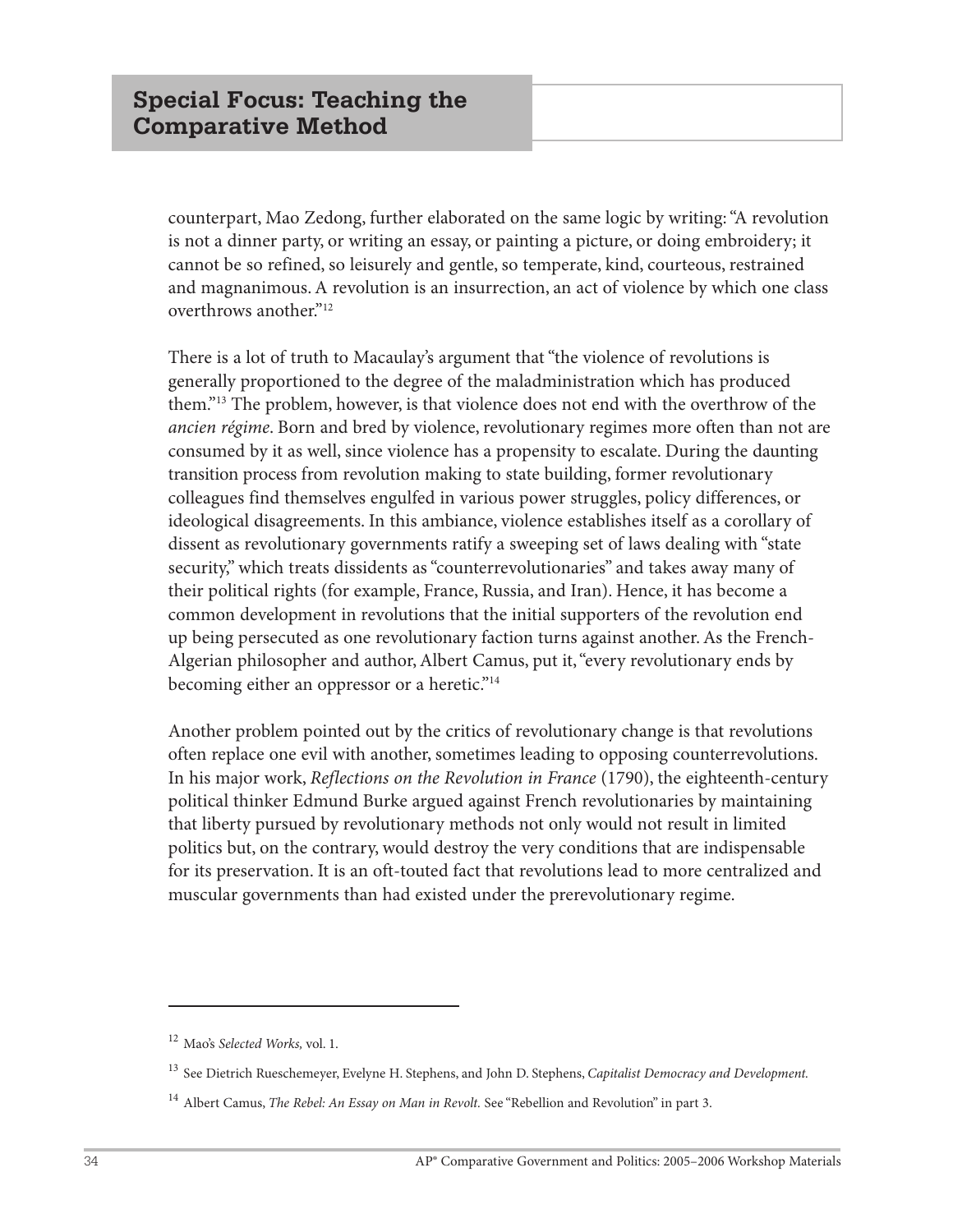Revolutionary states often do not allow a multiparty political system or a free press.<sup>15</sup> Hence, it is a paradox of revolution that despite mass mobilization and socioeconomic upheaval, new forms of authoritarian rule often emerge.16 This authoritarianism often manifests itself in the emergence of a cult of personality around an all-powerful leader (Emperor Napoleon after the French Revolution, Stalin, Mao, Castro, and Khomeini), which is ironic considering that many revolutions in the developing world were launched to overthrow the personalistic rule of a discredited executive in the first place (Mexico, Cuba, Nicaragua, and Iran).

## **Comparing Characteristics and Outcomes of Some Revolutions**

In teaching students about revolution, teachers may wish to highlight some of the following similarities and differences about characteristics and outcomes of revolutions.

- **•** Revolutions are conducive to utopian and Manichean ideologies that divide the world into a simple binary opposite between the good and the evil.
- **•** At first it is the moderate reformers who seize the reins of state, only to be displaced by the more radical elements.
- **•** The peasantry was the greatest single social force supporting the revolutionary cause in Mexico, Russia, China, and Vietnam.
- **•** Iran and Russia are the only two countries that experienced two twentieth-century revolutions (Russia in 1905 and 1917, Iran in 1905 and 1979).
- **•** Unlike the czar's army in 1917, the shah's army remained intact and loyal until he left the country.
- **•** Prerevolutionary Iran and Russia can both be described as "modernizing autocracies."17
- **•** Mexican president Porfirio Díaz, who twice served as head of state (1876–1880 and 1884–1911), and the shah of Iran (1941–1979) both believed in the modernization of the socioeconomic infrastructure of their respective countries but did not undertake any serious attempt to create dynamic and open political systems.
- **•** The leaders of both the Chinese and the Iranian revolutions (Mao and Khomeini) personified charismatic authority.

<sup>&</sup>lt;sup>15</sup> Again Camus nicely describes this process by writing: "More and more, revolution has found itself delivered into the hands of its bureaucrats and doctrinaires on the one hand, and to the enfeebled and bewildered masses on the other."

<sup>16</sup> See K. J. Middlebrook, *The Paradox of Revolution: Labor, the State, and Authoritarianism in Mexico*.

<sup>17</sup> See Tim McDaniel, *Autocracy, Modernization, and Revolution in Russia and Iran*.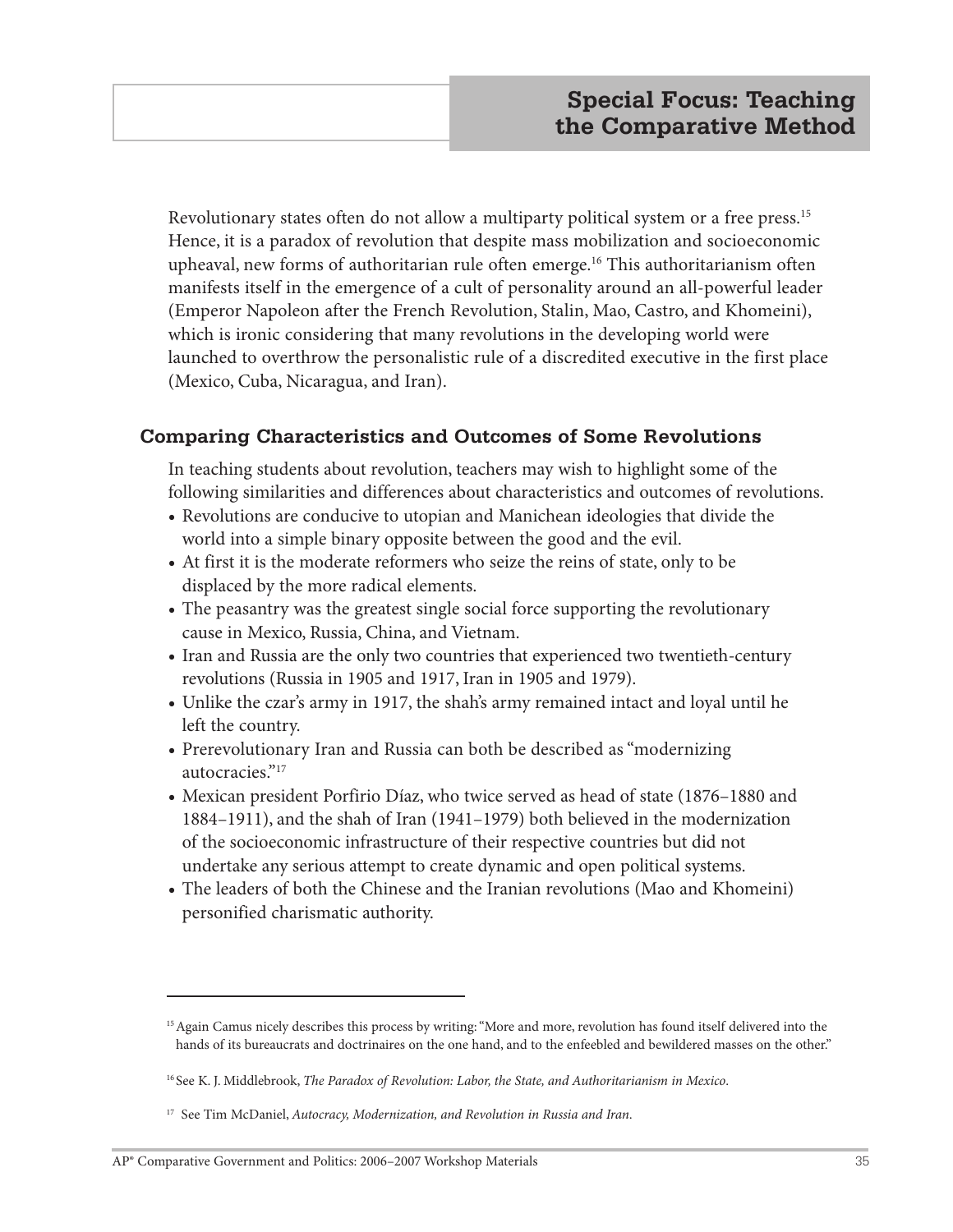- **•** The founding fathers of the Russian and Iranian revolutions (Lenin and Khomeini) each spent many years in exile. Khomeini's exile took him to Turkey and Iraq, while Lenin had to go to Siberia and then Western Europe. Furthermore, both developed much of their original theoretical contributions to the theory of statecraft while in exile.
- **•** The Iranian Revolution was the first contemporary revolution in which dominant ideology, forms of organization, leadership cadres, and proclaimed goals were religious in form and aspiration. A revolution led by the clergy, financed by the bazaaris (traditional merchants), and fought by the urban poor, it led to the establishment of the first revolutionary theocracy in the modern era. In other words, while Western revolutions were all against church *and* state, in Iran it was only directed against the state.<sup>18</sup>
- **•** The ascendancy of clerics to political power in 1979 can be attributed to a host of comparative advantages, such as financial independence from the state, strong communication networks, capable full-time orators, legal centers of mobilization (mosques, seminaries, Islamic councils, religious foundations), numerous religious occasions, historical/mythical figures, populist slogans, bazaar support, a centralized leadership with a well-defined hierarchical structure, a ready blueprint for action, and the help given to them by the shah's regime to counter the leftist forces.
- **•** The Iranian Revolution also remains the only modern social revolution in which the peasantry and rural guerrilla warfare played a marginal role.
- **•** Just like in China, the new revolutionary elites in Iran started a campaign of "cultural revolution" to purge their enemies. The "Great Proletarian Cultural Revolution" (1966–1976) was a movement aiming to "purify" Chinese Communism through a purge of the intelligentsia while the Iranian "cultural revolution" (1980–1982) aimed to purify Iran's educational and cultural scene from nonloyal and "undesirable" elements (i.e., liberals or communists). In China, the wrath of the "Red Guards" was directed at the head of state, Liu Shaoqi, and party secretary, Deng Xiaoping, while in Iran the "Hezbollahis" (armed gangs of hooligans loyal to the hard-line clergy) targeted leftist forces and liberal intellectuals. In both cases, the debate was framed in terms of "revolutionary zeal" being more important than "technocratic expertise." In both countries, the educational system came to a standstill while the cultural revolution was going on.

<sup>18</sup>For more in-depth discussion of the Iranian Revolution, see Said Amir Arjomand, *The Turban for the Crown: The Islamic Revolution in Iran*.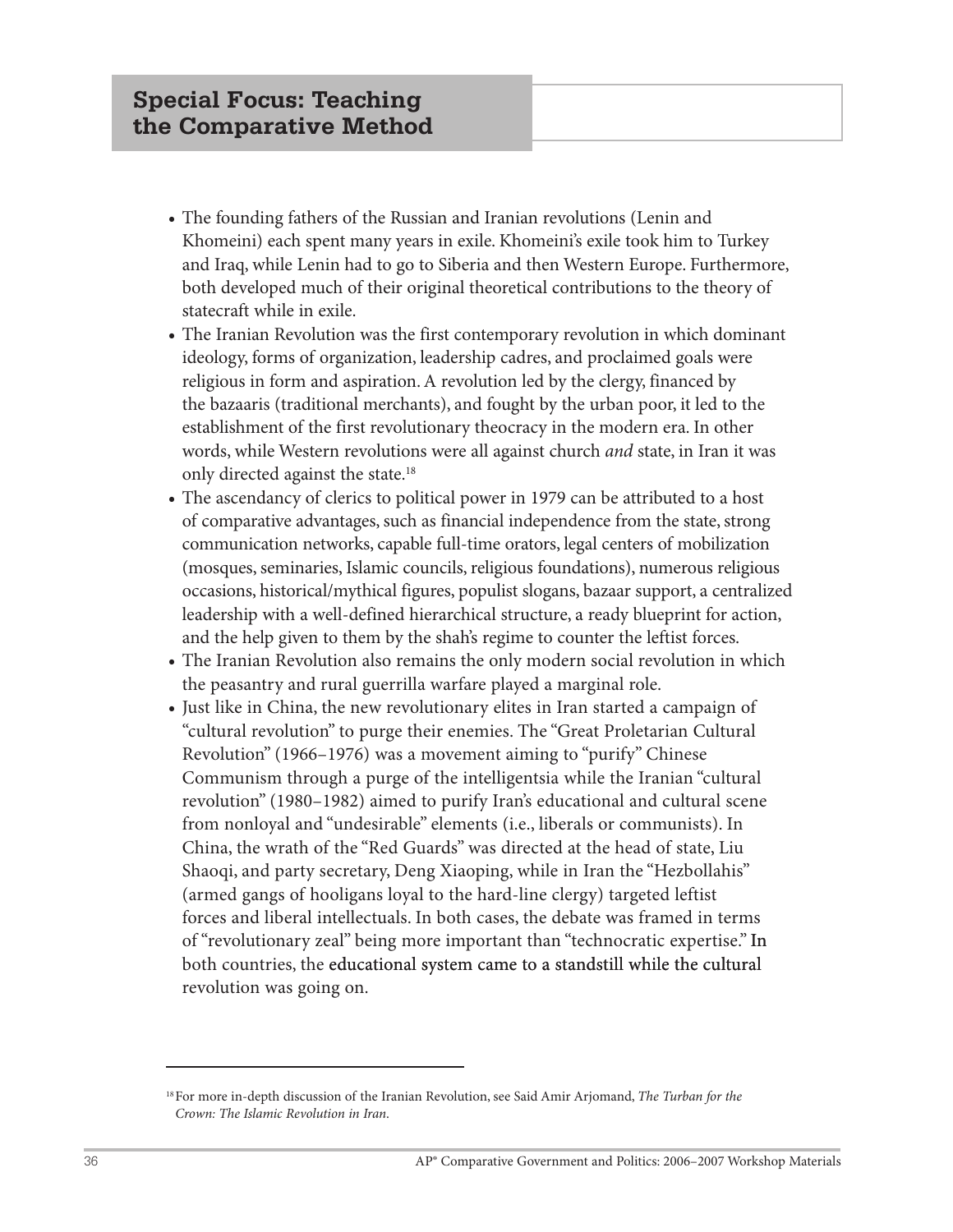- **•** Like the Soviets who faced the question of "socialism in one country" or "permanent revolution," the revolutionary elite in Iran faced the question of "Islam in one country" or "world Islamic government?" In both cases, the ruling elites ended up opting for the first option, which proved to be more pragmatic.<sup>19</sup>
- **•** Deng Xiaoping, Gorbachev, and Khatami were three reformist leaders who ventured to change the direction of a state born through revolution.
- **•** There has been no real succession crisis in Iran as was witnessed in the USSR or China.

## **Questions to Ask Students**

- **•** Why do revolutions happen in some countries but not in others?
- **•** Are revolutions inevitable, or can they be evaded?
- **•** Are revolutions the cause of change, or is it the other way around, namely that change prepares the ground for revolution?
- **•** Do revolutions conform to one or a few basic patterns?
- **•** What are some examples of "atypical" revolutions?
- **•** What constitutes a "social revolution"?
- **•** Is it possible to have revolutionary change without violence?
- **•** What types of political institutions or public policies help reduce the chances of revolution?
- **•** What constitutes a "revolutionary condition"?
- What theories of revolution are most useful in cross-national studies covering different world-historical periods?
- **•** Is there a "typical aftermath" to revolution?
- **•** Do all triumphant revolutions ultimately decay?
- **•** Did the Russian Revolution of 1917 correspond to Marxist theory? Why or why not?
- **•** What attitude did the Chinese communists adopt toward such Confucian virtues as filial piety, respect for authority, belief in consensus, hard work, education, prudence, and a willingness to put society's interest before the individual's?
- **•** Was the 1979 revolution a liberating force for Iranian women, or did they emerge as one of the major losers?
- **•** Do postrevolutionary societies have a greater propensity for sociopolitical unrest than those that do not experience a revolution? Why or why not?
- **•** How do revolutionary governments attempt to reform themselves in the face of globalization and increasing popular appeals for participation and democracy?

<sup>19</sup> In this regard, it is useful to remember the words of the Soviet premier Nikita Khrushchev: "Revolutions are not made for export."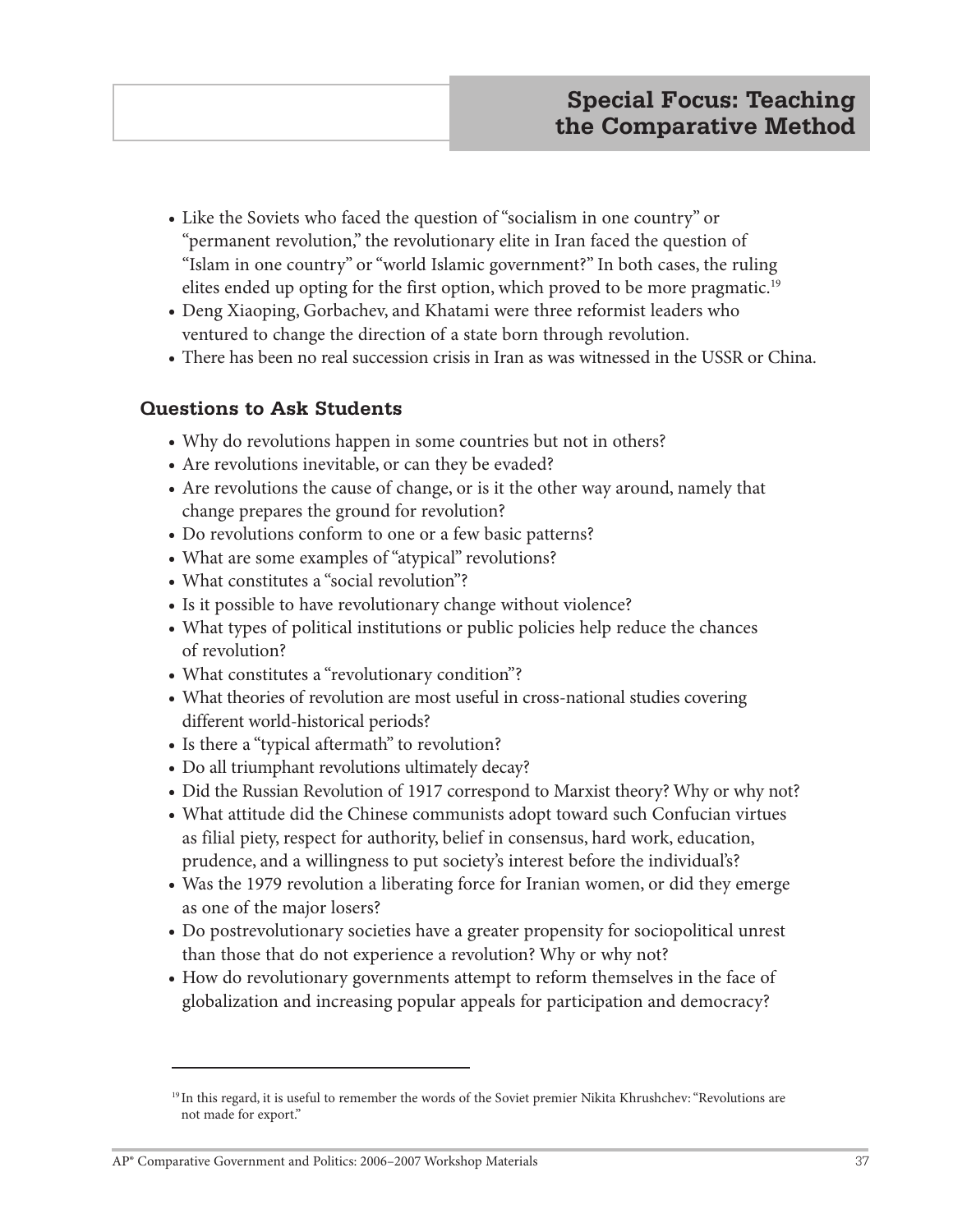### **Internet Sources**

#### **American Revolution**

http://revolution.h-net.msu.edu http://theamericanrevolution.org www.historyplace.com/unitedstates/revolution

**English Revolution** www.constitution.org/eng/conpur.htm

#### **Chinese Revolution**

http://orpheus.ucsd.edu/chinesehistory/cr/cultrev.htm http://museums.cnd.org/CR/english http://uk.encarta.msn.com/encyclopedia\_761580341/Chinese\_Revolution.html

#### **French Revolution**

http://chnm.gmu.edu/revolution http://uk.encarta.msn.com/encyclopedia\_761557826/French\_Revolution.html

**Iranian Revolution** www.bbc.co.uk/persian/revolution

### **Mexican Revolution**

www.mexonline.com/revolution.htm

#### **Russian Revolution**

www.barnsdle.demon.co.uk/russ/rusrev.html

### **Bibliography**

Aristotle. *Politics.* Translated by Benjamin Jowett. New York: Modern Library, 1943.

Arjomand, Said Amir. *The Turban for the Crown: The Islamic Revolution in Iran.* Oxford, England: Oxford University Press, 1988.

Brinton, Crane. *Anatomy of a Revolution.* New York: Vintage, 1965.

Burke, Edmund. *Reflections on the Revolution in France.* New York: Penguin, 1982.

Camus, Albert. *The Rebel: An Essay on Man in Revolt.* New York: Vintage, 1992.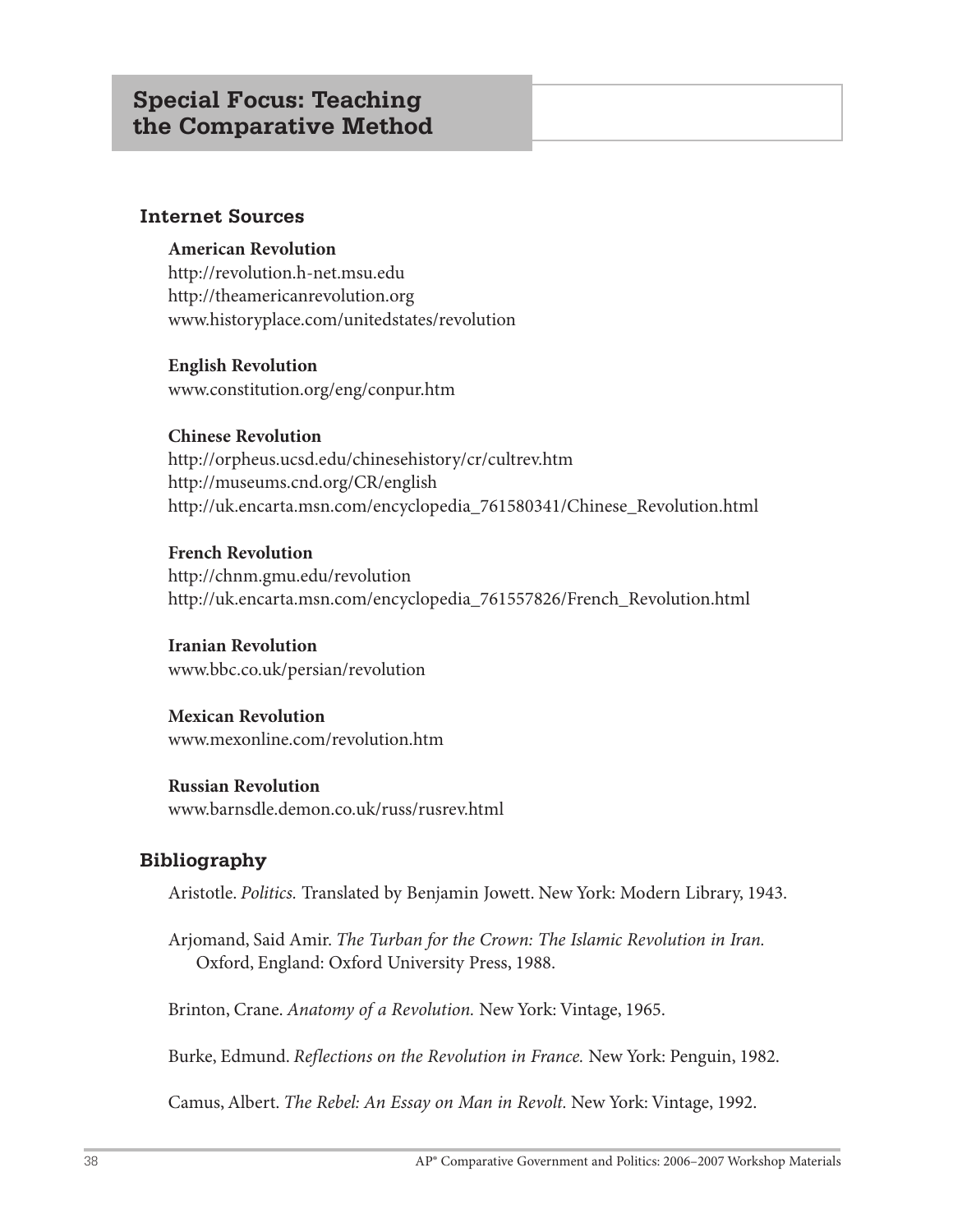Davies, J. C. "Toward a Theory of Revolution." *American Sociological Review* 27 (1962): 5–19.

- Deutscher, Tamara, ed. *Not By Politics Alone . . . the Other Lenin.* Manchester, New Hampshire: Olympic Marketing Corp, 1976.
- Goldstone, Jack A. *Revolution and Rebellion in the Early Modern World.* Berkeley: University of California Press, 1993.
- Goldstone, Jack A. *Revolutions: Theoretical, Comparative, and Historical Studies.* New York: Harcourt Brace Jovanovich, 1986.
- Gurr, Ted Robert. *Why Men Rebel*? Princeton, New Jersey: Princeton University Press, 1970.
- Huntington, Samuel. *Political Order in Changing Societies.* New Haven, Connecticut: Yale University Press, 1968.
- Lenin, Vladimir Ilich. *What Is to Be Done?* Moscow: Progress Publishers, 1973.
- Macaulay, Baron Thomas Babington. *Macaulay's History of England from the Accession of James II*, vol. 2*.* London: Everyman's Library, 1964.
- Marx, Karl. *Capital*, vol. I. Marx and Engels Internet Archive, www.marxists.org/archive/marx/works/1867-c1/index.htm.
- Mao Zedong. *Selected Works.* New York: International Publishers, 1954.
- McDaniel, Tim. *Autocracy*, *Modernization, and Revolution in Russia and Iran.* Princeton, New Jersey: Princeton University Press, 1993.
- Middlebrook, K. J. *The Paradox of Revolution: Labor, the State, and Authoritarianism in Mexico*. Baltimore: John Hopkins University Press, 1995.
- Moore, Barrington, Jr. *Social Origins of Dictatorship and Democracy.* Boston: Beacon Press, 1966.
- Rueschemeyer, Dietrich, Evelyne H. Stephens, and John D. Stephens. *Capitalist Democracy and Development.* Chicago: University of Chicago Press, 1992.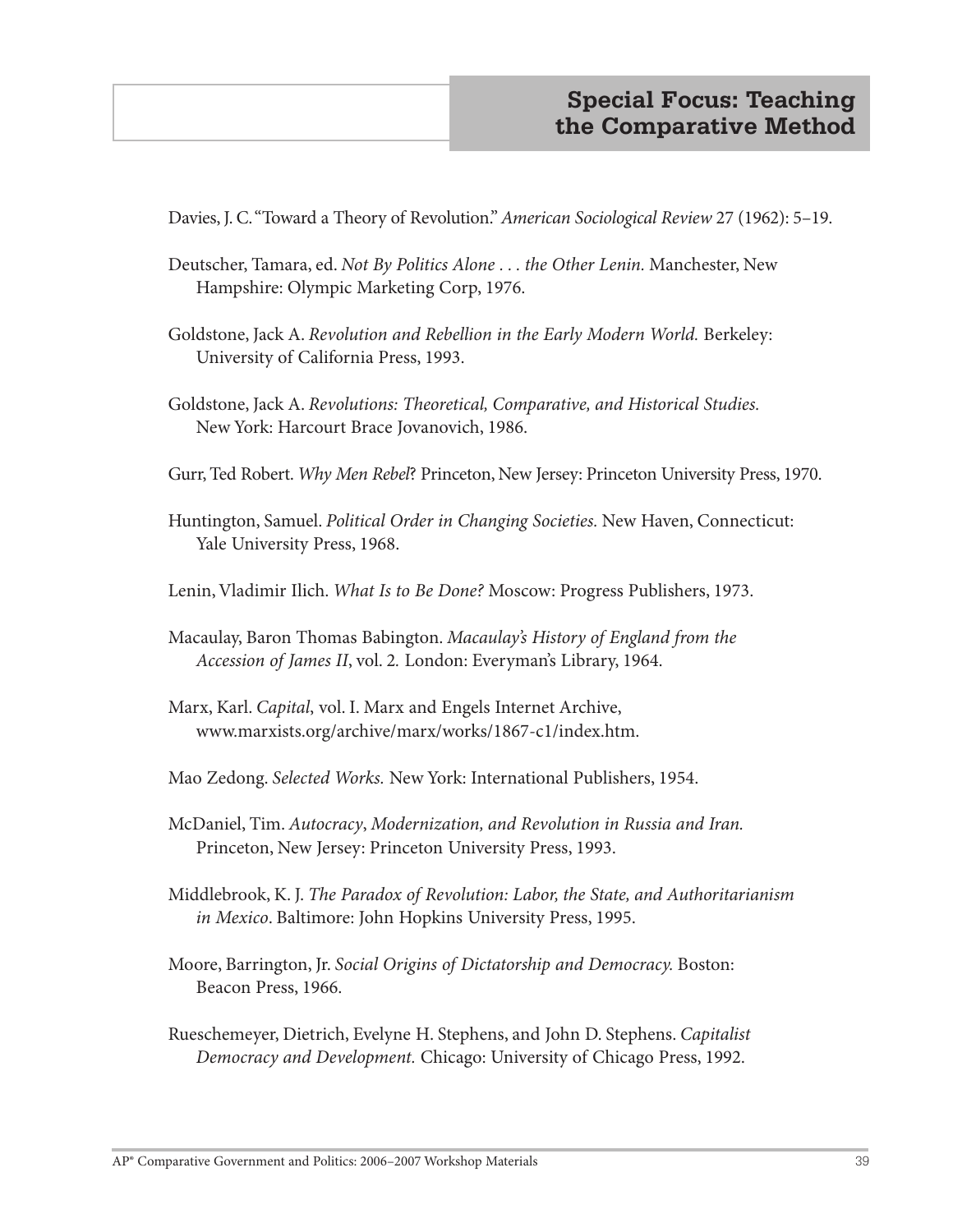- Skocpol, Theda. "Reconsidering the French Revolution in World-Historical Perspective." *Social Research* 56, no. 1 (Spring 1989).
- Skocpol, Theda. "Rentier State and Shi`a Islam in the Iranian Revolution." *Theory and Society* 11, no. 3 (May 1982).
- Skocpol, Theda. *States and Social Revolutions.* Cambridge, England: Cambridge University Press, 1979.
- Tilly, Charles. *From Mobilization to Revolution.* New York: Addison-Wesley, 1978.
- Trotsky, Leon. *The History of the Russian Revolution.* New York: Simon and Schuster, 1932.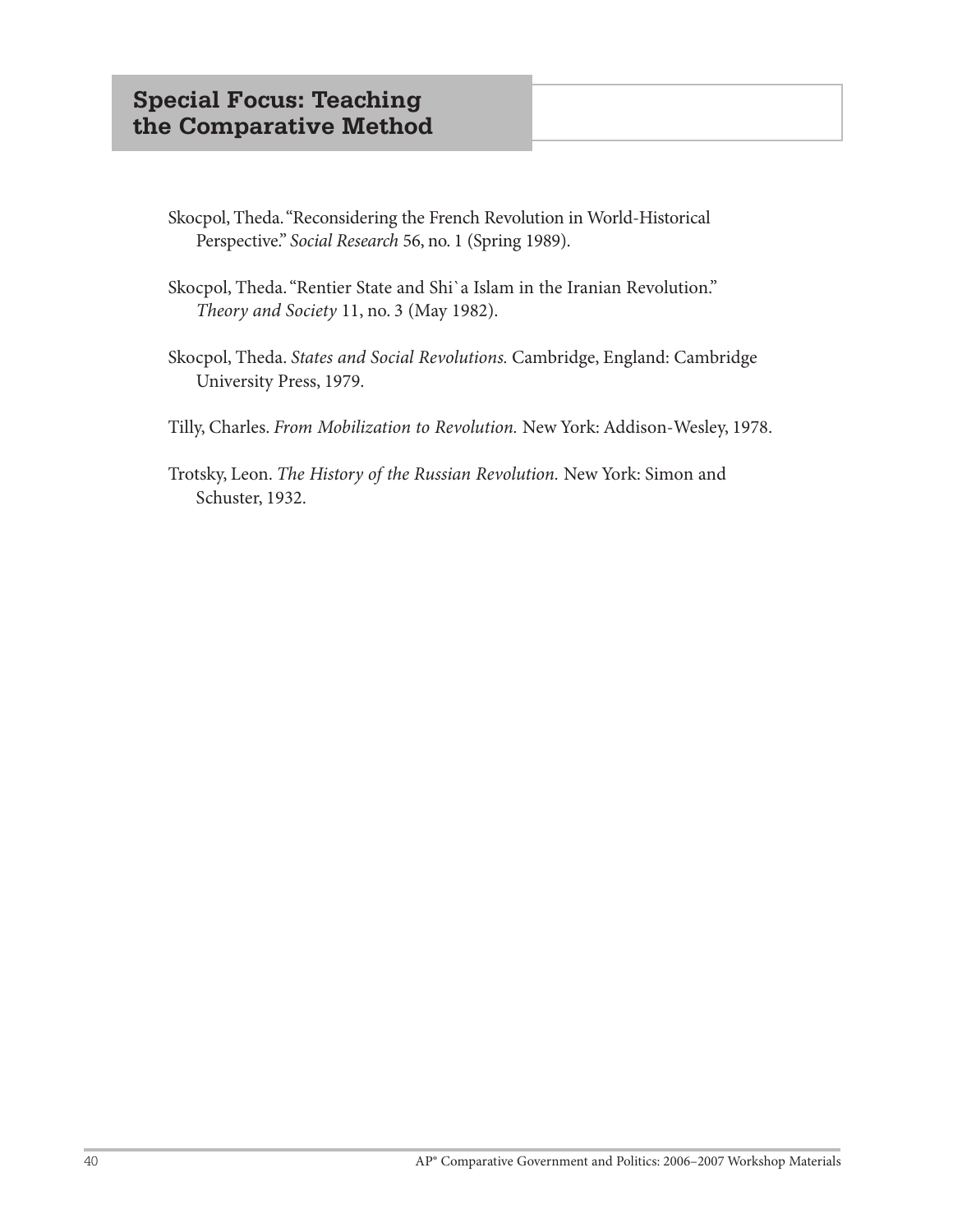# **Ideology, Religion, and Politics: The History of a Changing Concept**

Jeffrey Key Sweet Briar College Sweet Briar, Virginia

## **Introduction**

Ideology, religion, and politics all shape people's attitudes about the way that governments are organized and operate and the roles of rulers and citizens. Though they are related concepts, this relationship has evolved over time. Ideology, religion, and politics have varied in their relative importance and sometimes become intertwined. Early in the twenty-first century, the ties between them are once again in a state of flux. Understanding this complex relationship is important to understanding such issues as Islamism in Iran and Egypt, Hindu fundamentalism in India, and the role of "values politics" in the 2004 U.S. presidential election.

## **Some Basic Definitions**

An **ideology** describes an ideal political system and prescribes the rules for achieving and maintaining it. Those in power preserve and promote the ideology. Ideological writings and principles are a source of law.

A **religion** explains the creation and working of the universe and sets guidelines for human behavior. Many religions have rules about who should rule and how they should rule. Sacred texts and beliefs are a source of law.

**Politics** determines "who gets what and why." Policies change over time as sources of power, rulers, and institutions change. Laws are made by whoever rules.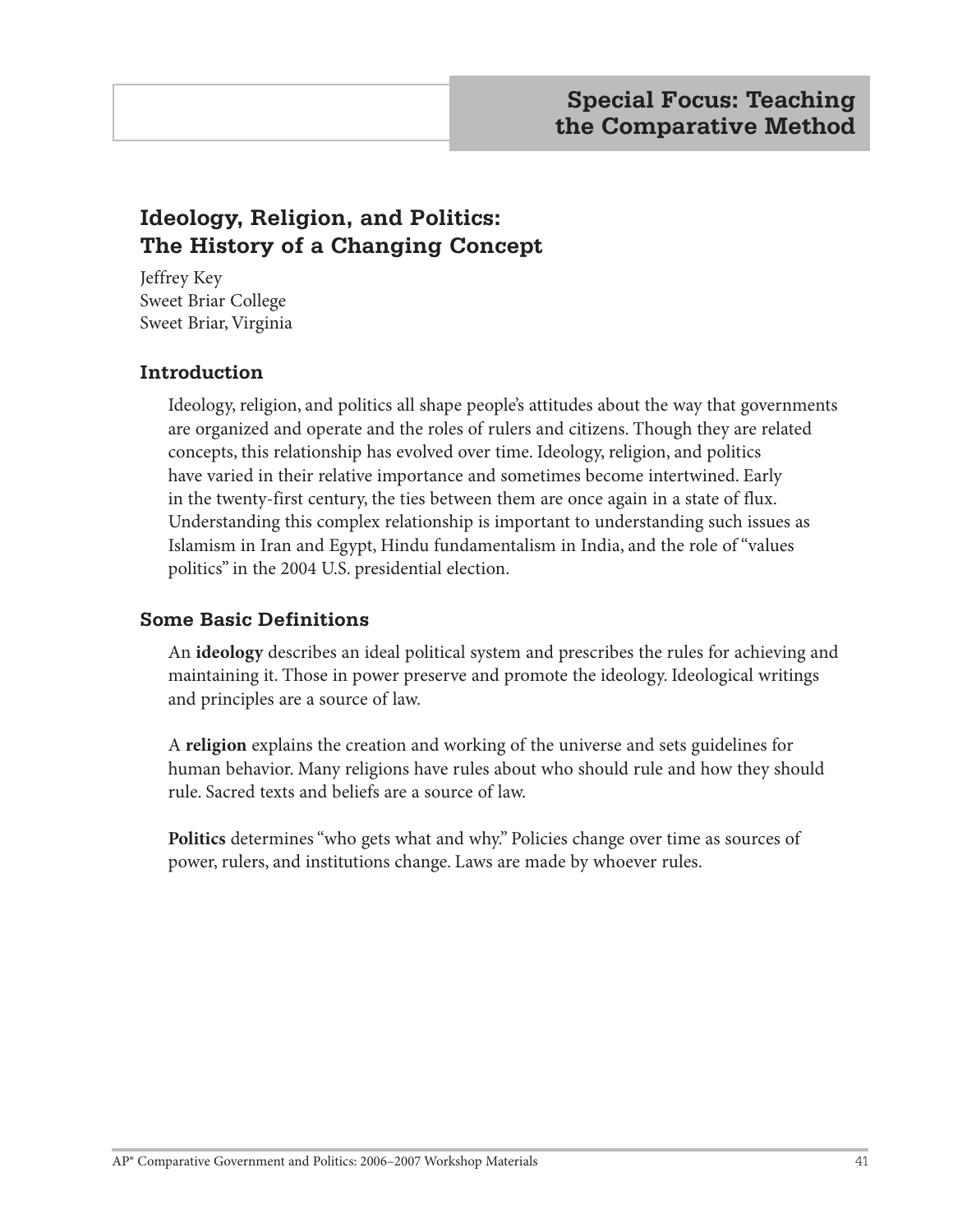# **How Ideology, Religion, and Politics Have Evolved**

# **Religion and Politics in the Premodern Period and the Impact of the Enlightenment**

Regardless of how rulers came to power, religion provided the basis for political authority around the world in the premodern period. The ancient Greeks and Romans consulted oracles and claimed to have the favor of the gods, Europe's monarchs said they ruled by "divine right," and China's emperors relied on the "Mandate of Heaven." In India, ruling was a sacred duty reserved for the Kshatriya caste. This reliance on religious authority was abandoned in the West but continued elsewhere for several centuries.

In Europe, the role of religion in public life was undercut by the Enlightenment in the late seventeenth and eighteenth centuries. The rise of **secularism** meant that social rules would no longer be based on religious beliefs. As reason challenged the power of religion, state institutions and public life were largely secularized, and a new foundation for law and government was needed. Ideology filled this void, and some of the oldest ideologies formed at this time. **Conservatism** was the least radical of these. It promoted maintaining traditional social institutions, including religion, and called for little political change from the old order. **Liberalism** was more radical and emphasized individual rights and freedom from the state.

Western civilization's rejection of religion as a source of authority was unique. Religion continued to play a role in the rise and fall of empires and dynasties elsewhere in the world. Though force was essential in creating and maintaining empires, new rulers ultimately cited some kind of religious authority to justify their hold on political power. By setting the rules for politics, religion continued to help determine "who got what and how." Successive dynasties in China relied upon Confucianism. Not surprisingly, the state was used to spread the rulers' faith. The Gupta empire (320–ca. 550) in India built many Hindu temples, while the Moghul empire promoted Islam there from the sixteenth to eighteenth centuries.

# **The Rise and Spread of Western Politics and Ideologies**

The modern nation-state (a sovereign country with a government ruling a homogeneous population) came into being in Europe in the eighteenth and nineteenth centuries when multiethnic kingdoms broke up, and people sharing a common language and culture formed states. German unification in the nineteenth century is a good example of this process at work. These countries needed answers to basic questions about how to arrange and operate their governments. For example, the organization and makeup of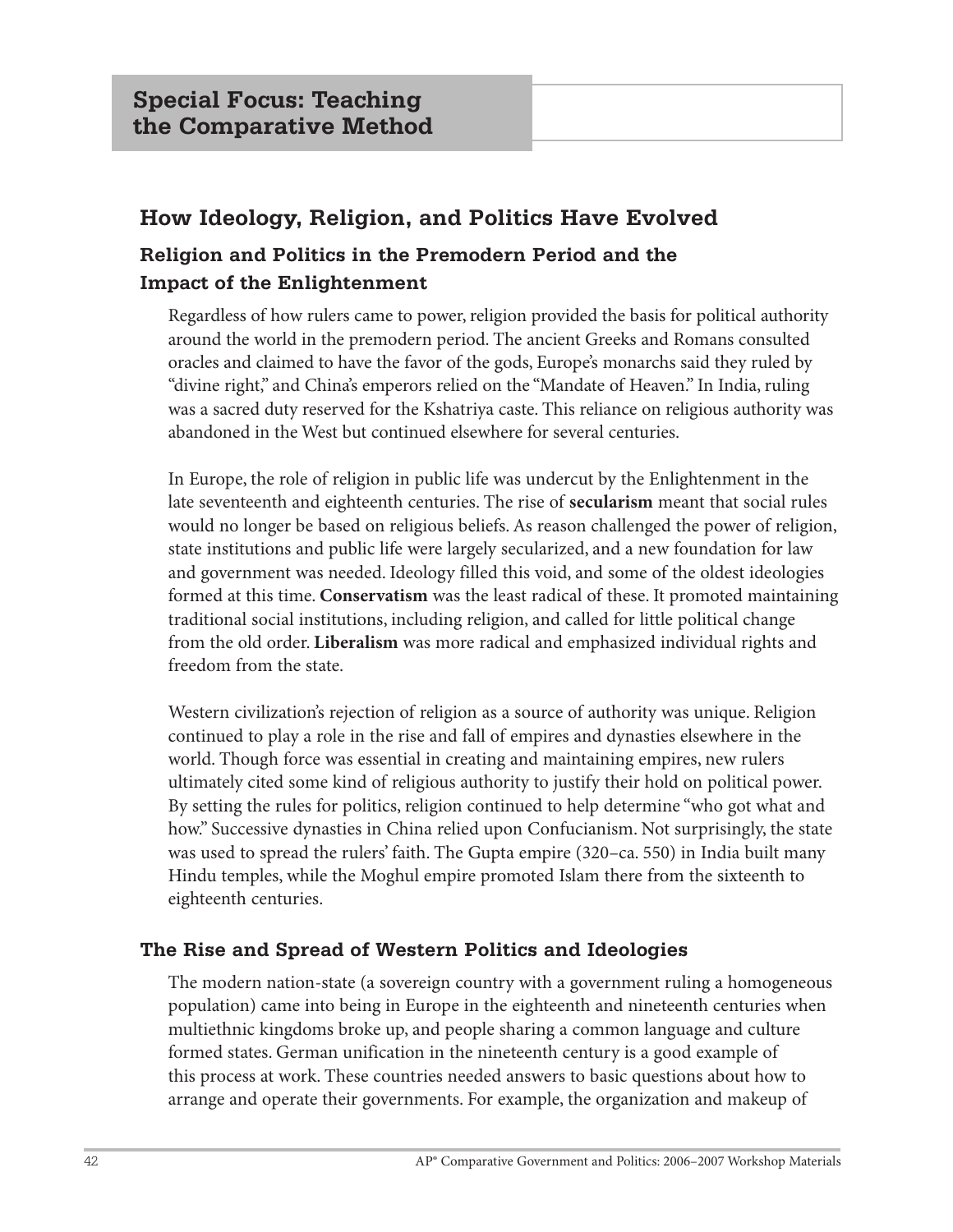the legislature and its power relative to the executive branch were key issues. Established countries like Britain also faced institutional problems.

These political growing pains occurred during a time of rapid social and economic change. Frustration with political arrangements grew as the Industrial Revolution spawned urbanization and the growth of a more complex class system. The new middle class in particular demanded a larger voice, and the power of the traditional aristocracy was greatly reduced. Britain's Reform Act of 1832 is the clearest example of this process at work. The act's passage enlarged the franchise and presaged a decline in the power of the House of Lords, benefiting the House of Commons.

Social and economic changes and political reforms in the nineteenth century stirred a philosophical debate in Europe. Governments were not changing fast enough for some intellectuals. New ideologies began to develop. Karl Marx (1818–1883) argued that reforms alone would not go far enough to address the plight of the working class. **Socialism** called for a redistribution of wealth by the state. Other ideologies emerged. Some were more radical and others less so. **Nationalism** promoted the idea of the nation (people sharing a common identity) and advanced its interests over those of outsiders. Ideologies continued to expand their influence in the twentieth century and grew even more extreme. In Russia, Marxism was joined with Leninist thought to form **communism**, which promoted violent revolution to achieve a dictatorship of the proletariat. Nationalism took the extreme form of **fascism** in Germany and called for the suppression of anything that worked against the unity of the state and society.

Western politics and ideology also influenced the political development of much of the rest of the world. Though they were motivated by economic gain, Europe's imperial powers also spread the West's secular ideologies to what became known as the "Third World," this dissemination continuing until the mid-twentieth century. The vast French and British empires had the greatest impact. Conservatism, liberalism, communism, and nationalism all found new adherents around the globe. Religion was associated with backwardness. As these countries gained their independence from the European powers beginning in the late 1940s, their governments were thus shaped and guided by Western political ideals. Many independence movements in Asia and Africa found leftist and nationalist ideologies especially attractive. The Cold War struggle in the Third World was over which Western ideology would prevail. The end of the Cold War left these countries to look for political values with roots in their own culture rather than the colonial one.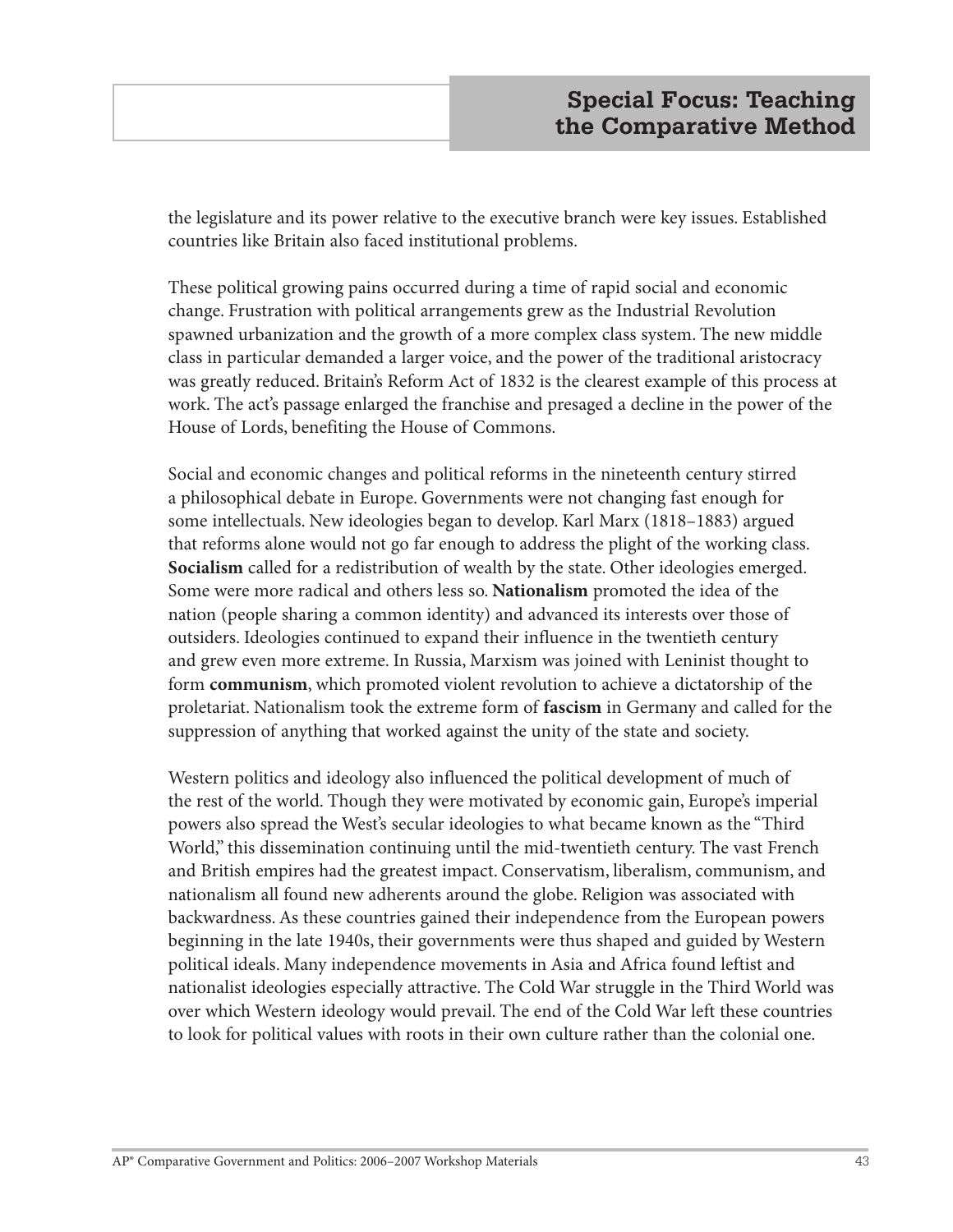## **Ideology, Religion, and Politics in the Twenty-First Century**

Francis Fukuyama proclaimed in his book *The End of History* that the close of the Cold War marked the world's turning away from ideology. With the exception of Maoist beliefs that continued to guide rebel groups in a few far-flung countries like Peru and Nepal, the age of ideology did seem to be at an end.

However, at the same time that ideology was declining, religion began reasserting itself in the form of revivalism in most of the world's major faiths. Having been diminished in the West by the rise of secular politics and ideology and undercut globally by Western imperialism, religion began a comeback as a political force. Movements in many former colonies began looking to religion to rediscover their political as well as their cultural identities.

Though a modern phenomenon, **religious fundamentalism** stresses early religious practices and the application of sacred texts to contemporary political and social questions. Groups claiming sacred authority for their political actions now seek to take power and influence politics and policies. Within this framework, imposing their beliefs on public life is a fundamentalist's sacred duty. Religion is being used in the same way that ideology had been used earlier. Fundamentalists' beliefs resemble ideologies because they claim absolute authority and do not allow for competing ideas or sharing power. In some cases, the emphasis on gaining political power is so great that the movement becomes more ideological than religious. For example, the promotion of political Islam is now referred to as *Islamism* to distinguish it from the religion. Except for the collapse of communism, Islamism is the most important trend in world politics in recent decades.

Though Iran is an overwhelmingly Shi'ite Muslim country (Shi'ites make up roughly 20 percent of the world's Muslims), the 1979 Iranian Revolution energized all Muslims. Lead by bearded and robed Shi'ite clerics, the revolution dramatically marked the return of religion to discussions about ideology and politics. Earlier revolutions like those in France, Mexico, Russia, and China had all sought to drive religion out of public life. In Iran, the regime of Shah Reza Pahlavi that was overthrown was thoroughly Western and secular, and this revolution sought to create an Islamic state. The new leaders were clear about the relationship between religion and politics. Senior clerics had the power to censure politicians whom they thought were misguided and to veto laws that they deemed to be "un-Islamic." A quarter-century after the revolution, Iran's Council of Guardians continues to oversee the government and clerics play prominent roles in most aspects of public life. Critics condemn Iran as a **theocracy** (government by religious authorities), but this label overlooks the fact that the country has many characteristics of a functioning democracy such as political parties and regular elections.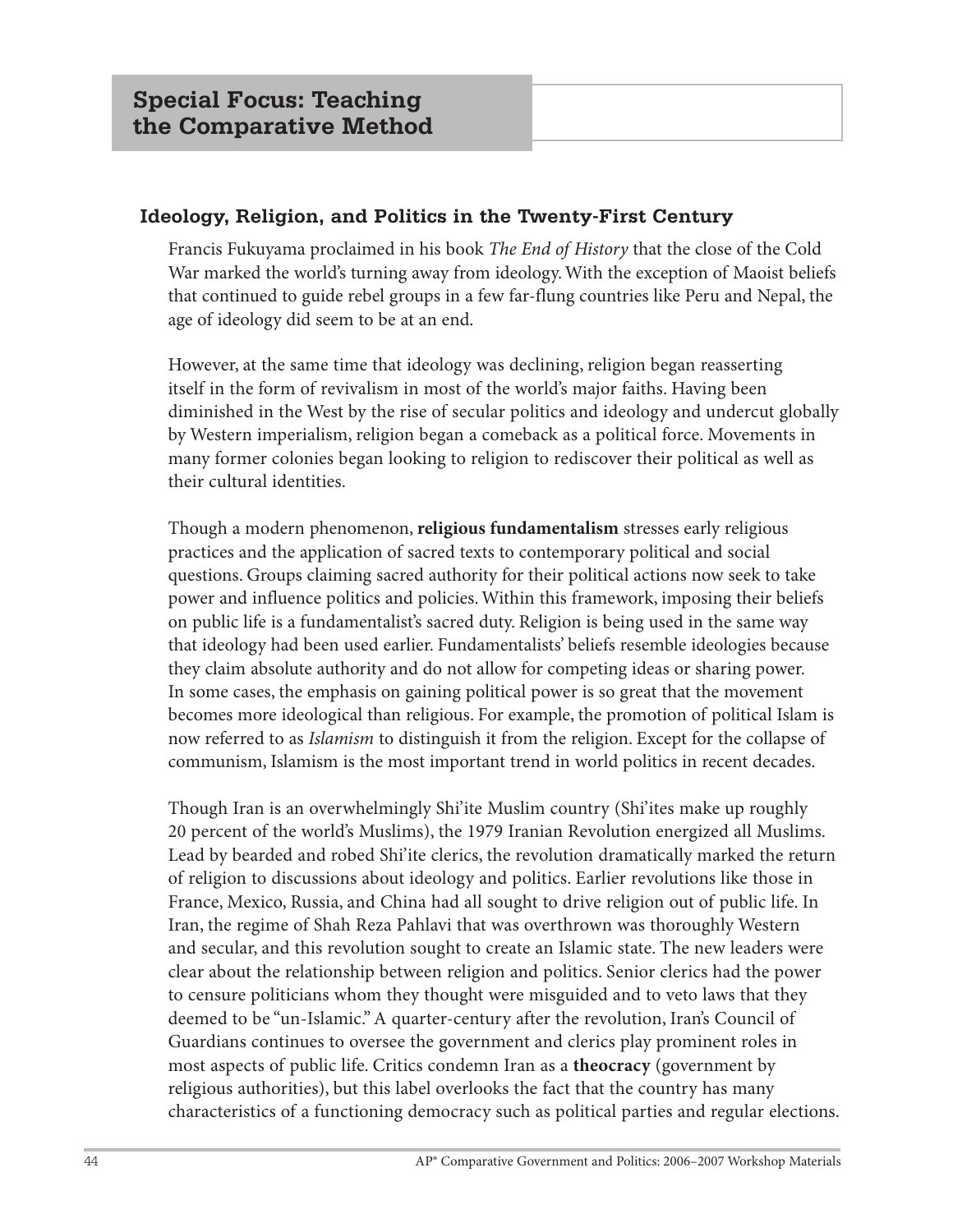Sunni fundamentalist groups became more visible in the 1990s. The **Salafist** movement is the most significant fundamentalist movement in the world today. The names of some groups associated with it, including al-Qaeda, regularly appear in the headlines of major newspapers. How widespread is this movement? Every country with a significant Muslim population has some Salafist groups. What do Salafist groups believe? *Salaf* means "ancestors." The movement's central belief is that the earliest Muslim community in seventh-century Arabia was an ideal society where there was no distinction between religious and political authority.

Islamic fundamentalism is not unique. Other major religions have produced their own powerful fundamentalist movements. Militant Hinduism has had a large impact on India's politics. And like the Salafists, this movement seeks to increase its influence over India's public life and to spread its message. The rise of Hindu fundamentalism gained attention with the rise to national power of the Bharatiya Janata Party (BJP) in the 1990s. The BJP's promotion of *Hindutva* ("Hindu-ness" or rule according to Hindu principles) and aggressive posture toward India's non-Hindu minorities has softened somewhat, but it continues to enjoy the support of militant groups that wield considerable power at the regional level in India.

Several important realities about the relevance of religion to understanding comparative government and politics must be noted. Religion has played a role in politics dating back to the earliest times, and religious revival groups formed in Muslim countries and in India while they were still under colonial rule. These groups' contributions were overshadowed by the postcolonial ruling parties that grew out of independence movements. The second important fact is that religious fundamentalism is not synonymous with **religious conservatism**, which is the belief that one's religion requires the rejection of some modern social practices. Unlike fundamentalism, religious conservatism is an older phenomenon and is generally apolitical. All religions have some conservative groups. Finally, it is important to remember that controversies over religion in politics are not limited to Islamic countries or developing countries generally. Editorials about the 2004 U.S. presidential election argue that a large number of voters were motivated by what they perceived to be the excessive secularization of American public life. These voters pointed to the banning of prayer in schools and the removal of public religious displays as evidence of this marginalization of their beliefs. Religion has also been an issue in France, Russia, China, and Japan. The French government's ban on Muslim girls wearing the traditional head scarf in school received worldwide attention. In Russia, the Orthodox Church has reemerged as a force in the postcommunist period and pressured the government to take steps to curb the activities of foreign missionary groups. The Chinese government suppressed the Falun Gong sect because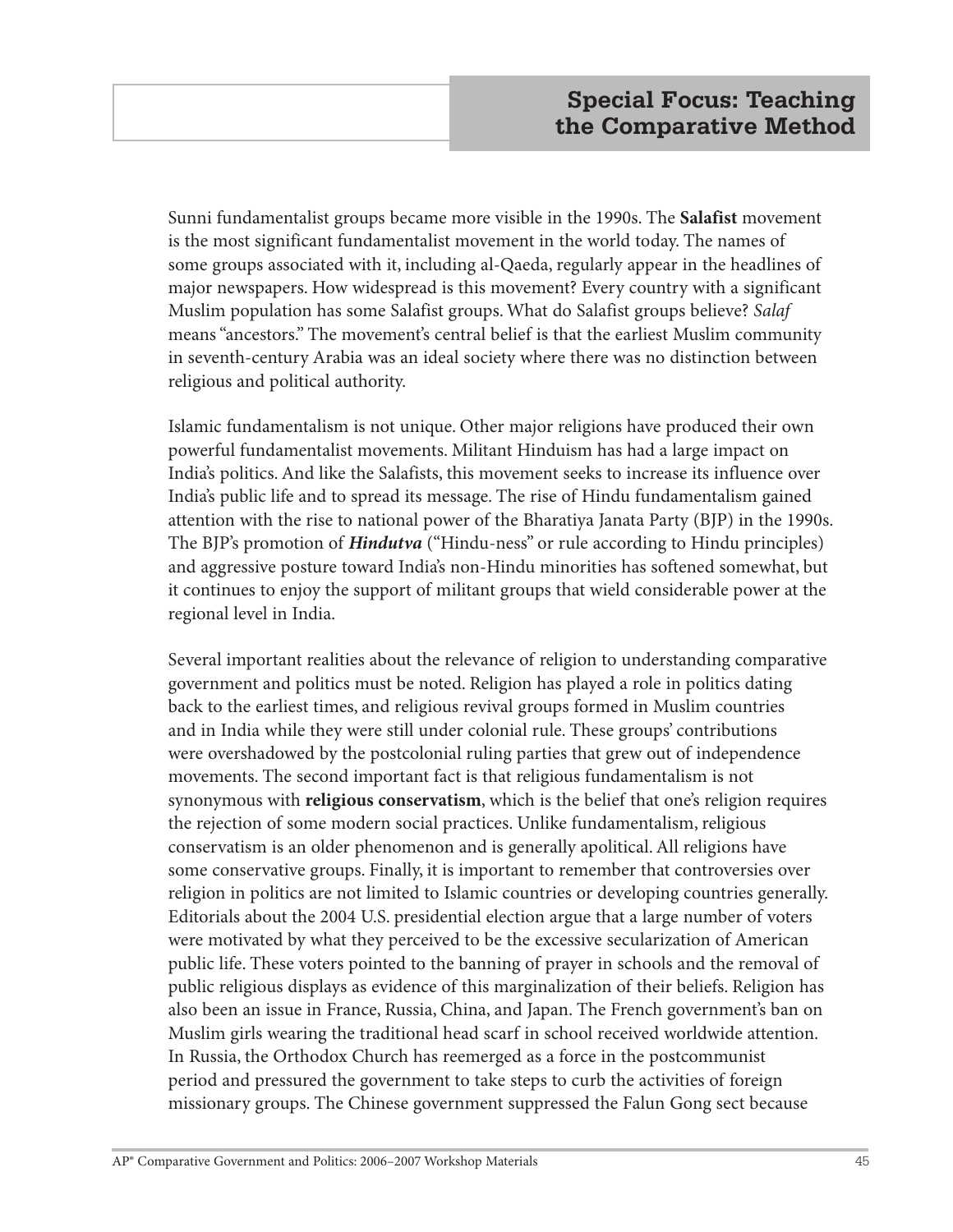it was perceived to be a threat to the authority of the Chinese Communist Party. Japan's Komeito political party was even sponsored by a Buddhist sect.

## **Conclusions and Suggestions**

Discussing ideology and politics can create friction even among friends. Adding religion to the mix makes such discussions still more difficult. Classroom teachers face a dilemma. Explaining the relationship between ideology, religion, and politics is both sensitive and challenging, but it is also necessary if students are to make sense of government and politics in diverse countries.

Keeping in mind the following suggestions will make teaching this material easier.

- 1. Help students to understand ideology, religion, and politics as concepts apart from any particular ideological, religious, or political preference they may hold.
- 2. Carefully explain the difference between analyzing and criticizing ideological, religious, or political values.
- 3. Be sensitive to the nuances of words. For example, religious conservatives should not be confused with religious fundamentalists. (The Amish are an example that most American students will grasp. They are religious conservatives who reject the modern lifestyle but are not fundamentalists seeking to capture the public agenda.)

# **Key Terms**

| ideology          | communism                |
|-------------------|--------------------------|
| religion          | fascism                  |
| politics          | religious fundamentalism |
| the enlightenment | Islamism                 |
| secularism        | theocracy                |
| conservatism      | Salafist                 |
| liberalism        | Hindutva                 |
| socialism         | religious conservatism   |
| nationalism       |                          |

## **Questions for Discussion**

- 1. Identify several ancient empires and several modern ones. What was the basis for their rule?
- 2. List several major revolutions. What was their impact on religion?
- 3. Identify several major ideologies and their core belief.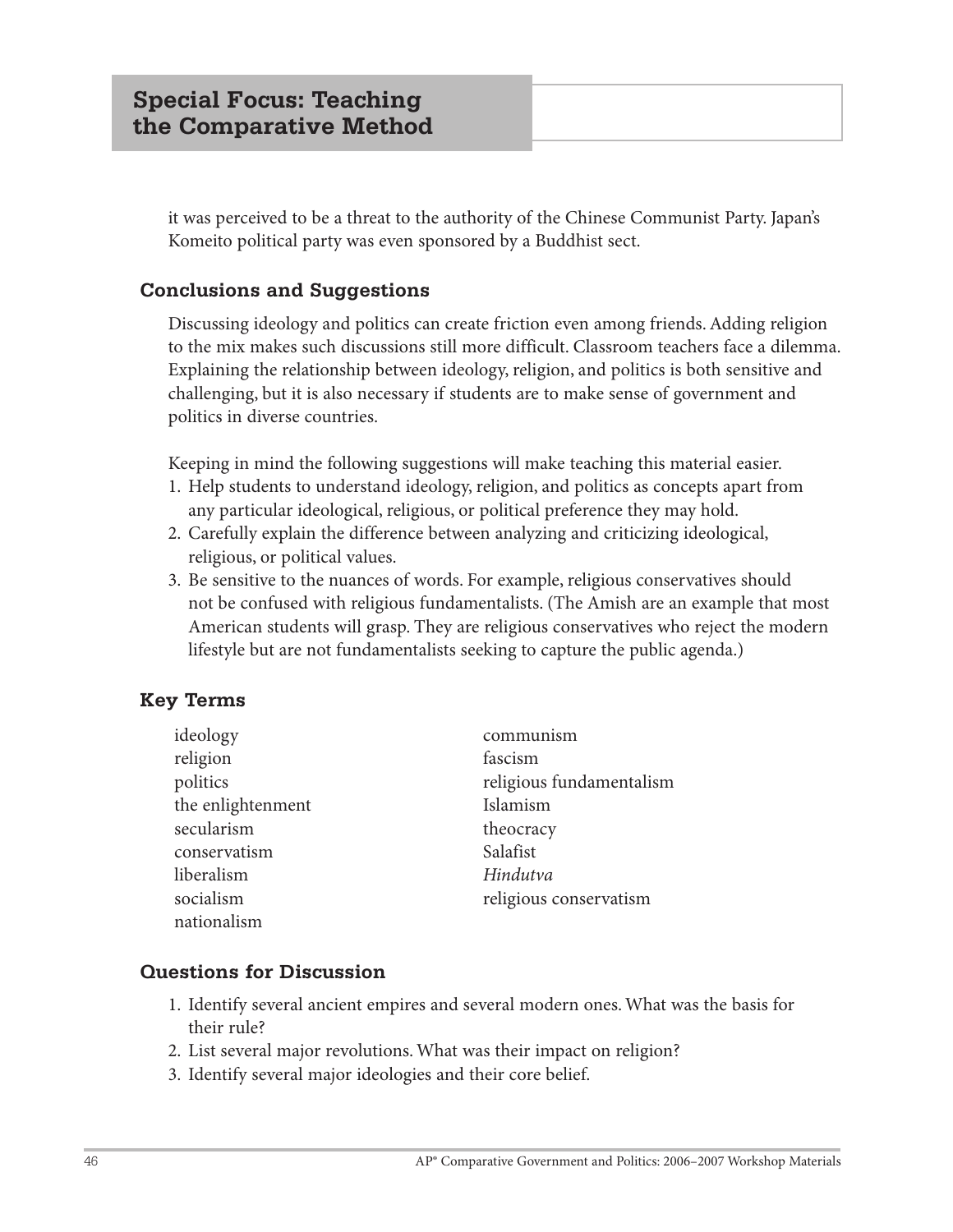- 4. What do ideology and religion have in common? How do they differ?
- 5. How many examples of religious fundamentalism can you identify around the world?

### **Major Revolutions**

French (1789–1795) Mexican (1910–1921) Russian (1917–1920) Chinese (1911–1949) Iranian (1979)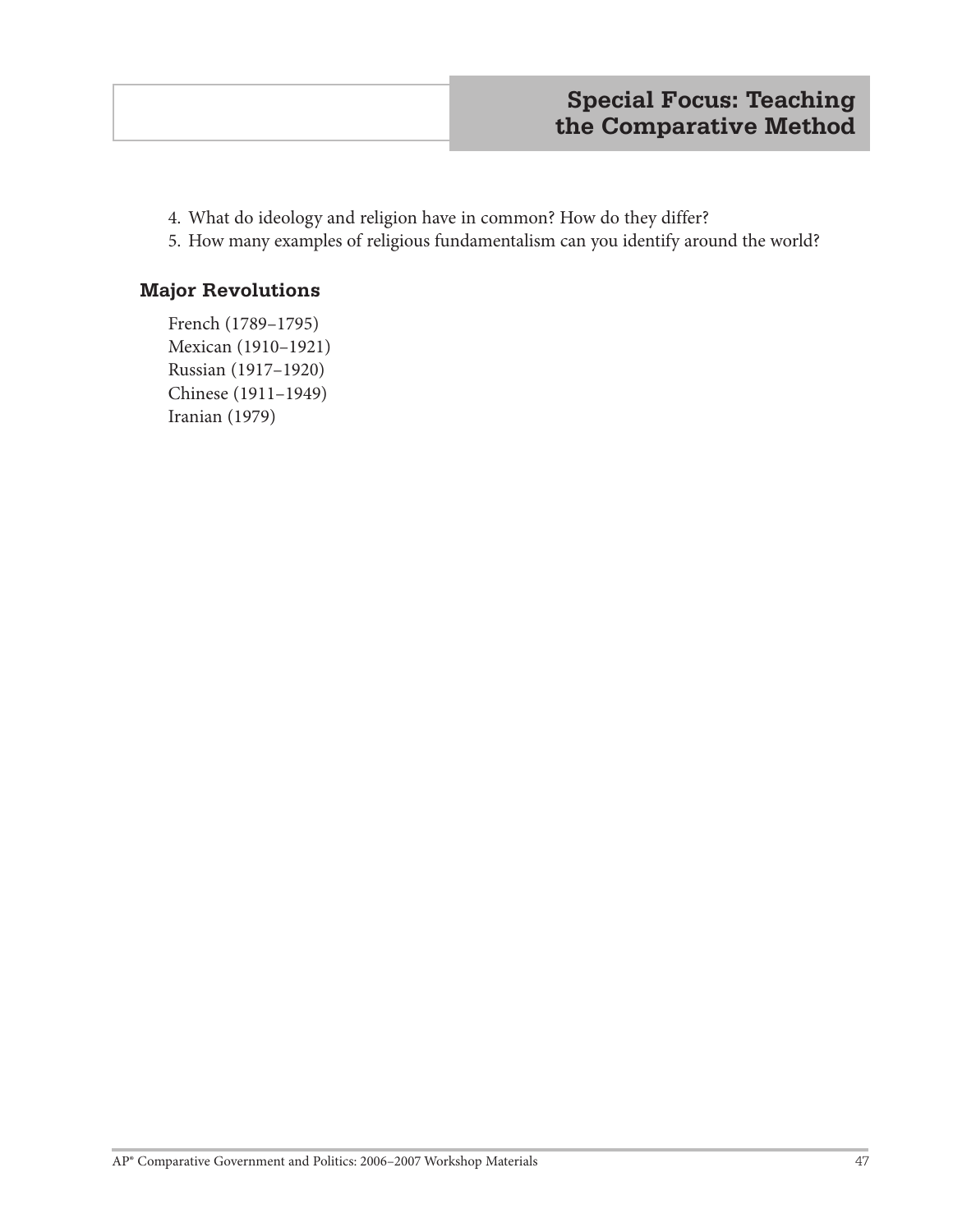# **Gender, Comparison, and Political Equality**

Jean C. Robinson Indiana University Bloomington, Indiana

> We know that although women don't come from Venus, and men aren't from Mars, men and women do experience and participate in politics in very different ways. If we could line up all the leaders of the nations around the world, we would see few women. If we could put all the world's legislators in the same auditorium, we would see more women, but it certainly would not be half (or rather, 52 percent) of the legislative population. And if we counted up all the references to women, girls, and females in comparative politics textbooks, we wouldn't need many fingers to do the counting.

So why study how gender operates in politics? One reason is that more women *are* to be found at various levels of governance, and more and more women are participating in politics through voting and political action at local and regional levels. We might also want to know whether an increase in women's participation has any effect on policies. Or we might want to discover the relation between political and social change and greater gender equality in a society.

If we want to learn and teach about politics in a more inclusive way, we need to address the gaps in our textbooks by bringing new information to our students. But first we need to consider the stereotypes about men and women that students (and perhaps researchers, journalists, and news reporters) carry with them. Then we need to find the data that may not be available in the textbooks we are using, and finally students can start asking and answering some interesting questions about gender and politics.

A first exercise for the classroom is to deal with those nasty stereotypes. Get the students to list various attributes and adjectives that are useful for effective participation in politics, whether as a citizen or as a leader. Then have each student mark each attribute as male, female, or nongendered. The class might tabulate their findings: Do students mark public speaking ability, for instance, as a male characteristic? Is obedience associated with being female and power with being male? The final step in this exercise is to discuss whether attributes that are considered necessary for political leadership are gendered and serve as an explanation for the small number of women political leaders in the world.

A second exercise for the classroom is to gather data. Is it true that there are a small number of women leaders? Here is where AP teachers will need to go to the trenches and supplement what is typically found in introductory comparative politics texts. We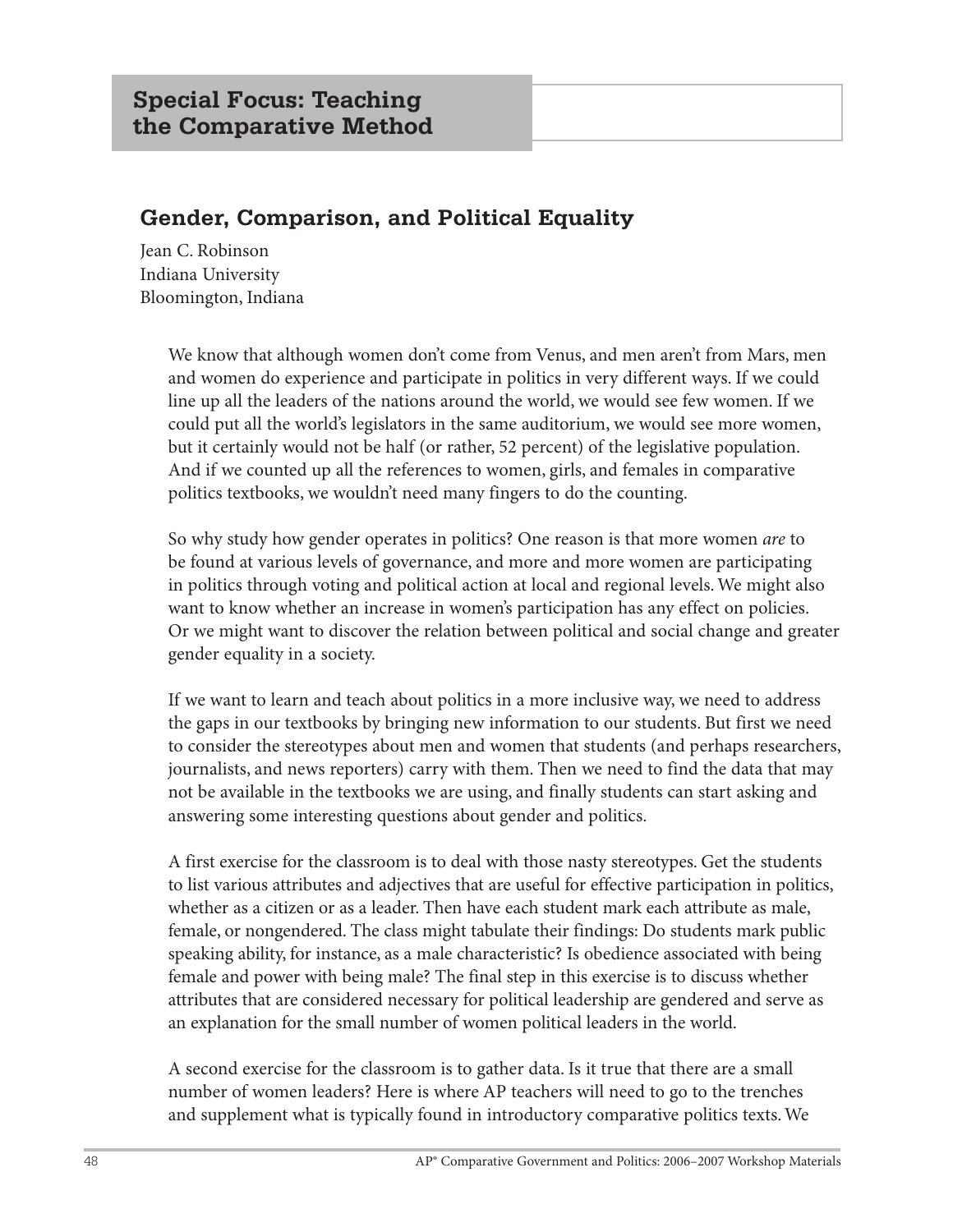will need to collect political data on men and women: percentages in legislatures and bureaucracies, voting rates, areas of governance where women (or men) are concentrated, issues where men and women seem to differ (the "gender gap"). Enlist your students to help with this research: looking for data will not only supplement the texts, but it will also teach students some important research skills. What should they look for? Where should they look? They will want to find empirical data and thus move away from those nasty stereotypes (which, as we all know, are based in some reality, but not the full reality!). Here are some ideas for directing students to this data.

Statistical indicators about women's and men's educational attainments, access to health care, employment patterns, longevity, and, for women, maternal death rates, the year female suffrage was granted, and much more can be found at sites such as those maintained by the World Bank GenderStats office (http://genderstats.worldbank.org) or by the United Nations Development Fund for Women (www.unifem.org). Data on women's representation in parliaments as well as in national and regional-level bureaucracies can be found at www.ipu.org, a Web site managed by the Inter-Parliamentary Union. Have students collect statistical data for both men and women and start doing some comparisons: Why is life expectancy so different for men and women in Russia? How might this matter for Russian political issues? What kinds of explanations can we find for the low percentage of women parliamentarians worldwide (15.4 percent in 2002) but such high percentages in Nordic countries (39.7 percent)? What might explain the difference in granting suffrage to women in southern Nigeria (1958) and northern Nigeria (1978)?

Asking questions is one of the best ways to learn and to understand. A third introductory exercise is to develop appropriate questions. One of the fundamental skills behind AP-level political science classes is analysis. Here is an opportunity to encourage students to develop analytical skills and research skills by getting them (either in the classroom or as a writing assignment) to develop appropriate questions about gender that are relevant to the themes and concepts in the AP Comparative Government and Politics course. We don't want them to ask unreasonable or unanswerable questions ("Are women from Venus and men from Mars?"). Rather, we want to help them develop the analytical skills to understand what questions are appropriate. So what can we ask, on the basis of the types of data that are available? What kinds of questions will move away from stereotypes and biases? Here are some possibilities:

- How are women and men similar/different in terms of political attitudes?
- How are women and men similar/different in terms of participation in politics?
- Are there ideological differences between men and women?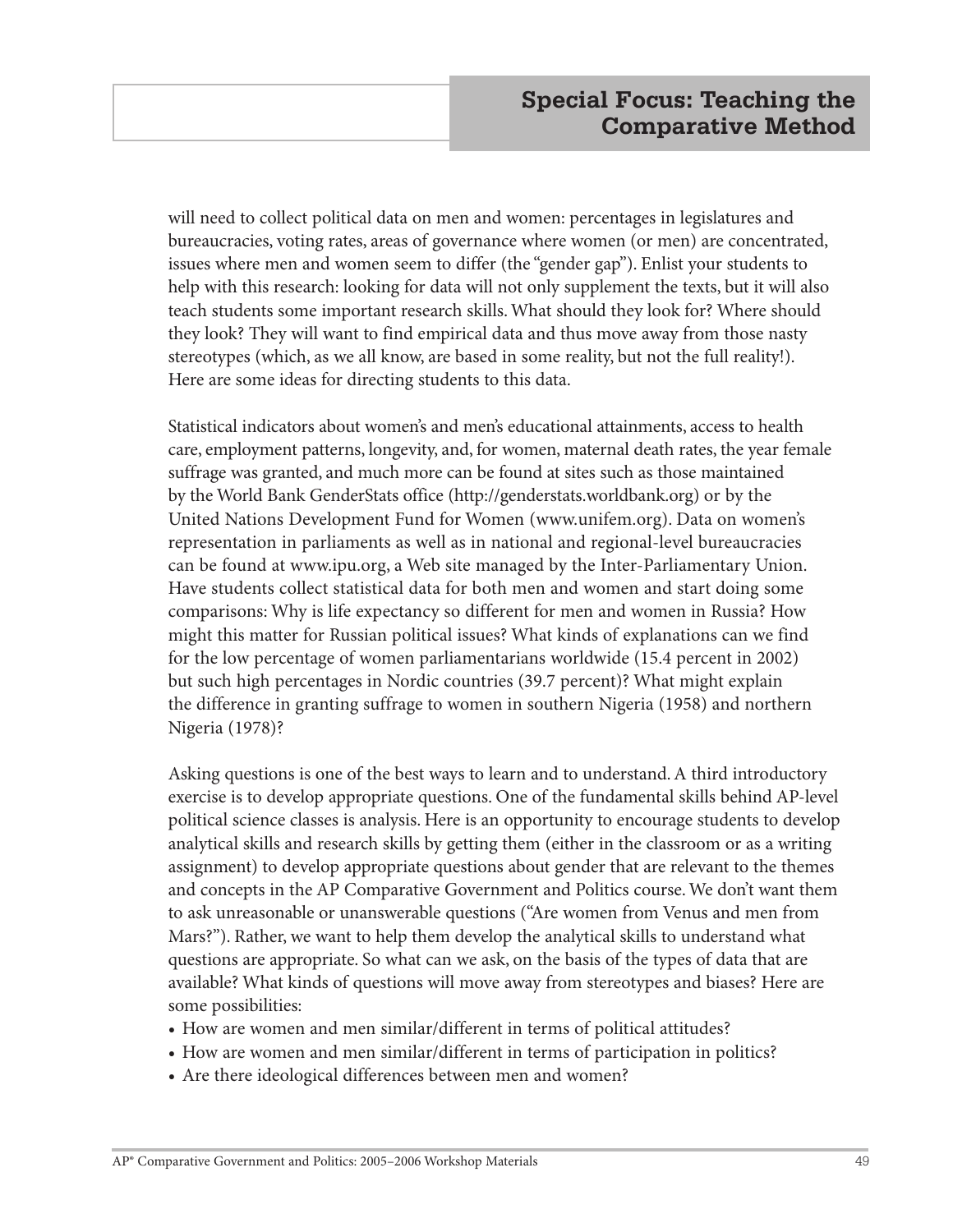After developing the questions, you might have students work in groups to use the data from the exercise described above (and find more information) to answer them.

Let's take an example here—suppose the students want to ask a question that is reasonable and relevant for all of the six AP countries.

Does political and economic change lead to more gender equality? This question has vexed researchers for a long time. If students want to tackle this, they would need to define the kinds of change (increase in GDP, movement away from agriculture to industry or service economies, transition to democratic elections, establishment of multiparty systems, and so on), and they would also need to define how they could measure gender equality (more women participating as voters, more women getting elected to public office, more men sharing in family and household work, fewer divorces, fewer marriages—lots of room here for discussion!). If they can gather this data, they can then formulate a reasonable answer, based on the information they have found. This would provide ample opportunity to learn some information about women and men in the political systems we are studying, while simultaneously teaching some research and analytical skills.

Using some data and research developed by political scientists, here is one possible way to answer that *big* question.

## **Women in Parliaments Worldwide**

#### **Does political and economic change lead to more gender equality?**

In the 1960s, what is commonly known as the economic growth model assumed that endemic problems of women's literacy and education, their poverty, low pay and occupational segregation, the heavy weight of care-giving responsibilities, and their lack of participation and representation in the political world would all be erased as a consequence of greater affluence and economic growth. (See, for instance, W. W. Rostow, *The Stages of Economic Growth*, 3rd ed., Cambridge University Press, 1991, orig. 1960.) But clearly that model was inadequate. Otherwise, how could we explain the following discrepancies? Kuwait, Saudi Arabia, and Quatar are about as wealthy as Sweden in per capita GDP, but women in those societies cannot stand for office or even vote. The Middle East and North Africa have the lowest rates of female labor force participation in the world, although some of the countries in the region are quite wealthy. Indeed, in some poorer countries, political conditions are more favorable for women. For instance, in India, although women's rights are limited in many ways, about 800,000 women serve in local governments, where 33 percent of local legislative seats are reserved for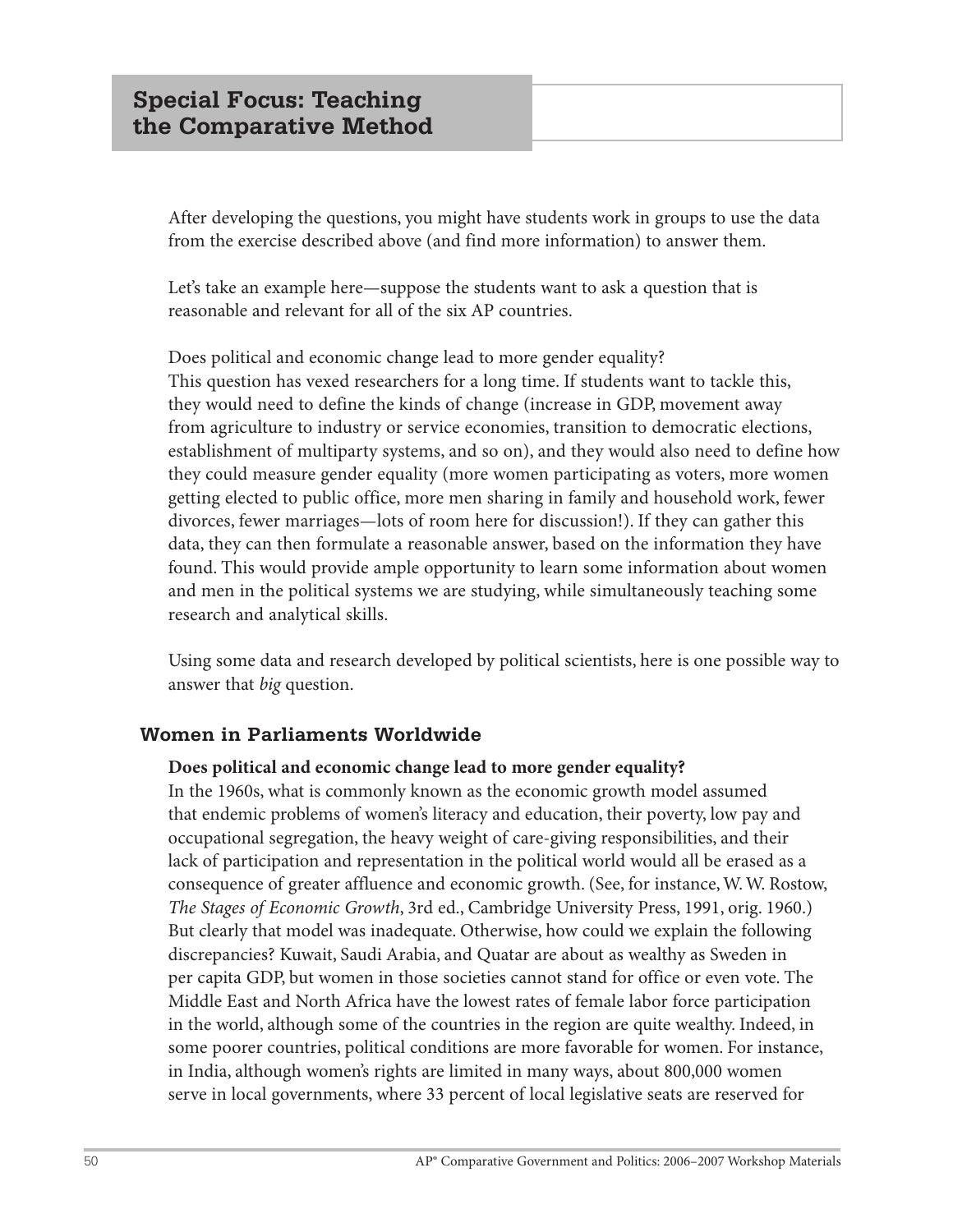them. Even in the most affluent societies—including the United States, France, and Japan, where women have made substantial gains in access to education, corporations, and professions—there has been minimal progress for women's participation in formal government positions, whereas in South Africa, by contrast, women comprise one-third of all parliamentarians.

Obviously the problem of gender equality is more complex and intractable than political development theorists assumed. Growing affluence does tend to generate the establishment of a social safety net and the rise of white-collar jobs. But these improvements do not necessarily benefit women's lives, nor do they translate into more political representation for women. We can see, though, that there are some benefits of economic growth and the spread of affluence for women as well as men. As GDP increases, typically we see higher literacy rates for females and a slow but steady catching up to (and occasionally surpassing) men's literacy and education levels. Also evident is the extension of life expectancy due to better health care; maternal death rates fall as risks to pregnant women are alleviated. In addition, as girls get more schooling, the fertility rate (the average number of children a woman would have in her lifetime) typically falls. Fewer pregnancies and births generally mean longer, healthier lives for adult women. But even though we see these important changes in women's lives, we don't see any guaranteed transference of these social and economic advances into female political power, activism, participation, or representation.

In the 1980s and 1990s, recognizing the limitations of economic strategies alone, international organizations attempted to expand women's participation in the political process. Through the United Nations, the European Union, the Agency for International Development, the World Bank, and others working alongside international women's movements and NGOs (nongovernmental organizations), efforts were made to educate women and to prepare them for entry into public participation. Women were taught economic skills, encouraged to form their own self-help movements, and provided opportunities to learn from one another across national borders. There was also an expansion of policy efforts from a primary and often singular focus on the problem of women's well-being (or perhaps "ill-being") toward emphasizing the role of women's agency and voice in gaining equal rights. Through the UN-sponsored International Women's Years, an international effort was launched to secure minimal human rights for women, primarily through recognition of the Convention on the Elimination of All Forms of Discrimination Against Women (CEDAW).

Scholars and policymakers now argue that there is a discernible trend toward more gender equality. But if economic development itself doesn't explain this trend, what does?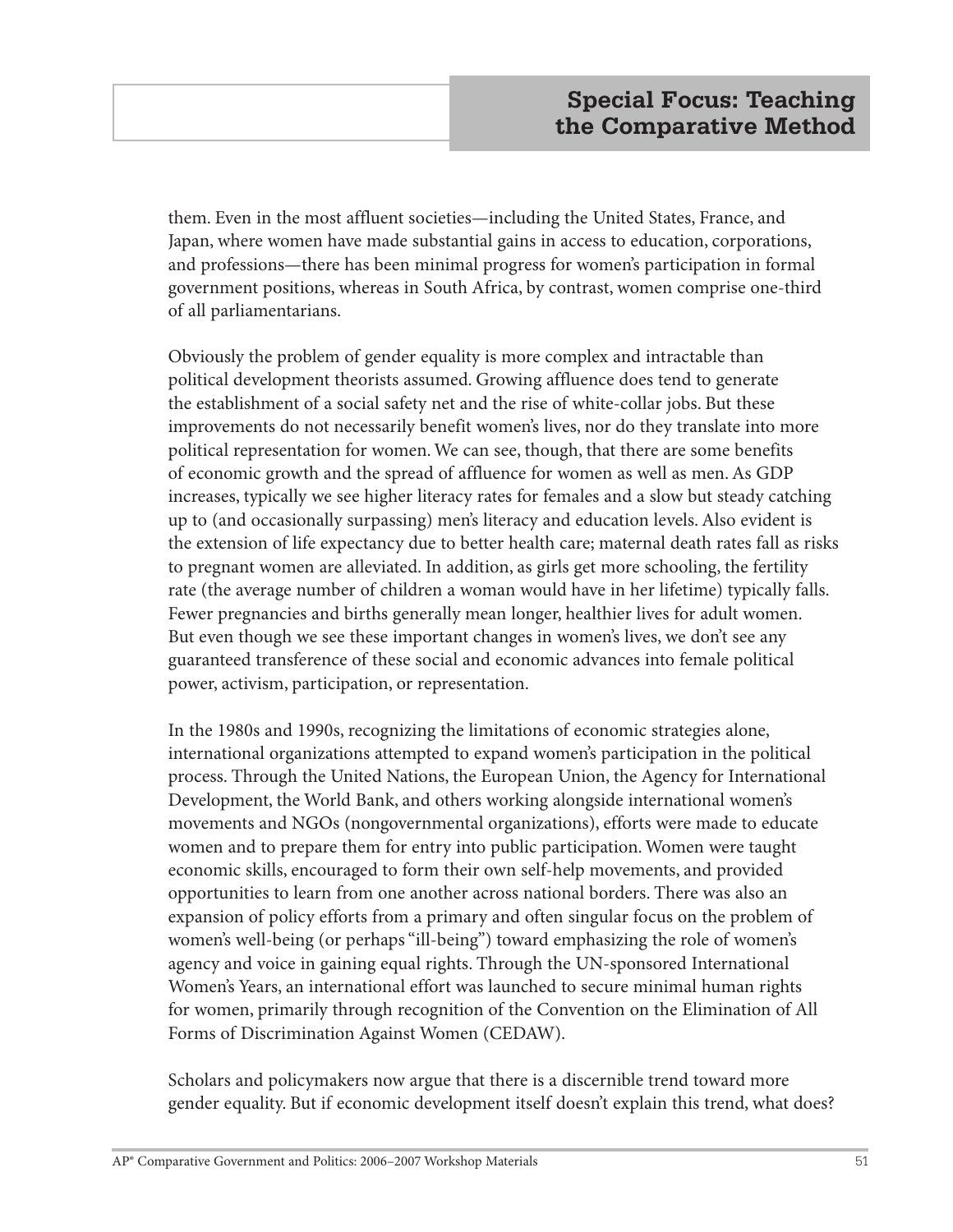A recent argument, from political scientists Ronald Inglehart and Pippa Norris (see *Rising Tide: Gender Equality and Cultural Change Around the World*, Cambridge University Press, 2003), posits that cultural shifts make the significant difference. Their argument includes the following:

- **•** Industrialization brings women into the workforce and dramatically reduces fertility rates, increases literacy, and generates educational opportunities.
- **•** Women are enfranchised and begin to participate in representative government.
- **•** Rapid technological and scientific innovation brings with it the process of secularization and weakening of religious authority.
- **•** Following upon this is the erosion of the nuclear family structure, the growth of nontraditional households, and changing patterns of marriage and divorce.
- **•** Also evident is that more married women are in the labor force permanently.
- **•** Most recently, the postindustrial phase brings a shift toward greater gender equality as women rise in management and professions and gain political influence through elected and appointed bodies.

Students can gather evidence for (or against) the Inglehart-Norris model and use this as an opportunity to analyze the relation between social changes and political change. In the process, they might examine some other shibboleths like the following claims:

- **•** Women were thought to be more conservative politically than men. Gender differences in party preferences were never as marked as classic electoral cleavages of class, region, and religion, and there were no mass "women's" parties like those associated with unions, regions, and churches. Women's political conservatism was seen as a persistent and well-established pattern, but in the 1980s, this conventional wisdom came under increasing challenge. In many West European countries, a process of gender *dealignment* appeared, with studies reporting minimal sex differences in voting choice and party preference. In the United States in the 1980s, we saw a gender realignment, which we have come to call the gender gap, where women shifted allegiance to the Democratic Party while men moved toward the Republican Party.
- **•** Women are more traditional than men.

But if this gender realignment is really happening, then students would expect to find that women might be more liberal than men. Political scientists studying public opinion have found that across most countries of the world, women hold more left-leaning views than men; the gender gap is particularly strong in poorer nations as well as in middle-income nations. Data from the Eurobarometer suggest that the greatest evidence of ideological shift is in richest nations (where women have also experienced the greatest transformations in their lifestyles and sex roles).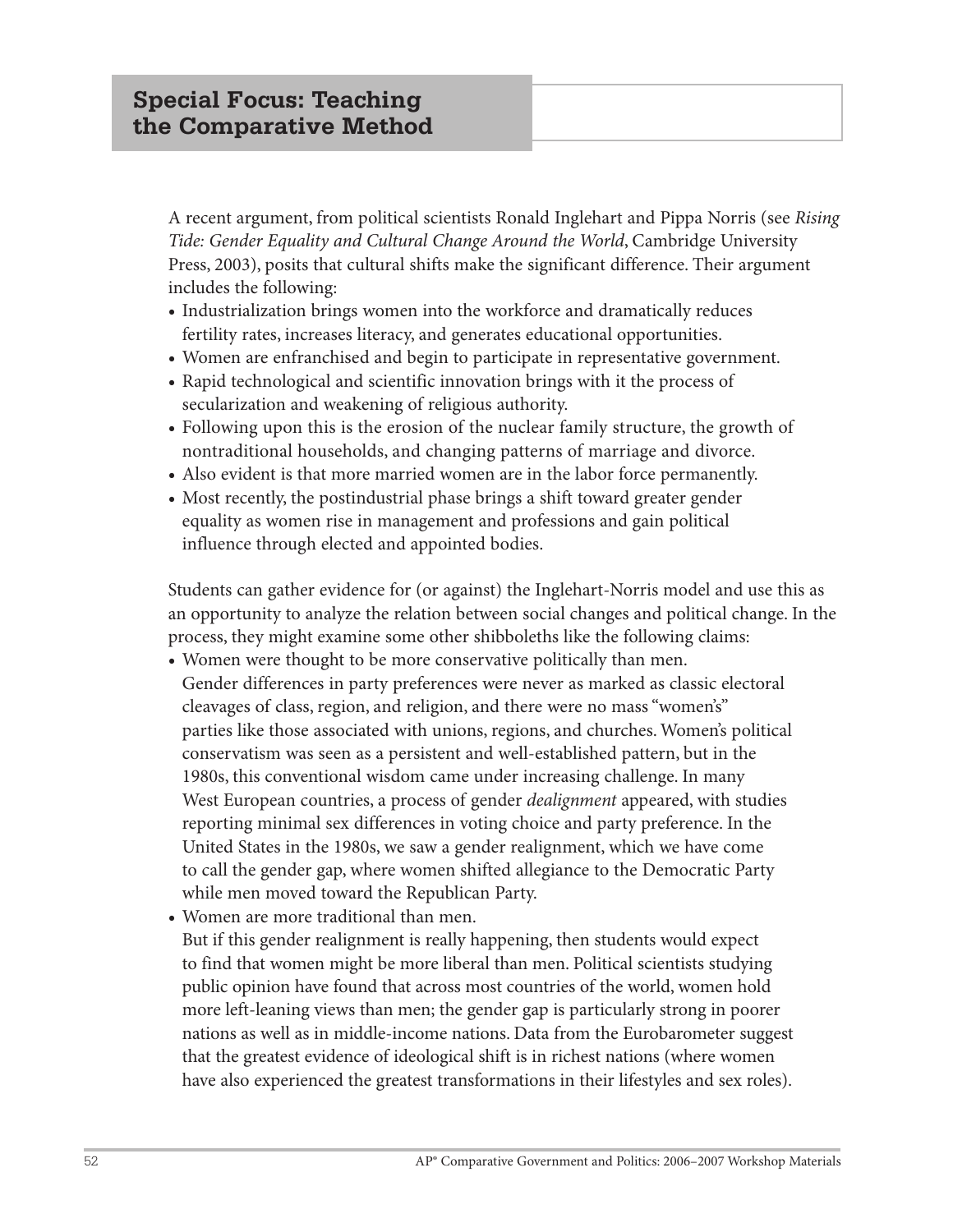**•** Women are less politically active than men.

In the 1970s, Verba, Nie, and Kim said that "in all societies for which we have data, sex is related to political activity: men are more active than women." Barnes and his colleagues (1979) found that women were also engaged less in unconventional forms of participation. Given all the other changes, one would expect that this piece of wisdom might be wrong. In voting turnout, the gap has closed, but women are less involved in other forms of electoral activism, such as campaign contributions, affiliation with political organizations, and contact with public officials. Men are more likely to join parties, and men engage in discussions about politics more than women. The gender gap in civic organizations varies substantially according to the type of organization: women predominate as members of religious, health-related, and social welfare groups. There is no support for the proposition that women are more likely to be in environmental or peace organizations.

**•** Notions of women's empowerment or equality with men are universal. For instance, it might be revealing to talk about the ways in which Western concepts or symbols of antifeminism can be viewed by others as instruments of women's empowerment. Students might examine the issue of the mandatory head scarf and covered women's dress in Iran in 1979 and compare it to attitudes in Iran in 2004. Such analysis will raise questions about how equality is measured or can be measured—and whether there are social universals or whether political analysis has to accept cultural difference.

Despite the rising tide of gender equality, in the public sphere, no matter the nation, women remain less politically active in most nations. The gender gap is modest but ubiquitous. Still, any analysis of equality will raise questions about the meaning of equality.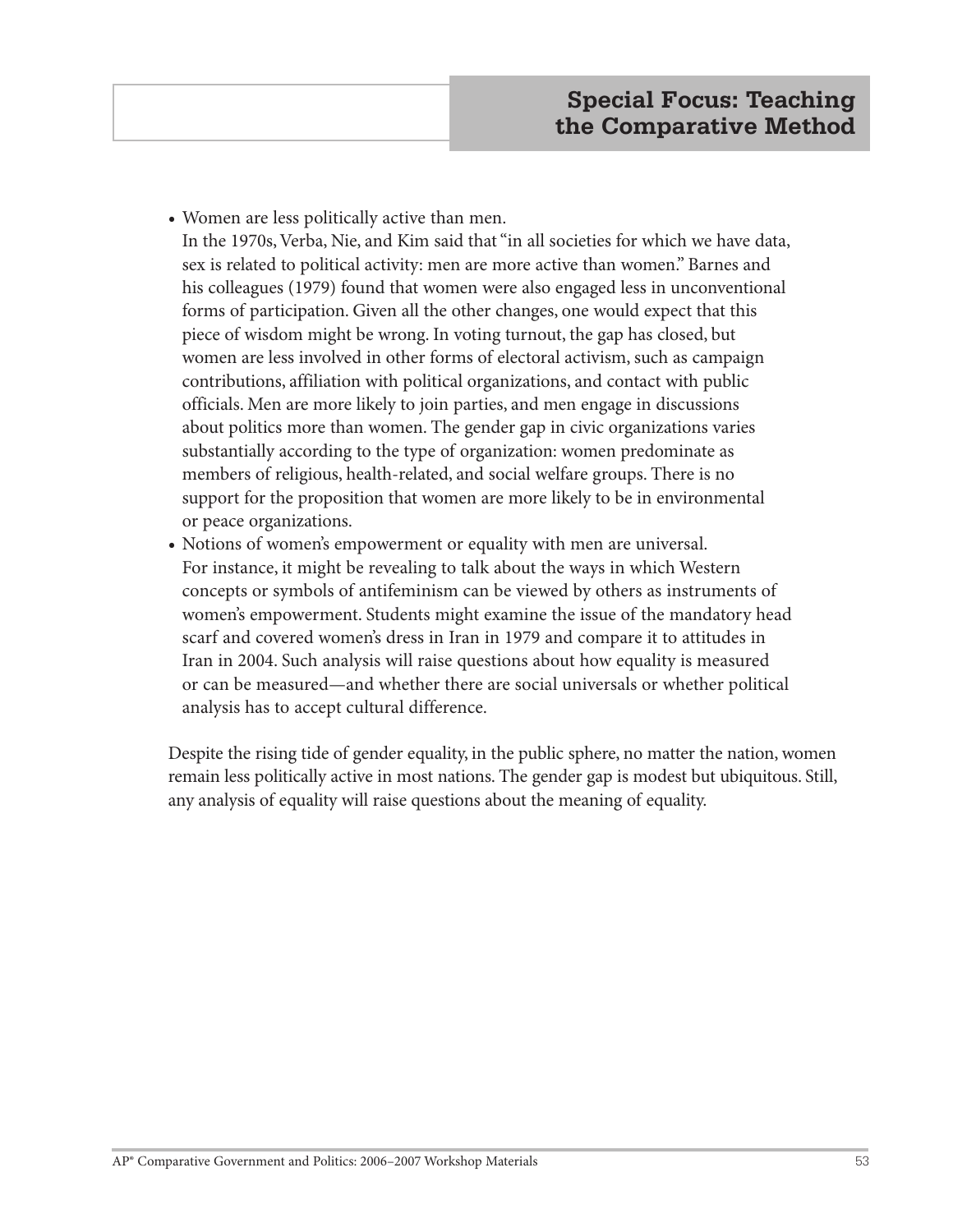## **Teaching About Gender in Comparative Politics**

- **•** Don't forget it's about both women and men.
- **•** Use policy areas to give students an opportunity to understand similarities and differences in terms of gender.
- **•** Don't rely on old data—there are many important changes in female and male behavior and attitudes in all countries. Involve students in the process of discovering new data!

### **Resources**

Barnes, Samuel, and Max Kaase. *Political Action: Mass Participation in Five Western Democracies*. Thousand Oaks, California: Sage Publications, 1979.

Inglehart, Ronald, and Pippa Norris. *Rising Tide: Gender Equality and Cultural Change Around the World*. Cambridge, England: Cambridge University Press, 2003.

Seager, Joni. *Penguin Atlas of Women in the World*. New York: Penguin, 2003.

Verba, Sidney, Norman Nie, and Jae-on Kim. *The Modes of Democratic Participation: A Cross-National Comparison*. Thousand Oaks, California: Sage Publications, 1971.

And Web sites such as:

- **•** WomenWatch—www.un.org/womenwatch
- **•** GenderStats—http://genderstats.worldbank.org
- **•** UN Development Fund for Women—www.unifem.org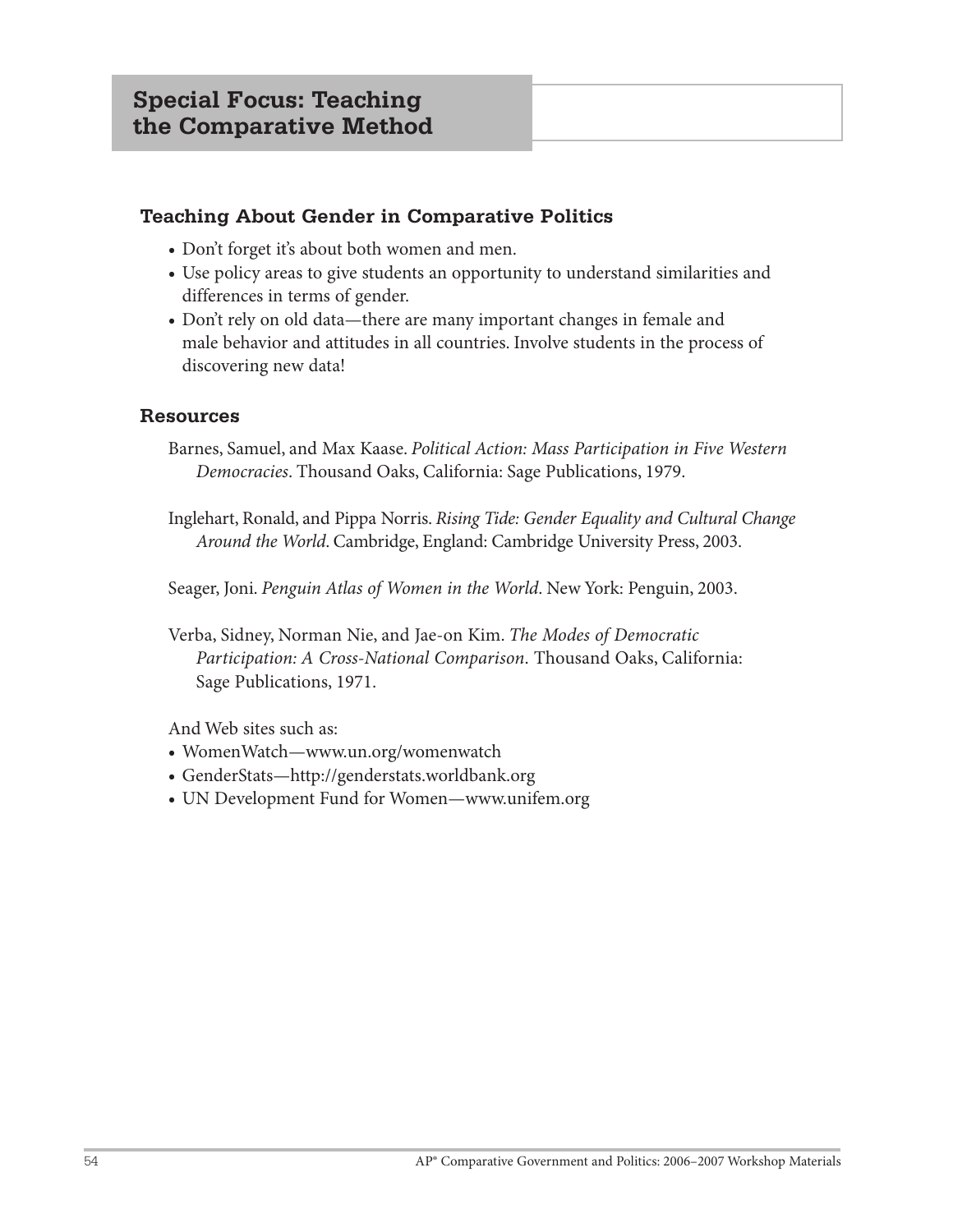## **Appendix: Women in Parliaments Worldwide**

**Note:** The term "parliament" includes any legislative body, whether it is called congress, assembly, legislature, or parliament.

Sources: Except where noted, the tables in this appendix were compiled in fall 2004 from data on the Inter-Parliamentary Union's Web site (www.ipu.org/wmn-e/world.htm); please note that the site's data is updated regularly and more current figures may be available.

### **Members of Parliaments Worldwide, by Gender**

| <b>Both Houses Combined</b>                      |        |  |  |  |  |  |  |
|--------------------------------------------------|--------|--|--|--|--|--|--|
| Total MPs (Members of Parliament)                | 42,605 |  |  |  |  |  |  |
| Number of MPs for Which Gender Data Is Available | 40,868 |  |  |  |  |  |  |
| Men                                              | 34,566 |  |  |  |  |  |  |
| Women                                            | 6,302  |  |  |  |  |  |  |
| <b>Percentage of Women</b>                       | 15.4%  |  |  |  |  |  |  |

| <b>Single House of Parliament or Lower House</b> |        |  |  |  |  |  |
|--------------------------------------------------|--------|--|--|--|--|--|
| Total MPs (Members of Parliament)                | 36,273 |  |  |  |  |  |
| Number of MPs for Which Gender Data Is Available | 34,560 |  |  |  |  |  |
| Men                                              | 29,156 |  |  |  |  |  |
| Women                                            | 5,404  |  |  |  |  |  |
| <b>Percentage of Women</b>                       | 15.6%  |  |  |  |  |  |

| <b>Upper House or Senate</b>                     |       |  |  |  |  |  |  |
|--------------------------------------------------|-------|--|--|--|--|--|--|
| Total MPs (Members of Parliament)                | 6,332 |  |  |  |  |  |  |
| Number of MPs for Which Gender Data Is Available | 6,308 |  |  |  |  |  |  |
| Men                                              | 5,410 |  |  |  |  |  |  |
| Women                                            | 898   |  |  |  |  |  |  |
| <b>Percentage of Women</b>                       | 14.2% |  |  |  |  |  |  |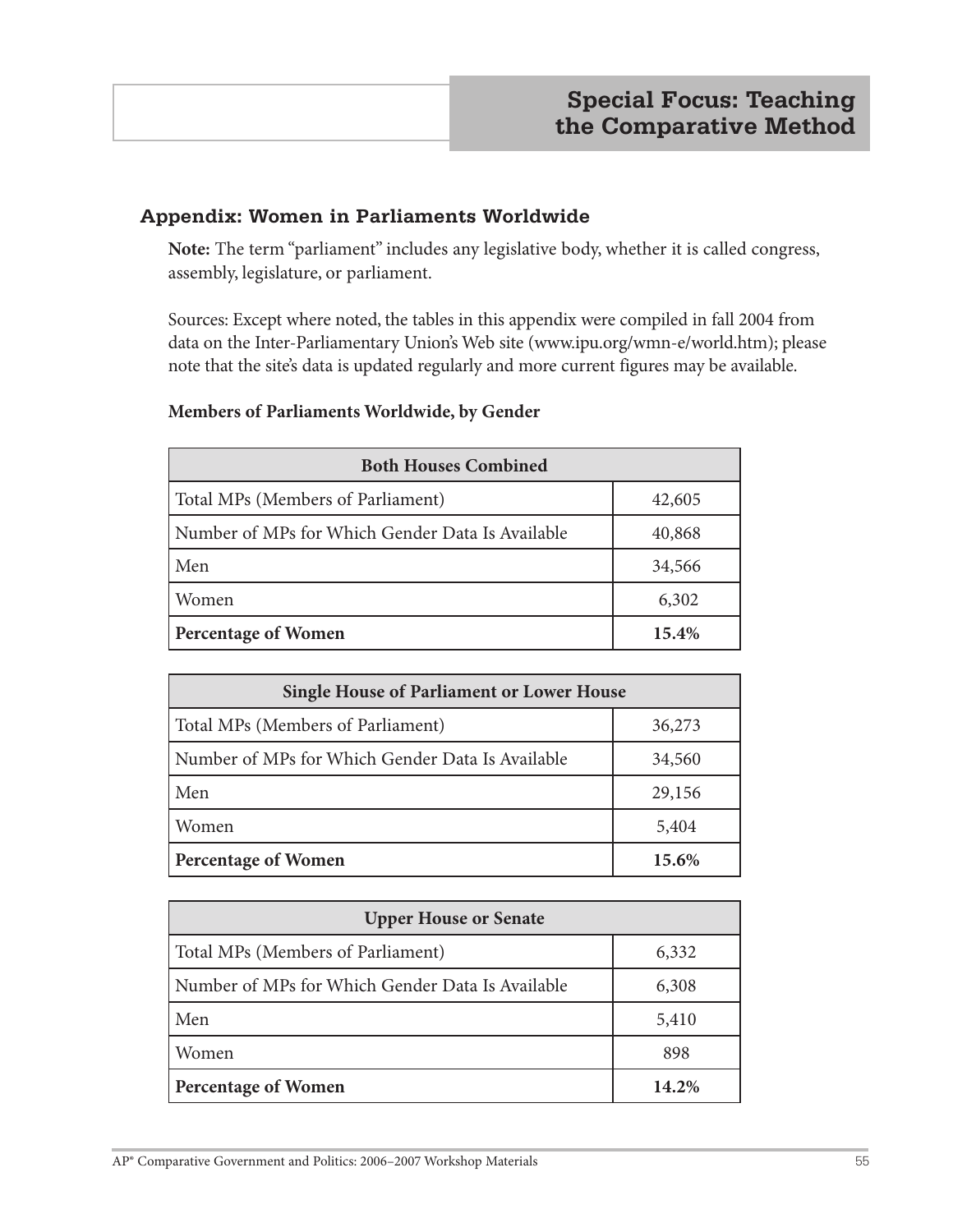# **Special Focus: Teaching the Comparative Method**

## **Women in Parliament: Regional Averages**

| Region                                                          | <b>Single House</b><br>of Parliament<br>or Lower<br><b>House: Average</b><br>Percentage of<br><b>Seats Occupied</b><br>by Women | <b>Upper House or</b><br><b>Senate: Average</b><br>Percentage of<br><b>Seats Occupied</b><br>by Women | <b>Both Houses</b><br>Combined:<br>Average<br>Percentage of<br><b>Seats Occupied</b><br>by Women |  |  |
|-----------------------------------------------------------------|---------------------------------------------------------------------------------------------------------------------------------|-------------------------------------------------------------------------------------------------------|--------------------------------------------------------------------------------------------------|--|--|
| Nordic countries                                                | 39.7                                                                                                                            | <b>NA</b>                                                                                             | 39.7                                                                                             |  |  |
| Americas                                                        | 18.5                                                                                                                            | 18.2                                                                                                  | 18.5                                                                                             |  |  |
| Europe-OSCE* member<br>countries, including Nordic<br>countries | 18.1                                                                                                                            | 15.3                                                                                                  | 17.6                                                                                             |  |  |
| Europe-OSCE* member<br>countries, excluding Nordic<br>countries | 16.0                                                                                                                            | 15.3                                                                                                  | 15.9                                                                                             |  |  |
| Asia                                                            | 15.5                                                                                                                            | 13.6                                                                                                  | 15.3                                                                                             |  |  |
| Sub-Saharan Africa                                              | 14.6                                                                                                                            | 12.8                                                                                                  | 14.4                                                                                             |  |  |
| Pacific                                                         | 10.9                                                                                                                            | 20.5                                                                                                  | 12.2                                                                                             |  |  |
| Arab states                                                     | 6.0                                                                                                                             | 7.5                                                                                                   | 6.4                                                                                              |  |  |

Regions are classified by descending order of the percentage of women in the lower or single house.

<sup>\*</sup> Organization for Security and Cooperation in Europe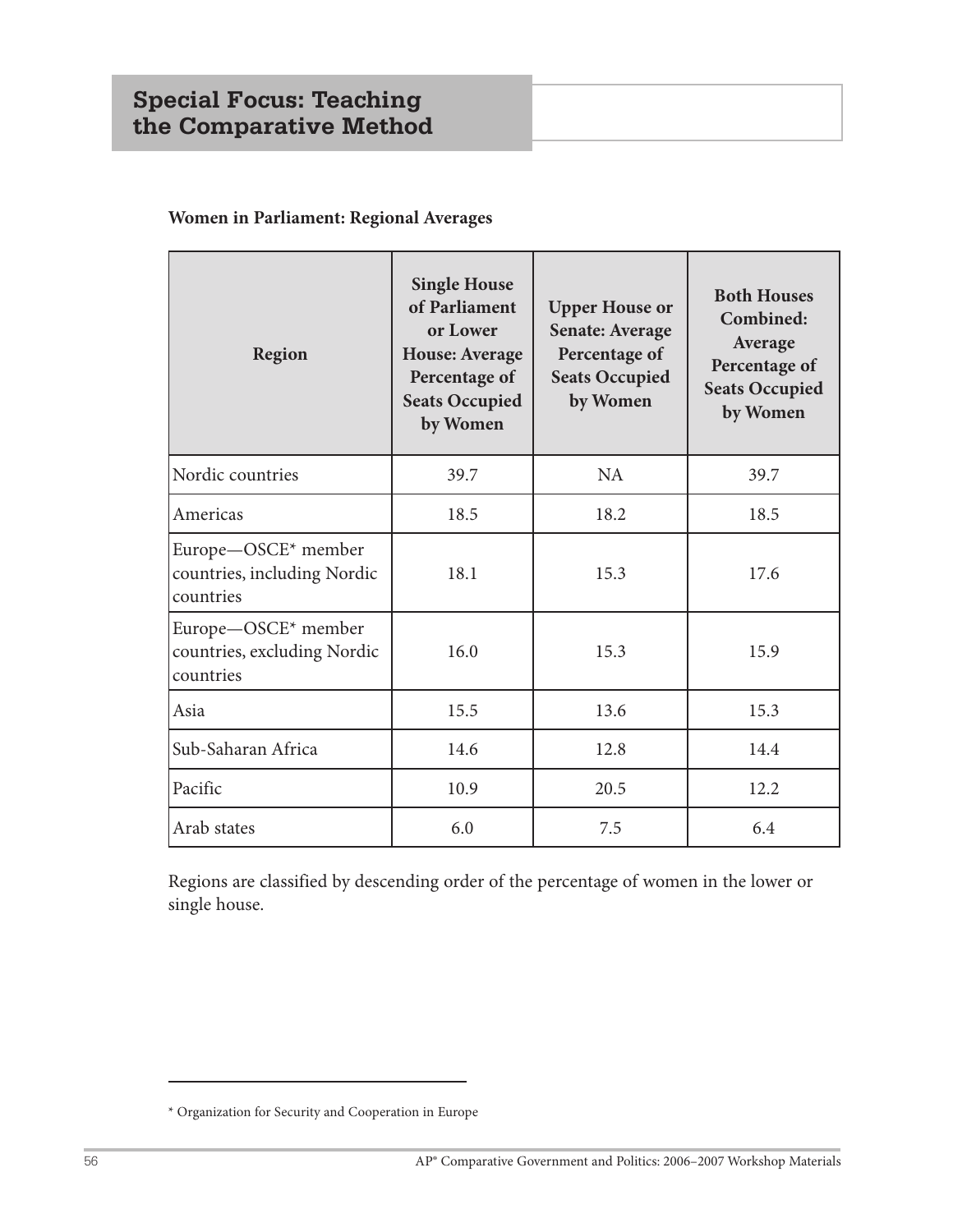#### **Women in the Parliaments of Selected Countries**

| Rank<br>Among                                                    |                                                       |                                      | Lower House of Parliament or<br><b>Single House</b> |                                  |                                                                        | <b>Upper House or Senate</b>         |                                    |                                  |                                                                        |
|------------------------------------------------------------------|-------------------------------------------------------|--------------------------------------|-----------------------------------------------------|----------------------------------|------------------------------------------------------------------------|--------------------------------------|------------------------------------|----------------------------------|------------------------------------------------------------------------|
| the 128<br>Coun-<br>tries*<br>with<br>Parlia-<br>mentary<br>Data | Country                                               | <b>Election</b><br>Month<br>and Year | <b>Total</b><br><b>Number</b><br>of Seats           | <b>Seats</b><br>Held by<br>Women | Percent-<br>age of<br><b>Total</b><br><b>Seats</b><br>Held by<br>Women | <b>Election</b><br>Month<br>and Year | <b>Total</b><br>Number<br>of Seats | <b>Seats</b><br>Held by<br>Women | Percent-<br>age of<br><b>Total</b><br><b>Seats</b><br>Held by<br>Women |
| 29                                                               | Mexico                                                | <b>July 2003</b>                     | 500                                                 | 113                              | 22.6                                                                   | <b>July 2000</b>                     | 128                                | 20                               | 15.6                                                                   |
| 37                                                               | China                                                 | March<br>2003                        | 2,985                                               | 604                              | 20.2                                                                   | <b>NA</b>                            | NA                                 | NA                               | NA                                                                     |
| 48                                                               | United<br>Kingdom                                     | June 2001                            | 659                                                 | 118                              | 17.9                                                                   | $\rm NA$                             | 677                                | 113                              | 16.7                                                                   |
| 58                                                               | United<br><b>States</b><br>[not]<br>an AP<br>country] | November<br>2002                     | 435                                                 | 62                               | 14.3                                                                   | November<br>2002                     | 100                                | 13                               | 13                                                                     |
| 66                                                               | France<br>[not]<br>an AP<br>country]                  | June 2002                            | 574                                                 | 70                               | 12.2                                                                   | September<br>2001                    | 321                                | 35                               | 10.9                                                                   |
| 80                                                               | Russia                                                | December<br>2003                     | 450                                                 | 44                               | 9.8                                                                    | NA                                   | 178                                | 6                                | 3.4                                                                    |
| 98                                                               | Nigeria                                               | April 2003                           | 359                                                 | 22                               | 6.1                                                                    | April 2003                           | 109                                | $\mathfrak{Z}$                   | 2.8                                                                    |
| 107                                                              | Iran<br>(Islamic<br>Republic<br>of)                   | February<br>2004                     | 290                                                 | 13                               | 4.5                                                                    | NA                                   | <b>NA</b>                          | NA                               | NA                                                                     |

<sup>\*</sup> The rankings go from 1 (the country with the highest percentage of parliamentary seats held by women) to 128 (the country with the lowest percentage of parliamentary seats held by women)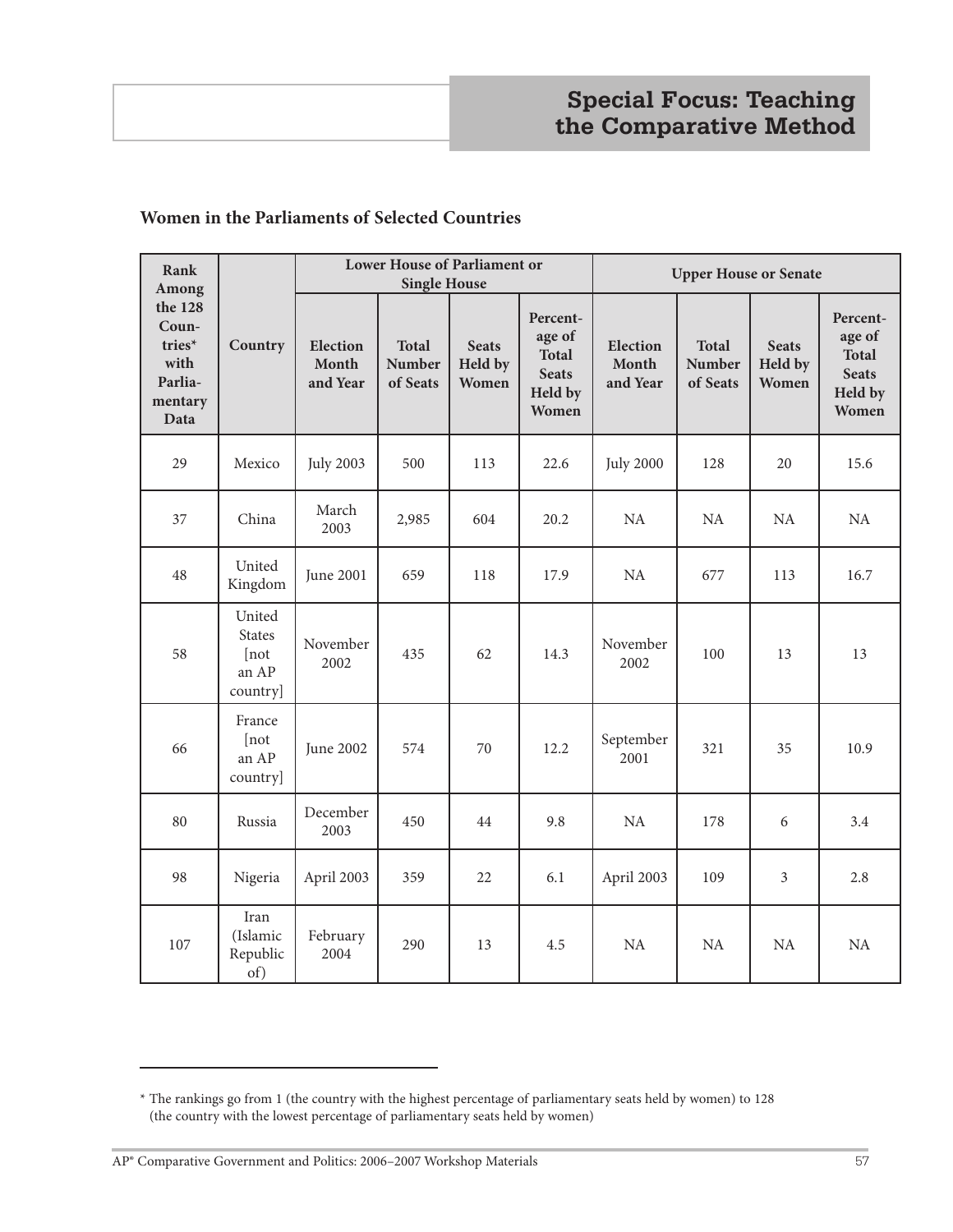## **Selected Statistical Indicators for the Six Countries Covered in AP Comparative Government**

The two tables below were compiled from the World Bank's GenderStats database (http://genderstats.worldbank.org), specifically its Summary Gender Profile section.

| Country | <b>GNP</b> per Capita<br>(Converted to U.S.<br>Dollars) |          |          | <b>Population (in Millions)</b> |         |         | <b>Female Illiteracy</b><br>Rate (Percentage of<br><b>Female Population</b><br>That Is Illiterate) |      |           | <b>Male Illiteracy Rate</b><br>(Percentage of Male<br><b>Population That Is</b><br>Illiterate) |           |      |
|---------|---------------------------------------------------------|----------|----------|---------------------------------|---------|---------|----------------------------------------------------------------------------------------------------|------|-----------|------------------------------------------------------------------------------------------------|-----------|------|
|         | 1980                                                    | 1990     | 2000     | 1980                            | 1990    | 2000    | 1980                                                                                               | 1990 | 2000      | 1980                                                                                           | 1990      | 2000 |
| China   | \$220                                                   | \$320    | \$840    | 981.2                           | 1,204.9 | 1,262.6 | 45.6                                                                                               | 31.1 | 22.1      | 21.0                                                                                           | 12.8      | 7.9  |
| Iran    | \$2,250                                                 | \$2,590  | \$1,650  | 39.1                            | 54.4    | 63.7    | 61.8                                                                                               | 46   | 31.1      | 39.1                                                                                           | 27.8      | 17.0 |
| Mexico  | \$2,520                                                 | \$2,830  | \$5,100  | 67.6                            | 83.2    | 98      | 23.5                                                                                               | 15.7 | 10.9      | 13.7                                                                                           | 9.4       | 6.7  |
| Nigeria | \$780                                                   | \$270    | \$270    | 71.1                            | 96.2    | 126.9   | 78.3                                                                                               | 61.6 | 43.9      | 55.3                                                                                           | 40.6      | 27.8 |
| Russia  | NA.                                                     | \$3,420  | \$1,720  | 139                             | 148.3   | 145.6   | 1.7                                                                                                | 1.1  | 0.6       | 0.5                                                                                            | 0.4       | 0.3  |
| UK      | \$8,380                                                 | \$16,190 | \$25,220 | 56.3                            | 57.6    | 58.9    | NA.                                                                                                | NA   | <b>NA</b> | <b>NA</b>                                                                                      | <b>NA</b> | NA   |

| Country   | <b>Primary School Enrollment</b><br>(Male:Female)-Percentage<br>of primary-school age males<br>enrolled in primary school<br>compared to percentage of<br>primary-school age females<br>enrolled |        |         | Life Expectancy in Years<br>(Male:Female) |       |       |       |       | Labor Force (Male:Female)-<br>that is male compared to<br>percentage that is female | Percentage of total labor force |
|-----------|--------------------------------------------------------------------------------------------------------------------------------------------------------------------------------------------------|--------|---------|-------------------------------------------|-------|-------|-------|-------|-------------------------------------------------------------------------------------|---------------------------------|
|           | 1980                                                                                                                                                                                             | 1990   | 2000    | 1980                                      | 1990  | 2000  | 1980  | 1990  | 2000                                                                                |                                 |
| China     | <b>NA</b>                                                                                                                                                                                        | 99:95  | 92:93   | 66:68                                     | 68:71 | 69:72 | 57:43 | 55:45 | 55:45                                                                               |                                 |
| Iran      | NA                                                                                                                                                                                               | 100:94 | 80:78   | 57:59                                     | 64:65 | 68:70 | 80:20 | 79:21 | 73:27                                                                               |                                 |
| Mexico    | NA                                                                                                                                                                                               | 99:100 | 99:100  | 64:70                                     | 68:74 | 70:76 | 73:27 | 70:30 | 73:27                                                                               |                                 |
| Nigeria   | NA.                                                                                                                                                                                              | NA.    | NA.     | 44:48                                     | 48:51 | 46:47 | 64:36 | 65:35 | 63:37                                                                               |                                 |
| Russia    | NA.                                                                                                                                                                                              | 93:93  | NA.     | 62:73                                     | 64:74 | 59:72 | 51:49 | 52:49 | 51:49                                                                               |                                 |
| <b>UK</b> | NA                                                                                                                                                                                               | 96:98  | 100:100 | 71:77                                     | 73:79 | 75:80 | 61:39 | 58:42 | 56:44                                                                               |                                 |

58 AP® Comparative Government and Politics: 2006–2007 Workshop Materials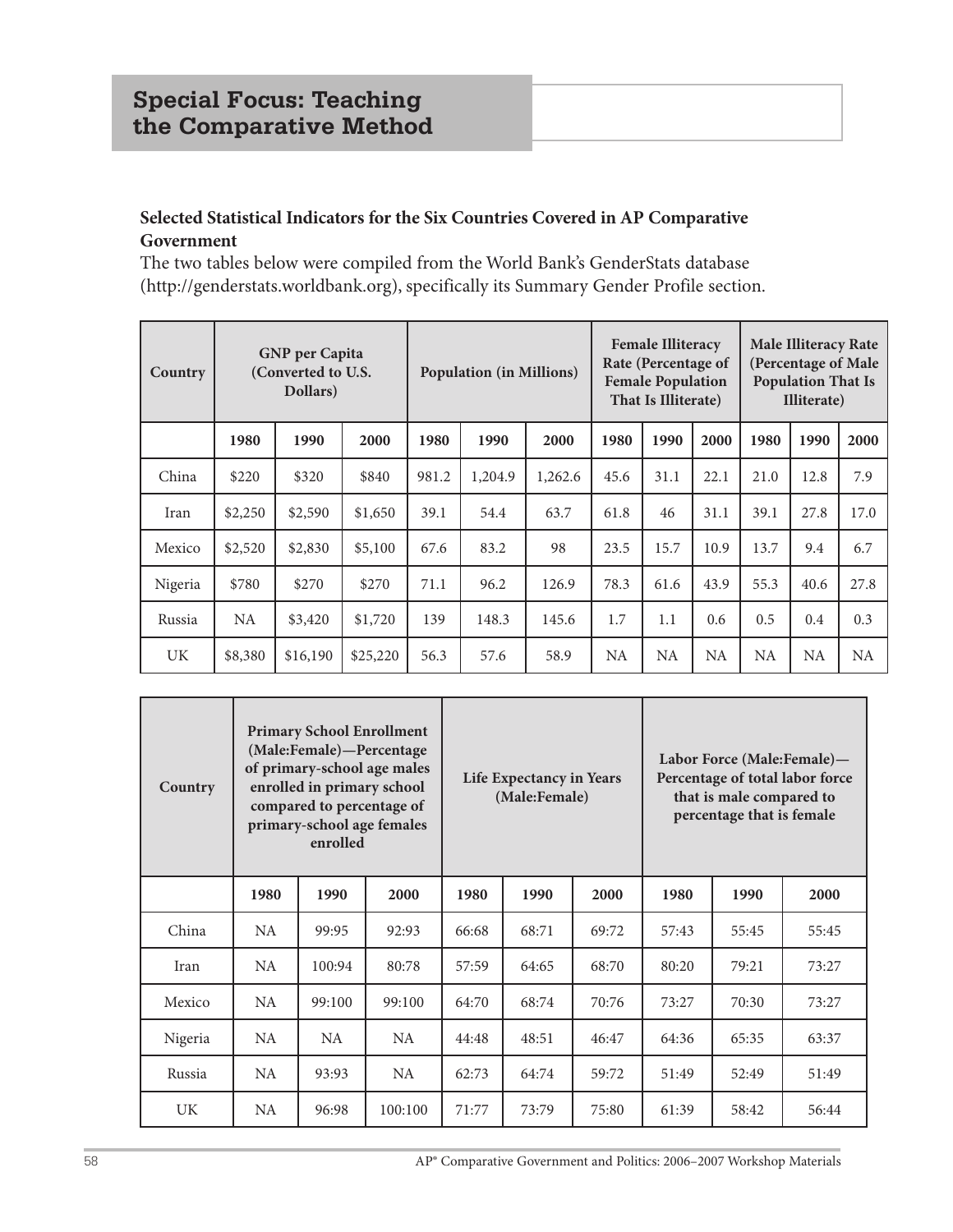# **Political Culture**

Ethel Wood Princeton High School Princeton, New Jersey

Consider the following news stories from across the globe:

- **•** The Russian president proclaims that he will appoint hundreds of political officials who until then had been elected by the people, and no one in the country seems to object.
- **•** The Chinese government sends troops to arrest farmers who refuse to give up their land to state-sponsored developers as China continues to bolster its market economy.
- **•** The citizens of Mexico vote the one-party system out of its 75-year rule by selecting a president from a party on the right in 2000, but now they seem to be leaning toward a leftist president candidate for 2006.
- **•** Almost every week, the British prime minister faces the opposition party leader toe-to-toe in a "question hour" that encourages even members of his own party to hurl insults at him.

How do we make sense of the actions that we read about in the news? The nature of electronic news coverage almost inevitably leaves us with many unanswered questions, and even the most diligent observer is left with the impression that government and politics in most other countries are puzzling enigmas. That is one reason why it is so important to understand political culture, the set of beliefs and values held by citizens that shapes the political system. Through examining this all-important foundation, we can better interpret political events and actions by politicians because they almost always are solidly footed in political culture.

# **Three Levels of Political Culture**

According to a well-known analysis by Gabriel Almond and G. Bingham Powell, political culture exists on three levels: the political system, the political and policymaking process, and policy expectations.

### **The Political System**

How do people feel about government and politics in their country in general? At its most fundamental level, political culture is shaped by citizens' sense of identity with the political system. Do they have national pride, and do they accept and support decisions made by their leaders? An important element of political culture is *legitimacy*, the belief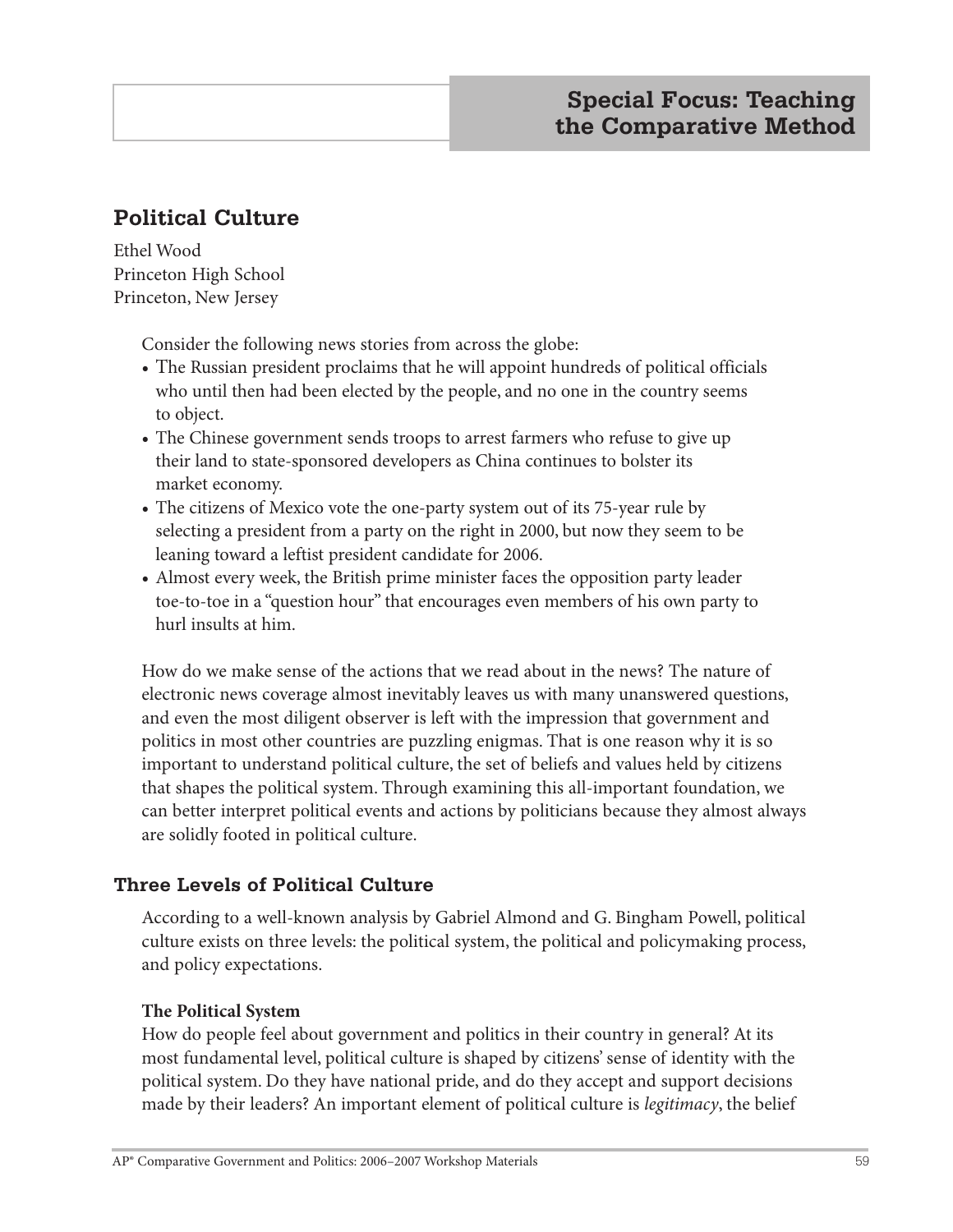that the government's rule is valid and that it should generally be obeyed. Countries with a long national history generally have an advantage over more recently founded nations, which must convince citizens to develop new political loyalties. However, long histories may be filled with ethnic or religious strife that in turn may foster legitimacy problems. Whatever the challenges, governments tend to function much better if citizens believe in the legitimacy of the political system. It is difficult to measure legitimacy; indeed, we can usually tell when it isn't there, but it is hard to pinpoint when it is. So in political science we look for clues that legitimacy defines the relation between rulers and citizens by looking at the bases of legitimacy that exist in a society. Citizens may grant legitimacy to their governments on several different bases:

- **• Tradition**—Citizens may accept a government based on heredity, so that when the ruler dies, the legitimate heir is his son (or in some cases, daughter). In other traditional societies, people have accepted rulers whom they believe have special powers or have contacts with the supernatural. For example, in ancient China people generally followed the orders of their emperors because they believed them to be "Sons of Heaven." These beliefs help to form a political culture that stabilizes the society and legitimizes the government.
- **• Ideology**—A political ideology is a set of beliefs that sets a vision in place for a better society. Ideologies generally criticize the old order (or opposition ideologies), evaluate problems and prescribe their solutions, and try to build public support for their new direction. For example, Marxism criticized capitalism, predicted doom if capitalist ways continued, and envisioned a whole new order based on elimination of private property. Twentieth-century leaders in Russia and China adopted Marxism, which gained support from large numbers of people who participated in mass movements that drastically redefined the dominant ideology and thus the legitimacy in those countries at this basic systems level.
- **• Competitive elections and constitutions**—Most modern democracies base their legitimacy on fair, regular, and competitive elections in which citizens have real choices among alternative candidates. These elections, along with other basic political processes, are defined by law. In many countries, a formal constitution sets a blueprint that reflects political beliefs and values of the political culture. Because a democracy is based on the value that people should have an input into government, the constitution must include some channels that link citizens to the decision makers if it is to be accepted as a basis for legitimacy. We can find clues that a government is considered legitimate if people participate freely and in large numbers in elections or if they follow and express support for the tenets of the standing constitution.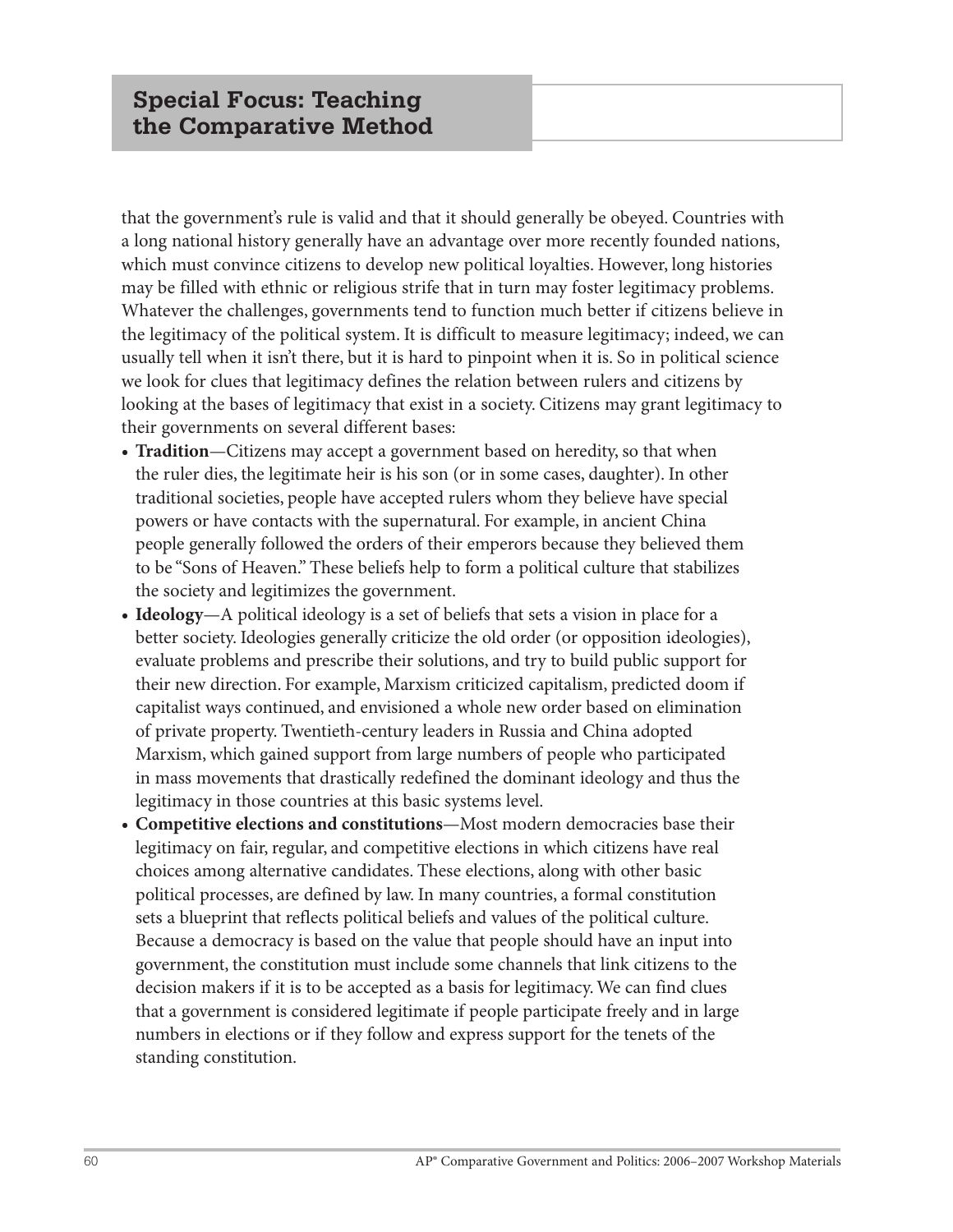**• Public benefits**—Some governments enhance their legitimacy by providing public benefits to their subjects. For example, in the twentieth century, both the Soviet Union and the People's Republic of China reinforced their communist ideologies with benefits such as welfare, job programs, and rent subsidies.

#### **The Political and Policymaking Process**

A second level of political culture involves citizens' expectations of how government should operate, how political leaders should behave, and how they themselves should participate. In some countries, citizens expect to be actively involved and regularly consulted regarding the business of government, and if they are not, they may decide to throw their leaders out or possibly to question the very legitimacy of the political system. In other countries, citizens are subjects who passively obey the law but do not involve themselves in government. Instead, they leave political decisions up to the leaders. In still other nations, citizens may have no awareness of government and politics at all because they never or seldom come in contact with political leaders or their policies.

Most societies are a mixture of participants, subjects, and parochials (those who have little awareness of government). Generally, the stronger the government is, the smaller the number of parochials, since citizens cannot escape contact with the political system. Strong governments may discourage active political participation (as in large authoritarian regimes), or they may encourage it (as in many modern democracies). However, the success or failure of authoritarian and democratic regimes is often strongly influenced by the political culture. If the people have long accepted passive political roles, it is generally much more difficult to build a viable democracy. Likewise, if people are accustomed to speaking their minds in public, they will almost certainly resist having authoritarian rule imposed on them. So political culture at the process level has many important repercussions throughout the entire political system.

#### **Policy Expectations**

What do people expect their governments to do for and to them? These expectations affect the ability of decision makers to make and implement successful political policy. Should political leaders manage the economy? How involved should government be in the lives of its citizens? How much and what kind of support should the government expect from its citizens? The answers to these questions reflect the political culture on a third level: policy expectations.

For example, in some countries, most people believe that the government should ensure that everyone is provided for. Other political cultures hold that individuals are primarily responsible for their own well-being and have few expectations of government in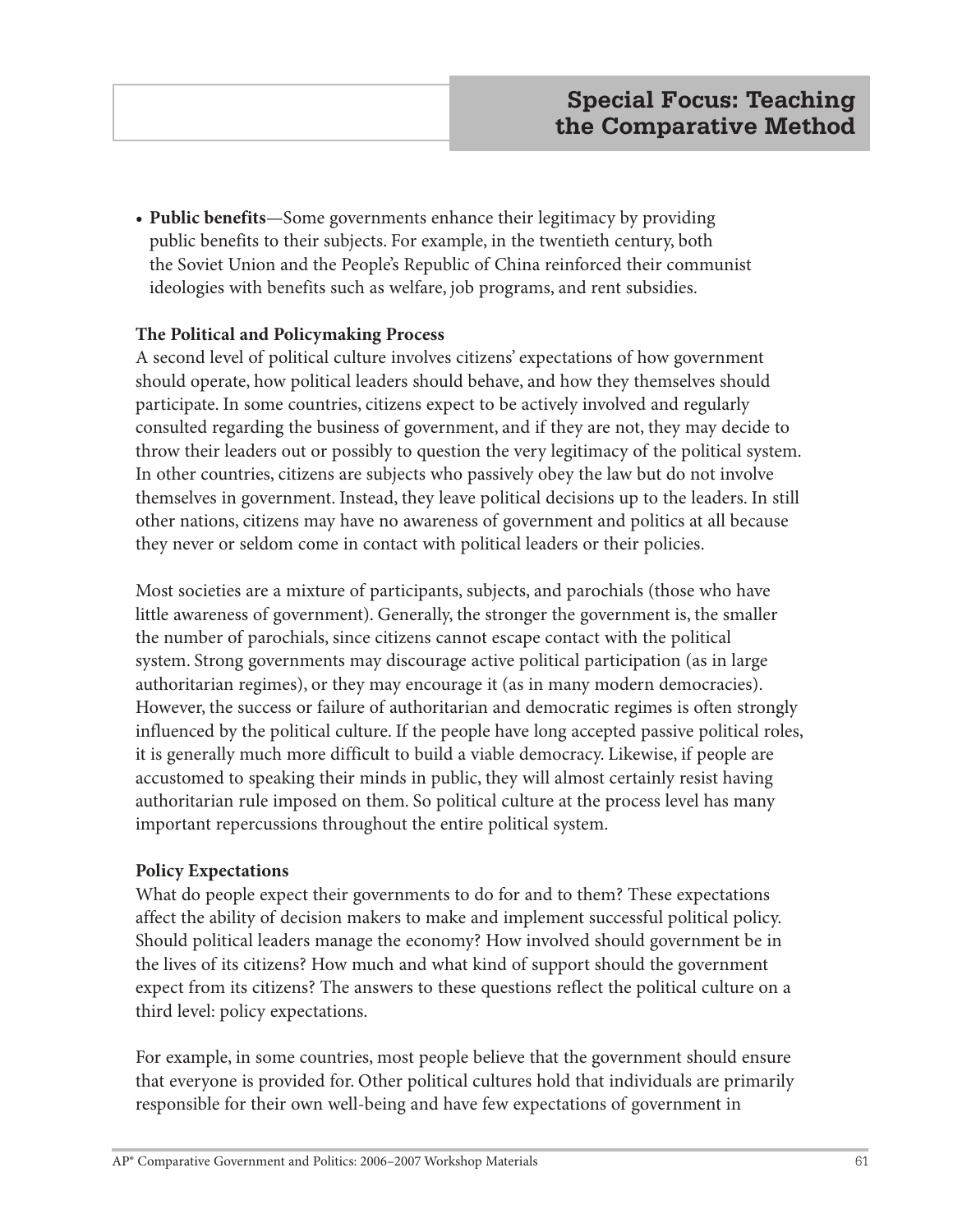providing for the general welfare. This fundamental difference in political beliefs will surely influence how tolerant citizens are of high taxes, subsidies for the unemployed, and government-funded old-age pensions. As a result, citizens of Sweden generally tolerate high taxes in order to enjoy a prosperous retirement, but the political culture of the United States communicates to retirees that Social Security is not enough to fund a comfortable lifestyle.

## **Types of Political Culture**

It is important to assess the broad influences of political culture in any given political system, but the task is not usually an easy one because values and beliefs vary among people within a nation. For example, some people in a country may believe that religion should play an important role in shaping political decisions, whereas many others may believe in strict separation of church and state. The number and depth of disagreements among citizens within a society form the basis for dividing political cultures into two types: consensual and conflictual.

- **• Consensual political culture**—Although citizens may disagree on some political processes and policies, they tend generally to agree on how decisions are made, what issues should be addressed, and how problems should be solved. For example, citizens agree that elections should be held to select leaders, and they accept the election winners as their leaders. Once the leaders take charge, the problems they address are considered by most people to be appropriate for government to handle. By and large, a consensual political culture accepts both the legitimacy of the regime and solutions to major problems.
- **• Conflictual political culture**—Citizens in a conflictual political culture are sharply divided, often on both the legitimacy of the regime and solutions to major problems. For example, if citizens disagree on something as basic as capitalism versus communism, conflict almost certainly will be difficult to avoid. Or if religious differences are so pronounced that followers of one religion do not accept an elected leader from another religion, these differences strike at the heart of legitimacy and threaten to topple the regime. When a country is deeply divided in political beliefs and values over a long period of time, political subcultures may develop, and the divisions become so imbedded that the government finds it difficult to rule effectively.

Just how much political culture changes over time is a matter of some debate among political scientists. Some see it as relatively static—a set of characteristics that endure through time and form the basis for accurately analyzing political systems. Others believe that no matter how we categorize political cultures, they are constantly changing, so that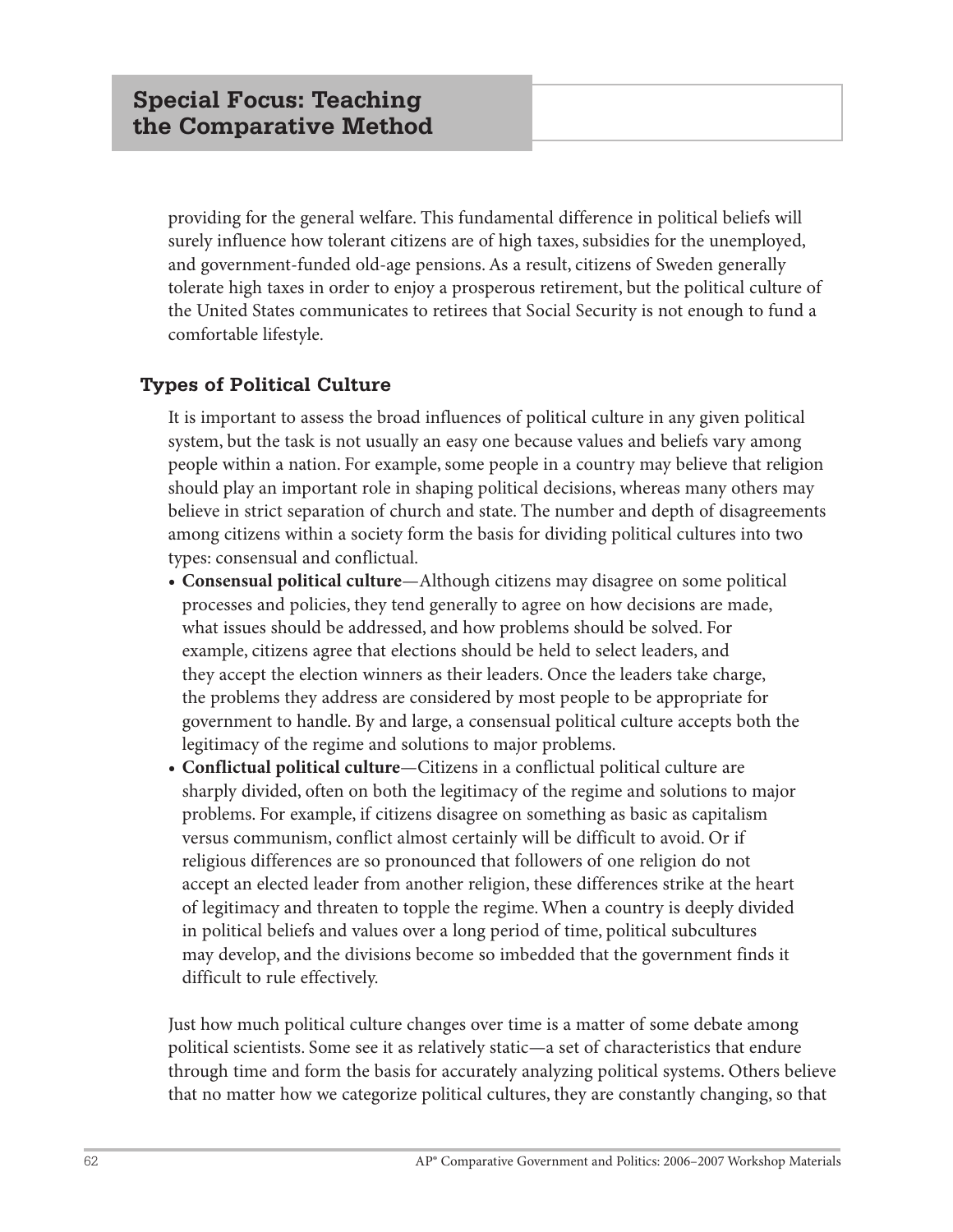over time, conflictual political cultures may become consensual, and vice versa. Whatever the perspective, political culture is important. So when the Russian president dictates a major change of policy, the Chinese government enforces economic development of rural lands, the British prime minister endures another round of derision, or Mexican citizens take a liking to a leftist leader, you may be sure that political culture is a force behind the stories in the news.

## **Teaching Suggestion**

An important point to make to students about political culture is that it forms the basis for almost everything else in a country's political system: institutions, leaders' actions, international relations, and current events. One way to make this point is to have students look for examples of political culture in newspapers and/or news magazines. U.S. newspapers that often cover other countries are the *New York Times* and the *Washington Post*, although other large newspapers may certainly be used. Magazines might include *Time, Newsweek,* or *U.S. News and World Report.* Or you could have students search newspapers, news services, or magazines from other countries online, a practice that also exposes students to points of view other than those of the U.S. media.

You might start the process by finding a good example to copy for your students to read and analyze in class. For example, in early 2004 a news article that focused on new restrictions on Iranian elections gave many clues to Iranian political culture. More recent articles about decisions made by British "law lords" also reflect basic principles of British political culture. Once students have the general idea by going through an article that you choose, allow them to search on their own. Assign students to come to class prepared to discuss political culture as reflected in articles that they find on their own.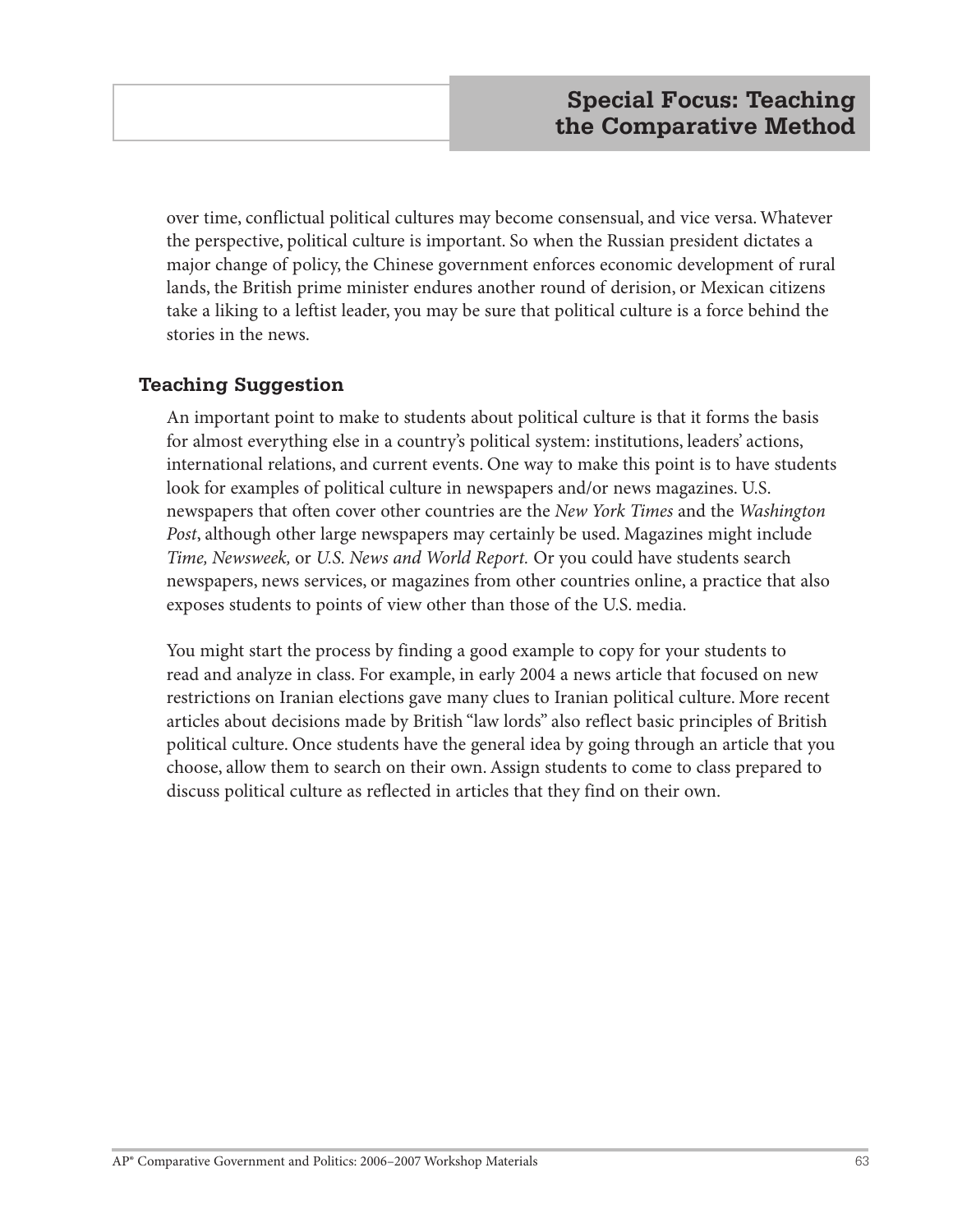# **Understanding Civil Society and Social Capital**

Kristen Parris Western Washington University Bellingham, Washington

> **Civil society** and **social capital** are two terms that have experienced a boom in comparative politics. Hundreds of scholarly articles using one or both of these terms are published each year. In addition, the World Bank, development organizations, and journalists have begun to use these terms in professional and popular publications. Often seen as interrelated, civil society and social capital open up exciting possibilities for the study of comparative politics, though their highly abstract and sometimes fuzzy definitions present some difficulties as well. Because these terms have become nearly impossible for students of politics to avoid, teachers of comparative politics are encouraged to find ways to integrate them into their courses.

# **Civil Society: History and Definitions**

The term civil society has a long history in political theory dating back to the early Enlightenment. Locke, and later Tocqueville, Hegel, Marx, and other theorists, including the Italian neo-Marxist Antonio Gramsci, engaged the concept, each in a distinct way. Locke, for example, saw civil society as a means for self-governance and the protection of private property, focusing on the moral and institutional basis in the social contract and the law. Marx treated civil society as the self-regulating, self-interested realm of entrepreneurial economic activity, and Gramsci excluded the market altogether, instead defining civil society as the sphere in which political consent (or "hegemony") is mobilized by the dominant class. In spite of these and other fundamentally different approaches, at its most basic, civil society has been typically understood as a realm of relatively autonomous and self-organized associational life.

The use of the term civil society fell off in the nineteenth and much of the twentieth centuries and did not become a core concept in the social sciences until the beginning of the 1970s. At this time, conceptualized as a sphere of self-regulation and autonomy, civil society was counterposed against a "totalitarian state" and became a central rhetorical device and political strategy in the struggle against state socialism led by Solidarity in Poland and against oppressive military regimes by Latin American scholars and activists. At the end of the twentieth century, the concept also found its way into critiques of the European welfare state on the one hand and the power of large globalizing corporations on the other.

Over time, civil society has come to be understood by scholars as a site for citizen action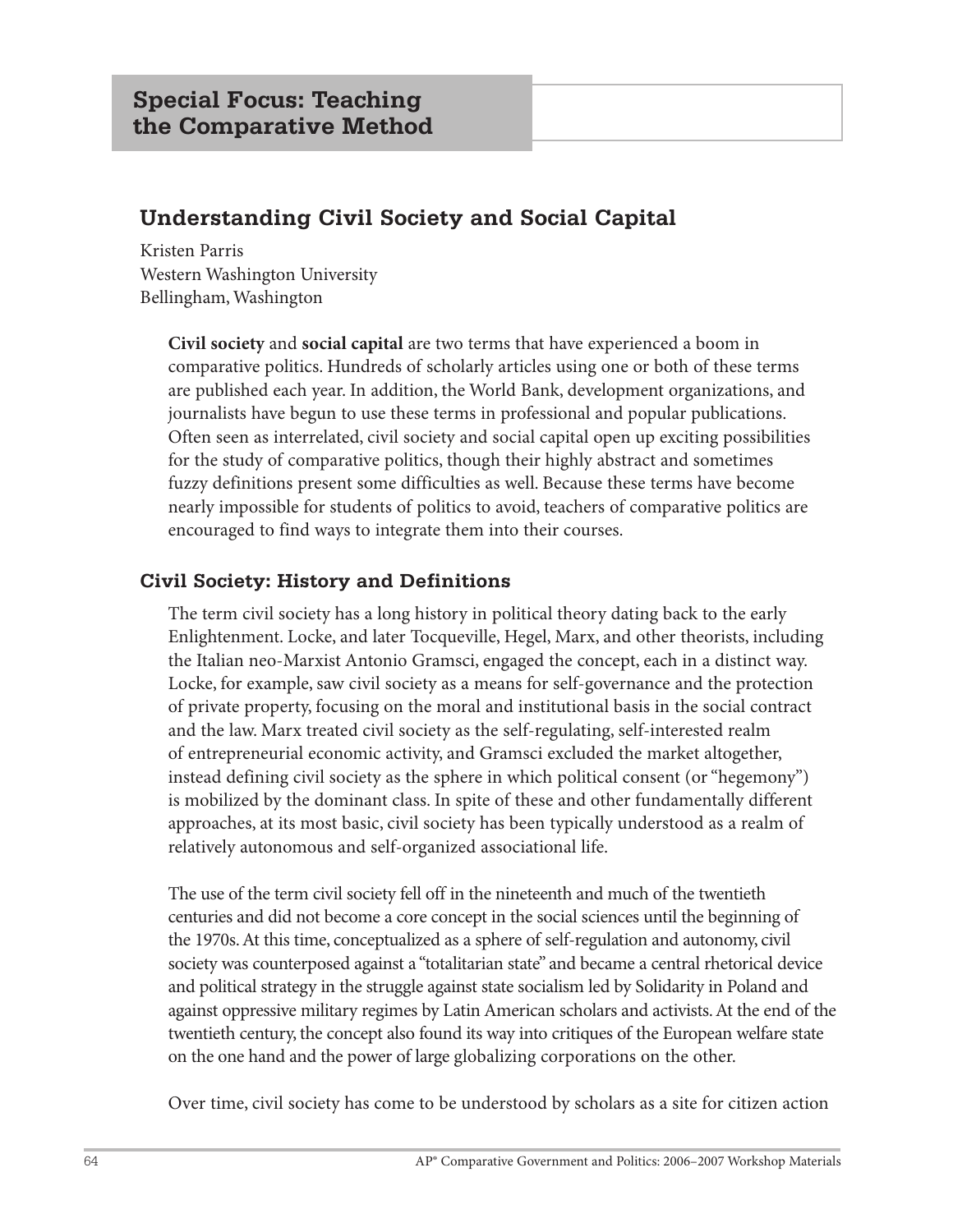and agency that promotes and maintains stable democracy against the threats from political tyranny, citizen apathy, and even the all-embracing corporate power.

## **Civil Society and Social Capital**

In considering the relationship between civil society and democracy, Robert Putnam has argued that a vibrant civil society characterized by widespread membership in groups promotes democracy by generating "social capital." Social capital in this view is defined as "networks, norms and social trust that facilitate coordination and cooperation for mutual benefit" (Putnam 1995, 67). Thus formal and informal groups such as neighborhood associations, sports clubs, and civic associations are seen as producing the "civic virtues" of tolerance, trust, cooperation, and the like that can help to solve problems, reduce crime, encourage development, and promote democracy. Civil society is seen as a training ground for democratic citizenship, and social capital is a way of solving problems without expanding the power of the state or corporations.

This approach follows from the study of political culture done most notably by Gabriel Almond and Sidney Verba beginning with *Civic Culture* in 1963. Relying on survey research that identifies and measures social trust and other key values in a community, as well as the density of membership in civic associations, social capital is treated as an independent variable that can explain the development and maintenance of stable democracies as well as economic growth and other positive outcomes. Networks are naturally good for individuals, but, Putnam argues, they also can produce externalities that are good for the community as a whole. Thus when neighbors get together for regular barbecues, crime in the neighborhood is likely to drop (Putnam 2004). This attitudinal or cultural approach to social capital is not the first or only one, but it has been the most influential, especially with political scientists, because it is seen as having important political effects. In Putnam's approach, civil society directly promotes social capital, which in turn facilitates political participation, good governance, and other social goods (Putnam 1993).

This approach to social capital incorporates two aspects: values or cultural aspects (trust) and structural aspects (associational life or civil society). These two aspects are typically understood to be separate, although related, variables. Trust is difficult to measure, but the much-used World Values Survey data seeks to measure generalized social trust in a society by asking individuals the following question: "Generally speaking, would you say that most people can be trusted or that you can't be too careful in dealing with people?" Civil (or civic) society is measured by counting the number of organizations and the extent of participation. These two are combined to create a composite index for social capital. One of the most interesting findings is that nations tend to cluster together in patterns across a map of social capital, with the Nordic countries ranking high in both elements of social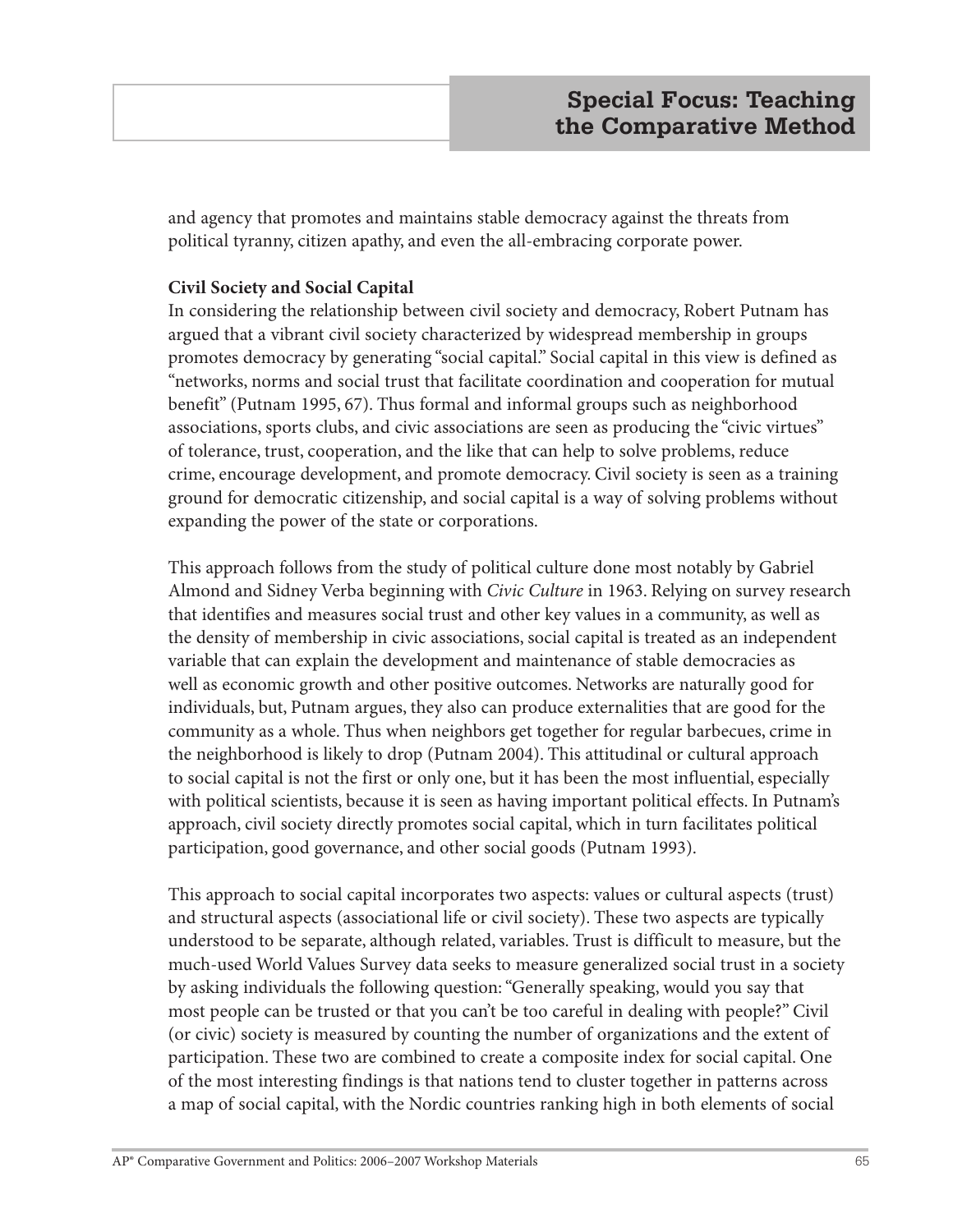capital and Central Europe and South America ranking low in both (see Figures 1 and 2). Asian countries, both democratic and nondemocratic, including China, rank just below Germany on the composite social capital index, with relatively high levels of social trust but generally lower levels of civic society. In looking at these two measures separately, Pippa Norris finds that it is social trust rather than associational behavior that is most correlated with democratic outcomes (Norris 2003, chapter 8).

An alternative is taken by the French sociologist Pierre Bourdieu. In his view there are three types of capital: economic, cultural, and social. All are forms of economic resources or power. Social capital refers to the possession of social networks, obligations, or "connections" that can be more or less institutionalized or guaranteed by a common family name or by membership in a class, tribe, school, party, or other group, and that provide members with the support of the collectivity. Nobility is a form of institutionalized social capital but so is membership in an elite club or the Communist Party. However, some networks have greater value than others. According to this structural approach, social capital, like all forms of capital, is accumulated over time through investment strategies by individuals and groups, and it can under certain circumstances be converted into economic capital and power (Bourdieu 1983).

#### **Questions and Critiques of Concepts**

Perhaps because of their relatively recent entrance into the lexicon of social science, a variety of questions and controversies remain: causality, comparability, and even the basic definitions of these concepts. Such questions do not mean that the concept of civil society will be abandoned anytime soon or that it cannot be used in the classroom. On the contrary, these questions can be presented to students as a way to sharpen their critical and analytical skills.

- **• Defining the boundaries:** What precisely are the boundaries of civil society? Does civil society include legislatures and economic organizations, including firms and corporations? Are self-interested and instrumental actions part of civil society, or is it a realm of only public-spirited behavior? If we cannot agree on what it is, how can we engage in systematic study?
- **• The normative vs. empirical:** Is civil society a normative or empirical concept or both? Juxtaposed to a repressive state, civil society is unalterably good. As a basis for the generation of democratic values, social capital can only be understood as good. Does this normative element lead to bias in our empirical work? Are clubs that allow only men (or the affluent or white people) to gain access to networks of power while preventing women entrance a part of civil society? Are organizations with antidemocratic or illiberal values considered part of civil society? Again, how is the boundary for civil society drawn? Even if they are not part of civil society,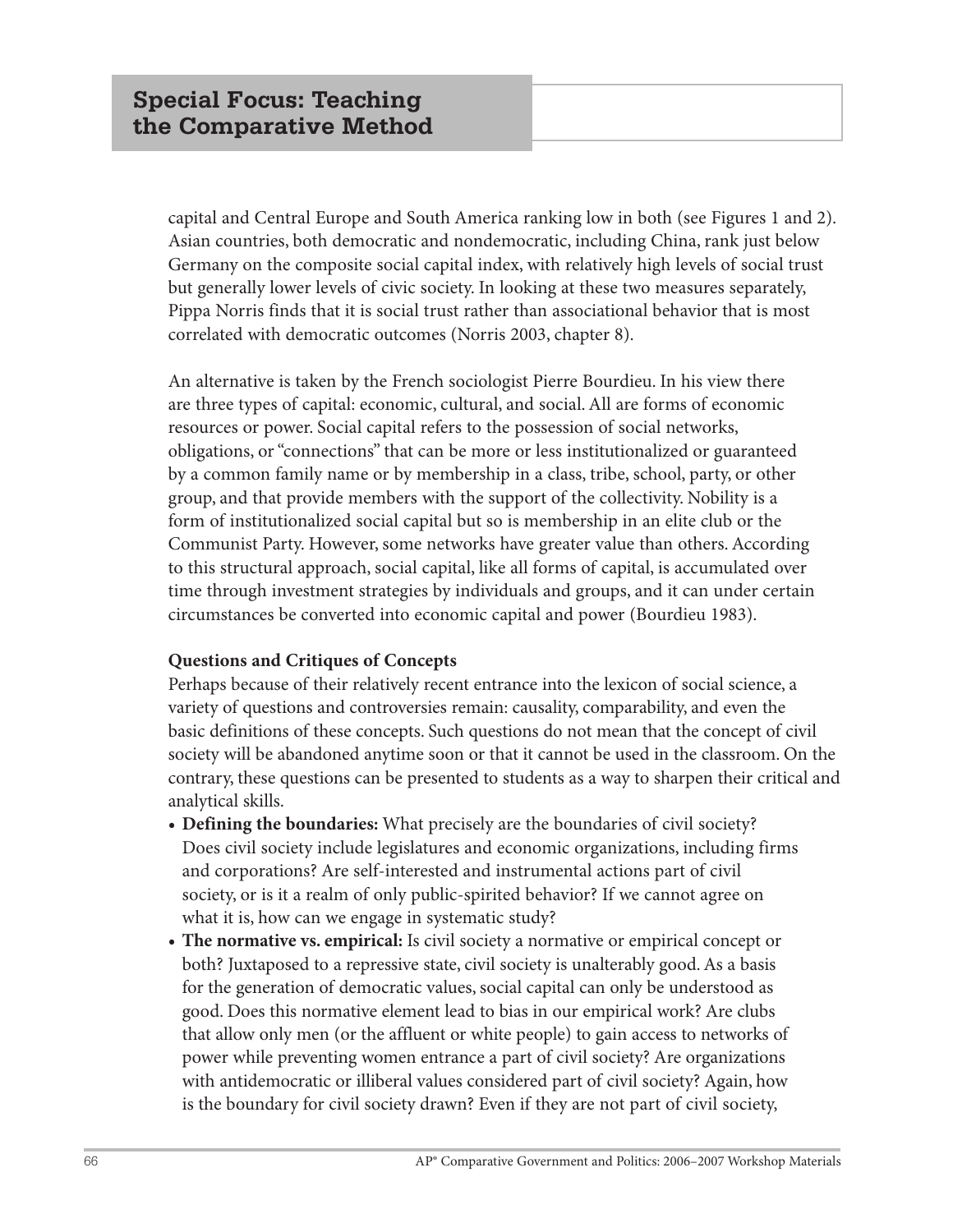they certainly produce social capital in Bourdieu's understanding of the term, but how does this fit into Putnam's civic-cultural approach? As students consider clientelistic relations in China (*guanxi)* or in Mexico (*camarillos*), they might find Bourdieu's approach to social capital more useful.

- **• The dark side of social capital:** Membership in groups can promote cooperation and trust for insiders while encouraging distrust, disdain, and hatred for outsiders. Putnam (2004) recently acknowledged what has been called the "dark side of the force" (Heying 2001), noting that some networks have been used to finance terrorism. Thus an empirical question for scholars of social capital has become this: which associations and networks create good social capital by *bridging* social cleavages and which promote *bonding* social capital that reinforces exclusivist tendencies and cleavages such as ethnicity, region, and class?
- **• Ethnocentrism:** There also is the question of whether the term civil society is limited to the particularities of European history and culture and so not appropriate for comparative study. Civil society is said by some to be a product of the Enlightenment and a function of liberal society. Attempting to find it and measure it in other places is a form of ethnocentrism and leads to bias as well as misunderstanding (Chatterjee 1990).
- **• Methodology:** Finally, there are some concerns about methodology. Does the data collected by the World Values Survey really get at the questions raised by the literature on civil society and social capital? If so, the question of causality continues to be unclear. Does social capital promote economic growth and stable and good governance? Does democracy cause good governance, or do social trust and civic society result from economic prosperity and good governance?

In spite of these controversies, the term seems here to stay, and not just in the West. As the cold war ended and the new millennium dawned, civil society and social capital seemed to fill a need for analytical concepts that would illuminate the patterns and variations in democratization, economic development, and changing patterns of state-society relations. While some may reject the terms as Western impositions, there are many scholars in Africa, Asia, and the Middle East who have embraced them.

## **Civil Society and Social Capital as Heuristics**

Civil society and social capital provide a useful heuristic for teachers and students of comparative politics. For classroom use, it might be useful to begin by thinking about civil society as a space between, but not fully independent of, the state and the domestic household sphere, one in which groups of various kinds engage in public activity to pursue individual, group, and national interests. Marcia Weigle and Jim Butterfield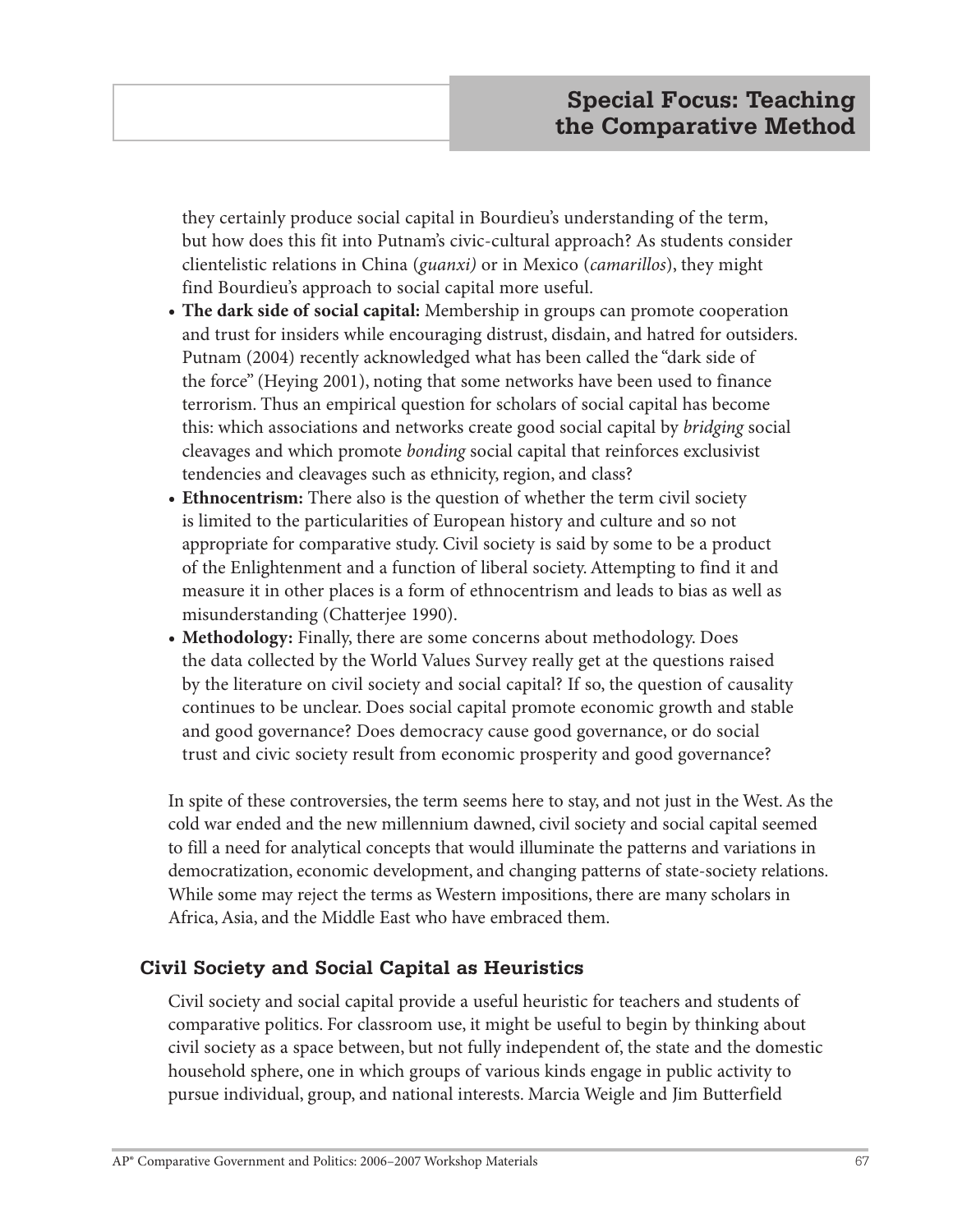suggest that civil society has two parts that specify its character and organization: (1) some legal or quasi-legal framework that permits autonomous social organization and defines the terms of the relationship between state and society, and (2) the identity and goals of social actors (Weigle and Butterfield 1992). Social capital is generated by the social actors but constrained by the institutional arrangements. Thus, the nature, extent, and organization of civil society, and therefore social capital, will vary based on the institutional contest and the values directing associational activity. This conception of civil society and social capital can be applied to any country if there are some voluntary associations between the state and the family.

#### **Classroom Exercises: Locating Civil Society and Identifying Social Capital**

- **•** Begin by asking students to name voluntary associations that might make up part of civil society in a liberal political system such as that found in the United Kingdom. Typical responses would be neighborhood associations, soccer clubs, unions, animal rights groups, human rights organizations, and so forth.
- **•** Have the class locate civil society and its relationship with the state and other spheres by drawing a diagram on the board, with separate but overlapping circles representing the state, the market, civil society, and the private sphere. Figure 3, adapted from Thomas Janoski (1998), is suggestive of one possible outcome.
- **•** You can ask students to locate organizations and institutions that would be included in each sphere and also to discuss the areas of overlap and the nature of the changing relationships between these spheres (see Figure 4). It's important that students understand there is not necessarily a "right" answer to such questions, only well-reasoned arguments. What kinds of organizations and where they are located will depend on the particularities of time and place, but further, there can be considerable ambiguity about the location of some entities. The character of certain legislatures, citizen councils, business associations, nonprofits, private clubs, and secret societies may land them in ambiguous or overlapping territory.
- **•** After the diagram is complete, students should consider and map where and how in the diagram social capital is created and reproduced. How do the networks of social capital connect individuals, groups, and institutions in the separate spheres? Membership in an elite family or private club might be converted to wealth via a well-paid business or a place in the government. The use of *guanxi* by the sons and daughters of high government officials in China (the "princelings") is an example of the conversion of social capital into wealth and political power.
- **•** Civil society and social capital draw attention to the changing and ambiguous relations between public and private worlds. You can ask students to shade the private areas versus the public areas. They might consider the extent to which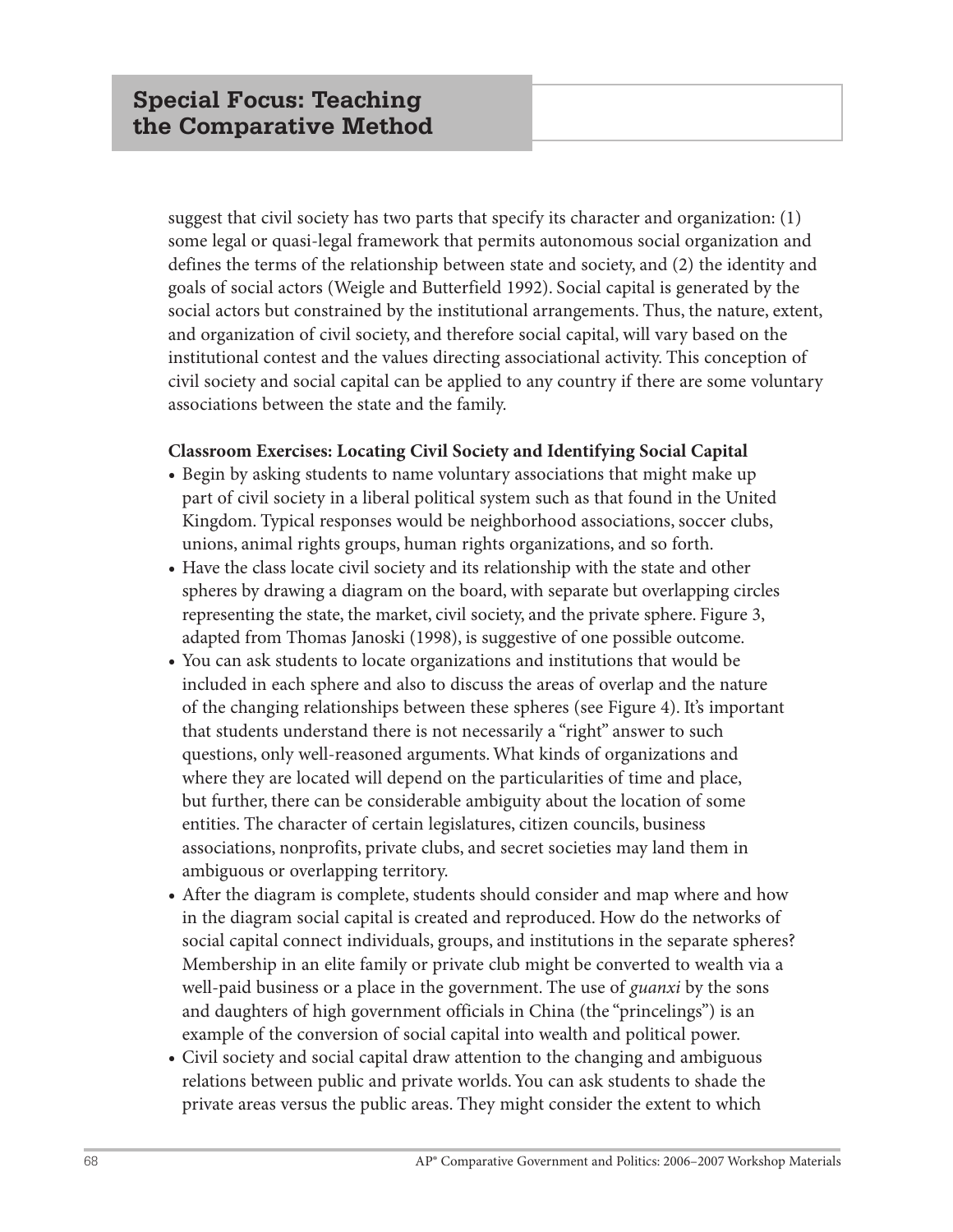even parts of the state, through corruption for example, might be "privatized," or how parts of the family sector might be made public by birth control policies, reality shows, and so forth.

- **•** Students can create a series of such diagrams through which they can compare the constitution and relationships between state, market, civil society, and private sphere across time and space. For example, China at the turn of the twenty-first century can be compared with Maoist China or with the United Kingdom, Mexico, or Russia. See Figure 5 for an example of China under reform.
- **•** Drawing from Norris's study and Figures 1 and 2, students can also consider some methodological and theoretical issues. Particular questions include:
	- –How should we measure social trust? What if the people you are interviewing about trust do not trust you?
	- Is counting up formal organizations the best way to measure civil society? What kinds of things will be missed this way?
	- –What is the difference between correlation or association on the one hand and causality on the other? If prosperous, democratic countries rank high on the social capital index. Does this mean that social capital causes economic growth, stability, and democracy or vice versa? How do we know?
	- –How do we account for the fact that certain regions seem to have greater social capital than others? Is social trust culture-bound? Is it easier to trust people if you are living in a prosperous, stable country?

What is important is that students use the heuristics of civil society and social capital to understand the complexities and dynamism in these relationships rather than reify these concepts or diagrams. Thus the Cultural Revolution might be seen as a high point of totalitarianism in China, as measured by state penetration and atomization of society. If we diagram its social conditions, the large state sphere will crowd out the market and civil society, and even squeeze or atomize the family in the domestic sphere. The state did exhibit totalistic impulses. Stories such as "Chairman Mao Is a Rotten Egg" by Chen Jo-hsi, *The Red Scarf Girl* by Ji-li Jiang, or the film *The Blue Kite* can be used to illustrate the penetration and disruption of the private and family sphere by the party-state.

Yet the Cultural Revolution was also a time when the state lost control of many aspects of society, and black markets emerged in many regions of the country and laid the groundwork for private trading networks and private firms that would later be legalized under reform. Can these networks be seen as social capital or as a nascent civil society or social capital? Moreover, Red Guards in factories attacked offices and destroyed the dossiers that were one of the tools of state monitoring and control. Meanwhile, some of the students who criticized authority, studied Mao's revolutionary theory, embarked on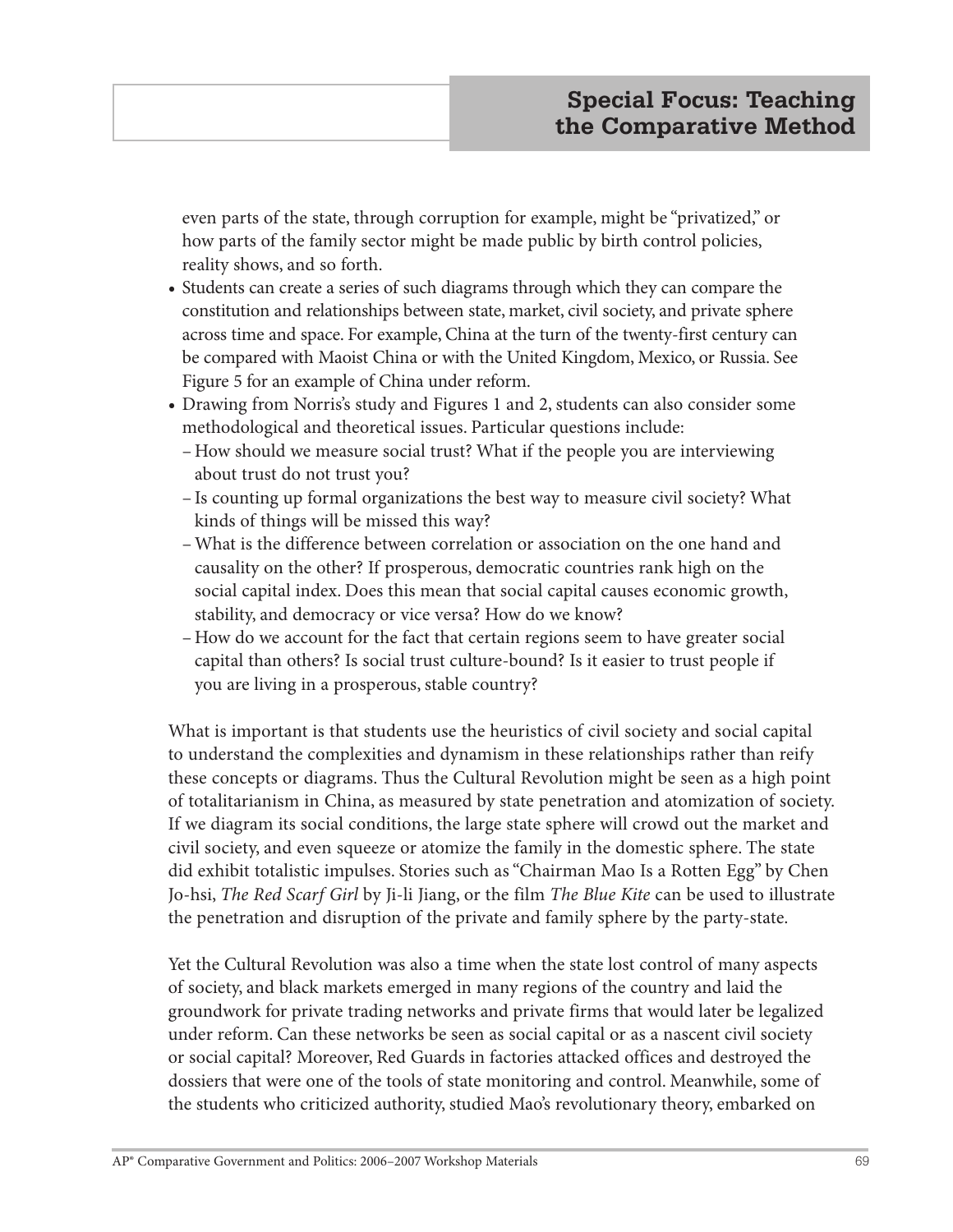revolutionary travel, and were "sent down" to the countryside to learn from the peasants used these experiences and ideas in the creation of the Democracy Wall movement. Thus the Cultural Revolution might be seen as a time that produced localized social networks or autonomous social movements (Chan 1992) or even as a training ground for the democratic movements of the 1970s and 1980s (Goldman 2002) and perhaps one basis for an emerging civil society during the reform. (See Figure 5 below.)

Moreover, throughout the Maoist period, although there was no formal civil society, because autonomous organizations were not legal, there was plenty of room for the cultivation of social capital in the form of social networks*. Guanxi* networks were the basis for social trust and cooperation and the channel for guaranteeing access to resources of all kinds. In a context without secure legal protections or formal channels for pursuing interests or accumulating wealth, social capital in the form of clientelistic relations became crucial for those who hoped to succeed. In contemporary China, with the introduction of markets, the creation of property rights, and new values promoting wealth, the nature of social capital has changed as well.

### **Further Reading**

- Chan, Anita. "Dispelling Misconceptions About the Red Guard Movement—The Necessity to Re-examine Cultural Revolution Factionalism and Periodization." *The Journal of Contemporary China* 1, no. 1 (September 1992): 61–85.
- Goldman, Merle. "The Reassertion of Political Citizenship in the Post-Mao Era: The Democracy Wall Movement." In *Changing Meanings of Citizenship in Modern China,* edited by Merle Goldman and Elizabeth Perry. Cambridge, Massachusetts: Harvard University Press, 2002.

### **Country-Specific Cases for Further Analysis**

### **China**

**•** Falun Gong, the organization devoted to spiritual exercises, drew millions of followers and demonstrated in a silent protest in front of the leadership compound in April 1999. Although it began as an apolitical association (indeed, members claim that it is not even an organization), Falun Gong became highly politicized in response to criticism in the media and was targeted and for the most part crushed by the leadership under Jiang Zemin. The state-controlled media complained that the group, organized around charismatic leader Li Hongzhi, was cultlike and encouraged dangerous practices, including the use of breathing exercises and meditation rather than medical attention to treat illness.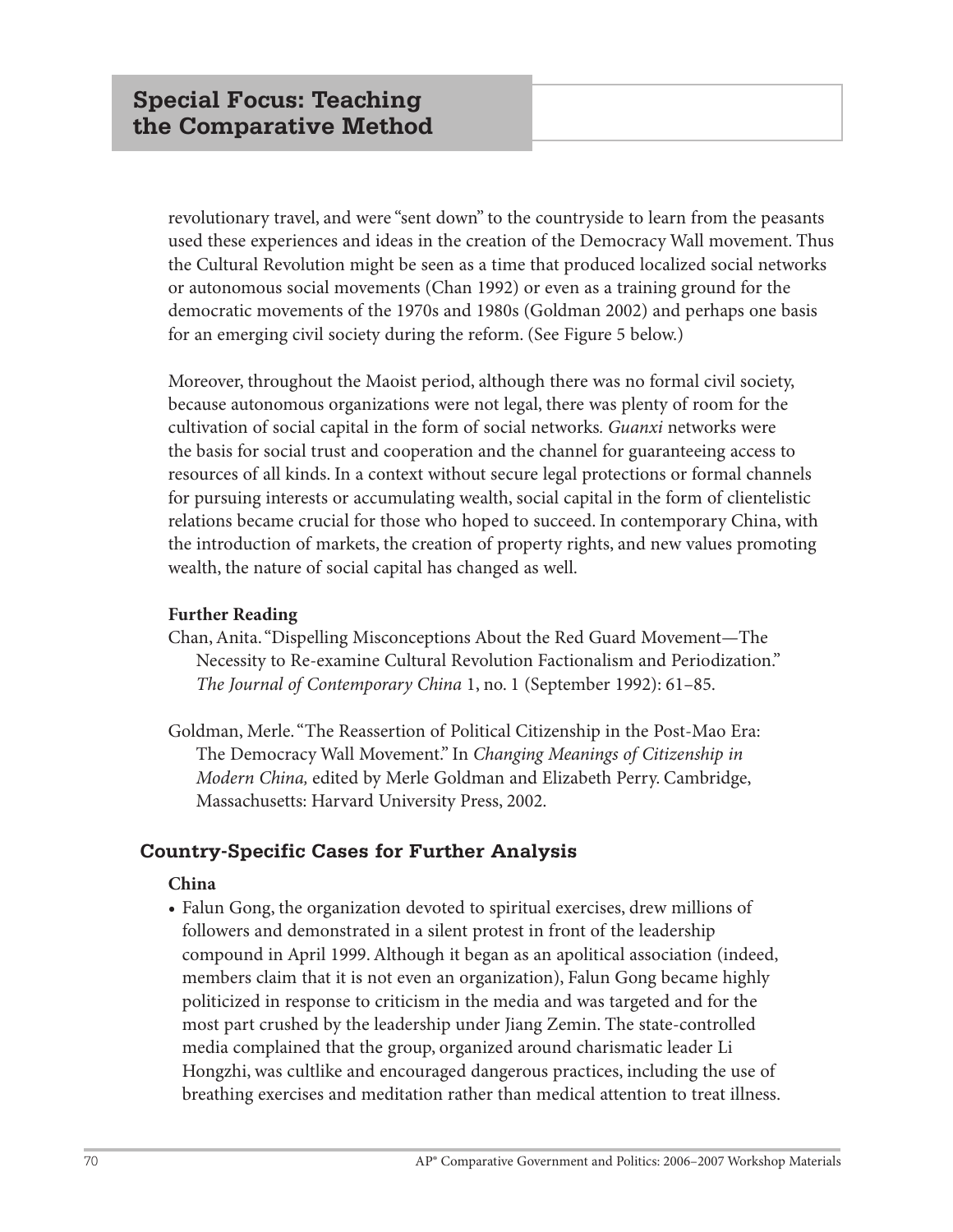The resistance of intrepid practitioners, some of whom responded to arrests with further demonstrations in the face of sure repression and even hunger strikes while in jail, fit the image of "civil society against the state." The resulting reform program allowed greater autonomy for individuals and groups even as state support for health care and employment was limited. Although the millions of practitioners created and expanded social networks, this social capital was of little value when confronting the power of the Chinese Communist Party (CCP) because of the institutional context they worked in. Without a rule of law or due process to check the power of the CCP, the Falun Gong networks might have encouraged practitioners to resist but did not protect them from arrest. Civil society is still weak, and a strategy of creating social capital through membership in the CCP might bring more valuable social capital for larger numbers of people.

Falun Gong raises interesting questions for students of civil society. While the state's claims must be carefully scrutinized, the group did have cultlike qualities. Are cults part of civil society? Why or why not? If Falun Gong is seen as part of civil society in and beyond China, what about the East Turkestan Islamic movement that seeks an independent East Turkestan in Xinjiang Province? This group has been publicly listed by both the CCP and the Bush administration as a terrorist organization. Further, the leader of the Falun Gong was living and directing the organization from the United States, and many Falun Gong practitioners were organized around the world, some supporting or directly participating in protests against the CCP inside of China and pressuring the United States and other governments to denounce the repression.

**•** Although the student movement of 1989 is often used as an example of the emergence of civil society in China, there are a wide variety of examples and possibilities. Many of them are not nearly so dramatic.

**Homeowner associations:** One example from the local level is the new type of resident or homeowner associations that are emerging in urban China. While there have long been resident and neighborhood associations in China created by the state to provide services and monitor citizens, these associations are different. The introduction of the market and commodification of housing means that many middle-class and wealthy families now own expensive homes in posh compounds. In many cases, private homeowners associations, which are provided for by the law, have typically been organized independently of the state to protect the rights of homeowners and demand services. Such organizations are not seeking to change the political system or resist the state as such, but when publicly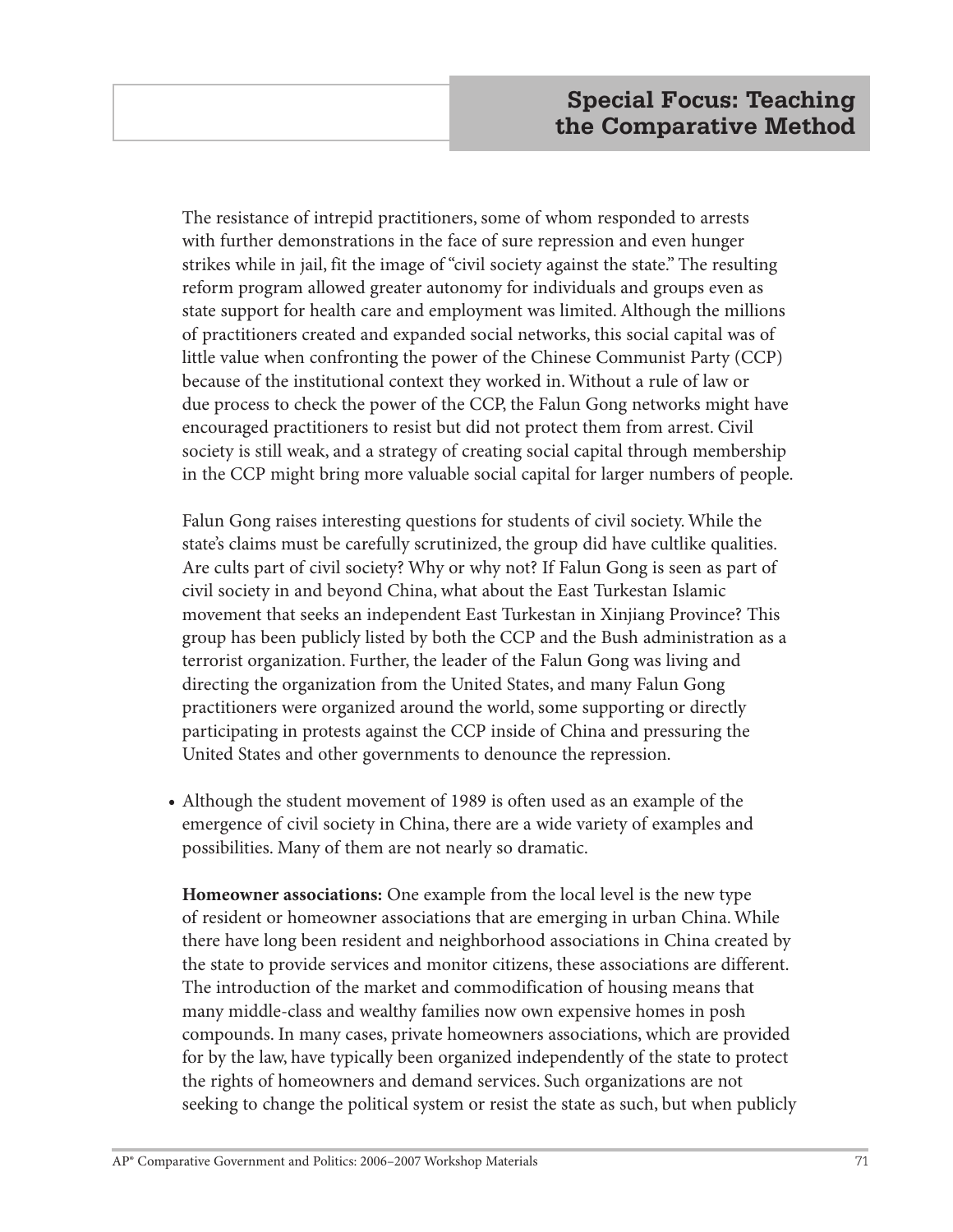owned property management corporations (typically part of the local government) abrogate contracts or refuse to deliver services, these organizations have come together to demand services (trash pickup, cable TV, security, and so forth) and redress based on their new status and identity as property owners and rights-bearing citizens. In some cases, the leaders of these organizations have researched the law, written petitions, refused to pay for services, and gone to the newspapers and to court.

**Civil society and self-interest:** These homeowner associations are not otheroriented. They do not necessarily seek to promote the "public interest" or "democracy" as such. Nevertheless, these associations represent a fundamental change from the old state-organized neighborhood associations. While they are not necessarily in resistance to the state, it can be argued that individuals learn to identify and assert their rights and to work with others to articulate their interests. All of which might be seen as part of a newly emergent civil society and a training ground for democratic citizenship. It might also be seen as a way that the new middle class is able to convert its newly acquired economic capital into social capital and political power.

Students might be asked to consider the relationship between markets, civil society, and political change. Business owners and some young professionals have grown increasingly wealthy and powerful in many localities of China. Will the emergence of a middle class in China (and elsewhere) strengthen civil society? Will the middle class become the bearers of further political liberalization and ultimately democratization? Or are business owners and the newly rich as likely to support any government that will protect their private property rights? Do any of these changes signal a change in Chinese political culture?

### **Further Reading**

- Dickson, Bruce. *Red Capitalists in China: The Party, Private Entrepreneurs, and Prospects for Political Change.* Cambridge, England: Cambridge University Press, 2003.
- Gladney, Dru C. "Islam in China: Accommodation or Separatism?" *The China Quarterly* (June 2003): 451–467.
- Marquand, Robert. "Pressure to Conform in West China." *Christian Science Monitor* (September 29, 2003): 6, www.csmonitor.com/2003/0929/p06s01-woap.html.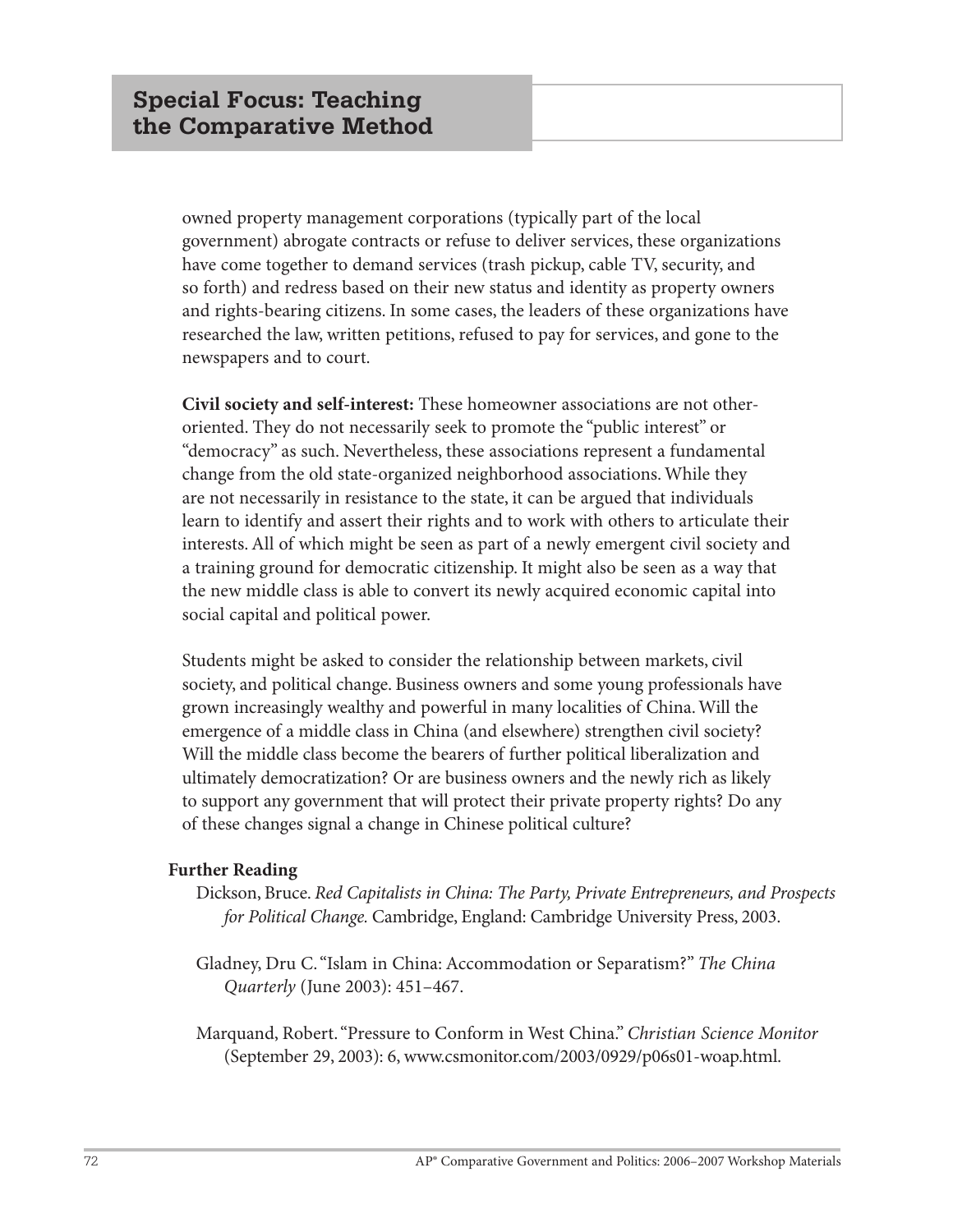- Østergaard, Clemens Stubbe. "Governance and the Political Challenge of the Falun Gong." In *Governance in China*, edited by Jude Howell, 207–223. Lanham, Maryland: Roman and Littlefield, 2004.
- Zhang Jing. "Neighborhood-Level Governance: The Growing Social Foundation of a Public Sphere." In *Governance in China*, edited by Jude Howell, 121–142. Lanham, Maryland: Roman and Littlefield, 2004.
- For East Turkestan information, see the Unrepresented Nations and People's Organization at www.unpo.org/member.php?arg=21.

For the Falun Gong Web site, see www.falundafa.org.

### **Mexico**

**Natural disaster and civil society:** Students can be asked about the sources of civil society. Does civil society emerge and social capital grow as a part of economic growth and marketization from political reform? In some cases, natural disasters create openings for civic organization, as neighborhoods and communities form self-help efforts in protest against the failure of state relief. The 1985 earthquake in Mexico City can be seen as one such case. Students can investigate the impact of that earthquake on Mexican political change and democratization. Did it trigger the growth of civic organizations? Do such organizations represent the growth of social capital in the sense of a civic culture? How did these new organizations relate to the power of the state over time? Did these organizations stimulate democratization processes in Mexico? Are there other examples of natural disasters that strengthen civil society and social capital?

**Neoliberalism and civil society:** Liberal policies introduced in the 1980s and 1990s also spurred both aid organizations and protest movements. While the Chiapas rebellion is the most dramatic and well-known response to NAFTA, there are other less dramatic responses to economic policies, including El Barzón (The Yoke), a middle-class response to the high interest rates resulting from the peso crisis that left the middle class overburdened by debt. El Barzón mobilized citizens, called for a moratorium on debts, and pushed the banking system into concessions. El Barzón continues as a civic organization defending small debtors against banks and other creditors. How does this middle-class organization compare to the Chiapas rebellion in Mexico or other people's movements? Is it similar or different from China's new homeowner associations?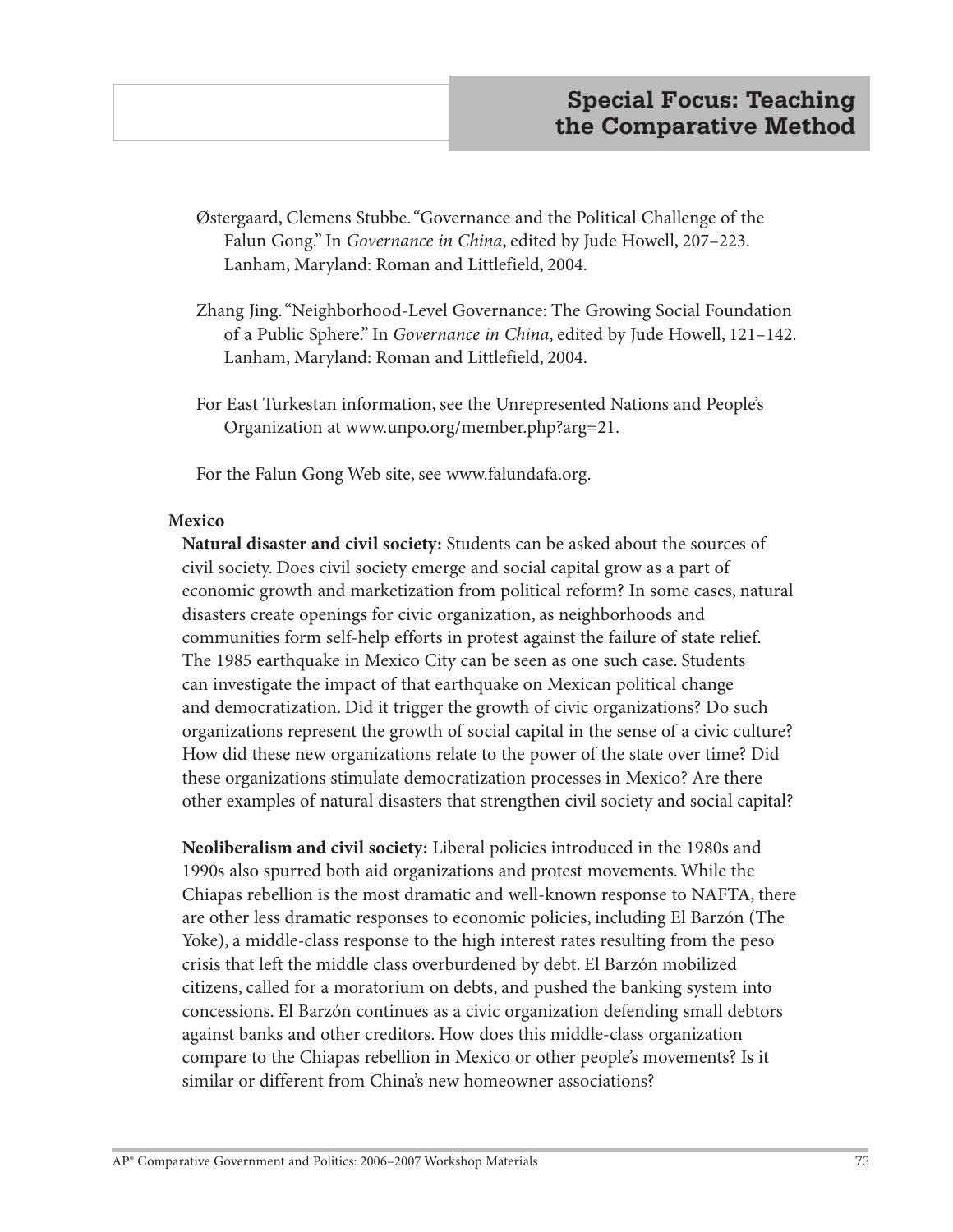Is one class or another more likely to be the basis for civil society or bearer of social capital?

### **Further Reading**

Eckstein, Susan, ed. *Power and Popular Protest: Latin American Social Movements***.** Berkeley: University of California Press, 2001.

Foweraker, Joe, and Ann L. Craig, eds. *Popular Movements and Political Change in Mexico*. Boulder, Colorado: Lynne Rienner Publishers, 1990.

Thelen, David. "Mexico, the Puzzle: A Conversation About Civil Society and the Nation with Ilan Semo," 1999, www.indiana.edu/~jah/mexico/isemo.html.

### **Globalization**

To what extent is civil society becoming transnational? Are we seeing the growth of a global civil society with such groups as Save the Children, Nature Conservancy, Habitat for Humanity, and others setting up shop in western China and other parts of the world? If so, can we expect this global civil society to promote a convergence of values? Or will the globalization of civil society bring more conflict?

### **Further Reading**

Barber, Benjamin. "Jihad Versus McWorld." *The Atlantic Monthly* 269: 3 (March 1992).

Global Civil Society Yearbook, 2003, www.lse.ac.uk/Depts/global/Yearbook.

Smith, Jackie. "Global Civil Society? Transnational Social Movement Organizations and Social Capital." In *Beyond Tocqueville: Civil Society and the Social Capital Debate in Comparative Perspective*, edited by Bob Edwards, Michael W. Foley, and Mario Diani. Lebanon, New Hampshire: University Press of New England, 2001.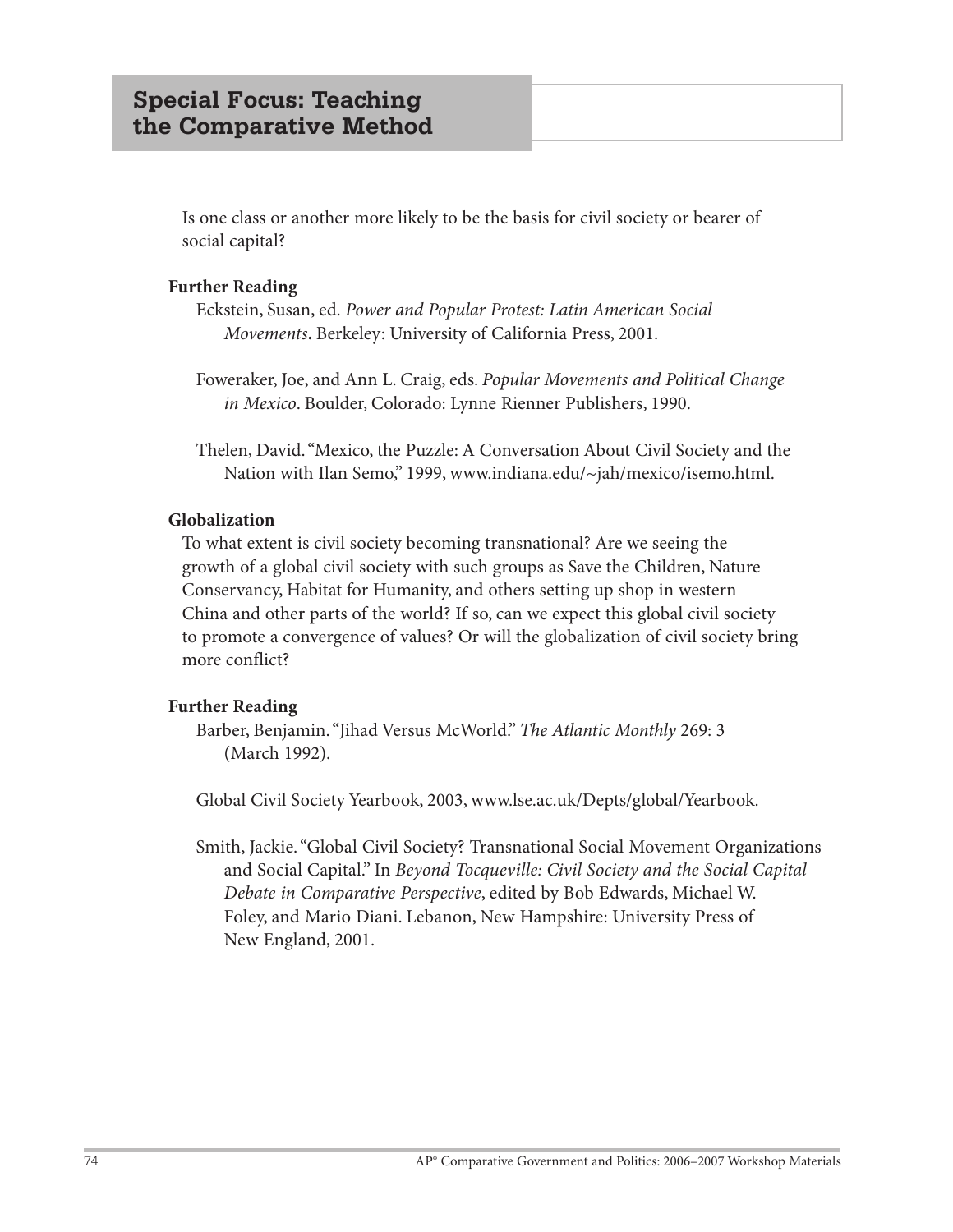### **Text References**

- Bourdieu, Pierre. "Forms of Capital." Originally published as "*Ökonomisches Kapital, kulturelles Kapital, soziales Kapital*," in *Soziale Ungleichheiten* (*Soziale Welt, Sonderheft 2*), ed. Reinhardt Kreckel, 183–198. Goettingen: Otto Schartz and Co., 1983. An English translation by Richard Nice is available at www.vietstudies.org/Bourdieu\_capital.htm.
- Chan, Anita. "Dispelling Misconceptions About the Red Guard Movement— The Necessity to Re-examine Cultural Revolution Factionalism and Periodization." *The Journal of Contemporary China* 1, no. 1 (September 1992): 61–85.
- Chatterjee, Partha. "A Response to Taylor's 'Modes of Civil Society.'" *Public Culture* 3, no.1 (fall 1990).
- Edwards, Bob, Michael W. Foley, and Mario Diani, eds. *Beyond Tocqueville: Civil Society and the Social Capital Debate in Comparative Perspective*. Lebanon, New Hampshire: University Press of New England, 2001.
- Goldman, Merle. "The Reassertion of Political Citizenship in the Post-Mao Era: The Democracy Wall Movement." In *Changing Meanings of Citizenship in Modern China*, edited by Merle Goldman and Elizabeth Perry. Cambridge, Massachusetts: Harvard University Press, 2002.
- Heying, Charles H. "Dark Side of the Force: Economic Restructuring and Social Capital in a Company Town." In *Beyond Tocqueville: Civil Society and the Social Capital Debate in Comparative Perspective*, edited by Bob Edwards, Michael W. Foley, and Mario Diani. Lebanon, New Hampshire: University Press of New England, 2001.
- Janoski, Thomas. *Citizenship and Civil Society: A Framework of Rights and Obligations in Liberal, Traditional, and Social Democratic Regimes*. Cambridge, England: Cambridge University Press, 1998.
- Norris, Pippa. *Democratic Phoenix: Reinventing Political Activism*. Cambridge, England: Cambridge University Press, 2003. See especially chapter 8, "Civic Society and Social Capital," http://ksghome.harvard.edu/~pnorris/Books/ Democratic%20Phoenix.htm.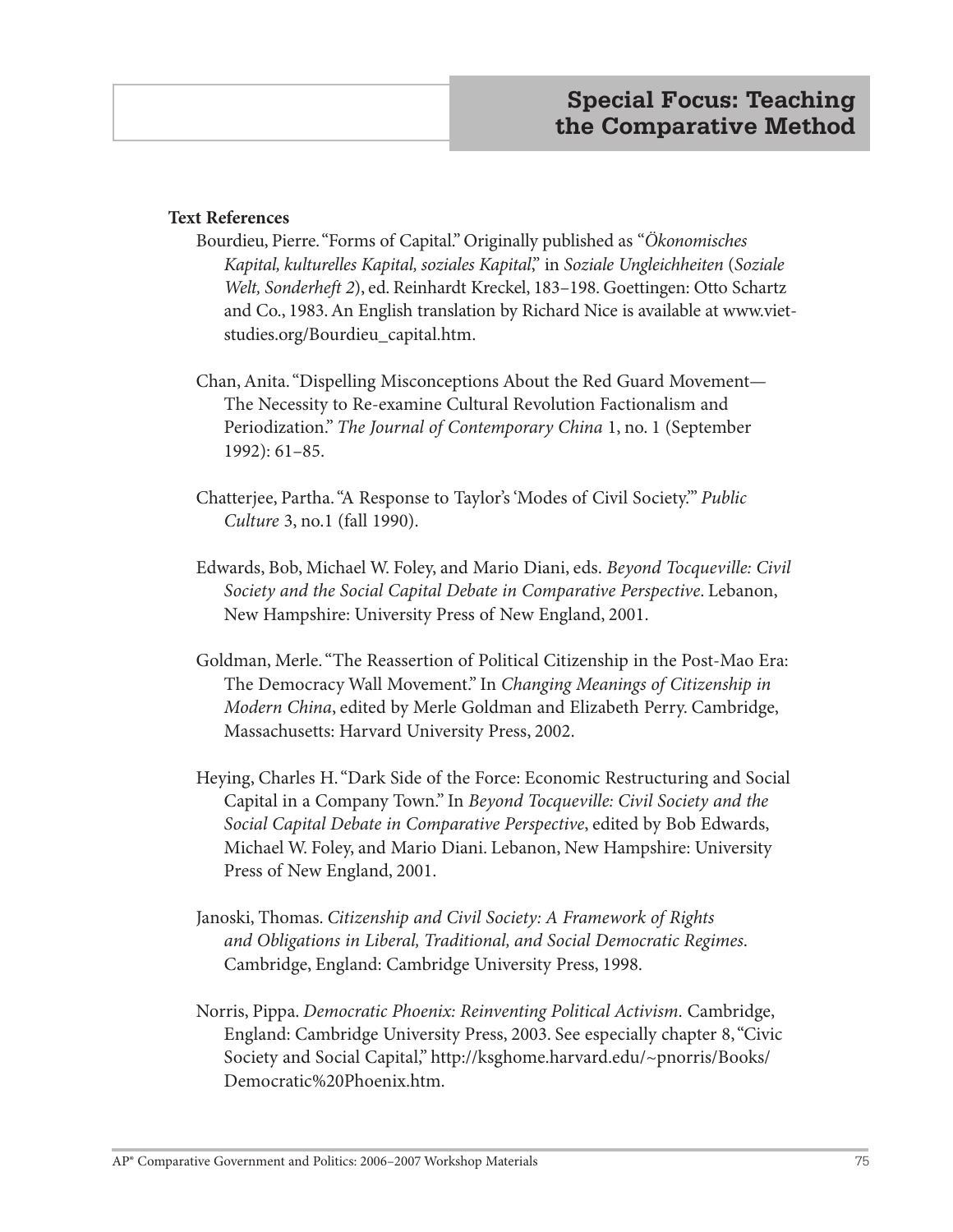- Putnam, Robert. *Making Democracy Work: Civic Traditions in Modern Italy***.**  Princeton, New Jersey: Princeton University Press, 1993.
- Putnam, Robert. "Bowling Alone: America's Declining Social Capital," *Journal of Democracy* (January 1995): 65–78.
- Putnam, Robert. *Bowling Alone: The Collapse and Revival of American Community*. New York: Simon and Schuster, 2000.
- Putnam, Robert. "Bowling Together" *OECD Observer* (March 2004), www.oecdobserver.org/news/fullstory.php/aid/1215/Bowling\_together.html.
- Weigle, Marcia, and Jim Butterworth. "Civil Society in Reforming Communist Regimes: The Logic of Emergence." *Comparative Politics* (October 1992): 1–23.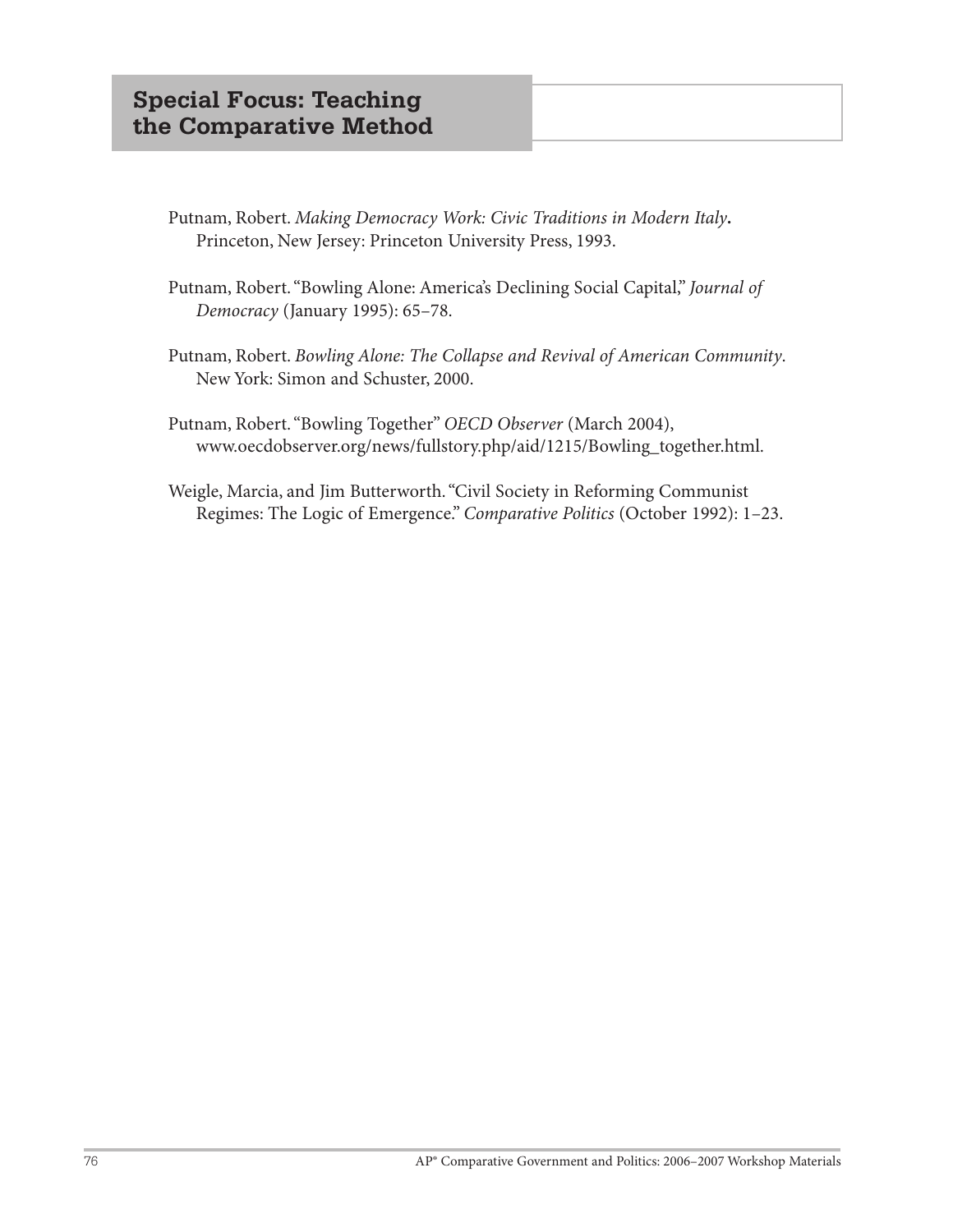

### **Figure 1: Distribution of societies by the Social Capital Index**

Source: Norris 2003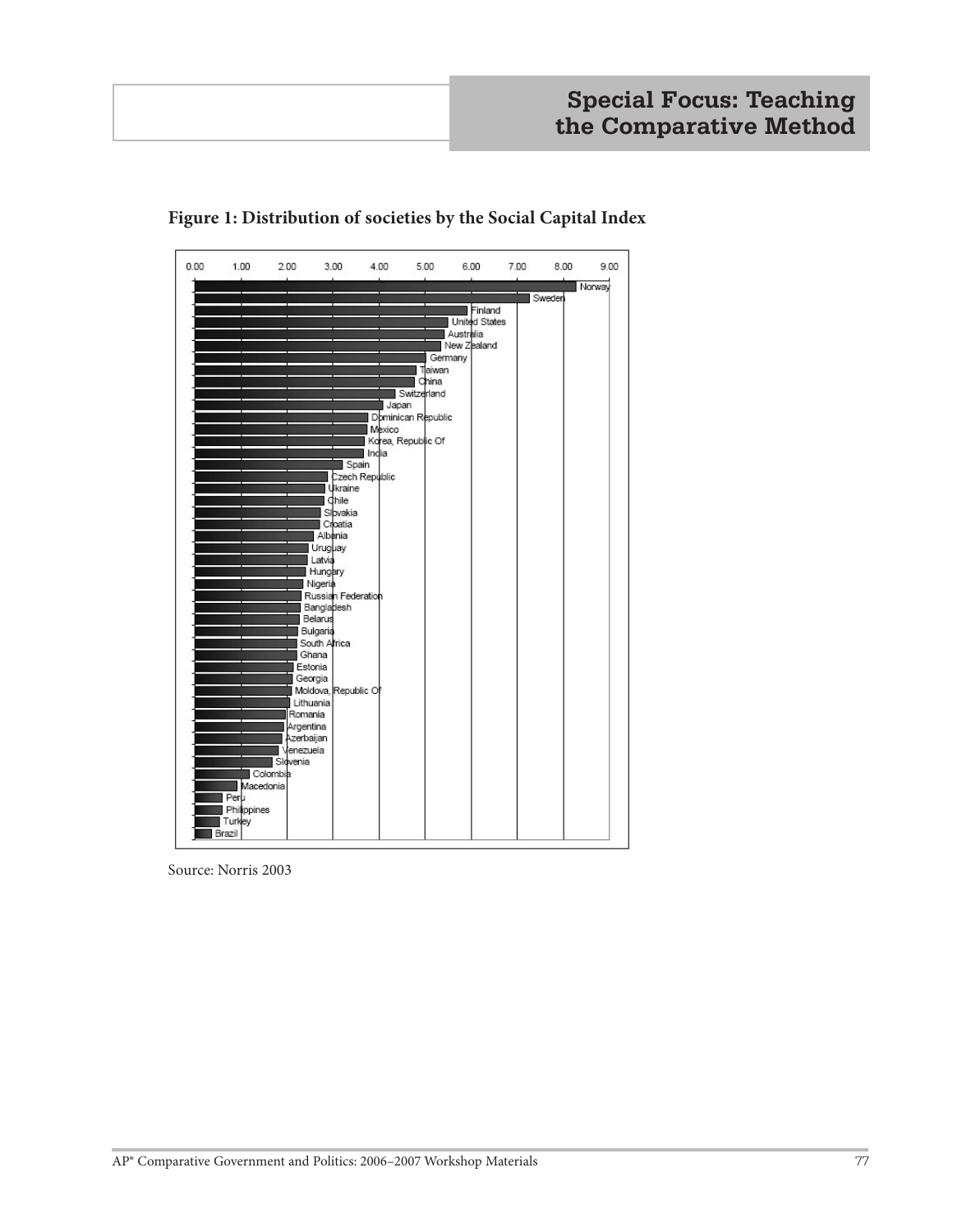

**Figure 2: Map of social capital (social trust and social activism), mid-1990s**

Associational Membership (% Member of any organization)

Source: Norris 2003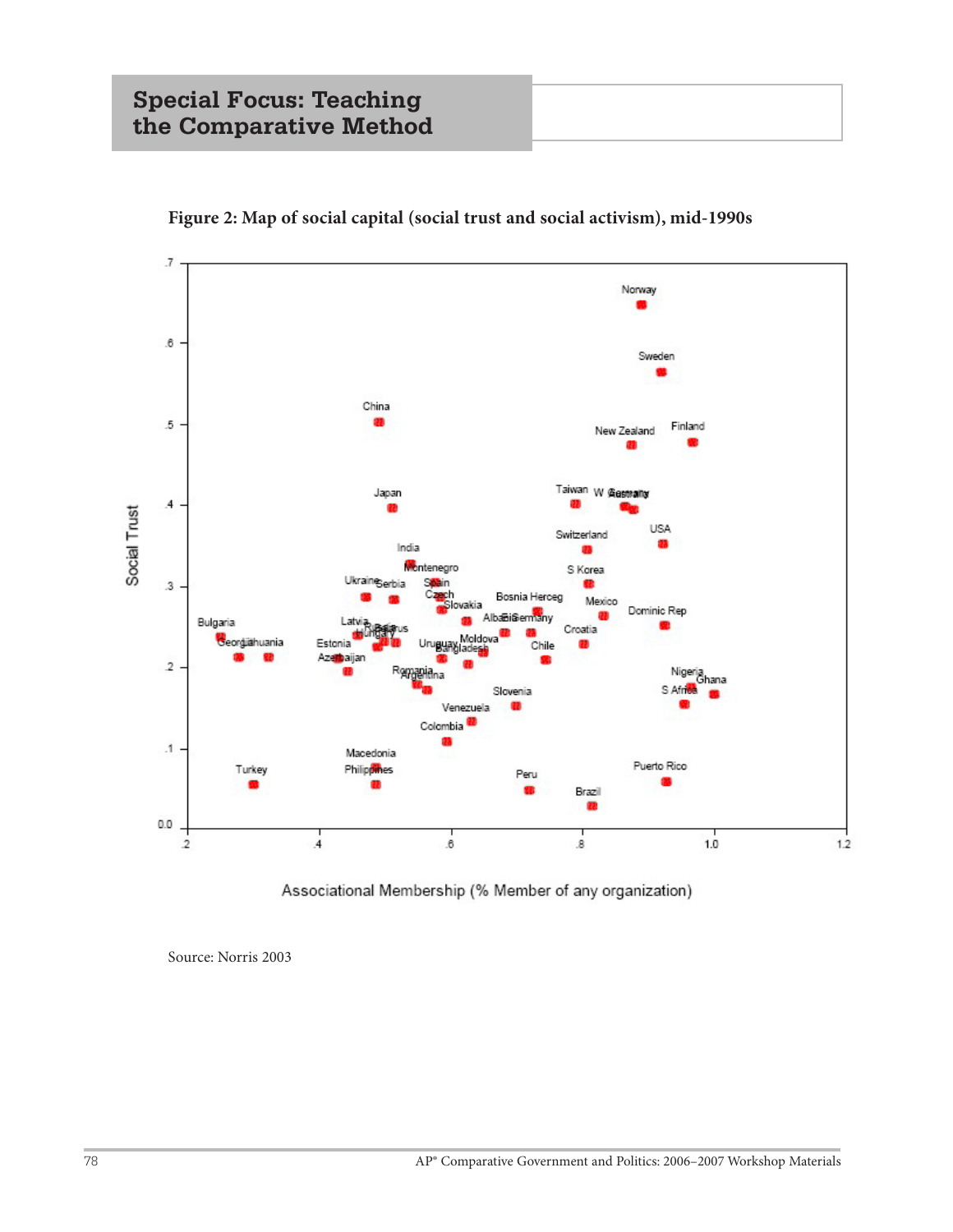### **Figure 3: Mapping civil society, state, and market: actors within each sphere**



Adapted from Thomas Janoski, *Citizenship and Civil Society: A Framework of Rights and Obligations in Liberal, Traditional, and Social Democratic Regimes*, Cambridge University Press, 1998, p. 13.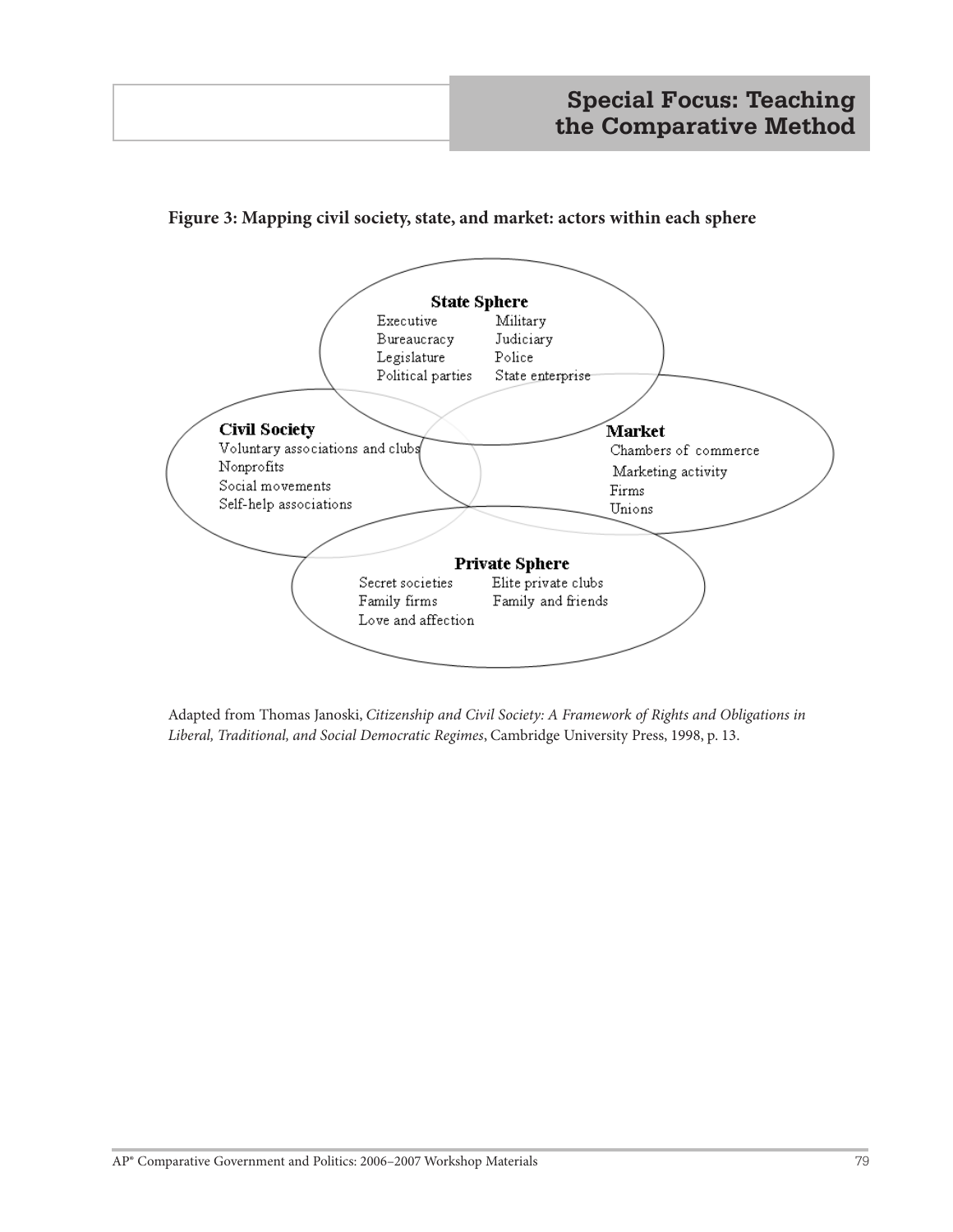# **Special Focus: Teaching the Comparative Method**

**Figure 4: Mapping relationships between civil society, state, market, and private sphere**



Adapted from Thomas Janoski, *Citizenship and Civil Society: A Framework of Rights and Obligations in Liberal, Traditional, and Social Democratic Regimes*, Cambridge University Press, 1998, p. 13.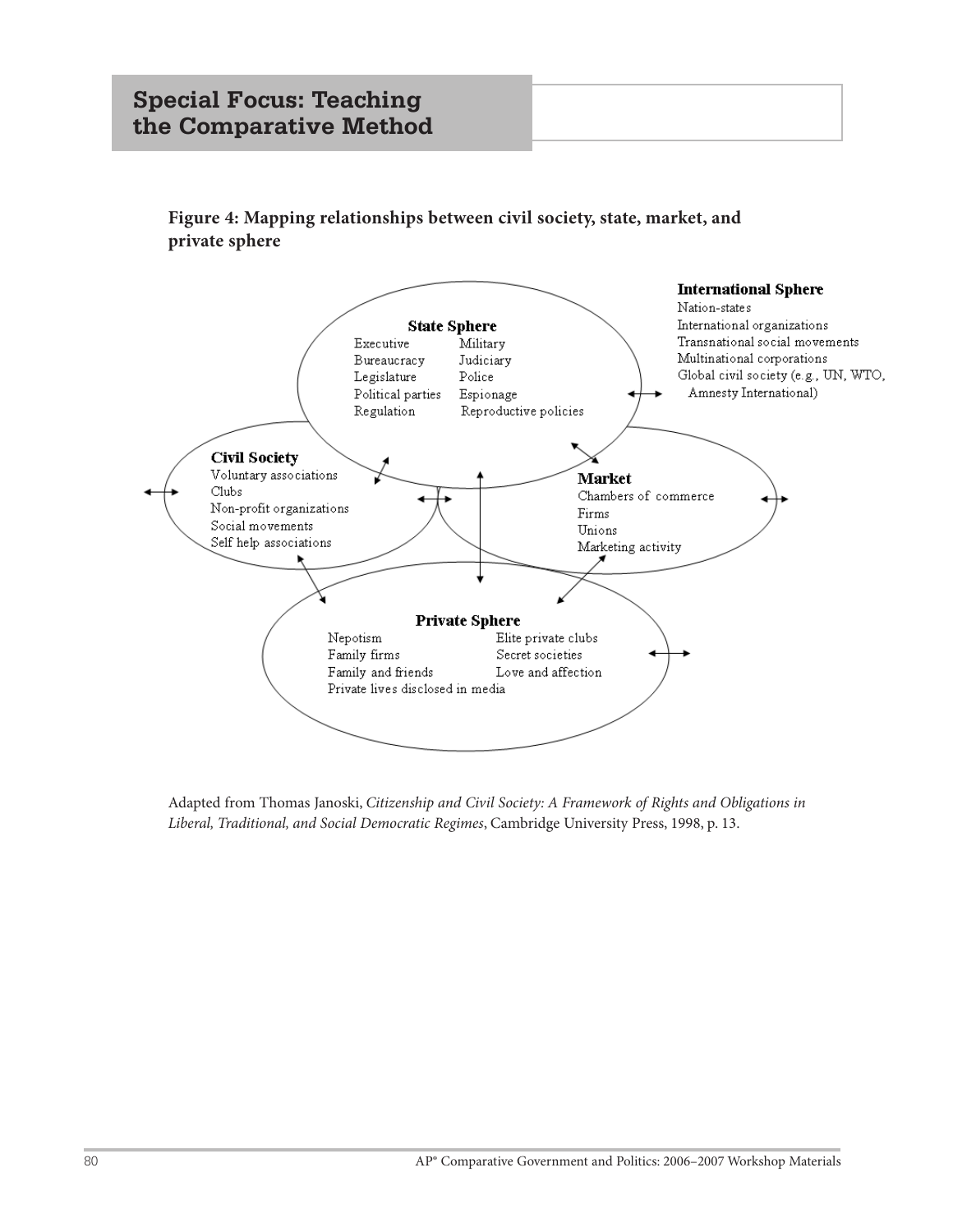

**Figure 5: Mapping civil society, state, and market in China under reform**

Adapted from Thomas Janoski, *Citizenship and Civil Society: A Framework of Rights and Obligations in Liberal, Traditional, and Social Democratic Regimes*, Cambridge University Press, 1998. For his comparison of eight countries, see, p. 113.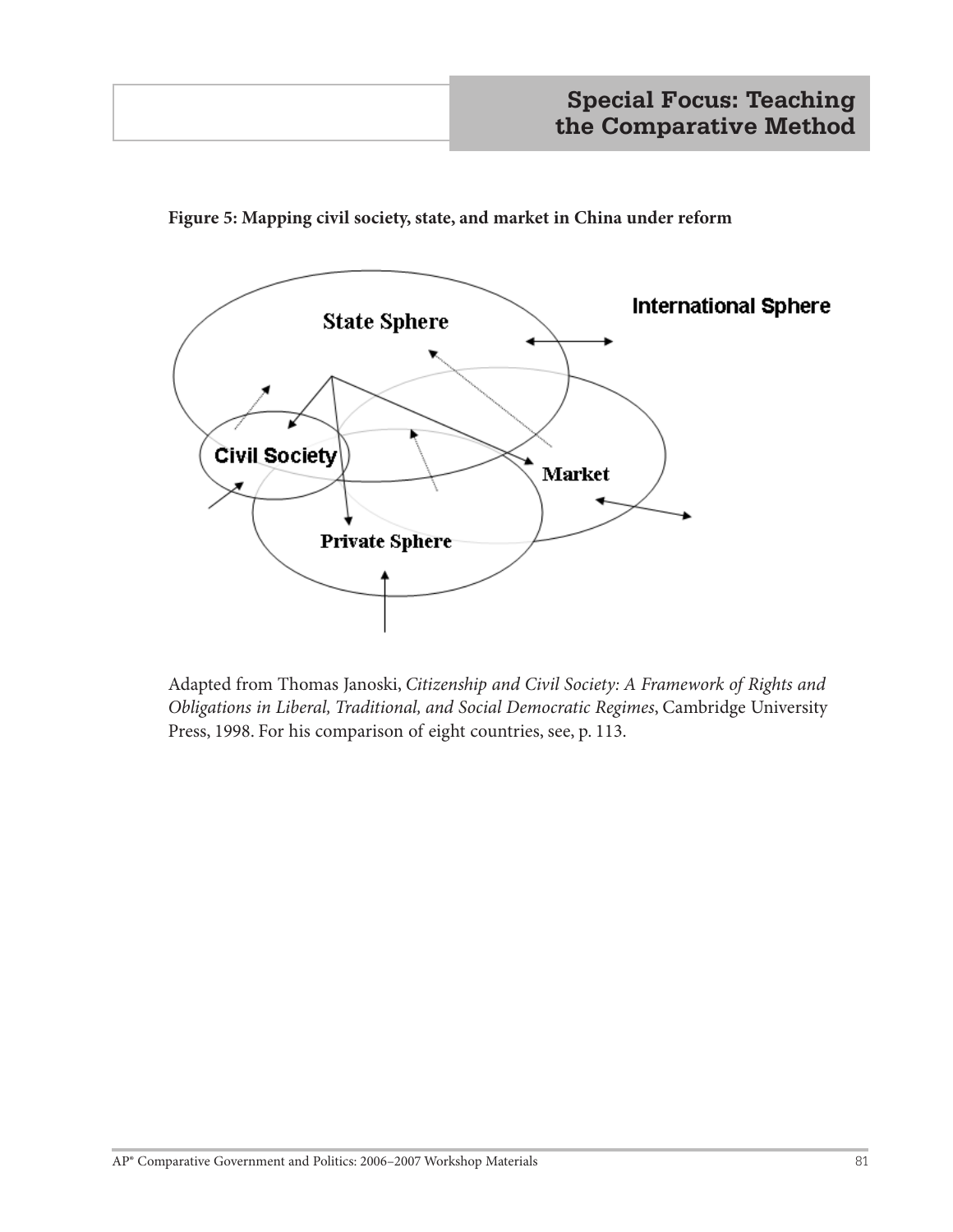# **Conceptualizing Globalization in Comparative Politics**

Lisa Laverty Eastern Michigan University Ypsilanti, Michigan

> The term **globalization**, which emerged as a buzzword in political science toward the end of the 1980s, is overutilized, underexplained, and alternately blamed or praised for having caused a dizzying array of political, social, and economic phenomena. Consequently, it is not surprising that students may have a hard time coming to grips with globalization as a concept in an introductory comparative government and politics course. This essay provides a brief overview of what globalization means, some thoughts on how to explain the complexities of globalization to students, and a brief set of resources for AP teachers to use to help teach this concept.

## **Defining Terms: Globalization, Globalism, or Globaloney?**

One of the problems that students often face with globalization is that the term has been used to describe such a wide variety of conditions that it seems to have little specific meaning. Those definitions that students may be familiar with tend to be rather vague. For example, in his book *The Lexus and the Olive Tree*, Thomas Friedman defines globalization as "farther, faster, deeper, cheaper" integration of people, ideas, and societies.<sup>1</sup> This is a catchy way to think about globalization, but it begs the question, "farther, faster, deeper, cheaper" than what, exactly? Without an initial reference point, this is a difficult question to answer. Sometimes globalization is used in an economic context, referring to increased trade linkages and foreign investment levels, without reference to the role of governments or citizens at all. To the extent that a definition is offered, common features include reference to increased interconnection between people or interdependence among countries.

So is globalization a condition or a process, a cause or an effect, or all of the above? Perhaps one useful way to explain globalization is to break the concept into separate parts, as Joseph Nye does in his book, *Power in the Global Information Age: From Realism to Globalization*. 2 Nye makes a distinction between "globalism" as a condition or effect, on one hand, and "globalization" as a causal process, on the other hand.

<sup>1</sup> Thomas Friedman, *The Lexus and the Olive Tree* (New York: Anchor Books, Random House Inc., 2000), 9.

<sup>2</sup> Joseph S. Nye, Jr., *Power in the Global Information Age: From Realism to 26 Globalization* (London: Routledge, 2004), 191–200.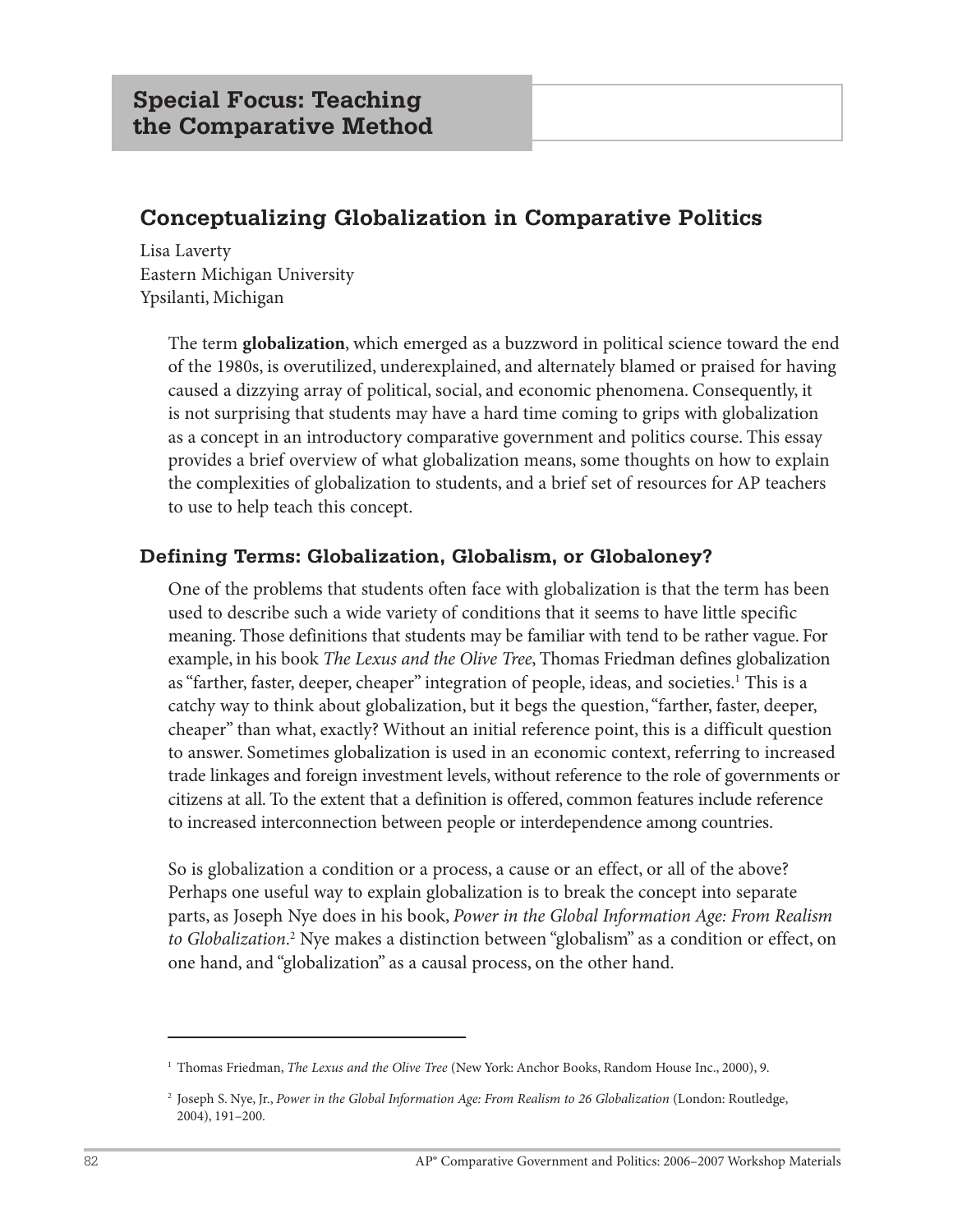Globalism, according to Nye, refers to the existence of a network of connections (not merely bilateral relationships between two countries or two groups of people) that span more than one region of the world.<sup>3</sup> Nye recognizes that globalism can occur across several dimensions, including economic, military, environmental, and social or cultural globalism. Regardless of the dimension, however, this understanding of globalism is primarily descriptive. If globalism is a condition that can be measured and described, then in Nye's terms, globalization refers to the process by which globalism increases.<sup>4</sup> This increase may be uneven, impacting some countries and social groups more than others. In other words, globalization may result in "thinner" or "thicker" degrees of globalism, both within and between countries.<sup>5</sup>

It is also possible to witness deglobalization. That is, the process of globalization, and the resulting changes in the degree of globalism a society experiences, is neither an inevitable nor necessarily permanent phenomenon. As Friedman points out, although it is difficult for any individual to single-handedly halt the process of globalization, a collective backlash against some of the negative impacts of globalization is always possible.6 This point also suggests that the present encounter with globalization is really nothing new. In this view, globalization comes and goes, although different waves may emphasize different dimensions (political, economic, cultural).

Finally, some scholars make the claim that most of what is currently labeled as "globalization" is, in fact, "globaloney."7 Some argue that the current trend toward increasing interconnection and interdependence is nothing new, while others argue that imprecise definitions lead people to mistakenly apply the label "globalization" to phenomena that would be better understood as modernization, democratization, or some other political science concept.

### **Teaching Globalization: Resources and Ideas**

Regardless of the definition students are supplied with, globalization is a complex idea. In order to understand the political and social consequences of globalization, students must

- <sup>4</sup> Ibid., 194.
- <sup>5</sup> Ibid.

<sup>3</sup> Ibid., 192.

<sup>6</sup> Friedman, *The Lexus and the Olive Tree*, especially chapters 15 and 19.

<sup>7</sup> Michael Veseth, *Globaloney* (New York: Rowman and Littlefield Publishing, 2005).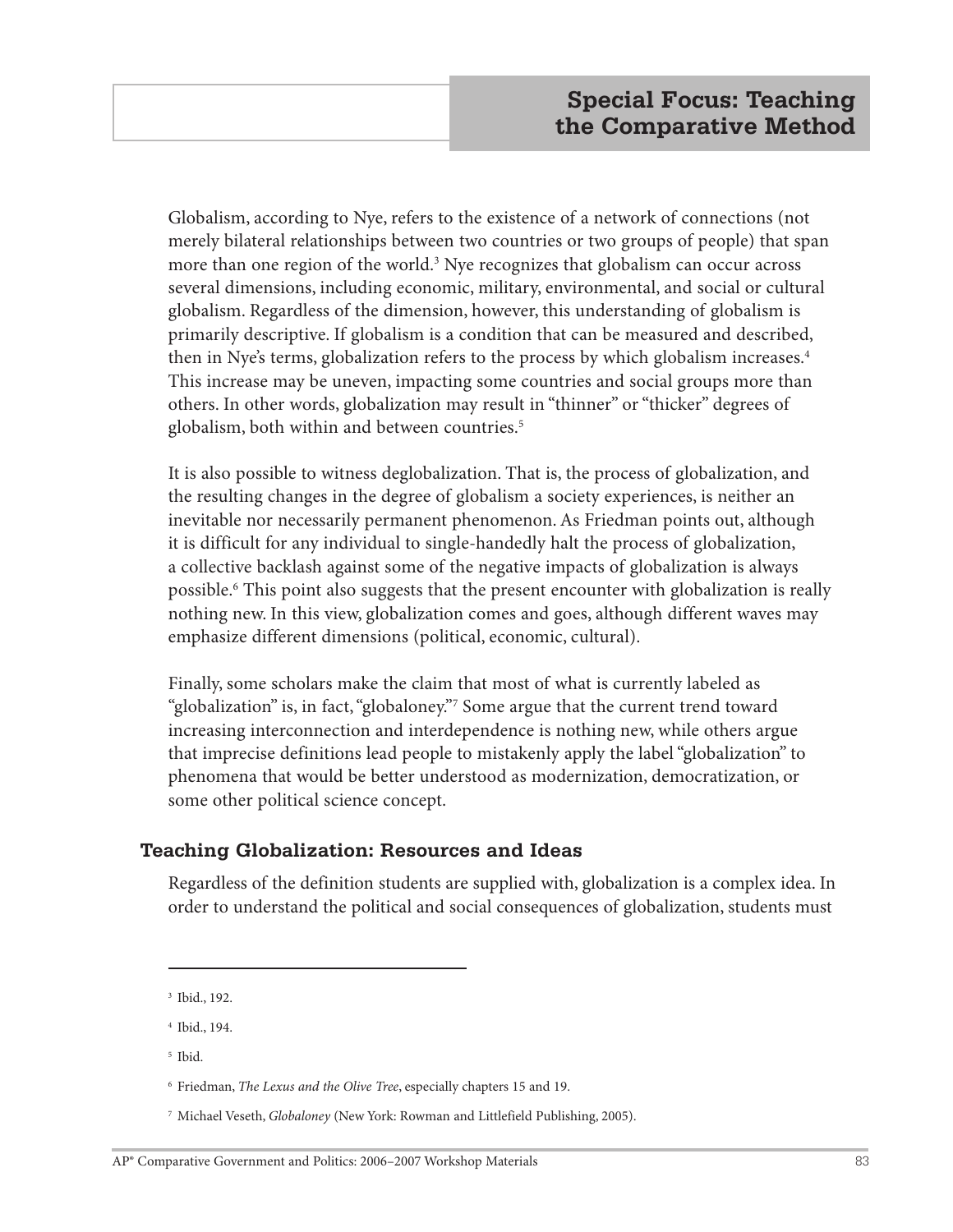first develop a tangible descriptive base. This can be achieved in a variety of ways. Newspaper articles describing the spread of communications technology and global relocation of jobs and multinational corporations abound. While students are most often aware of American newspapers, English-language foreign newspapers also may be useful to provide a different angle on globalization. One excellent resource for finding these newspapers is the Internet Public Library's reading room, available at www.ipl.org/div/news, where students can click on the country of their choice and then scan the available newspapers to find appropriate articles. Students can then be assigned journal or essay assignments in which they report or reflect on specific aspects of globalization as described in the articles they find or those provided by their teacher. Other sources of information on globalization are Web sites designed by organizations devoted to teaching about globalization. One excellent source is the Friedrich-Ebert-Stiftung (FES) Dialogue on Globalization project, available at http://fesportal.fes.de/pls/portal30/docs/FOLDER/EPO/DOG\_PORTAL/frameset.htm.

The FES is a German nonprofit organization founded in 1925 to further international understanding and cooperation and to promote the ideals of social democracy. One part of the institute's "dialogue on globalization" includes a series of short (two- to four-page) articles about the nature and impact of globalization on everyday life in cities and towns in Africa, Asia, and Latin America. In addition to providing a basic factual background, these articles could be used in class to start a more analytical discussion of the costs, benefits, and uneven impacts of globalization outside of North America and Europe.

Yet another useful Internet resource is the *Globalist*, an online news magazine that reports on issues related to globalization. While some of its features require registration (which is free) in order to access them, many are available to the public without registration. This includes a series of short analytical essays written by noted scholars about the effects of globalization, as well as several brief, descriptive articles about globalization in specific countries. The *Globalist*'s "Guide to Globalization" can be found online at www.theglobalist.com/guide/globalistguide.shtml.

There are also several excellent sources of basic descriptive information about individual countries available on the Internet. One such source is the CIA *World Factbook*, available at www.odci.gov/cia/publications/factbook/index.html. The information available on this site can be used in a variety of ways. In the example below, information is presented on the number of traditional land-line and mobile cell phones in each of the six "core countries" included in the AP Comparative Government course. Teachers could provide such a chart to students, or students could prepare it themselves.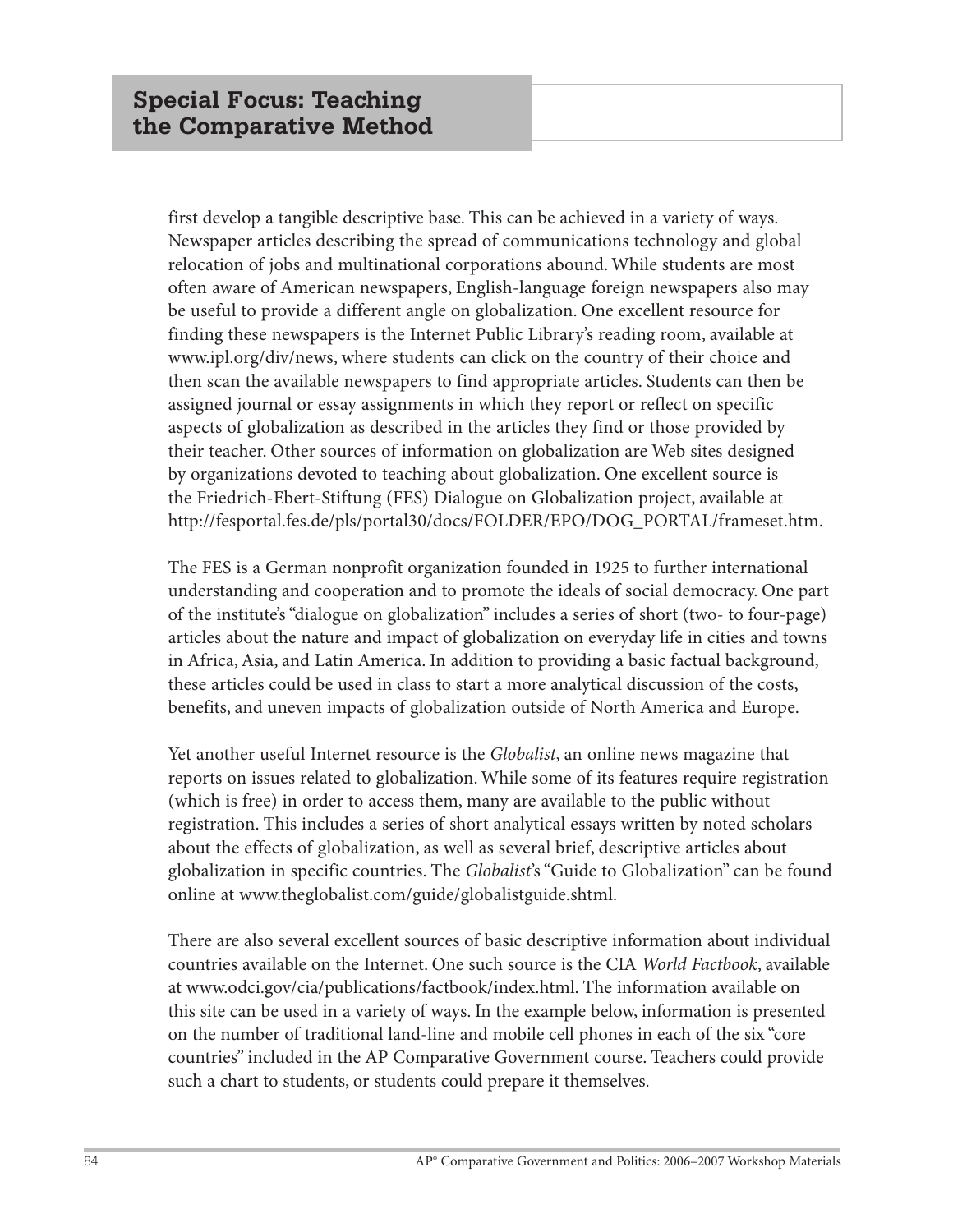| Country        | <b>Total</b><br>Population | Number of Fixed,<br><b>Land-Line Telephones</b> | Number of Mobile,<br><b>Cellular Telephones</b> |
|----------------|----------------------------|-------------------------------------------------|-------------------------------------------------|
| China          | 1,298,847,624              | 263,000,000                                     | 269,000,000                                     |
| Iran           | 69,018,924                 | 14,571,100                                      | 3,376,500                                       |
| Mexico         | 104,959,594                | 15,958,700                                      | 28,125,000                                      |
| Nigeria        | 137, 253, 133              | 853,000                                         | 3,149,500                                       |
| Russia         | 143,782,338                | 35,500,000                                      | 17,608,800                                      |
| United Kingdom | 60,270,708                 | 34,898,000                                      | 49,677,000                                      |

#### **Access to Communication Technology in Selected Countries8**

The above table suggests a few surprising indicators of the extent to which citizens in these countries are linked to the global community. As cell phone technology continues to improve, allowing cell phones to act as cameras, minicomputers, and Internet hookups in addition to telephones, access to a cell phone means an increasing ability not only to download information from outside sources but also to upload information about local conditions and to do this in ways that are increasingly beyond government control. The mobility of this technology means people can remain connected to the entire world virtually anywhere and any time of the day. Although it is still the case that higher-income countries such as the United Kingdom tend to have more widespread access to technology in comparison to their population size, as this chart shows, it is also true that lowerincome countries are increasingly connected. In China, for example, roughly 20 percent of the population has access to a cell phone. It is also interesting to note that in most of the countries listed above, cell phones outnumber traditional land-lines—in Nigeria by more than three to one! A key point illustrated here is that globalization is not limited to any one part of the world, although the impact of globalization may be felt more strongly in some countries than in others.

A simple comparison such as this can also be used as a launching point for a discussion of why some countries appear to be less connected to the global community. For example,

<sup>8</sup> Data from the CIA's *World Factbook*, taken in January 2005 from www.odci.gov/cia/publications/factbook/ index.html. Note that the CIA updates its data regularly but data in different categories is revised with varying frequency; for instance, the total population figures above are the CIA's estimates for early 2005, while the telephone figures haven't been updated since 2002 or 2003, depending on the country. For these reasons, this table is provided for broad observations, not country-by-country numerical analyses.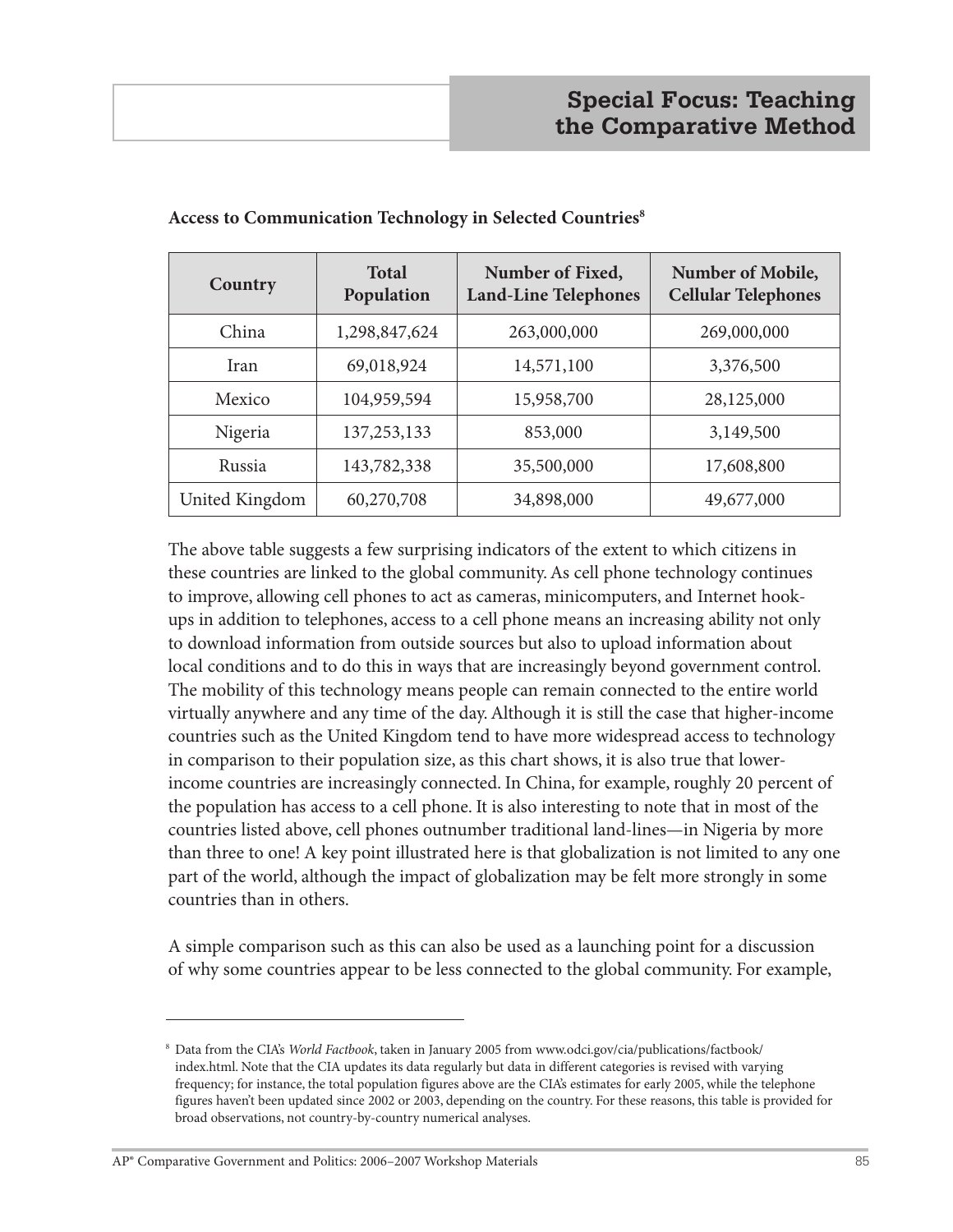Iran's relatively small number of cell phone users, both as a percentage of the overall population and in comparison to the number of traditional, land-line telephones, raises interesting questions about how and why information is controlled in Iran. Some questions teachers might ask students to respond to include:

- **•** To what extent does government policy constrain the flow of information about political events, both within Iran and outside of Iran?
- **•** What consequences, if any, might this have for the legitimacy of the regime, or for grass-roots attempts to bring about regime change?
- **•** In a broader context, what sorts of political changes have occurred in other states where increased access to information is more widespread?
- **•** Does globalization in the sense of increased access to information and contact among people beyond national borders help alter the demands citizens make on their own governments, or the way in which those demands are framed?

In addition to Web sources, there are many documentary films that address the causes and political and cultural consequences of globalization. One particularly interesting example is a video titled *Ancient Futures: Learning from Ladakh*, available from the International Society for Ecology and Culture. This video examines the ways in which economic and cultural globalization alter the lifestyle and politics of a region in India known as Ladakh, or "Little Tibet." In the process of examining this region's experiences, the narrator, anthropologist Helena Norberg-Hodge, also turns the spotlight back on the experiences of advanced industrial societies such as the United States or Britain. This film could be used as a background to a classroom discussion of the relative advantages and disadvantages of globalization, not only for people in the so-called "underdeveloped" world but also for those in "developed" societies.

Finally, there are many article-length treatments of globalization in journals such as *Foreign Affairs* or *Foreign Policy*. These could be used to stimulate debate regarding the process and effects of globalization. *Foreign Policy* also publishes an annual *Globalization Index* of approximately 20 pages that includes a ranking of the extent to which a variety of countries can be considered to be "globalized," based on a variety of different measures, along with charts and graphs to illustrate this index.

## **Conclusions**

As the above discussion and the College Board's summary outline for the AP Comparative Government and Politics suggest, globalization is a concept that can be introduced into a comparative government class in many ways. Globalization can be related to themes, including sovereignty, political culture, the development of civil society and social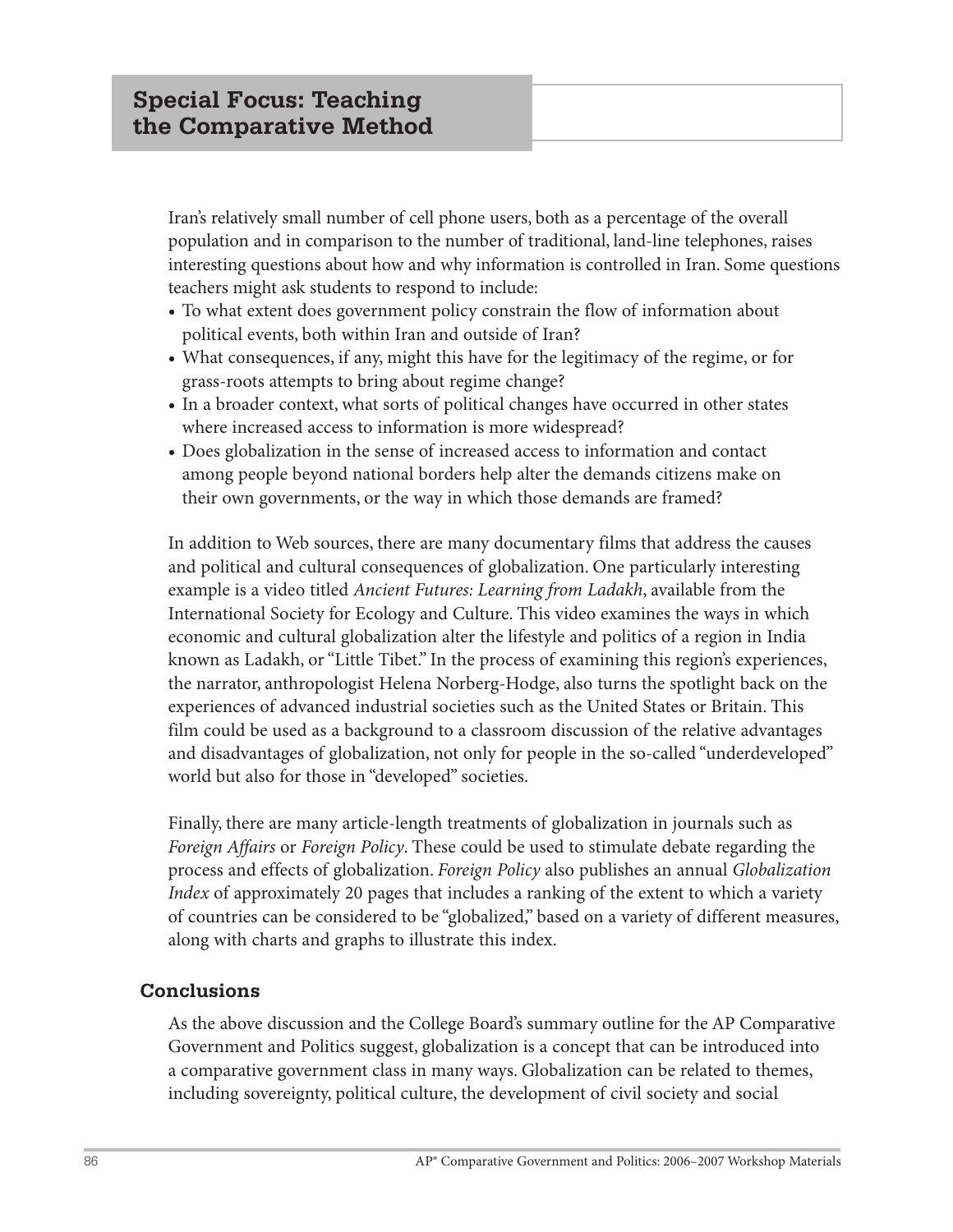movements, the nature of political change, regionalism and fragmentation, and the ability of states to deliver public policies that are accepted as legitimate by citizens. Regardless of how you choose to introduce globalization in your course, there are many excellent resources available to help you and your students achieve a clearer perspective on the myriad ways in which globalization is occurring and its impact on politics, both inside and outside national boundaries.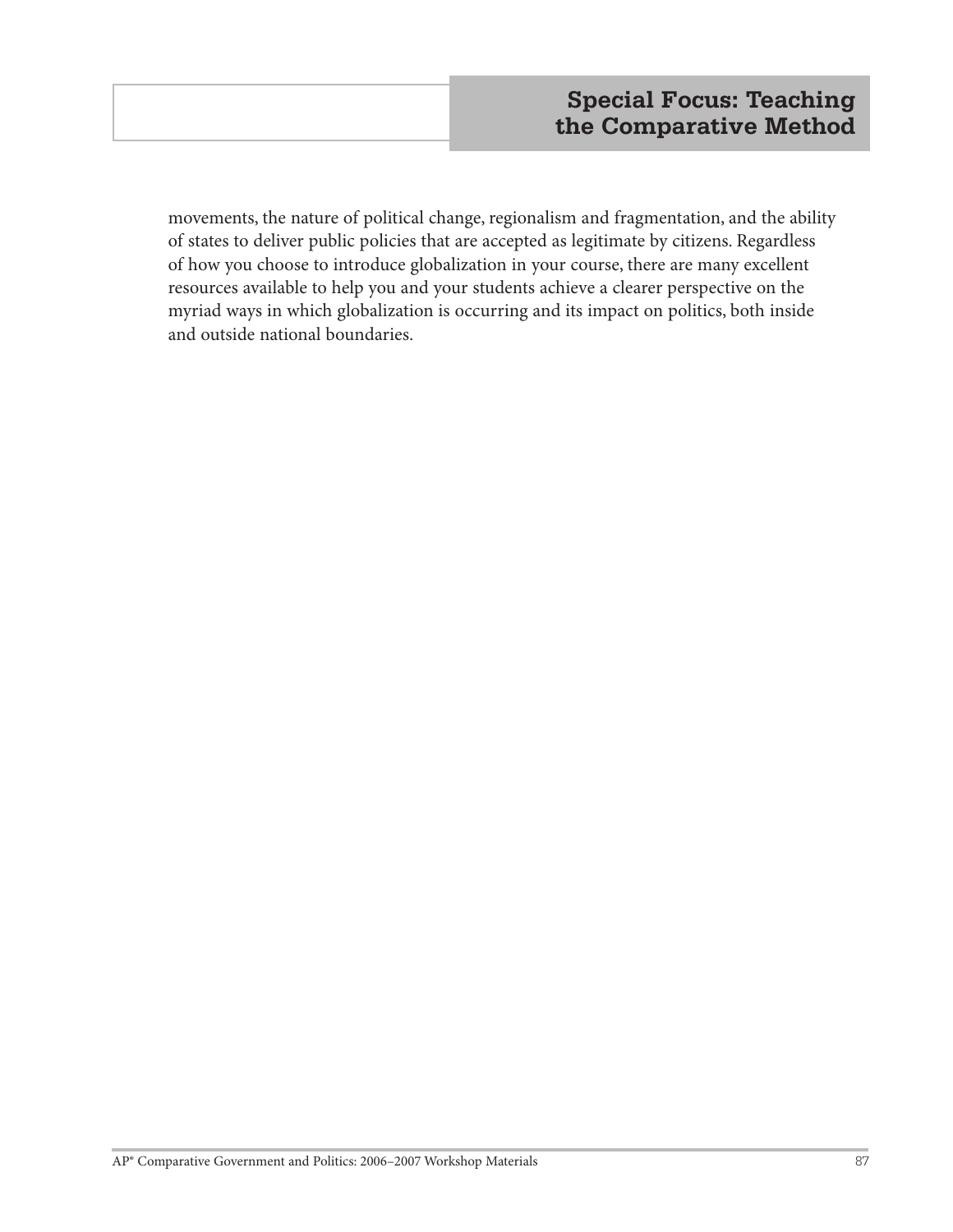# **Contributors**

*Information current as of original publish date of September 2005.*

## **About the Editor**

**Jean C. Robinson** is professor of political science and East Asian studies at Indiana University in Bloomington. She has been a faculty member at Indiana since 1980 and has taught in her home department of political science as well as in women's studies, gender studies, west European studies, East Asian languages and culture, the Russian and East European Institute, and the Honors College. She has also served as director of women's studies and as the university's dean for women's affairs. She received the President's Award in Recognition of Distinguished Teaching in 1996, was elected to FACET (Faculty Colloquium on Excellence in Teaching) in 1994, and has received several other Teaching Excellence Recognition Awards. She teaches at all levels of the university, from freshmen to graduate students. Jean served on the AP® Government and Politics Development Committee from 1992 to 1999 and again in 2001–2002. She chaired the Development Committee from 1996 to 1999. She has been a Reader, a Table Leader, and a Question Leader at the AP Reading for many years. She was an Exam Leader for the AP Comparative Government and Politics Exam in May 2004. Her current research focuses on policies relating to women and reproduction in France, Poland, the United States, and China. She is a member of an international consortium of scholars who are interested in the interaction between women's movements and social policies in European and North American countries.

**Mehrzad Boroujerdi** is associate professor of political science and director of the Middle Eastern Studies program at Syracuse University. He is the author of *Iranian Intellectuals and the West: The Tormented Triumph of Nativism*, as well as numerous articles, book chapters, and reviews. Dr. Boroujerdi serves as the general editor of the *Modern Intellectual and Political History of the Middle East* book series published by Syracuse University Press and is also the book review editor for *International Journal of Middle East Studies*. He has been a postdoctoral fellow at Harvard University, a Rockefeller Foundation Fellow at the University of Texas at Austin, and a scholar-in-residence at the Middle East Institute in Washington, D.C. Finally, Professor Boroujerdi is a member of the AP Comparative Government and Politics Development Committee.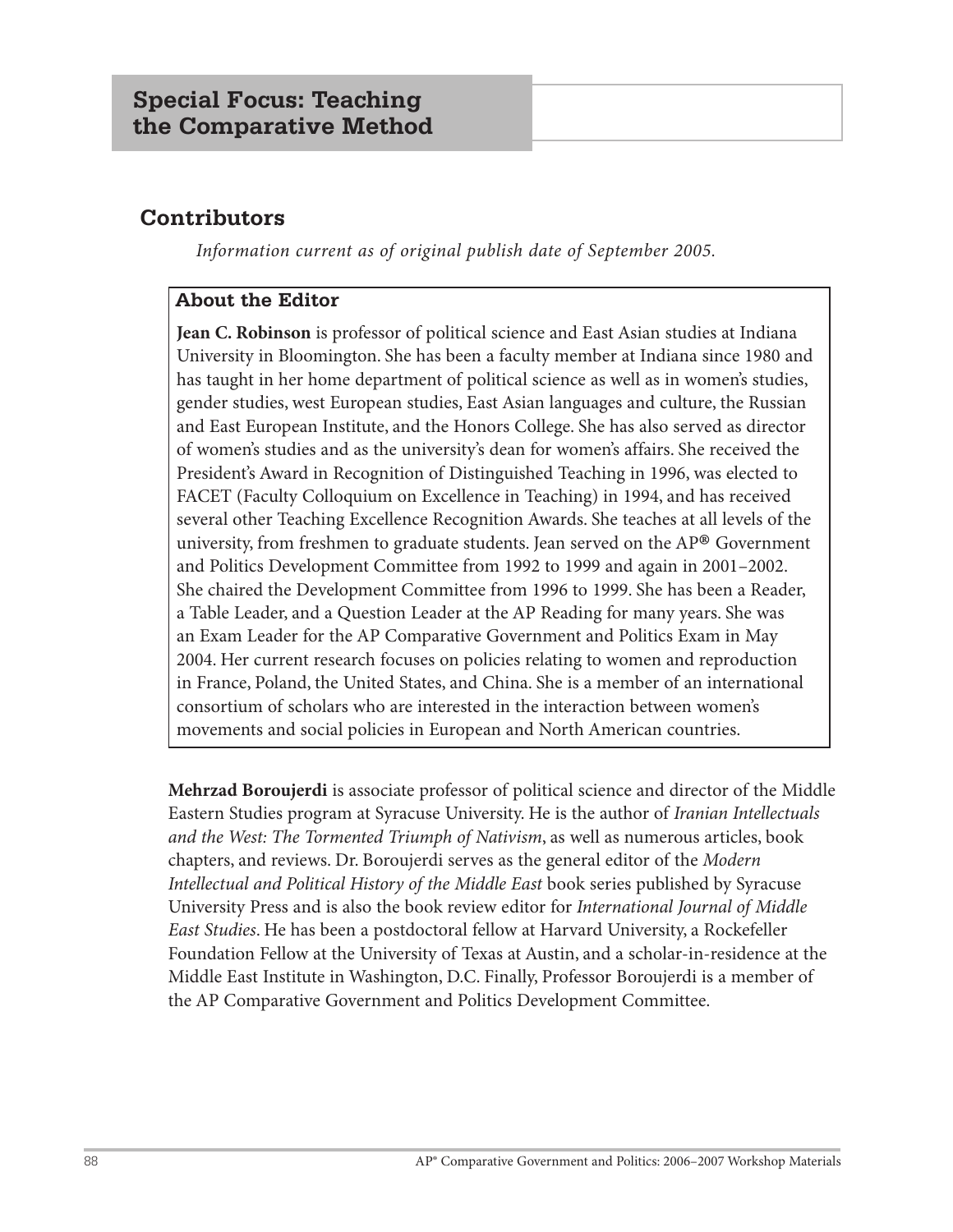**Jeffrey Key** is an associate professor of government and international affairs at Sweet Briar College. He received his B.A. and Ph.D. from the University of Texas at Austin. Key is an expert on south Asian politics but has taught comparative politics courses on other regions as well as topical courses. He has served as an AP Comparative Government and Politics Exam Reader or Table Leader since 1995.

**Lisa Laverty** is a doctoral candidate in political science at Indiana University. Her research interests include social movements, European politics, and globalization. She is currently teaching international politics and comparative government at Eastern Michigan University. Ms. Laverty has been a Reader for the AP Comparative Government and Politics Exam for several years.

**Kristen Parris** is an associate professor of political science at Western Washington University, where she teaches comparative politics and East Asian politics; she does research on Chinese politics. She is the author of several articles on Chinese politics and is currently working on a book about private business owners in China. She spent the 2001–2002 academic year in Hangzhou, PRC.

**Ken Wedding** is a national consultant to the College Board and a regular contributor to the AP Government and Politics Electronic Discussion Group. He began teaching both AP Government and Politics courses in 1986, reading exams in 1992, and comoderating the electronic discussion group when it was launched. He is also the author of four books on teaching political science, the most recent of which is *Lesson Plans for Teaching AP Comparative Government and Politics* (The Center for Learning, 2005).

**Ethel Wood** has taught AP Comparative Government and Politics at Princeton High School in Princeton, New Jersey, for 14 years. She has been a Reader for the AP Comparative Government and Politics Exam since 1991 and a Table Leader since 1995. She is also the author of the College Board's *AP Comparative Government and Politics Teacher's Guide*.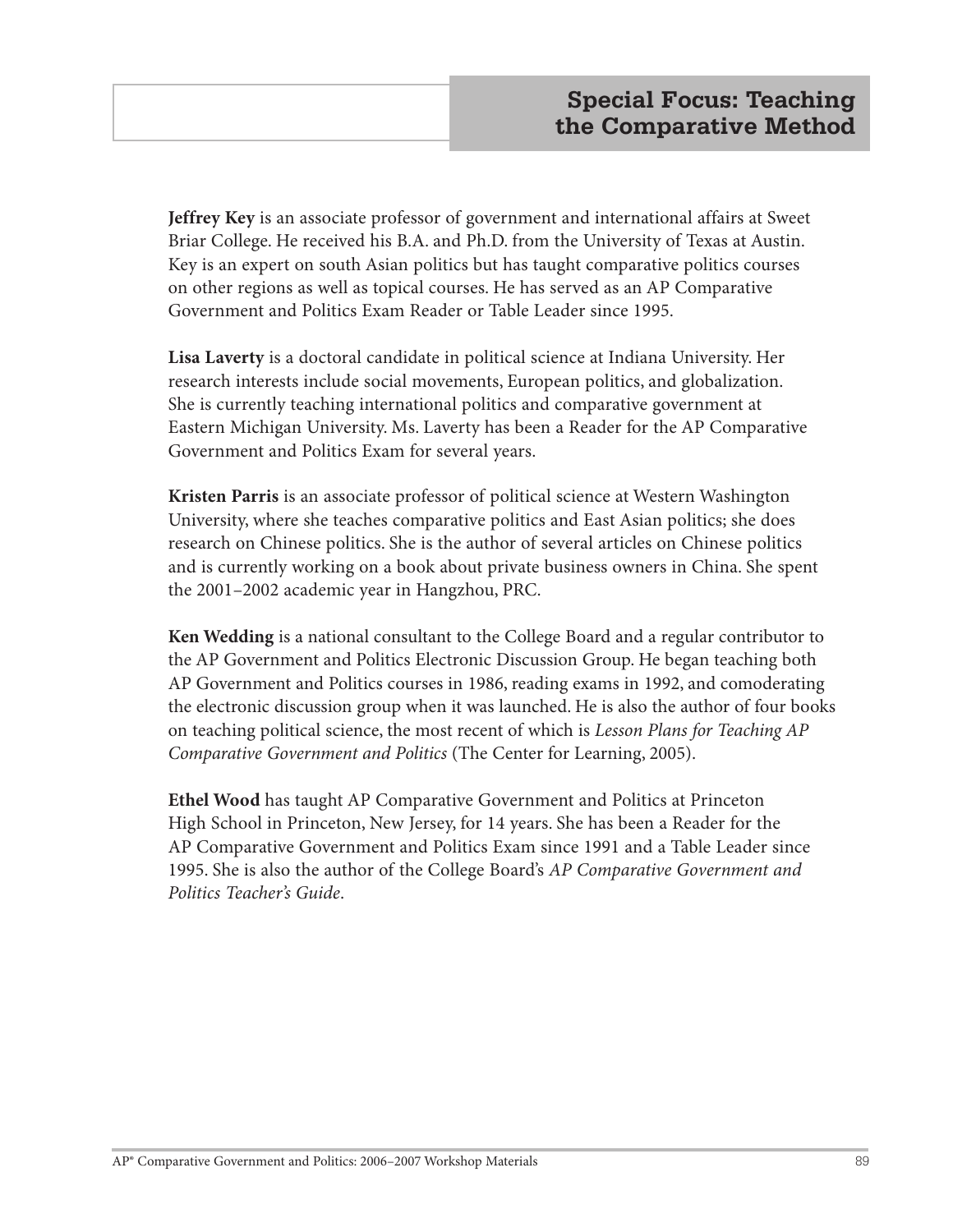# **Contact Us**

## **College Board Regional Offices**

### **National Office**

Advanced Placement Program 45 Columbus Avenue New York, NY 10023-6992 212 713-8066 Email: ap@collegeboard.org

### **AP Services**

P.O. Box 6671 Princeton, NJ 08541-6671 609 771-7300 877 274-6474 (toll free in the U.S. and Canada) Email: apexams@info.collegeboard.org

#### **AP Canada Office**

1708 Dolphin Avenue, Suite 406 Kelowna, BC, Canada V1Y 9S4 250 861-9050 800 667-4548 (toll free in Canada only) Email: gewonus@ap.ca

#### **AP International Office**

Serving all countries outside the U.S. and Canada 45 Columbus Avenue New York, NY 10023-6992 212 373-8738 Email: apintl@collegeboard.org

#### **Middle States Regional Office**

Serving Delaware, District of Columbia, Maryland, New Jersey, New York, Pennsylvania, Puerto Rico, and the U.S. Virgin Islands 2 Bala Plaza, Suite 900 Bala Cynwyd, PA 19004-1501 866 392-3019 Email: msro@collegeboard.org